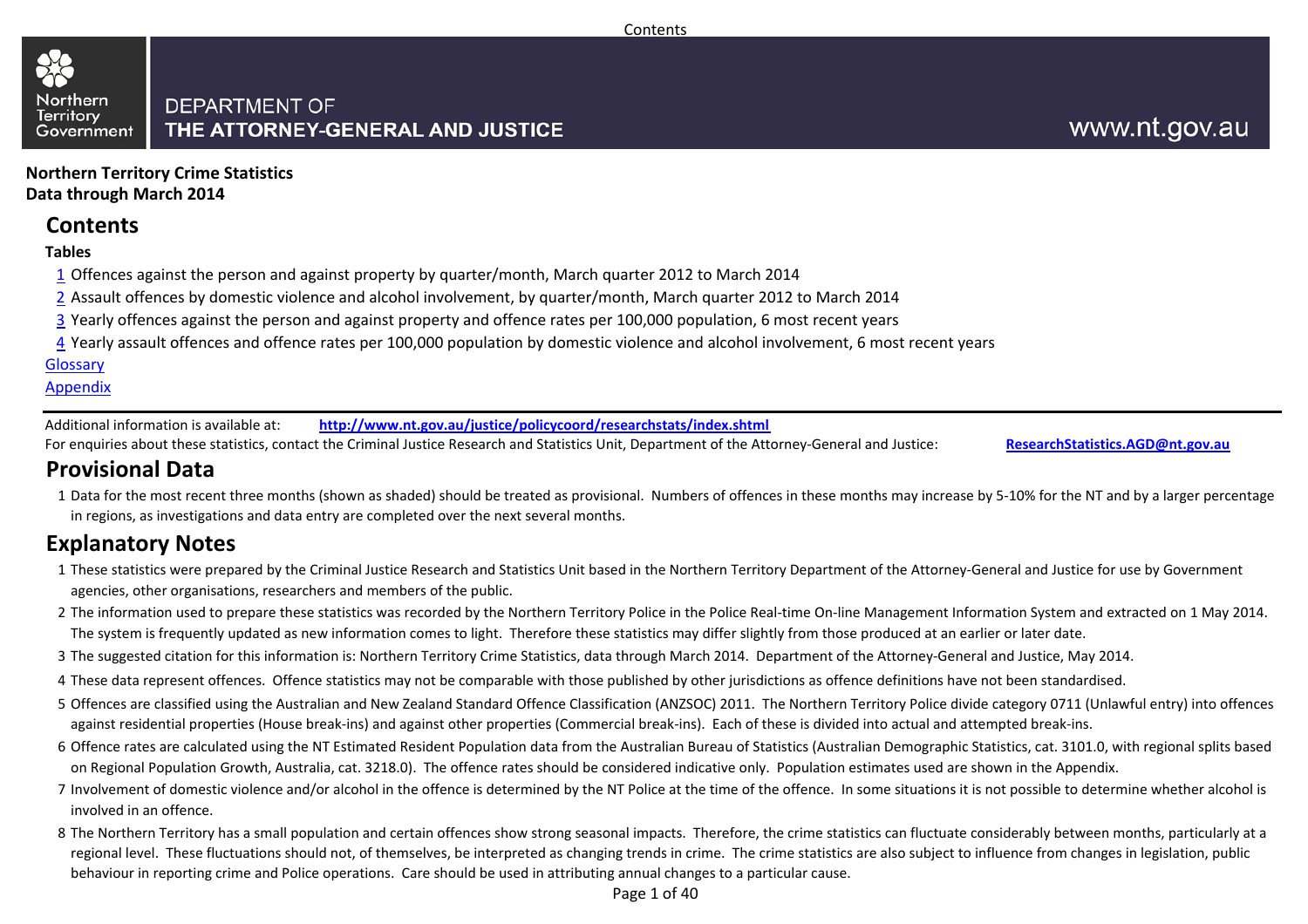

# www.nt.gov.au

**Northern Territory Crime StatisticsData through March 2014**

|                                                           | Mar Q 2012 | Jun Q 2012 | Sep Q 2012 | Dec Q 2012 | Mar Q 2013 | Jun Q 2013 | Sep Q 2013     |               |               |
|-----------------------------------------------------------|------------|------------|------------|------------|------------|------------|----------------|---------------|---------------|
| Number of offences                                        |            |            |            |            |            |            | <b>Jul-13</b>  | <b>Aug-13</b> | <b>Sep-13</b> |
| 0111 Murder                                               |            |            |            |            |            |            |                |               |               |
| 0121 Attempted Murder                                     |            |            |            |            |            |            |                |               |               |
| 0131 Manslaughter                                         |            |            |            |            |            |            |                |               |               |
| 0132 Driving causing death                                |            |            |            |            |            |            |                |               |               |
| <b>01 Homicide and related offences</b>                   |            |            |            |            |            |            | $\overline{2}$ | 4             |               |
| 021 Assault                                               | 1,827      | 1,671      | 1,628      | 1,822      | 2,011      | 1,884      | 652            | 698           | 641           |
| 029 Acts intended to cause injury - other                 |            |            |            |            |            |            | 2              | 3             |               |
| 02 Acts intended to cause injury                          | 1,833      | 1,679      | 1,635      | 1,828      | 2,017      | 1,890      | 654            | 701           | 645           |
| 031 Sexual assault                                        | 92         | 63         | 92         | 95         | 88         | 76         | 47             | 27            | 30            |
| 032 Non-assaultive sexual offences                        | 17         | 11         | 15         | 11         | 14         | 13         |                | 3             |               |
| 03 Sexual assault and related offences                    | 109        | 74         | 107        | 106        | 102        | 89         | 54             | 30            | 35            |
| 049 Other dangerous or negligent acts endangering persons | 26         | 27         | 23         | 34         | 52         | 36         | 11             | 14            |               |
| 0511 Abduction and kidnapping                             |            |            |            |            | $\Omega$   |            | U              | U             |               |
| 0521 Deprivation of liberty/false imprisonment            |            | 18         | 15         | 19         | 11         | 14         |                |               |               |
| 0531 Harassment and private nuisance                      | 12         | 11         | 17         |            | 15         | 17         | 2              |               |               |
| 0532 Threatening behaviour                                | 99         | 65         | 62         | 83         | 84         | 79         | 32             | 18            | 39            |
| 05 Abduction, harassment and other offences               | 118        | 95         | 94         | 110        | 110        | 111        | 36             | 25            | 49            |
| 061 Robbery                                               | 27         | 37         | 18         | 20         | 24         | 23         | Δ              | 5             |               |
| 0621 Blackmail and extortion                              |            |            |            |            |            |            | O              | 0             | ∩             |
| 06 Robbery, extortion and related offences                | 28         | 37         | 19         | 20         | 24         | 23         | 4              | 5             |               |
| <b>Total offences against the person</b>                  | 2,118      | 1,919      | 1,885      | 2,102      | 2,309      | 2,154      | 761            | 779           | 737           |
| House break-ins, actual                                   | 555        | 549        | 430        | 477        | 423        | 348        | 119            | 83            | 73            |
| House break-ins, attempted                                | 76         | 97         | 48         | 59         | 69         | 34         | 16             | 11            |               |
| 0711 House break-ins                                      | 631        | 646        | 478        | 536        | 492        | 382        | 135            | 94            | 80            |
| Commercial break-ins, actual                              | 493        | 430        | 334        | 472        | 464        | 411        | 130            | 88            | 72            |
| Commercial break-ins, attempted                           | 73         | 77         | 47         | 69         | 61         | 37         | 6              | 8             | 6             |
| 0711 Commercial break-ins                                 | 566        | 507        | 381        | 541        | 525        | 448        | 136            | 96            | 78            |
| 0812 Illegal use of a motor vehicle                       | 258        | 286        | 236        | 260        | 207        | 215        | 95             | 88            | 76            |
| 0813 Theft of motor vehicle parts or contents             | 489        | 373        | 271        | 258        | 296        | 265        | 100            | 82            | 83            |
| 081 Motor vehicle theft and related offences              | 747        | 659        | 507        | 518        | 503        | 480        | 195            | 170           | 159           |
| 08* Theft and related offences (other than MV)            | 1,945      | 1,853      | 1,618      | 1,866      | 1,793      | 1,789      | 561            | 433           | 427           |
| 12 Property damage offences                               | 2,245      | 1,899      | 1,646      | 1,859      | 1,725      | 1,577      | 583            | 448           | 428           |
| <b>Total property offences</b>                            | 6,134      | 5,564      | 4,630      | 5,320      | 5,038      | 4,676      | 1,610          | 1,241         | 1,172         |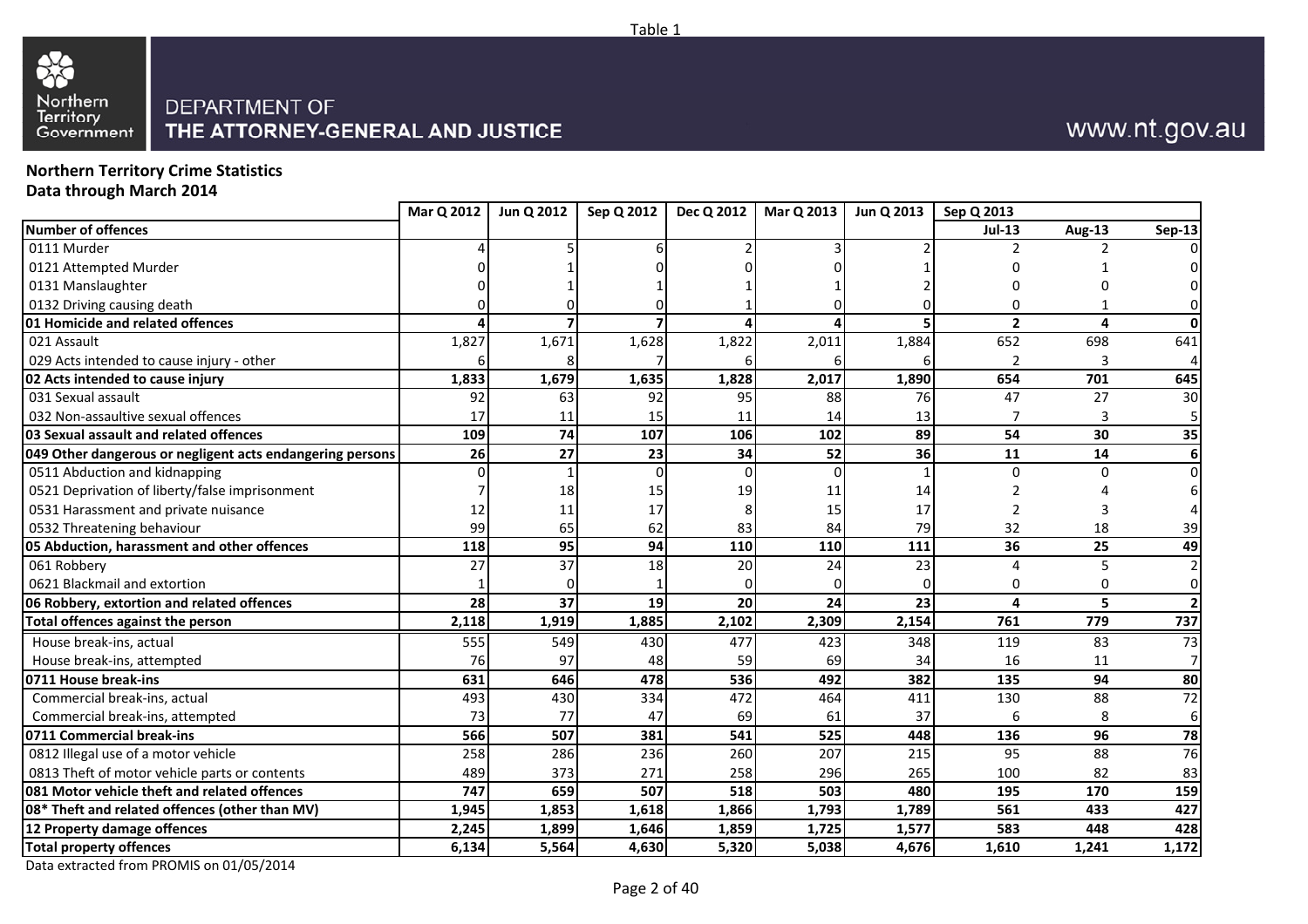#### **Northern Territory Crime StatisticsData through March 2014**

|                                                           | Dec Q 2013     |                |                          | Mar Q 2014   |                |                |  |
|-----------------------------------------------------------|----------------|----------------|--------------------------|--------------|----------------|----------------|--|
| Number of offences                                        | Oct-13         | <b>Nov-13</b>  | <b>Dec-13</b>            | Jan-14       | <b>Feb-14</b>  | Mar-14         |  |
| 0111 Murder                                               | 3              | $\overline{2}$ | 3                        | $\mathbf{1}$ | $\Omega$       |                |  |
| 0121 Attempted Murder                                     | 0              | 0              | 0                        | 0            | 0              |                |  |
| 0131 Manslaughter                                         | 0              | 0              | 0                        | $\Omega$     | 0              |                |  |
| 0132 Driving causing death                                | 0              | 0              | 0                        | 0            | $\Omega$       |                |  |
| 01 Homicide and related offences                          | 3              | $\overline{2}$ | 3                        | $\mathbf{1}$ | $\mathbf{0}$   | $\Omega$       |  |
| 021 Assault                                               | 658            | 614            | 673                      | 579          | 497            | 558            |  |
| 029 Acts intended to cause injury - other                 | 1              | 5              | 2                        | $\mathbf{1}$ | 3              | $\overline{2}$ |  |
| 02 Acts intended to cause injury                          | 659            | 619            | 675                      | 580          | 500            | 560            |  |
| 031 Sexual assault                                        | 31             | 41             | 20                       | 17           | 27             | 25             |  |
| 032 Non-assaultive sexual offences                        | 1              | 10             | 0                        | 6            | 8              | 5              |  |
| 03 Sexual assault and related offences                    | 32             | 51             | 20                       | 23           | 35             | 30             |  |
| 049 Other dangerous or negligent acts endangering persons | 10             | 11             | $\overline{\phantom{a}}$ | 14           | 8              | 7              |  |
| 0511 Abduction and kidnapping                             | $\Omega$       | 0              | $\overline{0}$           | $\mathbf{0}$ | $\Omega$       | $\mathbf 0$    |  |
| 0521 Deprivation of liberty/false imprisonment            | 3              | 1              | 51                       | 6            | 5              |                |  |
| 0531 Harassment and private nuisance                      | 4              | 3              | 4                        | 5            | 2              | 6              |  |
| 0532 Threatening behaviour                                | 28             | 30             | 19                       | 35           | 25             | 23             |  |
| 05 Abduction, harassment and other offences               | 35             | 34             | 28                       | 46           | 32             | 29             |  |
| 061 Robbery                                               | 7              | $\overline{7}$ | 9                        | 5            | $\overline{7}$ | $\epsilon$     |  |
| 0621 Blackmail and extortion                              | 0              | 0              | 0                        | $\Omega$     | $\mathbf{0}$   | $\mathbf 0$    |  |
| 06 Robbery, extortion and related offences                | $\overline{7}$ | $\overline{7}$ | 9                        | 5            | $\overline{7}$ | 6              |  |
| <b>Total offences against the person</b>                  | 746            | 724            | 742                      | 669          | 582            | 632            |  |
| House break-ins, actual                                   | 97             | 118            | 114                      | 136          | 90             | 142            |  |
| House break-ins, attempted                                | 11             | 9              | 15                       | 14           | 15             | 9              |  |
| 0711 House break-ins                                      | 108            | 127            | 129                      | 150          | 105            | 151            |  |
| Commercial break-ins, actual                              | 102            | 125            | 110                      | 163          | 101            | 161            |  |
| Commercial break-ins, attempted                           | 5              | 10             | 9                        | 14           | 13             | 12             |  |
| 0711 Commercial break-ins                                 | 107            | 135            | 119                      | 177          | 114            | 173            |  |
| 0812 Illegal use of a motor vehicle                       | 83             | 72             | 75                       | 67           | 79             | 106            |  |
| 0813 Theft of motor vehicle parts or contents             | 79             | 81             | 64                       | 73           | 75             | 100            |  |
| 081 Motor vehicle theft and related offences              | 162            | 153            | 139                      | 140          | 154            | 206            |  |
| 08* Theft and related offences (other than MV)            | 424            | 518            | 529                      | 554          | 474            | 598            |  |
| 12 Property damage offences                               | 431            | 519            | 473                      | 582          | 484            | 592            |  |
| <b>Total property offences</b>                            | 1,232          | 1,452          | 1,389                    | 1,603        | 1,331          | 1,720          |  |
|                                                           |                |                |                          |              |                |                |  |

Data extracted from PROMIS on 01/05/2014

Shaded months should be treated as provisional.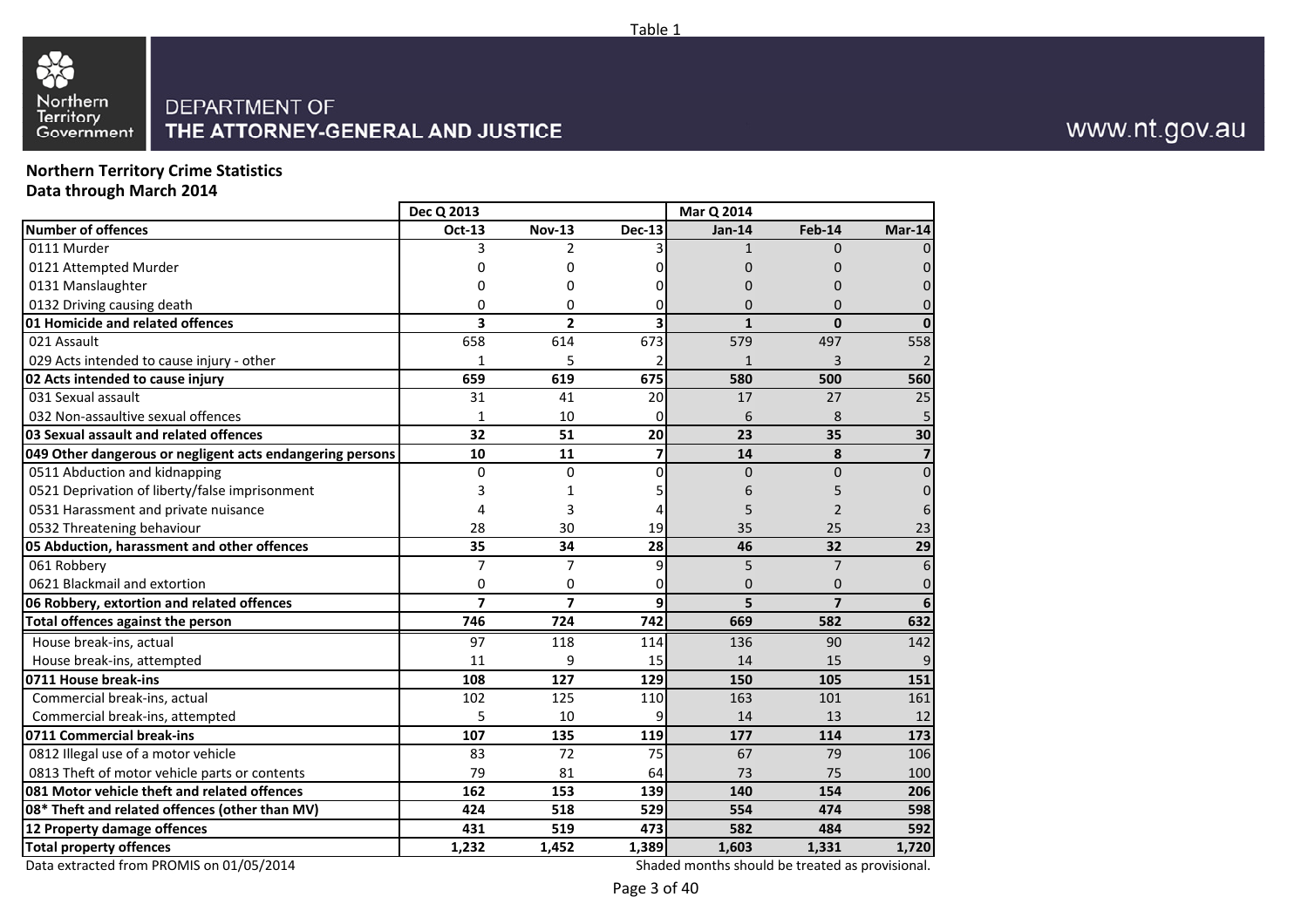



# www.nt.gov.au

### **Darwin Crime Statistics**

**Data through March 2014**

|                                                           | Mar Q 2012 | Jun Q 2012 | Sep Q 2012      | Dec Q 2012 | Mar Q 2013 | Jun Q 2013      | Sep Q 2013     |                |                |
|-----------------------------------------------------------|------------|------------|-----------------|------------|------------|-----------------|----------------|----------------|----------------|
| Number of offences                                        |            |            |                 |            |            |                 | $Jul-13$       | Aug-13         | <b>Sep-13</b>  |
| 0111 Murder                                               |            |            |                 |            |            |                 | U              |                | ΩI             |
| 0121 Attempted Murder                                     |            |            |                 |            |            |                 |                |                |                |
| 0131 Manslaughter                                         |            |            |                 |            |            |                 |                |                |                |
| 0132 Driving causing death                                |            |            |                 |            |            |                 | n              |                | 0              |
| 01 Homicide and related offences                          |            |            |                 | O          | $\Omega$   |                 | 0              | $\overline{2}$ | 0              |
| 021 Assault                                               | 419        | 386        | 373             | 378        | 435        | 451             | 134            | 160            | 133            |
| 029 Acts intended to cause injury - other                 |            |            |                 |            |            |                 |                | $\overline{2}$ | $\overline{0}$ |
| 02 Acts intended to cause injury                          | 420        | 390        | 374             | 380        | 437        | 452             | 135            | 162            | 133            |
| 031 Sexual assault                                        | 28         | 23         | 34              | 28         | 30         | 32              | 18             | 12             | $\mathbf{q}$   |
| 032 Non-assaultive sexual offences                        |            |            |                 |            |            |                 | 3              | 1              | 01             |
| 03 Sexual assault and related offences                    | 33         | 27         | 40              | 30         | 34         | 39              | 21             | 13             | 9              |
| 049 Other dangerous or negligent acts endangering persons |            | 8          | 4               | 8          | 10         |                 | $\overline{2}$ | 5              | 3              |
| 0511 Abduction and kidnapping                             |            |            |                 |            |            |                 | 0              | $\Omega$       | $\Omega$       |
| 0521 Deprivation of liberty/false imprisonment            |            |            |                 |            |            |                 |                |                | ΩI             |
| 0531 Harassment and private nuisance                      |            |            |                 |            |            | 10              |                |                |                |
| 0532 Threatening behaviour                                | 33         | 22         | 17              | 22         | 22         | 22              |                |                |                |
| 05 Abduction, harassment and other offences               | 34         | 31         | 30 <sub>0</sub> | 28         | 31         | $\overline{34}$ | $\overline{ }$ | $\overline{2}$ | 9              |
| 061 Robbery                                               | 13         | 20         | 10              | 12         | 15         | 15              |                | 5              |                |
| 0621 Blackmail and extortion                              |            |            | 0               |            |            |                 | 0              | ∩              | 0              |
| 06 Robbery, extortion and related offences                | 14         | 20         | 10 <sup>1</sup> | 12         | 15         | 15              | 1              | 5              | $\overline{2}$ |
| Total offences against the person                         | 504        | 479        | 460             | 458        | 527        | 548             | 166            | 189            | 156            |
| House break-ins, actual                                   | 205        | 183        | 164             | 158        | 108        | 103             | 45             | 26             | 22             |
| House break-ins, attempted                                | 32         | 34         | 12              | 13         | 18         |                 | 3              | ∩              | -1             |
| 0711 House break-ins                                      | 237        | 217        | 176             | 171        | 126        | 111             | 48             | 26             | 23             |
| Commercial break-ins, actual                              | 98         | 126        | 137             | 158        | 113        | 146             | 33             | 27             | 15             |
| Commercial break-ins, attempted                           | 17         | 27         | q               | 26         | 15         |                 |                | 2              | $\overline{2}$ |
| 0711 Commercial break-ins                                 | 115        | 153        | 146             | 184        | 128        | 150             | 34             | 29             | 17             |
| 0812 Illegal use of a motor vehicle                       | 89         | 97         | 94              | 84         | 66         | 82              | 34             | 38             | 37             |
| 0813 Theft of motor vehicle parts or contents             | 294        | 193        | 145             | 132        | 154        | 128             | 61             | 39             | 50             |
| 081 Motor vehicle theft and related offences              | 383        | 290        | 239             | 216        | 220        | 210             | 95             | 77             | 87             |
| 08* Theft and related offences (other than MV)            | 839        | 810        | 787             | 816        | 771        | 814             | 242            | 208            | 217            |
| 12 Property damage offences                               | 847        | 668        | 628             | 606        | 595        | 549             | 210            | 161            | 179            |
| <b>Total property offences</b>                            | 2,421      | 2,138      | 1,976           | 1,993      | 1,840      | 1,834           | 629            | 501            | 523            |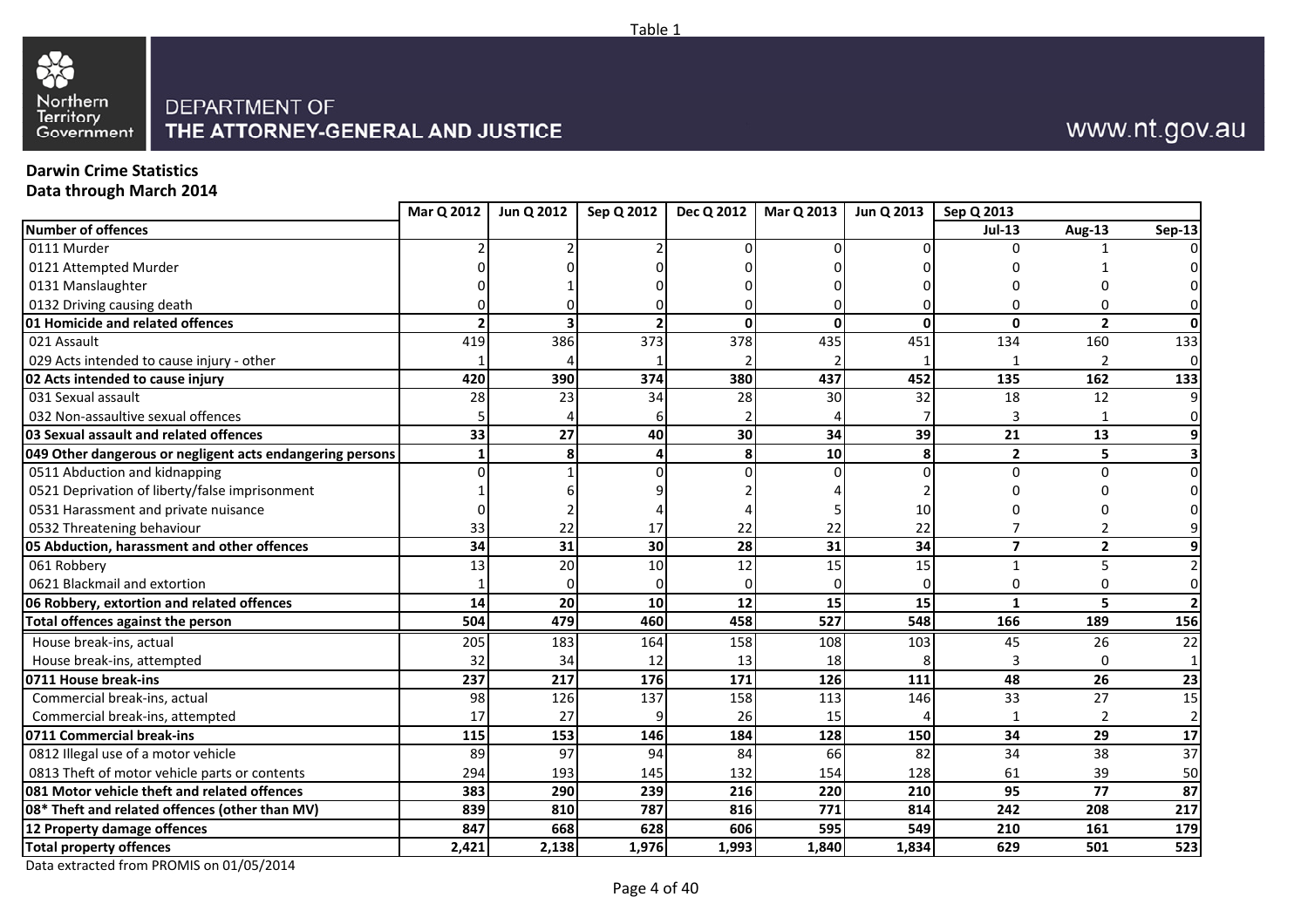

#### **Darwin Crime Statistics**

**Data through March 2014**

|                                                           | Dec Q 2013     |                         |                | Mar Q 2014     |                         |                         |
|-----------------------------------------------------------|----------------|-------------------------|----------------|----------------|-------------------------|-------------------------|
| <b>Number of offences</b>                                 | Oct-13         | <b>Nov-13</b>           | <b>Dec-13</b>  | <b>Jan-14</b>  | Feb-14                  | $Mar-14$                |
| 0111 Murder                                               | 3              | $\mathbf{1}$            | 0              | $\Omega$       | $\Omega$                | 0                       |
| 0121 Attempted Murder                                     | O              | 0                       | O              | 0              | O                       | $\Omega$                |
| 0131 Manslaughter                                         |                | 0                       |                | 0              | 0                       | $\Omega$                |
| 0132 Driving causing death                                | ŋ              | 0                       | 0              | $\Omega$       | 0                       | $\Omega$                |
| 01 Homicide and related offences                          | 3              | 1                       | 0              | $\bf{0}$       | $\mathbf{0}$            | $\bf{0}$                |
| 021 Assault                                               | 145            | 125                     | 165            | 134            | 131                     | 170                     |
| 029 Acts intended to cause injury - other                 | 0              | 0                       | 2              | 0              | $\overline{2}$          | $\overline{2}$          |
| 02 Acts intended to cause injury                          | 145            | 125                     | 167            | 134            | 133                     | 172                     |
| 031 Sexual assault                                        | 11             | 13                      | 7              | 5              | 11                      | 11                      |
| 032 Non-assaultive sexual offences                        | 1              | 1                       | 0              | $\mathbf{1}$   | 8                       | $\mathbf{1}$            |
| 03 Sexual assault and related offences                    | 12             | 14                      | $\overline{z}$ | 6              | 19                      | 12                      |
| 049 Other dangerous or negligent acts endangering persons | $\mathbf{1}$   | 3                       | $\overline{2}$ | $\overline{2}$ | $\overline{2}$          | $\mathbf{2}$            |
| 0511 Abduction and kidnapping                             | 0              | 0                       | 0              | $\overline{0}$ | $\Omega$                | $\overline{0}$          |
| 0521 Deprivation of liberty/false imprisonment            | 0              | 0                       |                | 0              |                         | $\Omega$                |
| 0531 Harassment and private nuisance                      | 0              | 1                       |                | 1              | 0                       | $\overline{2}$          |
| 0532 Threatening behaviour                                | 5              | 6                       | 8              | 11             | 12                      | 14                      |
| 05 Abduction, harassment and other offences               | 5              | $\overline{\mathbf{z}}$ | 11             | 12             | 13                      | 16                      |
| 061 Robbery                                               | $\overline{2}$ | 3                       | 5              | $\overline{4}$ | 3                       | $\overline{3}$          |
| 0621 Blackmail and extortion                              | 0              | 0                       | 0              | $\Omega$       | $\Omega$                | 0                       |
| 06 Robbery, extortion and related offences                | $\overline{2}$ | 3                       | 5              | 4              | $\overline{\mathbf{3}}$ | $\overline{\mathbf{3}}$ |
| Total offences against the person                         | 168            | 153                     | 192            | 158            | 170                     | 205                     |
| House break-ins, actual                                   | 30             | 43                      | 50             | 34             | 40                      | 46                      |
| House break-ins, attempted                                | 3              | $\Omega$                | 0              | $\mathbf{1}$   | 3                       | $\overline{2}$          |
| 0711 House break-ins                                      | 33             | 43                      | 50             | 35             | 43                      | 48                      |
| Commercial break-ins, actual                              | 27             | 45                      | 34             | 34             | 25                      | 39                      |
| Commercial break-ins, attempted                           | $\mathbf{1}$   | 3                       | $\mathbf{1}$   | 3              | 3                       | 3                       |
| 0711 Commercial break-ins                                 | 28             | 48                      | 35             | 37             | 28                      | 42                      |
| 0812 Illegal use of a motor vehicle                       | 38             | 33                      | 28             | 26             | 34                      | 35                      |
| 0813 Theft of motor vehicle parts or contents             | 32             | 32                      | 27             | 40             | 36                      | 53                      |
| 081 Motor vehicle theft and related offences              | 70             | 65                      | 55             | 66             | 70                      | 88                      |
| 08* Theft and related offences (other than MV)            | 189            | 212                     | 228            | 222            | 209                     | 231                     |
| 12 Property damage offences                               | 122            | 163                     | 133            | 181            | 173                     | 216                     |
| <b>Total property offences</b>                            | 442            | 531                     | 501            | 541            | 523                     | 625                     |

Data extracted from PROMIS on 01/05/2014

Shaded months should be treated as provisional.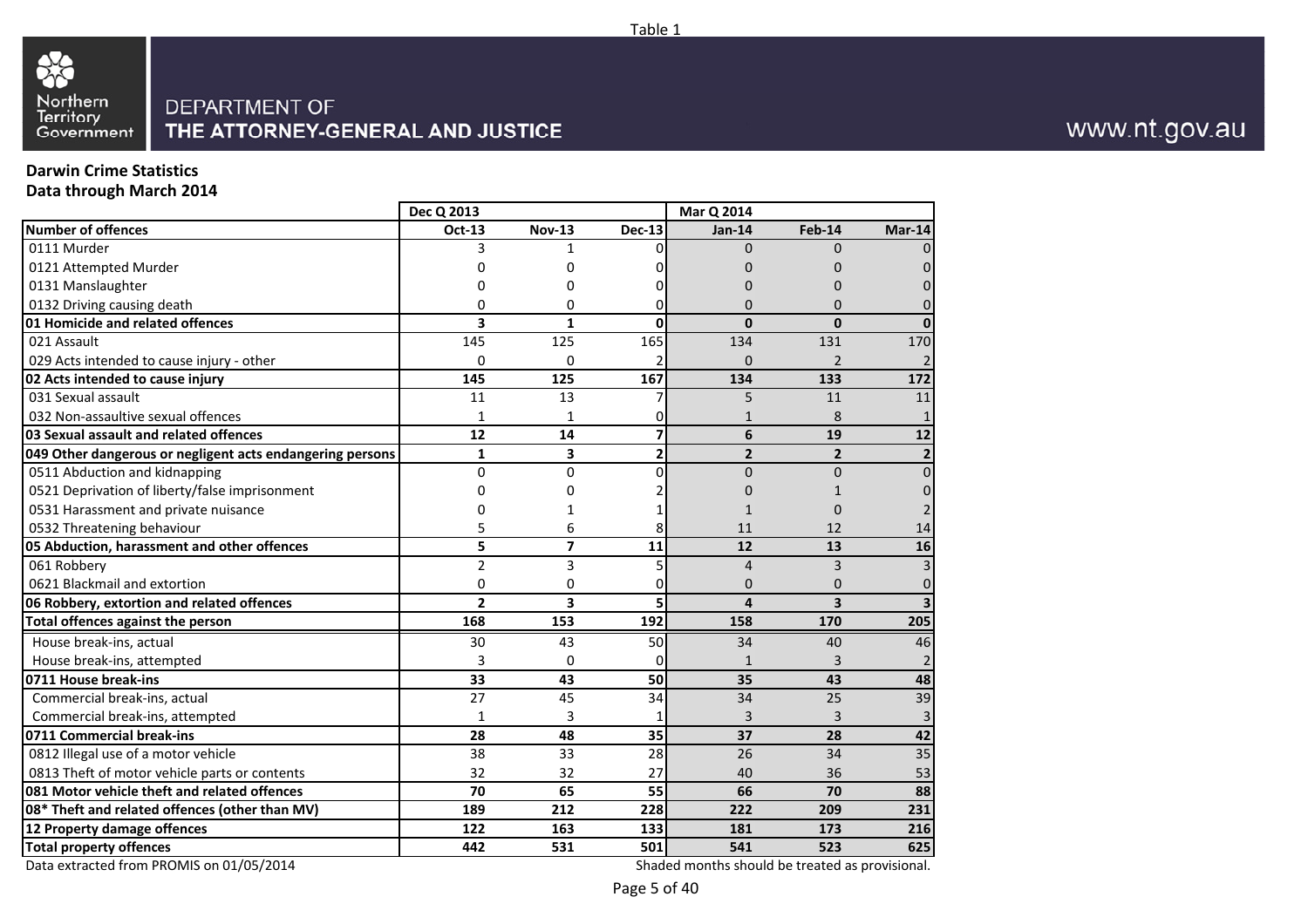



# www.nt.gov.au

### **Palmerston Crime Statistics**

**Data through March 2014**

| $Jul-13$<br>Aug-13<br>0111 Murder<br>0121 Attempted Murder<br>0131 Manslaughter<br>0132 Driving causing death<br>01 Homicide and related offences<br>$\mathbf{0}$<br>$\mathbf{0}$<br>$\mathbf{0}$<br>$\Omega$<br>O<br><sup>0</sup><br>133<br>117<br>37<br>021 Assault<br>121<br>128<br>113<br>117<br>46<br>029 Acts intended to cause injury - other<br>O<br>$\Omega$<br>123<br>133<br>118<br>46<br>02 Acts intended to cause injury<br>128<br>113<br>118<br>37<br>031 Sexual assault<br>12<br>$\overline{2}$<br>Δ<br>032 Non-assaultive sexual offences<br>03 Sexual assault and related offences<br>13<br>$\overline{\mathbf{z}}$<br>6<br>5<br>$\overline{\mathbf{3}}$<br>8<br>6<br>$\overline{2}$<br>049 Other dangerous or negligent acts endangering persons<br>2 <sub>1</sub><br>$\overline{2}$<br>$\overline{\phantom{a}}$<br>1<br>Ω<br>0511 Abduction and kidnapping<br>U<br>$\Omega$<br>0521 Deprivation of liberty/false imprisonment<br>0531 Harassment and private nuisance<br>0532 Threatening behaviour<br>10<br>10<br>13<br>6<br>4<br>05 Abduction, harassment and other offences<br>11<br>$\overline{\mathbf{3}}$<br>061 Robbery<br>$\Omega$<br>U<br>0621 Blackmail and extortion<br>ŋ<br>∩<br>06 Robbery, extortion and related offences<br>$\overline{\mathbf{z}}$<br>$\overline{\phantom{a}}$<br>$\Omega$<br>$\mathbf{0}$<br>134<br>140<br>143<br>139<br>148<br>158<br>56<br>Total offences against the person<br>45<br>House break-ins, actual<br>53<br>81<br>86<br>32<br>47<br>41<br>10<br>10<br>20<br>House break-ins, attempted<br>21<br>11<br>44<br>101<br>107<br>41<br>64<br>56<br>13<br>0711 House break-ins<br>11<br>20<br>30<br>31<br>19<br>24<br>15<br>9<br>Commercial break-ins, actual<br>$\mathbf{a}$<br>Commercial break-ins, attempted<br>10<br>8<br>29<br>33<br>0711 Commercial break-ins<br>39<br>29<br>28<br>5<br>20<br>10<br>0812 Illegal use of a motor vehicle<br>25<br>33<br>61<br>25<br>48<br>20<br>28<br>11<br>58<br>17<br>0813 Theft of motor vehicle parts or contents<br>51<br>21<br>31<br>11<br>66<br>60<br>79<br>83<br>081 Motor vehicle theft and related offences<br>99<br>112<br>46<br>88<br>22<br>37<br>204<br>08* Theft and related offences (other than MV)<br>244<br>231<br>180<br>235<br>65<br>193<br>44<br>217<br>214<br>135<br>143<br>168<br>194<br>57<br>53<br>12 Property damage offences<br>519<br>589<br><b>Total property offences</b><br>700<br>693<br>443<br>512<br>152<br>165 |                    | Mar Q 2012 | Jun Q 2012 | Sep Q 2012 | Dec Q 2012 | Mar Q 2013 | Jun Q 2013 | Sep Q 2013 |               |
|-------------------------------------------------------------------------------------------------------------------------------------------------------------------------------------------------------------------------------------------------------------------------------------------------------------------------------------------------------------------------------------------------------------------------------------------------------------------------------------------------------------------------------------------------------------------------------------------------------------------------------------------------------------------------------------------------------------------------------------------------------------------------------------------------------------------------------------------------------------------------------------------------------------------------------------------------------------------------------------------------------------------------------------------------------------------------------------------------------------------------------------------------------------------------------------------------------------------------------------------------------------------------------------------------------------------------------------------------------------------------------------------------------------------------------------------------------------------------------------------------------------------------------------------------------------------------------------------------------------------------------------------------------------------------------------------------------------------------------------------------------------------------------------------------------------------------------------------------------------------------------------------------------------------------------------------------------------------------------------------------------------------------------------------------------------------------------------------------------------------------------------------------------------------------------------------------------------------------------------------------------------------------------------------------------------------------------------------------------------------------------------------------------------------------------------------------|--------------------|------------|------------|------------|------------|------------|------------|------------|---------------|
|                                                                                                                                                                                                                                                                                                                                                                                                                                                                                                                                                                                                                                                                                                                                                                                                                                                                                                                                                                                                                                                                                                                                                                                                                                                                                                                                                                                                                                                                                                                                                                                                                                                                                                                                                                                                                                                                                                                                                                                                                                                                                                                                                                                                                                                                                                                                                                                                                                                 | Number of offences |            |            |            |            |            |            |            | <b>Sep-13</b> |
|                                                                                                                                                                                                                                                                                                                                                                                                                                                                                                                                                                                                                                                                                                                                                                                                                                                                                                                                                                                                                                                                                                                                                                                                                                                                                                                                                                                                                                                                                                                                                                                                                                                                                                                                                                                                                                                                                                                                                                                                                                                                                                                                                                                                                                                                                                                                                                                                                                                 |                    |            |            |            |            |            |            |            |               |
|                                                                                                                                                                                                                                                                                                                                                                                                                                                                                                                                                                                                                                                                                                                                                                                                                                                                                                                                                                                                                                                                                                                                                                                                                                                                                                                                                                                                                                                                                                                                                                                                                                                                                                                                                                                                                                                                                                                                                                                                                                                                                                                                                                                                                                                                                                                                                                                                                                                 |                    |            |            |            |            |            |            |            |               |
|                                                                                                                                                                                                                                                                                                                                                                                                                                                                                                                                                                                                                                                                                                                                                                                                                                                                                                                                                                                                                                                                                                                                                                                                                                                                                                                                                                                                                                                                                                                                                                                                                                                                                                                                                                                                                                                                                                                                                                                                                                                                                                                                                                                                                                                                                                                                                                                                                                                 |                    |            |            |            |            |            |            |            |               |
|                                                                                                                                                                                                                                                                                                                                                                                                                                                                                                                                                                                                                                                                                                                                                                                                                                                                                                                                                                                                                                                                                                                                                                                                                                                                                                                                                                                                                                                                                                                                                                                                                                                                                                                                                                                                                                                                                                                                                                                                                                                                                                                                                                                                                                                                                                                                                                                                                                                 |                    |            |            |            |            |            |            |            |               |
|                                                                                                                                                                                                                                                                                                                                                                                                                                                                                                                                                                                                                                                                                                                                                                                                                                                                                                                                                                                                                                                                                                                                                                                                                                                                                                                                                                                                                                                                                                                                                                                                                                                                                                                                                                                                                                                                                                                                                                                                                                                                                                                                                                                                                                                                                                                                                                                                                                                 |                    |            |            |            |            |            |            |            | $\mathbf{0}$  |
|                                                                                                                                                                                                                                                                                                                                                                                                                                                                                                                                                                                                                                                                                                                                                                                                                                                                                                                                                                                                                                                                                                                                                                                                                                                                                                                                                                                                                                                                                                                                                                                                                                                                                                                                                                                                                                                                                                                                                                                                                                                                                                                                                                                                                                                                                                                                                                                                                                                 |                    |            |            |            |            |            |            |            | 34            |
|                                                                                                                                                                                                                                                                                                                                                                                                                                                                                                                                                                                                                                                                                                                                                                                                                                                                                                                                                                                                                                                                                                                                                                                                                                                                                                                                                                                                                                                                                                                                                                                                                                                                                                                                                                                                                                                                                                                                                                                                                                                                                                                                                                                                                                                                                                                                                                                                                                                 |                    |            |            |            |            |            |            |            | $\mathbf{2}$  |
|                                                                                                                                                                                                                                                                                                                                                                                                                                                                                                                                                                                                                                                                                                                                                                                                                                                                                                                                                                                                                                                                                                                                                                                                                                                                                                                                                                                                                                                                                                                                                                                                                                                                                                                                                                                                                                                                                                                                                                                                                                                                                                                                                                                                                                                                                                                                                                                                                                                 |                    |            |            |            |            |            |            |            | 36            |
|                                                                                                                                                                                                                                                                                                                                                                                                                                                                                                                                                                                                                                                                                                                                                                                                                                                                                                                                                                                                                                                                                                                                                                                                                                                                                                                                                                                                                                                                                                                                                                                                                                                                                                                                                                                                                                                                                                                                                                                                                                                                                                                                                                                                                                                                                                                                                                                                                                                 |                    |            |            |            |            |            |            |            |               |
|                                                                                                                                                                                                                                                                                                                                                                                                                                                                                                                                                                                                                                                                                                                                                                                                                                                                                                                                                                                                                                                                                                                                                                                                                                                                                                                                                                                                                                                                                                                                                                                                                                                                                                                                                                                                                                                                                                                                                                                                                                                                                                                                                                                                                                                                                                                                                                                                                                                 |                    |            |            |            |            |            |            |            |               |
|                                                                                                                                                                                                                                                                                                                                                                                                                                                                                                                                                                                                                                                                                                                                                                                                                                                                                                                                                                                                                                                                                                                                                                                                                                                                                                                                                                                                                                                                                                                                                                                                                                                                                                                                                                                                                                                                                                                                                                                                                                                                                                                                                                                                                                                                                                                                                                                                                                                 |                    |            |            |            |            |            |            |            |               |
|                                                                                                                                                                                                                                                                                                                                                                                                                                                                                                                                                                                                                                                                                                                                                                                                                                                                                                                                                                                                                                                                                                                                                                                                                                                                                                                                                                                                                                                                                                                                                                                                                                                                                                                                                                                                                                                                                                                                                                                                                                                                                                                                                                                                                                                                                                                                                                                                                                                 |                    |            |            |            |            |            |            |            | $\mathbf{0}$  |
|                                                                                                                                                                                                                                                                                                                                                                                                                                                                                                                                                                                                                                                                                                                                                                                                                                                                                                                                                                                                                                                                                                                                                                                                                                                                                                                                                                                                                                                                                                                                                                                                                                                                                                                                                                                                                                                                                                                                                                                                                                                                                                                                                                                                                                                                                                                                                                                                                                                 |                    |            |            |            |            |            |            |            | $\Omega$      |
|                                                                                                                                                                                                                                                                                                                                                                                                                                                                                                                                                                                                                                                                                                                                                                                                                                                                                                                                                                                                                                                                                                                                                                                                                                                                                                                                                                                                                                                                                                                                                                                                                                                                                                                                                                                                                                                                                                                                                                                                                                                                                                                                                                                                                                                                                                                                                                                                                                                 |                    |            |            |            |            |            |            |            |               |
|                                                                                                                                                                                                                                                                                                                                                                                                                                                                                                                                                                                                                                                                                                                                                                                                                                                                                                                                                                                                                                                                                                                                                                                                                                                                                                                                                                                                                                                                                                                                                                                                                                                                                                                                                                                                                                                                                                                                                                                                                                                                                                                                                                                                                                                                                                                                                                                                                                                 |                    |            |            |            |            |            |            |            |               |
|                                                                                                                                                                                                                                                                                                                                                                                                                                                                                                                                                                                                                                                                                                                                                                                                                                                                                                                                                                                                                                                                                                                                                                                                                                                                                                                                                                                                                                                                                                                                                                                                                                                                                                                                                                                                                                                                                                                                                                                                                                                                                                                                                                                                                                                                                                                                                                                                                                                 |                    |            |            |            |            |            |            |            |               |
|                                                                                                                                                                                                                                                                                                                                                                                                                                                                                                                                                                                                                                                                                                                                                                                                                                                                                                                                                                                                                                                                                                                                                                                                                                                                                                                                                                                                                                                                                                                                                                                                                                                                                                                                                                                                                                                                                                                                                                                                                                                                                                                                                                                                                                                                                                                                                                                                                                                 |                    |            |            |            |            |            |            |            |               |
|                                                                                                                                                                                                                                                                                                                                                                                                                                                                                                                                                                                                                                                                                                                                                                                                                                                                                                                                                                                                                                                                                                                                                                                                                                                                                                                                                                                                                                                                                                                                                                                                                                                                                                                                                                                                                                                                                                                                                                                                                                                                                                                                                                                                                                                                                                                                                                                                                                                 |                    |            |            |            |            |            |            |            | $\Omega$      |
|                                                                                                                                                                                                                                                                                                                                                                                                                                                                                                                                                                                                                                                                                                                                                                                                                                                                                                                                                                                                                                                                                                                                                                                                                                                                                                                                                                                                                                                                                                                                                                                                                                                                                                                                                                                                                                                                                                                                                                                                                                                                                                                                                                                                                                                                                                                                                                                                                                                 |                    |            |            |            |            |            |            |            | $\Omega$      |
|                                                                                                                                                                                                                                                                                                                                                                                                                                                                                                                                                                                                                                                                                                                                                                                                                                                                                                                                                                                                                                                                                                                                                                                                                                                                                                                                                                                                                                                                                                                                                                                                                                                                                                                                                                                                                                                                                                                                                                                                                                                                                                                                                                                                                                                                                                                                                                                                                                                 |                    |            |            |            |            |            |            |            | $\mathbf{0}$  |
|                                                                                                                                                                                                                                                                                                                                                                                                                                                                                                                                                                                                                                                                                                                                                                                                                                                                                                                                                                                                                                                                                                                                                                                                                                                                                                                                                                                                                                                                                                                                                                                                                                                                                                                                                                                                                                                                                                                                                                                                                                                                                                                                                                                                                                                                                                                                                                                                                                                 |                    |            |            |            |            |            |            |            | 41            |
|                                                                                                                                                                                                                                                                                                                                                                                                                                                                                                                                                                                                                                                                                                                                                                                                                                                                                                                                                                                                                                                                                                                                                                                                                                                                                                                                                                                                                                                                                                                                                                                                                                                                                                                                                                                                                                                                                                                                                                                                                                                                                                                                                                                                                                                                                                                                                                                                                                                 |                    |            |            |            |            |            |            |            | 16            |
|                                                                                                                                                                                                                                                                                                                                                                                                                                                                                                                                                                                                                                                                                                                                                                                                                                                                                                                                                                                                                                                                                                                                                                                                                                                                                                                                                                                                                                                                                                                                                                                                                                                                                                                                                                                                                                                                                                                                                                                                                                                                                                                                                                                                                                                                                                                                                                                                                                                 |                    |            |            |            |            |            |            |            |               |
|                                                                                                                                                                                                                                                                                                                                                                                                                                                                                                                                                                                                                                                                                                                                                                                                                                                                                                                                                                                                                                                                                                                                                                                                                                                                                                                                                                                                                                                                                                                                                                                                                                                                                                                                                                                                                                                                                                                                                                                                                                                                                                                                                                                                                                                                                                                                                                                                                                                 |                    |            |            |            |            |            |            |            | 17            |
|                                                                                                                                                                                                                                                                                                                                                                                                                                                                                                                                                                                                                                                                                                                                                                                                                                                                                                                                                                                                                                                                                                                                                                                                                                                                                                                                                                                                                                                                                                                                                                                                                                                                                                                                                                                                                                                                                                                                                                                                                                                                                                                                                                                                                                                                                                                                                                                                                                                 |                    |            |            |            |            |            |            |            | 4             |
|                                                                                                                                                                                                                                                                                                                                                                                                                                                                                                                                                                                                                                                                                                                                                                                                                                                                                                                                                                                                                                                                                                                                                                                                                                                                                                                                                                                                                                                                                                                                                                                                                                                                                                                                                                                                                                                                                                                                                                                                                                                                                                                                                                                                                                                                                                                                                                                                                                                 |                    |            |            |            |            |            |            |            |               |
|                                                                                                                                                                                                                                                                                                                                                                                                                                                                                                                                                                                                                                                                                                                                                                                                                                                                                                                                                                                                                                                                                                                                                                                                                                                                                                                                                                                                                                                                                                                                                                                                                                                                                                                                                                                                                                                                                                                                                                                                                                                                                                                                                                                                                                                                                                                                                                                                                                                 |                    |            |            |            |            |            |            |            | 5             |
|                                                                                                                                                                                                                                                                                                                                                                                                                                                                                                                                                                                                                                                                                                                                                                                                                                                                                                                                                                                                                                                                                                                                                                                                                                                                                                                                                                                                                                                                                                                                                                                                                                                                                                                                                                                                                                                                                                                                                                                                                                                                                                                                                                                                                                                                                                                                                                                                                                                 |                    |            |            |            |            |            |            |            | 16            |
|                                                                                                                                                                                                                                                                                                                                                                                                                                                                                                                                                                                                                                                                                                                                                                                                                                                                                                                                                                                                                                                                                                                                                                                                                                                                                                                                                                                                                                                                                                                                                                                                                                                                                                                                                                                                                                                                                                                                                                                                                                                                                                                                                                                                                                                                                                                                                                                                                                                 |                    |            |            |            |            |            |            |            | 19            |
|                                                                                                                                                                                                                                                                                                                                                                                                                                                                                                                                                                                                                                                                                                                                                                                                                                                                                                                                                                                                                                                                                                                                                                                                                                                                                                                                                                                                                                                                                                                                                                                                                                                                                                                                                                                                                                                                                                                                                                                                                                                                                                                                                                                                                                                                                                                                                                                                                                                 |                    |            |            |            |            |            |            |            | 35            |
|                                                                                                                                                                                                                                                                                                                                                                                                                                                                                                                                                                                                                                                                                                                                                                                                                                                                                                                                                                                                                                                                                                                                                                                                                                                                                                                                                                                                                                                                                                                                                                                                                                                                                                                                                                                                                                                                                                                                                                                                                                                                                                                                                                                                                                                                                                                                                                                                                                                 |                    |            |            |            |            |            |            |            | 58            |
|                                                                                                                                                                                                                                                                                                                                                                                                                                                                                                                                                                                                                                                                                                                                                                                                                                                                                                                                                                                                                                                                                                                                                                                                                                                                                                                                                                                                                                                                                                                                                                                                                                                                                                                                                                                                                                                                                                                                                                                                                                                                                                                                                                                                                                                                                                                                                                                                                                                 |                    |            |            |            |            |            |            |            | 48            |
|                                                                                                                                                                                                                                                                                                                                                                                                                                                                                                                                                                                                                                                                                                                                                                                                                                                                                                                                                                                                                                                                                                                                                                                                                                                                                                                                                                                                                                                                                                                                                                                                                                                                                                                                                                                                                                                                                                                                                                                                                                                                                                                                                                                                                                                                                                                                                                                                                                                 |                    |            |            |            |            |            |            |            | 163           |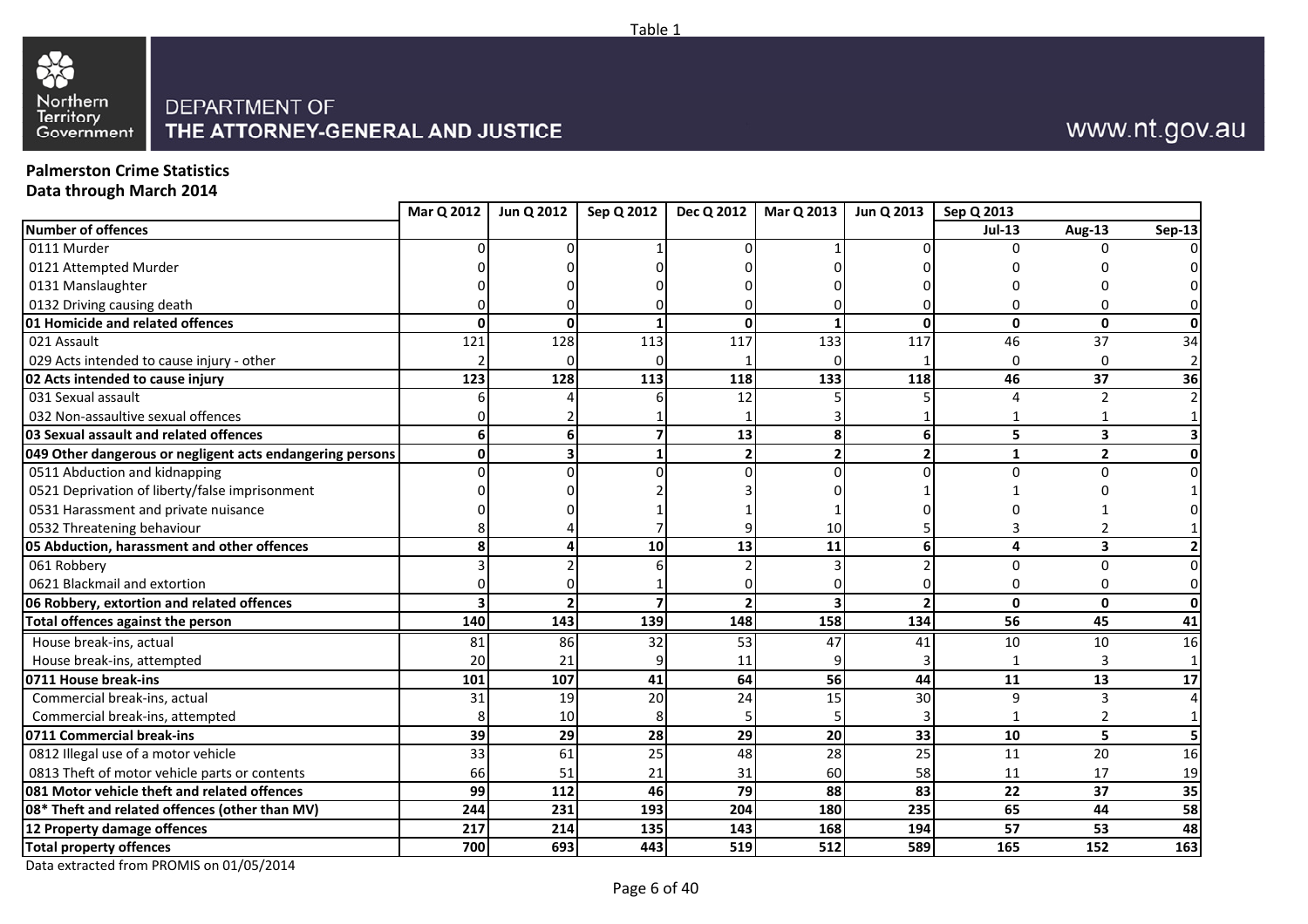

## **Palmerston Crime Statistics**

**Data through March 2014**

|                                                           | Dec Q 2013     |                |                          | Mar Q 2014              |                |                         |
|-----------------------------------------------------------|----------------|----------------|--------------------------|-------------------------|----------------|-------------------------|
| <b>Number of offences</b>                                 | Oct-13         | <b>Nov-13</b>  | <b>Dec-13</b>            | $Jan-14$                | Feb-14         | $Mar-14$                |
| 0111 Murder                                               | $\Omega$       | 0              | O.                       | $\Omega$                | $\Omega$       |                         |
| 0121 Attempted Murder                                     | O              | U              |                          | O                       | O              | $\Omega$                |
| 0131 Manslaughter                                         | O              | ი              |                          | U                       | O              |                         |
| 0132 Driving causing death                                | O              | 0              | 0                        | 0                       | 0              | $\Omega$                |
| 01 Homicide and related offences                          | $\Omega$       | $\Omega$       | $\mathbf{0}$             | $\Omega$                | $\Omega$       | $\bf{0}$                |
| 021 Assault                                               | 41             | 52             | 30                       | 35                      | 39             | 42                      |
| 029 Acts intended to cause injury - other                 | 0              | 3              | $\mathbf{0}$             | 0                       | $\mathbf{0}$   | 0                       |
| 02 Acts intended to cause injury                          | 41             | 55             | 30                       | 35                      | 39             | 42                      |
| 031 Sexual assault                                        | 1              | 16             | 0                        | $\mathbf{0}$            | 5              | 3                       |
| 032 Non-assaultive sexual offences                        | $\mathbf 0$    | 3              | 0                        | 1                       | $\mathbf{0}$   | 3                       |
| 03 Sexual assault and related offences                    | $\mathbf{1}$   | 19             | $\pmb{0}$                | $\mathbf{1}$            | 5              | $6\phantom{1}6$         |
| 049 Other dangerous or negligent acts endangering persons | $\mathbf{0}$   | 0              | 1                        | 0                       | $\overline{2}$ | $\mathbf 0$             |
| 0511 Abduction and kidnapping                             | $\Omega$       | 0              | $\Omega$                 | $\overline{0}$          | $\Omega$       | $\Omega$                |
| 0521 Deprivation of liberty/false imprisonment            | 2              | ი              | 0                        | 3                       | O              | 0                       |
| 0531 Harassment and private nuisance                      | 0              | ი              | 0                        | O                       |                | 0                       |
| 0532 Threatening behaviour                                | 0              | 4              | 0                        | 1                       | 4              | $\overline{2}$          |
| 05 Abduction, harassment and other offences               | $\overline{2}$ | 4              | $\mathbf{0}$             | 4                       | 5              | $\overline{\mathbf{2}}$ |
| 061 Robbery                                               | $\overline{2}$ | 0              | $\overline{2}$           | $\overline{0}$          | $\Omega$       | $\mathbf{1}$            |
| 0621 Blackmail and extortion                              | $\Omega$       | 0              | 0                        | $\Omega$                | $\Omega$       | 0                       |
| 06 Robbery, extortion and related offences                | $\overline{2}$ | 0              | $\overline{\phantom{a}}$ | $\mathbf 0$             | $\mathbf{0}$   | $\mathbf{1}$            |
| Total offences against the person                         | 46             | 78             | 33                       | 40                      | 51             | 51                      |
| House break-ins, actual                                   | 11             | 9              | 9                        | 10                      | 12             | 27                      |
| House break-ins, attempted                                | $\overline{2}$ | 1              |                          | $\mathbf{1}$            | $\mathbf{1}$   | $\overline{0}$          |
| 0711 House break-ins                                      | 13             | 10             | 11                       | 11                      | 13             | 27                      |
| Commercial break-ins, actual                              | $\mathbf{1}$   | $\overline{c}$ | 3                        | $\overline{7}$          | 8              | 11                      |
| Commercial break-ins, attempted                           | 0              | 1              | 0                        | 0                       | $\mathbf{1}$   | $\mathbf 0$             |
| 0711 Commercial break-ins                                 | $\mathbf{1}$   | 3              | 3                        | $\overline{\mathbf{z}}$ | 9              | 11                      |
| 0812 Illegal use of a motor vehicle                       | 10             | 14             | 19                       | 11                      | 12             | 34                      |
| 0813 Theft of motor vehicle parts or contents             | 22             | 7              | 8                        | 16                      | 18             | 24                      |
| 081 Motor vehicle theft and related offences              | 32             | 21             | 27                       | 27                      | 30             | 58                      |
| 08* Theft and related offences (other than MV)            | 52             | 78             | 85                       | 73                      | 74             | 85                      |
| 12 Property damage offences                               | 50             | 46             | 48                       | 42                      | 63             | 68                      |
| <b>Total property offences</b>                            | 148            | 158            | 174                      | 160                     | 189            | 249                     |

Data extracted from PROMIS on 01/05/2014

Shaded months should be treated as provisional.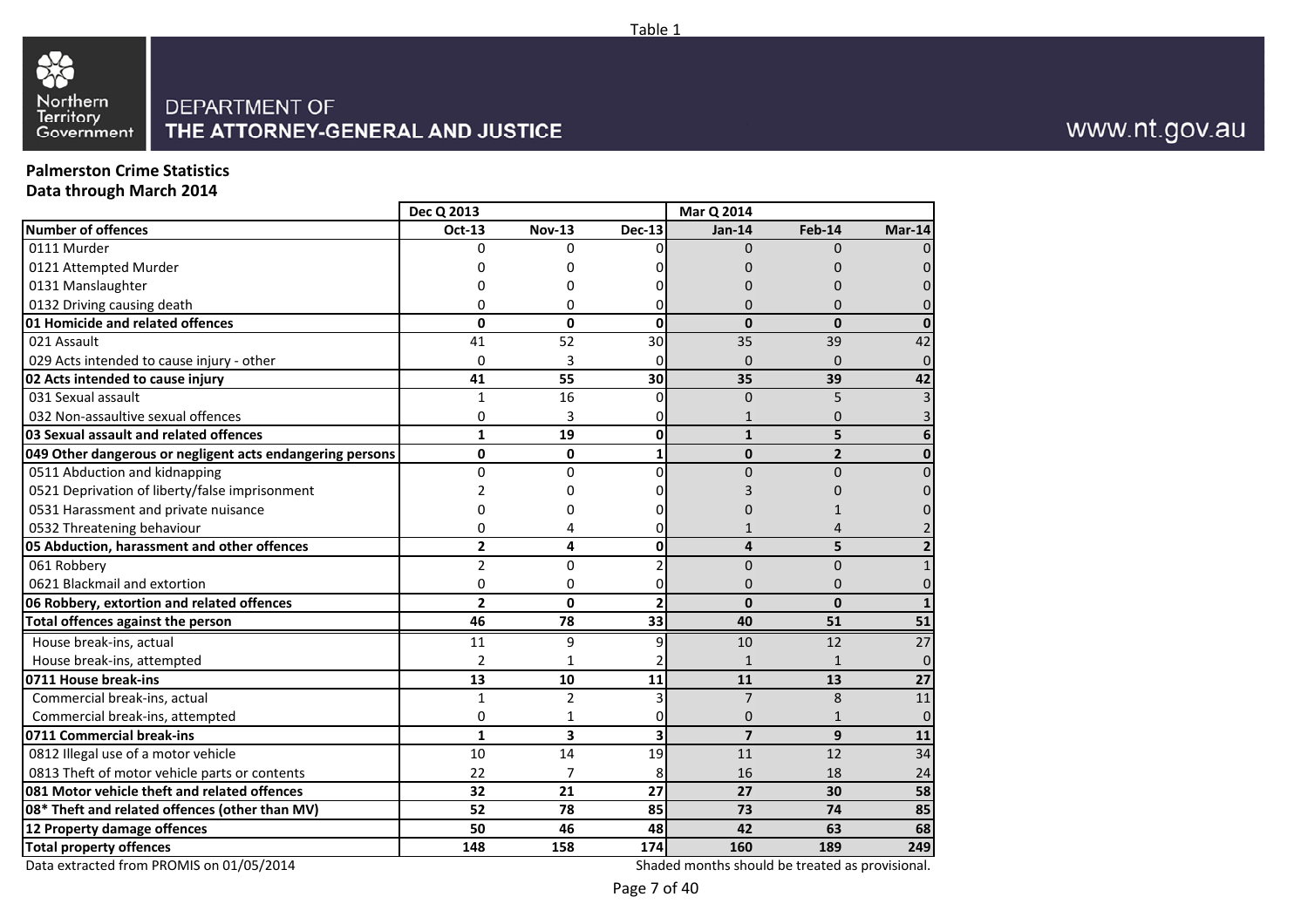



# www.nt.gov.au

## **Alice Springs Crime Statistics**

**Data through March 2014**

|                                                           | Mar Q 2012 | Jun Q 2012 | Sep Q 2012 | <b>Dec Q 2012</b> | <b>Mar Q 2013</b> | Jun Q 2013      | Sep Q 2013     |              |                |
|-----------------------------------------------------------|------------|------------|------------|-------------------|-------------------|-----------------|----------------|--------------|----------------|
| <b>Number of offences</b>                                 |            |            |            |                   |                   |                 | <b>Jul-13</b>  | Aug-13       | <b>Sep-13</b>  |
| 0111 Murder                                               |            |            |            |                   |                   |                 |                |              | ΩI             |
| 0121 Attempted Murder                                     |            |            |            |                   |                   |                 |                |              |                |
| 0131 Manslaughter                                         |            |            |            |                   |                   |                 |                |              |                |
| 0132 Driving causing death                                |            |            |            |                   |                   |                 |                |              |                |
| 01 Homicide and related offences                          |            |            |            |                   |                   |                 | 0              | 1            | 0              |
| 021 Assault                                               | 477        | 413        | 436        | 436               | 516               | 413             | 193            | 180          | 172            |
| 029 Acts intended to cause injury - other                 |            |            |            |                   |                   |                 |                | $\mathbf{1}$ | $\overline{2}$ |
| 02 Acts intended to cause injury                          | 479        | 415        | 436        | 437               | 518               | 414             | 194            | 181          | 174            |
| 031 Sexual assault                                        | 28         | 15         | 23         | 19                | 20                | 13              |                | 3            | 11             |
| 032 Non-assaultive sexual offences                        |            |            |            |                   |                   |                 |                |              | $\overline{0}$ |
| 03 Sexual assault and related offences                    | 32         | 16         | 26         | 23                | 24                | 13              | 8              | 3            | 11             |
| 049 Other dangerous or negligent acts endangering persons | 13         |            | 4          | 10                | 18                | 14              | 1              | 1            | $\mathbf{2}$   |
| 0511 Abduction and kidnapping                             |            |            |            |                   |                   |                 | <sup>0</sup>   | $\Omega$     | $\overline{0}$ |
| 0521 Deprivation of liberty/false imprisonment            |            |            |            |                   |                   |                 |                |              | $\overline{2}$ |
| 0531 Harassment and private nuisance                      |            |            |            |                   |                   |                 |                |              |                |
| 0532 Threatening behaviour                                | 19         | 14         | 18         | 20                | 14                | 11              | 7              |              | 6              |
| 05 Abduction, harassment and other offences               | 23         | 17         | 24         | 25                | 18                | 14              | 8              | 10           | 9 <sub>l</sub> |
| 061 Robbery                                               |            | 10         |            |                   |                   |                 | $\mathfrak z$  | $\Omega$     | $\overline{0}$ |
| 0621 Blackmail and extortion                              |            |            |            |                   |                   |                 | n              | O            | $\overline{0}$ |
| 06 Robbery, extortion and related offences                | 8          | 10         |            |                   |                   |                 | $\overline{2}$ | $\mathbf{0}$ | $\mathbf{0}$   |
| Total offences against the person                         | 557        | 464        | 492        | 500               | 585               | 459             | 213            | 196          | 196            |
| House break-ins, actual                                   | 120        | 185        | 159        | 146               | 141               | 115             | 34             | 22           | 13             |
| House break-ins, attempted                                | 12         | 21         | 17         | 21                | 20                | 10 <sup>1</sup> | 6              |              | $\overline{4}$ |
| 0711 House break-ins                                      | 132        | 206        | 176        | 167               | 161               | 125             | 40             | 24           | 17             |
| Commercial break-ins, actual                              | 135        | 108        | 62         | 82                | 85                | 57              | 33             | 17           | 10             |
| Commercial break-ins, attempted                           | 17         | 19         | 14         |                   |                   |                 | 0              | 0            | $\overline{0}$ |
| 0711 Commercial break-ins                                 | 152        | 127        | 76         | 89                | 94                | 65              | 33             | 17           | 10             |
| 0812 Illegal use of a motor vehicle                       | 74         | 72         | 69         | 57                | 48                | 48              | 18             | $\mathbf{q}$ | $6 \mid$       |
| 0813 Theft of motor vehicle parts or contents             | 88         | 65         | 57         | 54                | 48                | 31              | 17             | 14           | 2              |
| 081 Motor vehicle theft and related offences              | 162        | 137        | 126        | 111               | 96                | 79              | 35             | 23           | 8 <sup>1</sup> |
| 08* Theft and related offences (other than MV)            | 398        | 413        | 300        | 396               | 392               | 294             | 121            | 73           | 60             |
| 12 Property damage offences                               | 679        | 545        | 466        | 550               | 443               | 384             | 144            | 74           | 63             |
| <b>Total property offences</b>                            | 1,523      | 1,428      | 1,144      | 1,313             | 1,186             | 947             | 373            | 211          | 158            |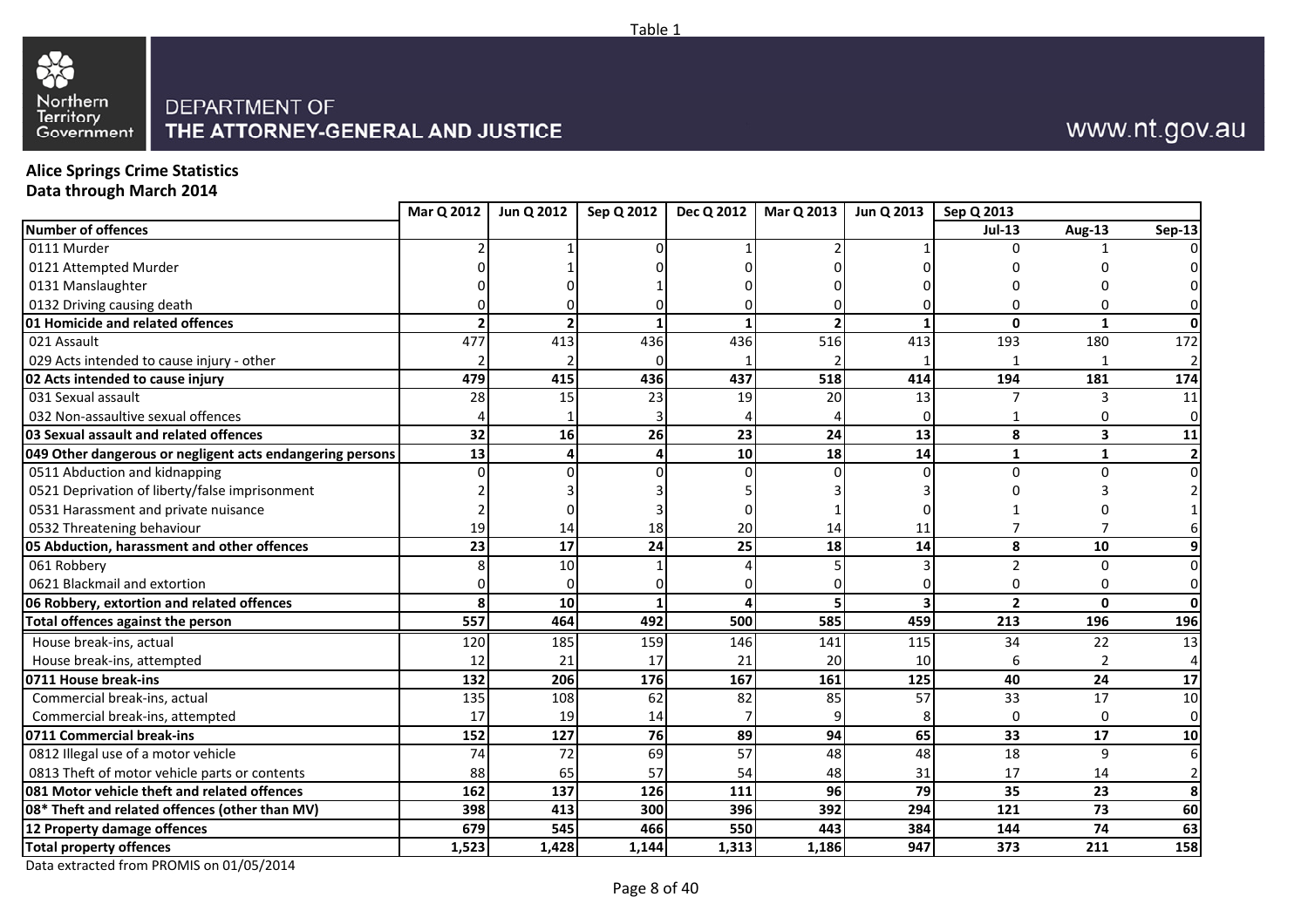

#### **Alice Springs Crime StatisticsData through March 2014**

**Number of offences** 0111 Murder 0121 Attempted Murder 0131 Manslaughter 0132 Driving causing death **01 Homicide and related offences**  021 Assault 029 Acts intended to cause injury - other**02 Acts intended to cause injury**  031 Sexual assault 032 Non-assaultive sexual offences **03 Sexual assault and related offences 049 Other dangerous or negligent acts endangering persons**  0511 Abduction and kidnapping 0521 Deprivation of liberty/false imprisonment 0531 Harassment and private nuisance 0532 Threatening behaviour **05 Abduction, harassment and other offences**  061 Robbery 0621 Blackmail and extortion **06 Robbery, extortion and related offences Total offences against the person**  House break-ins, actual House break-ins, attempted**0711 House break-ins**  Commercial break-ins, actual Commercial break-ins, attempted**0711 Commercial break-ins**  0812 Illegal use of a motor vehicle 0813 Theft of motor vehicle parts or contents **081 Motor vehicle theft and related offences 08\* Theft and related offences (other than MV)12 Property damage offencesTotal property offences Dec Q 2013Mar Q 2014**<br>**Nov-13 Dec-13 Jan-14 Oct-13 Nov-13 Dec-13 Jan-14 Feb-14 Mar-14** 00 1 1 0 0 0 <sup>0</sup> <sup>0</sup> <sup>0</sup> <sup>0</sup> <sup>0</sup> 0 <sup>0</sup> <sup>0</sup> <sup>0</sup> <sup>0</sup> <sup>0</sup>  $\Omega$ 0 0 0 0 0 0 0 **0 <sup>0</sup> <sup>1</sup> <sup>1</sup> <sup>0</sup> <sup>0</sup>** 1500 144 170 145 112 95 11 1 0 0 1 0 **151 <sup>145</sup> <sup>170</sup> <sup>145</sup> <sup>113</sup> <sup>95</sup>** 3 <sup>7</sup> <sup>3</sup> <sup>2</sup> <sup>6</sup> <sup>3</sup> 00 3 0 0 0 0 0 **3 <sup>10</sup> <sup>3</sup> <sup>2</sup> <sup>6</sup> <sup>3</sup> 6 <sup>2</sup> <sup>1</sup> <sup>3</sup> <sup>2</sup> <sup>3</sup>** 0 <sup>0</sup> <sup>0</sup> <sup>0</sup> <sup>0</sup> <sup>0</sup> 00 1 0 1 1 0 00 0 0 1 1 1 133 5 0 9 1 3 **13 <sup>6</sup> <sup>0</sup> <sup>11</sup> <sup>3</sup> <sup>4</sup>** 22 0 1 0 4 1 00 0 0 0 0 0 0 **2 <sup>0</sup> <sup>1</sup> <sup>0</sup> <sup>4</sup> <sup>1</sup> 175 <sup>163</sup> <sup>176</sup> <sup>162</sup> <sup>128</sup> <sup>106</sup>** <sup>23</sup> <sup>31</sup> <sup>23</sup> <sup>38</sup> <sup>22</sup> <sup>40</sup> $\overline{a}$ 33 5 8 5 5 3 **26 <sup>36</sup> <sup>31</sup> <sup>43</sup> <sup>27</sup> <sup>43</sup>** 16 <sup>24</sup> <sup>16</sup> <sup>16</sup> <sup>14</sup> <sup>31</sup> 22 3 1 3 2 3 **18 <sup>27</sup> <sup>17</sup> <sup>19</sup> <sup>16</sup> <sup>34</sup>** 10 <sup>13</sup> <sup>13</sup> <sup>16</sup> <sup>18</sup> <sup>20</sup> 100 19 15 8 12 9 **20 <sup>32</sup> <sup>28</sup> <sup>24</sup> <sup>30</sup> <sup>29</sup> 67 <sup>98</sup> <sup>85</sup> <sup>103</sup> <sup>82</sup> <sup>134</sup> 99 <sup>142</sup> <sup>140</sup> <sup>147</sup> <sup>113</sup> <sup>144</sup> 230<sup>335</sup> <sup>301</sup> <sup>336</sup> <sup>268</sup> <sup>384</sup>**

Data extracted from PROMIS on 01/05/2014

Shaded months should be treated as provisional.

Table 1

### www.nt.gov.au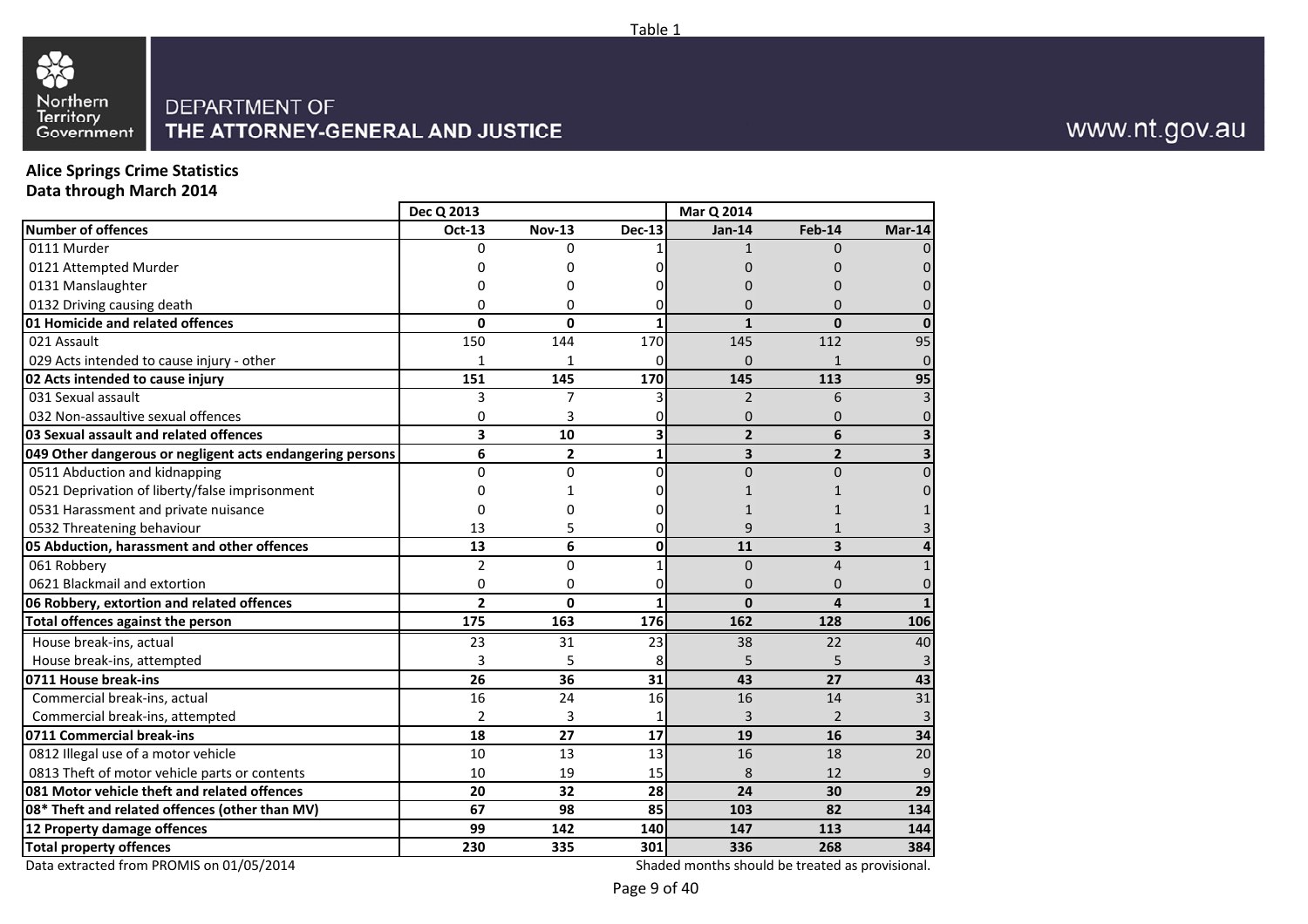



# www.nt.gov.au

## **Katherine Crime Statistics**

**Data through March 2014**

|                                                           | Mar Q 2012 | Jun Q 2012 | Sep Q 2012   | Dec Q 2012 | Mar Q 2013 | Jun Q 2013   Sep Q 2013 |                |                |                |
|-----------------------------------------------------------|------------|------------|--------------|------------|------------|-------------------------|----------------|----------------|----------------|
| Number of offences                                        |            |            |              |            |            |                         | <b>Jul-13</b>  | Aug-13         | <b>Sep-13</b>  |
| 0111 Murder                                               |            |            |              |            |            |                         | U              |                | $\Omega$       |
| 0121 Attempted Murder                                     |            |            |              |            |            |                         |                |                |                |
| 0131 Manslaughter                                         |            |            |              |            |            |                         |                |                |                |
| 0132 Driving causing death                                |            |            |              |            |            |                         |                |                | 01             |
| 01 Homicide and related offences                          | 0          |            |              |            |            | 0                       | $\mathbf{0}$   | 0              | 0              |
| 021 Assault                                               | 186        | 166        | 183          | 204        | 163        | 148                     | 60             | 75             | 69             |
| 029 Acts intended to cause injury - other                 |            |            |              |            |            |                         | U              | O              | $\overline{0}$ |
| 02 Acts intended to cause injury                          | 186        | 167        | 183          | 204        | 165        | 149                     | 60             | 75             | 69             |
| 031 Sexual assault                                        |            |            |              |            |            |                         | 3              | 2              |                |
| 032 Non-assaultive sexual offences                        |            |            |              |            |            |                         |                | 0              |                |
| 03 Sexual assault and related offences                    |            |            |              |            |            |                         | 3              | $\overline{2}$ | 2 <sub>1</sub> |
| 049 Other dangerous or negligent acts endangering persons |            |            |              |            |            |                         | 1              | 1              | 0              |
| 0511 Abduction and kidnapping                             |            |            |              |            |            |                         | U              | $\Omega$       | $\overline{0}$ |
| 0521 Deprivation of liberty/false imprisonment            |            |            |              |            |            |                         |                |                | $\Omega$       |
| 0531 Harassment and private nuisance                      |            |            |              |            |            |                         |                |                | ΩI             |
| 0532 Threatening behaviour                                |            |            |              |            |            |                         |                |                |                |
| 05 Abduction, harassment and other offences               |            |            |              |            |            | 8                       | 3              | $\mathbf{1}$   | $\mathbf{3}$   |
| 061 Robbery                                               |            |            |              |            |            |                         | U              | $\Omega$       | $\overline{0}$ |
| 0621 Blackmail and extortion                              |            |            |              |            |            |                         | U              | O              | 0              |
| 06 Robbery, extortion and related offences                |            |            | $\mathbf{0}$ | ŋ          | ŋ          |                         | $\mathbf{0}$   | $\mathbf{0}$   | 0              |
| Total offences against the person                         | 202        | 181        | 199          | 216        | 188        | 163                     | 67             | 79             | 74             |
| House break-ins, actual                                   | 27         | 15         | 13           | 15         | 19         | 20                      | 7              | 1              | 5 <sup>1</sup> |
| House break-ins, attempted                                |            |            |              |            |            |                         |                |                |                |
| 0711 House break-ins                                      | 29         | 20         | 16           | 16         | 22         | 25                      | 8              | $\overline{2}$ | 6              |
| Commercial break-ins, actual                              | 30         | 11         | 15           | 25         | 26         | 12                      | 8              | 2              | 8 <sup>1</sup> |
| Commercial break-ins, attempted                           |            |            |              |            |            |                         | 2              | O              | $\overline{2}$ |
| 0711 Commercial break-ins                                 | 34         | 16         | 18           | 29         | 31         | 18                      | 10             | $\overline{2}$ | 10             |
| 0812 Illegal use of a motor vehicle                       | 13         |            | 10           |            |            | 13                      | 3              | $\overline{5}$ | $\overline{4}$ |
| 0813 Theft of motor vehicle parts or contents             | 16         |            | 10           |            |            |                         | $\mathfrak{p}$ |                | $\overline{2}$ |
| 081 Motor vehicle theft and related offences              | 29         | 14         | 20           | 15         | 16         | 19                      | 5.             | 9              | 6 <sup>1</sup> |
| 08* Theft and related offences (other than MV)            | 126        | 72         | 82           | 101        | 91         | 91                      | 25             | 21             | 29             |
| 12 Property damage offences                               | 95         | 68         | 76           | 97         | 86         | 65                      | 31             | 28             | 27             |
| <b>Total property offences</b>                            | 313        | 190        | 212          | 258        | 246        | 218                     | 79             | 62             | 78             |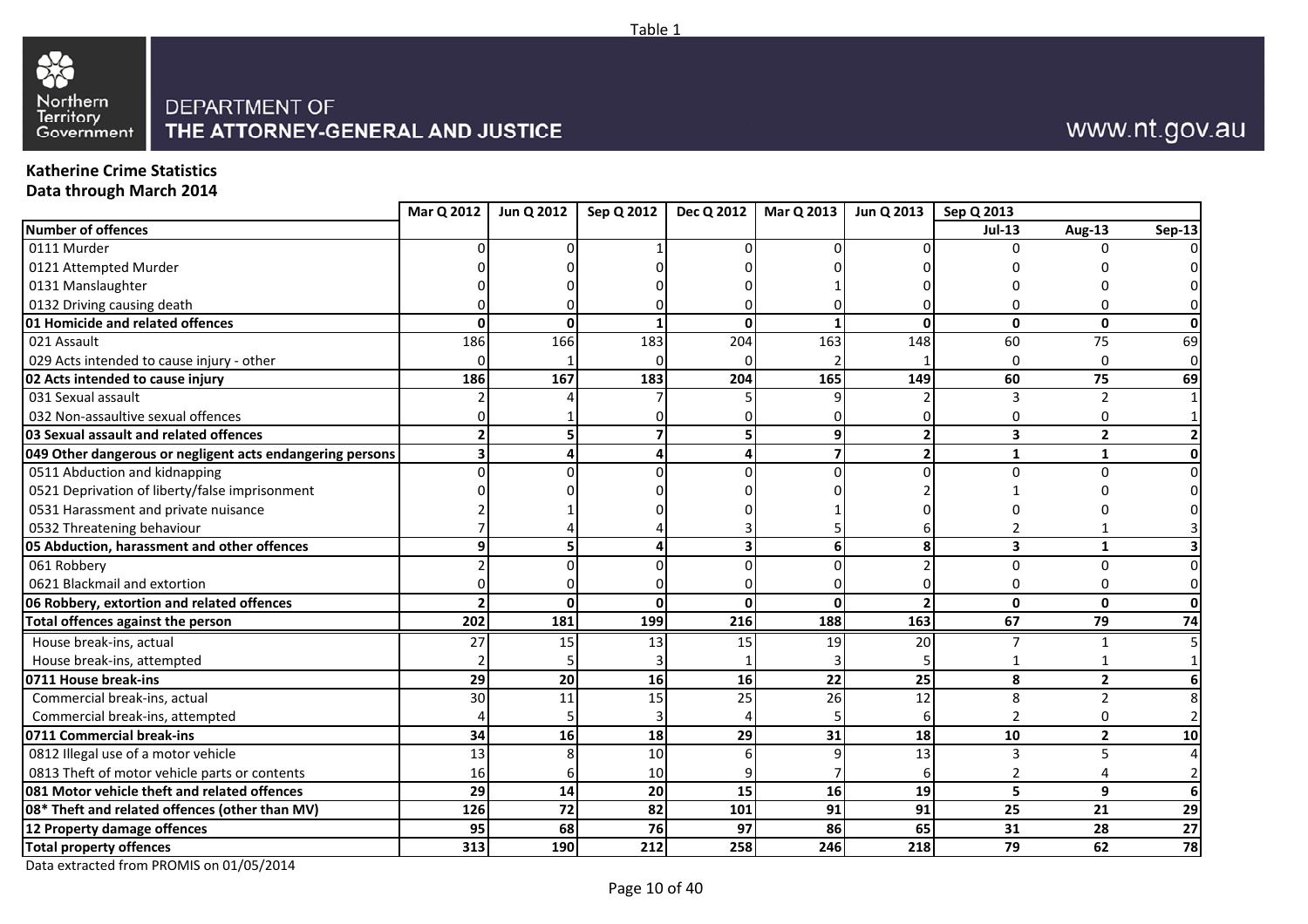

### **Katherine Crime Statistics**

**Data through March 2014**

|                                                           | Dec Q 2013    |                          |                          | Mar Q 2014     |                |                |
|-----------------------------------------------------------|---------------|--------------------------|--------------------------|----------------|----------------|----------------|
| <b>Number of offences</b>                                 | <b>Oct-13</b> | <b>Nov-13</b>            | $Dec-13$                 | $Jan-14$       | Feb-14         | <b>Mar-14</b>  |
| 0111 Murder                                               | $\Omega$      | 0                        |                          | $\Omega$       | $\Omega$       |                |
| 0121 Attempted Murder                                     | O             | ŋ                        |                          |                |                |                |
| 0131 Manslaughter                                         |               | 0                        |                          |                |                |                |
| 0132 Driving causing death                                | 0             | 0                        | 0                        |                | 0              |                |
| 01 Homicide and related offences                          | $\mathbf{0}$  | 0                        | $\overline{\phantom{a}}$ | $\Omega$       | $\Omega$       |                |
| 021 Assault                                               | 58            | 30                       | 57                       | 51             | 31             | 47             |
| 029 Acts intended to cause injury - other                 | $\Omega$      | $\Omega$                 | $\Omega$                 | $\Omega$       | $\Omega$       | $\Omega$       |
| 02 Acts intended to cause injury                          | 58            | 30                       | 57                       | 51             | 31             | 47             |
| 031 Sexual assault                                        | 4             | $\overline{2}$           | 3                        | $\mathbf{1}$   | $\mathbf{1}$   | $\Omega$       |
| 032 Non-assaultive sexual offences                        | 0             | 0                        | 0                        | $\overline{0}$ | $\Omega$       | $\mathbf{1}$   |
| 03 Sexual assault and related offences                    | 4             | $\overline{2}$           | 3                        | $\mathbf{1}$   | $\mathbf{1}$   | $\mathbf{1}$   |
| 049 Other dangerous or negligent acts endangering persons | $\mathbf{0}$  | 0                        | $\mathbf{1}$             | 4              | $\mathbf{1}$   | $\mathbf{1}$   |
| 0511 Abduction and kidnapping                             | $\Omega$      | 0                        | $\Omega$                 | $\overline{0}$ | $\Omega$       | $\Omega$       |
| 0521 Deprivation of liberty/false imprisonment            | 0             | O                        | 0                        | 1              |                |                |
| 0531 Harassment and private nuisance                      |               | 0                        | 0                        | $\Omega$       |                |                |
| 0532 Threatening behaviour                                | 3             | 4                        | 0                        | $\overline{2}$ | 2              |                |
| 05 Abduction, harassment and other offences               | 4             | 4                        | 0                        | 3              | $\overline{2}$ | $\mathbf{1}$   |
| 061 Robbery                                               | $\Omega$      | 3                        | 1                        | $\mathbf{1}$   | $\Omega$       | $\Omega$       |
| 0621 Blackmail and extortion                              | 0             | 0                        | 0                        | 0              | 0              | 0              |
| 06 Robbery, extortion and related offences                | $\Omega$      | 3                        | 1                        | $\mathbf{1}$   | $\mathbf{0}$   | $\bf{0}$       |
| Total offences against the person                         | 66            | 39                       | 64                       | 60             | 35             | 50             |
| House break-ins, actual                                   | 1             | 7                        | 4                        | 4              | 8              | 4              |
| House break-ins, attempted                                | $\Omega$      | 0                        | 2                        | $\Omega$       | $\Omega$       | $\overline{2}$ |
| 0711 House break-ins                                      | $\mathbf{1}$  | $\overline{\phantom{a}}$ | 6                        | 4              | 8              | 6              |
| Commercial break-ins, actual                              | 12            | $\overline{7}$           | 9                        | 15             | $\overline{7}$ | 15             |
| Commercial break-ins, attempted                           | $\Omega$      | 1                        | 1                        | 3              | 3              | $\mathbf{1}$   |
| 0711 Commercial break-ins                                 | 12            | 8                        | 10                       | 18             | 10             | 16             |
| 0812 Illegal use of a motor vehicle                       | 6             | $\overline{2}$           | 1                        | $\overline{2}$ | $\overline{2}$ | $\mathbf{1}$   |
| 0813 Theft of motor vehicle parts or contents             | 5             | 14                       | 5                        | $\Omega$       | 3              | 5              |
| 081 Motor vehicle theft and related offences              | 11            | 16                       | 6                        | $\overline{2}$ | 5              | 6              |
| 08* Theft and related offences (other than MV)            | 28            | 30                       | 23                       | 27             | 28             | 31             |
| 12 Property damage offences                               | 40            | 30                       | 41                       | 29             | 32             | 37             |
| <b>Total property offences</b>                            | 92            | 91                       | 86                       | 80             | 83             | 96             |

Data extracted from PROMIS on 01/05/2014

Shaded months should be treated as provisional.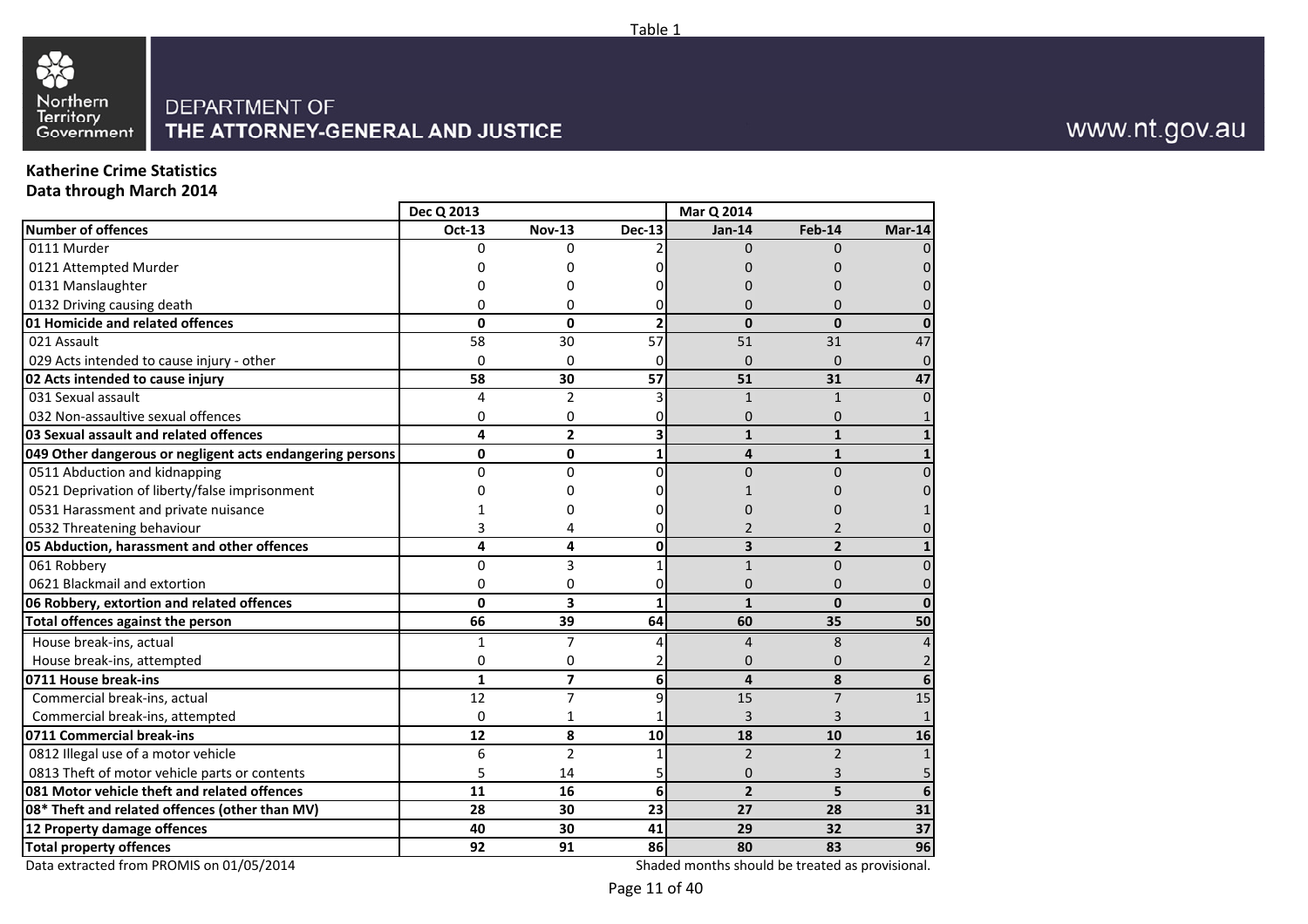



### www.nt.gov.au

**Tennant Creek Crime StatisticsData through March 2014**

**Mar Q 2012 Jun Q 2012 Sep Q 2012 Dec Q 2012 Mar Q 2013 Jun Q 2013 Sep Q 2013 Number of offences Jul-13 Aug-13 Sep-13** 0111 Murderr de la component de la component de la component de la component de la component de la component de la component d 0 0 0 0 0 0 0 0 0 0121 Attempted Murderr 0 0 0 0 0 0 0 0 0 0 0131 Manslaughterr 0 0 0 0 0 0 0 0 0 0 0132 Driving causing death <sup>0</sup> <sup>0</sup> <sup>0</sup> <sup>0</sup> <sup>0</sup> <sup>0</sup> <sup>0</sup> <sup>0</sup> <sup>0</sup> **01 Homicide and related offences 1 1 1 1 1 1 1 1 <sup>0</sup> <sup>0</sup> <sup>0</sup> <sup>0</sup> <sup>0</sup> <sup>0</sup> <sup>0</sup> <sup>0</sup>** 021 Assaultt 122 2 108 85 125 199 181 57 58 39 029 Acts intended to cause injury - other<u>r 0</u> 0 0 0 0 0 0 0 0 0 0 **02 Acts intended to cause injury 122 <sup>108</sup> <sup>85</sup> <sup>125</sup> <sup>199</sup> <sup>181</sup> <sup>57</sup> <sup>58</sup> <sup>39</sup>** 031 Sexual assaultt and the contract of the contract of the contract of the contract of the contract of the contract of the contract of the contract of the contract of the contract of the contract of the contract of the contract of the cont 2 1 5 6 2 3 0 1 2 032 Non-assaultive sexual offences $\sim$  2 2 0 1 0 0 0 0 0 0 0 **03 Sexual assault and related offences 4 <sup>1</sup> <sup>6</sup> <sup>6</sup> <sup>2</sup> <sup>3</sup> <sup>0</sup> <sup>1</sup> <sup>5</sup> 049 Other dangerous or negligent acts endangering persons 1 <sup>0</sup> <sup>1</sup> <sup>1</sup> <sup>3</sup> <sup>1</sup> <sup>1</sup> <sup>1</sup> <sup>0</sup>** 0511 Abduction and kidnapping <sup>0</sup>0 0 0 0 0 0 0 0 0 0521 Deprivation of liberty/false imprisonmentt 0 0 1 1 0 0 0 0 0 0 0531 Harassment and private nuisancee 1 1 0 0 0 1 0 0 0 0 0532 Threatening behaviour $\sim$  3 3 3 1 4 5 4 0 1 0 **05 Abduction, harassment and other offences 4 <sup>4</sup> <sup>2</sup> <sup>4</sup> <sup>6</sup> <sup>4</sup> <sup>0</sup> <sup>1</sup> <sup>0</sup>** 061 Robbery 1 0 0 0 0 0 0 0 0 0621 Blackmail and extortionn 0 0 0 0 0 0 0 0 0 0 0 0 0 **06 Robbery, extortion and related offences 1 <sup>0</sup> <sup>0</sup> <sup>0</sup> <sup>0</sup> <sup>0</sup> <sup>0</sup> <sup>0</sup> <sup>0</sup> Total offences against the person 132 <sup>113</sup> <sup>94</sup> <sup>136</sup> <sup>210</sup> <sup>189</sup> <sup>58</sup> <sup>61</sup> <sup>44</sup>** House break-ins, actual1 21 8 9 9 7 18 5 2 0  $\Omega$  House break-ins, attemptedd 2 <mark>1</mark> 0 1 0 0 0 0 0 **0711 House break-ins 23 <sup>9</sup> <sup>9</sup> <sup>10</sup> <sup>7</sup> <sup>18</sup> <sup>5</sup> <sup>2</sup> <sup>0</sup>** Commercial break-ins, actual 244 14 20 15 30 8 1 4 Commercial break-ins, attemptedd 1| 0| 2| 0| 0| 3| 0 0 0 **0711 Commercial break-ins 25 <sup>14</sup> <sup>16</sup> <sup>20</sup> <sup>15</sup> <sup>33</sup> <sup>8</sup> <sup>1</sup> <sup>4</sup>** 0812 Illegal use of a motor vehiclee 4 4 1 1 3 6 3 1 0 1 0813 Theft of motor vehicle parts or contents $\sim$  7 7 2 4 7 3 5 1 0 1 **081 Motor vehicle theft and related offences11 <sup>3</sup> <sup>5</sup> <sup>10</sup> <sup>9</sup> <sup>8</sup> <sup>2</sup> <sup>0</sup> <sup>2</sup> 08\* Theft and related offences (other than MV) <sup>47</sup> <sup>21</sup> <sup>28</sup> <sup>29</sup> <sup>38</sup> <sup>62</sup> <sup>19</sup> <sup>9</sup> <sup>9</sup> 12 Property damage offences59 <sup>39</sup> <sup>53</sup> <sup>62</sup> <sup>40</sup> <sup>85</sup> <sup>27</sup> <sup>23</sup> <sup>12</sup> Total property offences** 165 **<sup>86</sup> <sup>111</sup> <sup>131</sup> <sup>109</sup> <sup>206</sup> <sup>61</sup> <sup>35</sup> <sup>27</sup>**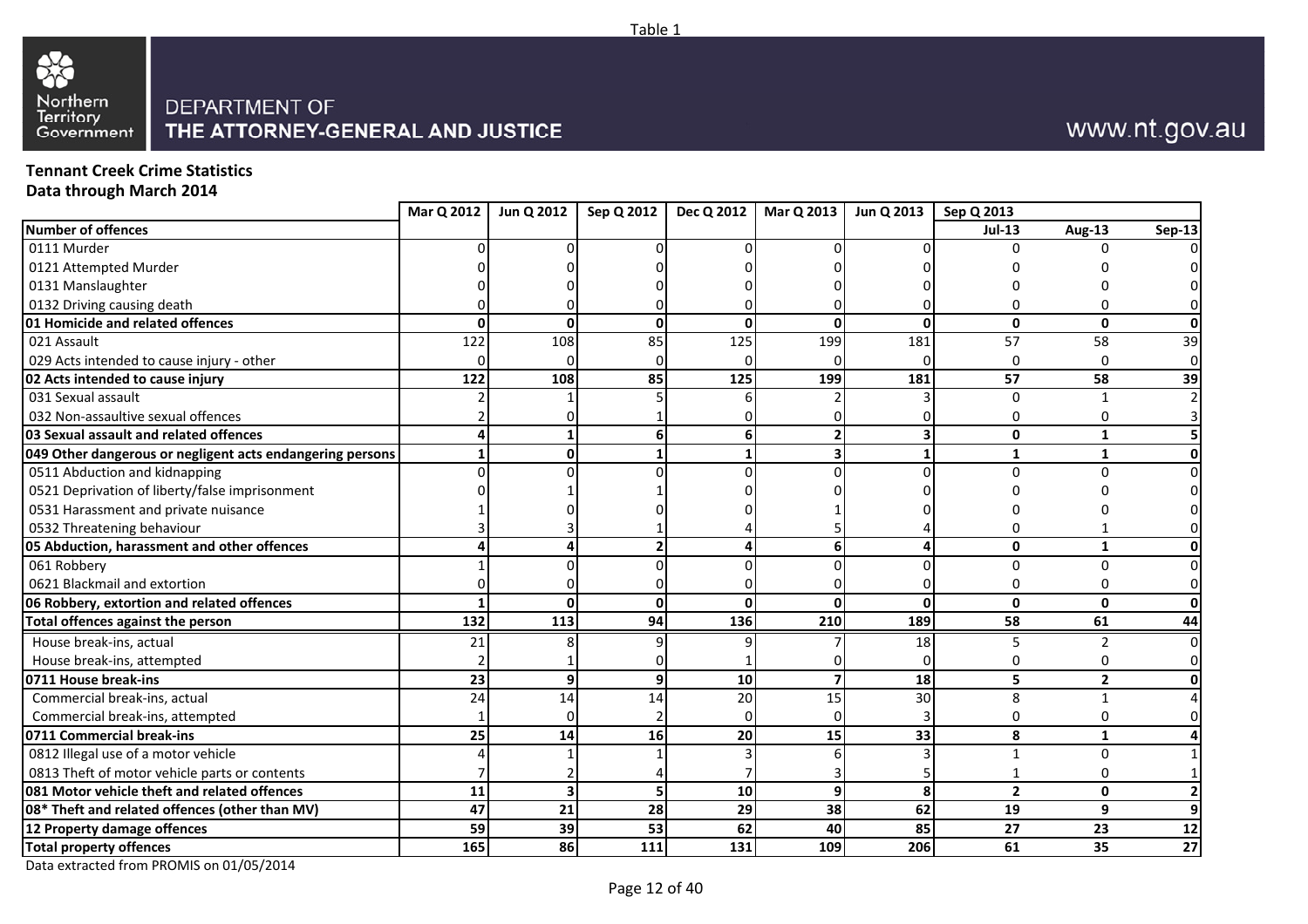

#### **Tennant Creek Crime StatisticsData through March 2014**

**Number of offences** 0111 Murder 0121 Attempted Murder 0131 Manslaughter 0132 Driving causing death **01 Homicide and related offences**  021 Assault 029 Acts intended to cause injury - other**02 Acts intended to cause injury**  031 Sexual assault 032 Non-assaultive sexual offences **03 Sexual assault and related offences 049 Other dangerous or negligent acts endangering persons**  0511 Abduction and kidnapping 0521 Deprivation of liberty/false imprisonment 0531 Harassment and private nuisance 0532 Threatening behaviour **05 Abduction, harassment and other offences**  061 Robbery 0621 Blackmail and extortion **06 Robbery, extortion and related offences Total offences against the person**  House break-ins, actual House break-ins, attempted**0711 House break-ins**  Commercial break-ins, actual Commercial break-ins, attempted**0711 Commercial break-ins**  0812 Illegal use of a motor vehicle 0813 Theft of motor vehicle parts or contents **081 Motor vehicle theft and related offences 08\* Theft and related offences (other than MV)12 Property damage offencesTotal property offences Dec Q 2013Mar Q 2014**<br>**Nov-13 Dec-13 Jan-14 Oct-13 Nov-13 Dec-13 Jan-14 Feb-14 Mar-14** 0 <sup>1</sup> <sup>0</sup> <sup>0</sup> <sup>0</sup> <sup>0</sup> 0 <sup>0</sup> <sup>0</sup> <sup>0</sup> <sup>0</sup> <sup>0</sup> 0 <sup>0</sup> <sup>0</sup> <sup>0</sup> <sup>0</sup> <sup>0</sup>  $\Omega$ 0 0 0 0 0 0 0 **0 <sup>1</sup> <sup>0</sup> <sup>0</sup> <sup>0</sup> <sup>0</sup>** 65 <sup>46</sup> <sup>56</sup> <sup>51</sup> <sup>28</sup> <sup>42</sup> 00 0 0 0 0 0 0 **65 <sup>46</sup> <sup>56</sup> <sup>51</sup> <sup>28</sup> <sup>42</sup>** 0 <sup>0</sup> <sup>0</sup> <sup>0</sup> <sup>0</sup> <sup>0</sup>  $\Omega$ 0 0 0 0 0 0 0 **0 <sup>0</sup> <sup>0</sup> <sup>0</sup> <sup>0</sup> <sup>0</sup> 0 <sup>0</sup> <sup>0</sup> <sup>0</sup> <sup>0</sup> <sup>1</sup>** 0 <sup>0</sup> <sup>0</sup> <sup>0</sup> <sup>0</sup> <sup>0</sup> 0 <sup>0</sup> <sup>0</sup> <sup>0</sup> <sup>0</sup> <sup>0</sup> 00 0 0 0 1 00 0 0 0 1 **0 <sup>1</sup> <sup>0</sup> <sup>0</sup> <sup>0</sup> <sup>2</sup>** 0 <sup>0</sup> <sup>0</sup> <sup>0</sup> <sup>0</sup> <sup>0</sup> 00 0 0 0 0 0 0 **0 <sup>0</sup> <sup>0</sup> <sup>0</sup> <sup>0</sup> <sup>0</sup> 65 <sup>48</sup> <sup>56</sup> <sup>51</sup> <sup>28</sup> <sup>45</sup>** 2 0 1 1 0 1 00 0 1 0 1 **2 <sup>0</sup> <sup>1</sup> <sup>2</sup> <sup>0</sup> <sup>2</sup>** 2 <sup>3</sup> <sup>2</sup> <sup>9</sup> <sup>3</sup> <sup>6</sup> 00 0 1 1 0 **2 <sup>3</sup> <sup>2</sup> <sup>10</sup> <sup>4</sup> <sup>6</sup>** 11 0 0 0 1 11 0 0 0 0 0 1 **2 <sup>1</sup> <sup>0</sup> <sup>0</sup> <sup>0</sup> <sup>2</sup> 10 <sup>10</sup> <sup>9</sup> <sup>18</sup> <sup>6</sup> <sup>13</sup> 10 <sup>7</sup> <sup>6</sup> <sup>17</sup> <sup>19</sup> <sup>11</sup> 26<sup>21</sup> <sup>18</sup> <sup>47</sup> <sup>29</sup> <sup>34</sup>**

Data extracted from PROMIS on 01/05/2014

Shaded months should be treated as provisional.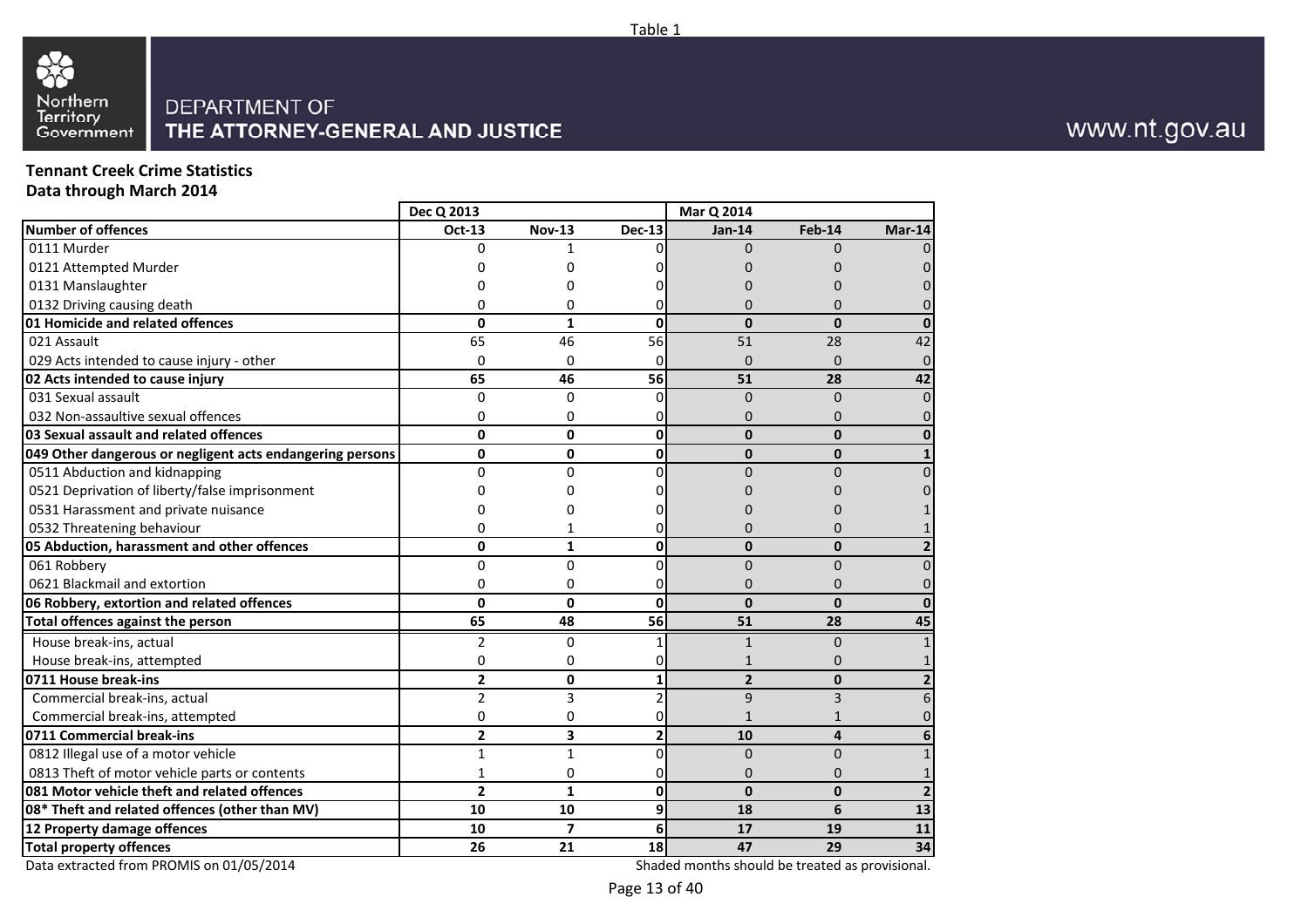



# www.nt.gov.au

## **Nhulunbuy Crime Statistics**

**Data through March 2014**

|                                                           |                 | Mar Q 2012   Jun Q 2012 | Sep Q 2012   |          | Dec Q 2012   Mar Q 2013 | Jun Q 2013   Sep Q 2013 |                |                         |                |
|-----------------------------------------------------------|-----------------|-------------------------|--------------|----------|-------------------------|-------------------------|----------------|-------------------------|----------------|
| Number of offences                                        |                 |                         |              |          |                         |                         | <b>Jul-13</b>  | Aug-13                  | Sep-13         |
| 0111 Murder                                               |                 |                         |              |          |                         |                         | U              |                         | $\Omega$       |
| 0121 Attempted Murder                                     |                 |                         |              |          |                         |                         |                |                         |                |
| 0131 Manslaughter                                         |                 |                         |              |          |                         |                         |                |                         |                |
| 0132 Driving causing death                                |                 |                         |              |          |                         |                         |                |                         | 0              |
| 01 Homicide and related offences                          | $\mathbf{0}$    | O                       | $\mathbf 0$  | O        | <sup>0</sup>            | $\mathbf{0}$            | 0              | $\mathbf 0$             | $\mathbf{0}$   |
| 021 Assault                                               | 18              | 28                      | 14           | 21       | 25                      | 25                      | 8              | $\mathsf{\mathsf{R}}$   | 10             |
| 029 Acts intended to cause injury - other                 |                 |                         |              | $\Omega$ |                         |                         | U              |                         | $\overline{0}$ |
| 02 Acts intended to cause injury                          | 18              | 29                      | 14           | 21       | 25                      | 25                      | 8              | 8                       | 10             |
| 031 Sexual assault                                        |                 |                         |              |          |                         |                         | 0              | $\Omega$                | $\overline{0}$ |
| 032 Non-assaultive sexual offences                        |                 |                         |              |          |                         |                         | U              | 0                       | $\overline{0}$ |
| 03 Sexual assault and related offences                    | O               |                         | $\mathbf{0}$ |          |                         |                         | 0              | $\Omega$                | $\mathbf{0}$   |
| 049 Other dangerous or negligent acts endangering persons | Ω               |                         |              |          | ŋ                       | 0                       | $\overline{2}$ | 0                       | $\mathbf{0}$   |
| 0511 Abduction and kidnapping                             |                 |                         |              |          |                         |                         | U              | ∩                       | $\overline{0}$ |
| 0521 Deprivation of liberty/false imprisonment            |                 |                         |              |          |                         |                         |                |                         | 0              |
| 0531 Harassment and private nuisance                      |                 |                         |              |          |                         |                         |                |                         |                |
| 0532 Threatening behaviour                                |                 |                         |              |          |                         |                         |                |                         | 0              |
| 05 Abduction, harassment and other offences               |                 | U                       |              |          |                         | $\Omega$                | 1              | $\mathbf{0}$            | $\mathbf{1}$   |
| 061 Robbery                                               |                 |                         |              |          |                         |                         | 0              | $\Omega$                | $\overline{0}$ |
| 0621 Blackmail and extortion                              |                 |                         |              |          |                         |                         | U              | 0                       | $\overline{0}$ |
| 06 Robbery, extortion and related offences                | $\mathbf{0}$    | U                       | $\mathbf{0}$ | O        | $\Omega$                | $\mathbf{0}$            | $\mathbf{0}$   | $\mathbf{0}$            | $\mathbf{0}$   |
| Total offences against the person                         | $\overline{20}$ | 29                      | 16           | 24       | 29                      | $\overline{26}$         | 11             | 8                       | 11             |
| House break-ins, actual                                   |                 |                         |              |          |                         |                         | 5              | $\mathbf{1}$            | $\overline{0}$ |
| House break-ins, attempted                                |                 |                         |              |          |                         |                         | U              | O                       | $\overline{0}$ |
| 0711 House break-ins                                      |                 |                         |              |          |                         |                         | 5              | 1                       | 0              |
| Commercial break-ins, actual                              |                 |                         |              |          |                         |                         | 5              | 8                       | 1 <sup>1</sup> |
| Commercial break-ins, attempted                           |                 |                         |              |          |                         |                         |                |                         | $\overline{0}$ |
| 0711 Commercial break-ins                                 | 11              |                         | 6            |          | 10                      |                         | 5              | 9                       | 1 <sup>1</sup> |
| 0812 Illegal use of a motor vehicle                       |                 |                         |              |          |                         |                         | Δ              | $\mathcal{D}$           | 1 <sup>1</sup> |
| 0813 Theft of motor vehicle parts or contents             |                 |                         |              |          |                         |                         | U              |                         | $\overline{0}$ |
| 081 Motor vehicle theft and related offences              |                 |                         | $6 \mid$     |          |                         |                         | 4              | $\overline{\mathbf{3}}$ | $1\vert$       |
| 08* Theft and related offences (other than MV)            | 22              | 28                      | 14           | 23       | 21                      | 22                      | 15             | 3                       | 6 <sup>1</sup> |
| 12 Property damage offences                               | 19              | 16                      | 13           | 20       | 19                      | 12                      | 15             | 8                       | 0              |
| <b>Total property offences</b>                            | 56              | 55                      | 46           | 59       | 56                      | 52                      | 44             | 24                      | 8 <sup>1</sup> |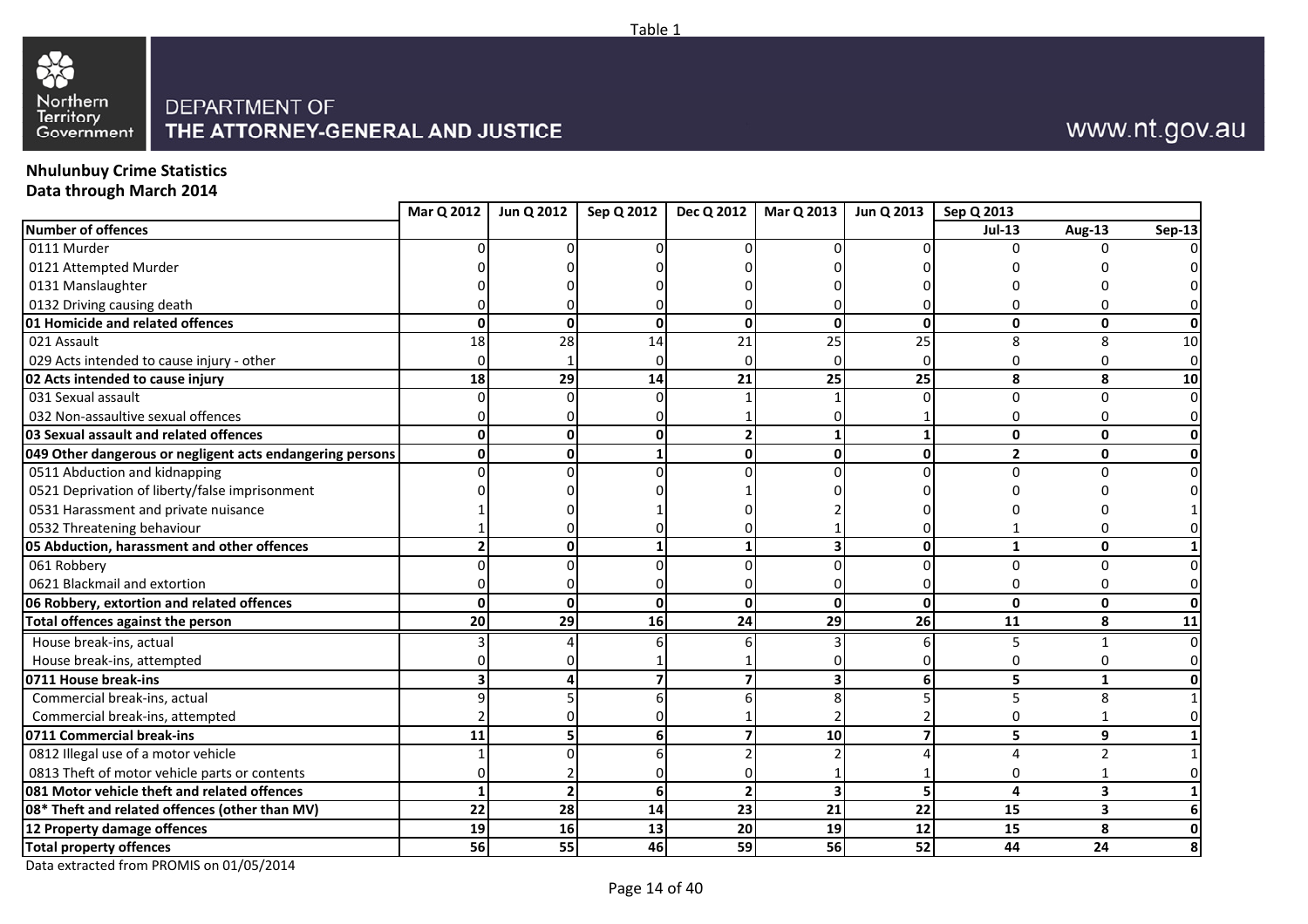

# **Nhulunbuy Crime Statistics**

**Data through March 2014**

|                                                           | Dec Q 2013    |                         |                 | Mar Q 2014     |                |              |
|-----------------------------------------------------------|---------------|-------------------------|-----------------|----------------|----------------|--------------|
| <b>Number of offences</b>                                 | <b>Oct-13</b> | <b>Nov-13</b>           | <b>Dec-13</b>   | <b>Jan-14</b>  | Feb-14         | $Mar-14$     |
| 0111 Murder                                               | $\Omega$      | $\Omega$                | O.              | $\Omega$       | $\Omega$       | 0            |
| 0121 Attempted Murder                                     | U             | ŋ                       |                 | U              | <sup>0</sup>   |              |
| 0131 Manslaughter                                         |               |                         |                 |                |                |              |
| 0132 Driving causing death                                | ŋ             | 0                       | 0               | O              | 0              |              |
| 01 Homicide and related offences                          | $\mathbf{0}$  | 0                       | 0               | $\mathbf 0$    | $\mathbf{0}$   |              |
| 021 Assault                                               | 9             | 10                      | 11              | 10             | 12             |              |
| 029 Acts intended to cause injury - other                 | 0             | 1                       | 0               | $\mathbf 0$    | 0              |              |
| 02 Acts intended to cause injury                          | 9             | 11                      | 11              | 10             | 12             |              |
| 031 Sexual assault                                        | 0             | $\mathbf{1}$            | 2               | $\mathbf 0$    | $\Omega$       |              |
| 032 Non-assaultive sexual offences                        | $\Omega$      | 2                       | 0               | 1              | $\Omega$       | O            |
| 03 Sexual assault and related offences                    | $\mathbf{0}$  | $\overline{\mathbf{3}}$ | $\overline{2}$  | $\mathbf{1}$   | $\Omega$       | $\Omega$     |
| 049 Other dangerous or negligent acts endangering persons | $\mathbf{0}$  | $\Omega$                | 0               | $\mathbf{0}$   | $\Omega$       | $\Omega$     |
| 0511 Abduction and kidnapping                             | $\Omega$      | $\Omega$                | 0               | $\Omega$       | $\Omega$       |              |
| 0521 Deprivation of liberty/false imprisonment            | 0             | ი                       |                 |                |                |              |
| 0531 Harassment and private nuisance                      | U             |                         |                 |                |                |              |
| 0532 Threatening behaviour                                | 0             | 0                       | 0               | 0              |                |              |
| 05 Abduction, harassment and other offences               | $\mathbf{0}$  | 0                       | 0               | 0              | $\mathbf{1}$   |              |
| 061 Robbery                                               | $\Omega$      | $\Omega$                | 0               | $\Omega$       | $\Omega$       | $\Omega$     |
| 0621 Blackmail and extortion                              | 0             | 0                       | 0               | $\Omega$       | 0              | 0            |
| 06 Robbery, extortion and related offences                | $\mathbf{0}$  | $\mathbf{0}$            | $\mathbf{0}$    | $\mathbf 0$    | $\mathbf{0}$   | $\mathbf{0}$ |
| Total offences against the person                         | 9             | 14                      | $\overline{13}$ | 11             | 13             | 6            |
| House break-ins, actual                                   | $\Omega$      | 3                       | 1               | $\overline{2}$ | $\Omega$       | 6            |
| House break-ins, attempted                                | $\Omega$      | 1                       | 0               | $\Omega$       | 0              |              |
| 0711 House break-ins                                      | 0             | 4                       | 1               | $\overline{2}$ | $\mathbf{0}$   | 6            |
| Commercial break-ins, actual                              | $\Omega$      | $\mathbf{1}$            | 1               | 5              | $\mathfrak{p}$ | $\mathbf{1}$ |
| Commercial break-ins, attempted                           | 0             | 0                       | 0               | 0              | 0              | $\mathbf{1}$ |
| 0711 Commercial break-ins                                 | $\mathbf{0}$  | $\mathbf{1}$            | 1               | 5              | $\overline{2}$ | $\mathbf{2}$ |
| 0812 Illegal use of a motor vehicle                       | 0             | $\mathbf{1}$            | 0               | $\mathbf{1}$   | $\mathbf{1}$   | $\mathbf{1}$ |
| 0813 Theft of motor vehicle parts or contents             | 0             | 0                       | 01              |                |                | 0            |
| 081 Motor vehicle theft and related offences              | 0             | $\mathbf{1}$            | 0               | $\overline{2}$ | $\overline{2}$ | $\mathbf{1}$ |
| 08* Theft and related offences (other than MV)            | 6             | 6                       | 9               | 8              | $\overline{ }$ | 14           |
| 12 Property damage offences                               | 3             | 4                       | $\overline{2}$  | 4              | $\mathbf{1}$   | 5            |
| <b>Total property offences</b>                            | 9             | 16                      | 13 <sup>1</sup> | 21             | 12             | 28           |

Data extracted from PROMIS on 01/05/2014

Shaded months should be treated as provisional.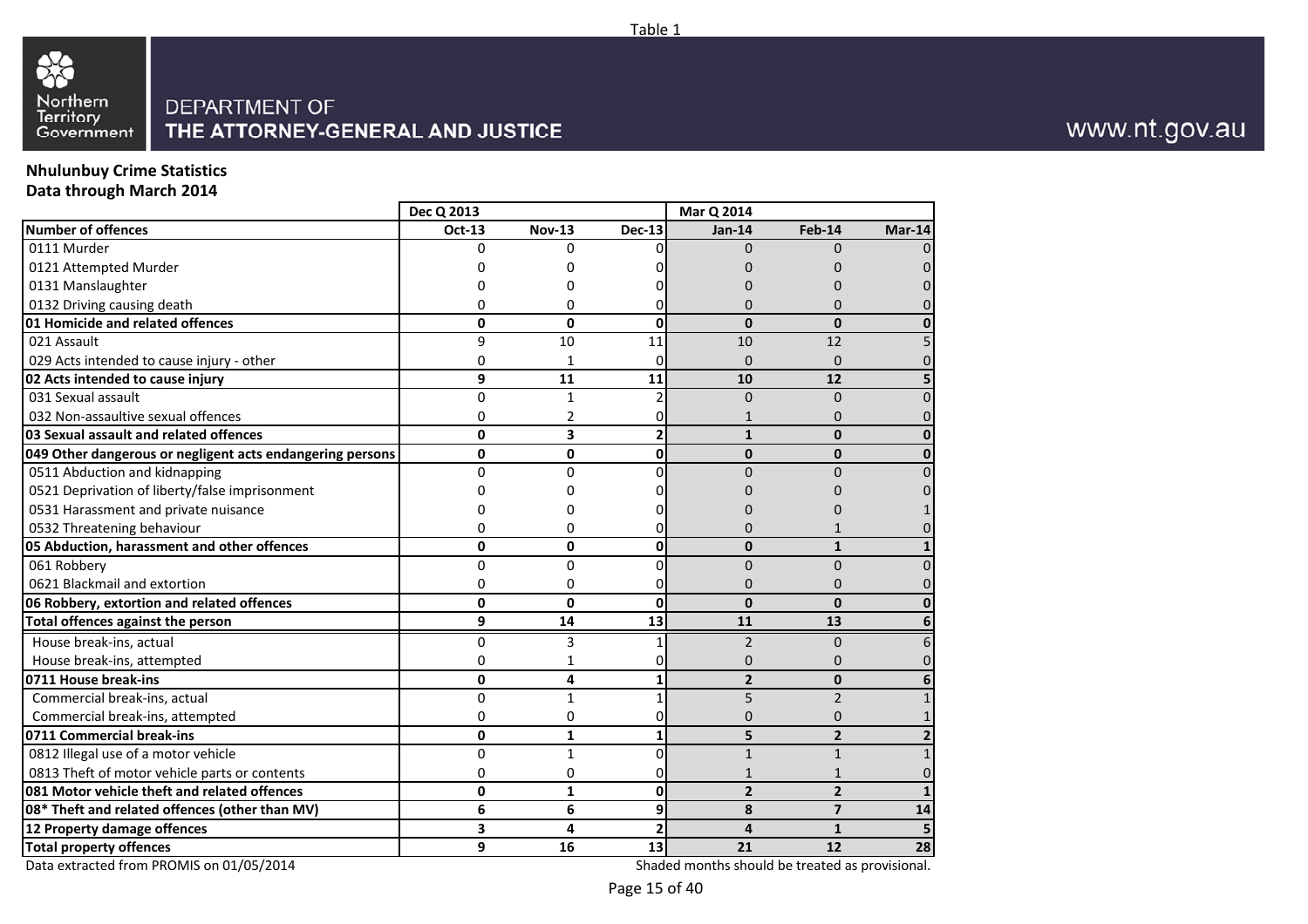



# www.nt.gov.au

### **NT Balance Crime Statistics**

**Data through March 2014**

| Number of offences<br>$Jul-13$<br><b>Aug-13</b><br>0111 Murder<br>0121 Attempted Murder<br>0131 Manslaughter<br>0132 Driving causing death<br>01 Homicide and related offences<br>$\overline{2}$<br>O<br>0<br>$\mathbf{1}$<br>484<br>442<br>541<br>540<br>549<br>021 Assault<br>424<br>154<br>180<br>029 Acts intended to cause injury - other<br>0<br>$\Omega$<br>485<br>442<br>430<br>543<br>540<br>551<br>02 Acts intended to cause injury<br>154<br>180<br>15<br>031 Sexual assault<br>26<br>17<br>24<br>21<br>21<br>16<br>032 Non-assaultive sexual offences<br>2<br>27<br>25<br>03 Sexual assault and related offences<br>32<br>19<br>21<br>24<br>17<br>8<br>9<br>049 Other dangerous or negligent acts endangering persons<br>8<br>8<br>12<br>$\mathbf{9}$<br>3<br>4<br>0511 Abduction and kidnapping<br>0<br>$\Omega$<br>0521 Deprivation of liberty/false imprisonment<br>0531 Harassment and private nuisance<br>0532 Threatening behaviour<br>28<br>25<br>27<br>12<br>18<br>15<br>31<br>45<br>38<br>34<br>23<br>36<br>13<br>35<br>8<br>05 Abduction, harassment and other offences<br>061 Robbery<br>$\Omega$<br>0621 Blackmail and extortion<br>0<br>∩<br>06 Robbery, extortion and related offences<br>$\mathbf{1}$<br>$\mathbf{0}$<br>ŋ<br>563<br>485<br>620<br>612<br>635<br>Total offences against the person<br>510<br>190<br>201<br>House break-ins, actual<br>98<br>68<br>90<br>98<br>45<br>47<br>13<br>21<br>House break-ins, attempted<br>19<br>15<br>11<br>53<br>53<br>18<br>0711 House break-ins<br>106<br>83<br>101<br>117<br>26<br>166<br>147<br>157<br>131<br>80<br>202<br>34<br>30<br>Commercial break-ins, actual<br>Commercial break-ins, attempted<br>24<br>26<br>25<br>11<br>$\mathfrak{p}$<br>16<br>11<br>3<br>0711 Commercial break-ins<br>91<br>183<br>227<br>142<br>36<br>33<br>190<br>163<br>0812 Illegal use of a motor vehicle<br>31<br>60<br>40<br>24<br>14<br>44<br>47<br>48<br>18<br>36<br>8<br>0813 Theft of motor vehicle parts or contents<br>54<br>34<br>25<br>23<br>7<br>85<br>76<br>081 Motor vehicle theft and related offences<br>62<br>101<br>65<br>71<br>32<br>21<br>297<br>300<br>271<br>74<br>08* Theft and related offences (other than MV)<br>269<br>278<br>214<br>75<br>99<br>329<br>349<br>275<br>381<br>374<br>288<br>12 Property damage offences<br>101<br>830<br><b>Total property offences</b><br>956<br>974<br>698<br>1,047<br>1,089<br>259<br>256 | Mar Q 2012 | Jun Q 2012 | Sep Q 2012 | Dec Q 2012 | Mar Q 2013 | Jun Q 2013 | Sep Q 2013 |                 |
|------------------------------------------------------------------------------------------------------------------------------------------------------------------------------------------------------------------------------------------------------------------------------------------------------------------------------------------------------------------------------------------------------------------------------------------------------------------------------------------------------------------------------------------------------------------------------------------------------------------------------------------------------------------------------------------------------------------------------------------------------------------------------------------------------------------------------------------------------------------------------------------------------------------------------------------------------------------------------------------------------------------------------------------------------------------------------------------------------------------------------------------------------------------------------------------------------------------------------------------------------------------------------------------------------------------------------------------------------------------------------------------------------------------------------------------------------------------------------------------------------------------------------------------------------------------------------------------------------------------------------------------------------------------------------------------------------------------------------------------------------------------------------------------------------------------------------------------------------------------------------------------------------------------------------------------------------------------------------------------------------------------------------------------------------------------------------------------------------------------------------------------------------------------------------------------------------------------------------------------------------------------------------------------------------------------------------------------------------------------------------------------------------------------|------------|------------|------------|------------|------------|------------|------------|-----------------|
|                                                                                                                                                                                                                                                                                                                                                                                                                                                                                                                                                                                                                                                                                                                                                                                                                                                                                                                                                                                                                                                                                                                                                                                                                                                                                                                                                                                                                                                                                                                                                                                                                                                                                                                                                                                                                                                                                                                                                                                                                                                                                                                                                                                                                                                                                                                                                                                                                  |            |            |            |            |            |            |            | <b>Sep-13</b>   |
|                                                                                                                                                                                                                                                                                                                                                                                                                                                                                                                                                                                                                                                                                                                                                                                                                                                                                                                                                                                                                                                                                                                                                                                                                                                                                                                                                                                                                                                                                                                                                                                                                                                                                                                                                                                                                                                                                                                                                                                                                                                                                                                                                                                                                                                                                                                                                                                                                  |            |            |            |            |            |            |            | $\Omega$        |
|                                                                                                                                                                                                                                                                                                                                                                                                                                                                                                                                                                                                                                                                                                                                                                                                                                                                                                                                                                                                                                                                                                                                                                                                                                                                                                                                                                                                                                                                                                                                                                                                                                                                                                                                                                                                                                                                                                                                                                                                                                                                                                                                                                                                                                                                                                                                                                                                                  |            |            |            |            |            |            |            |                 |
|                                                                                                                                                                                                                                                                                                                                                                                                                                                                                                                                                                                                                                                                                                                                                                                                                                                                                                                                                                                                                                                                                                                                                                                                                                                                                                                                                                                                                                                                                                                                                                                                                                                                                                                                                                                                                                                                                                                                                                                                                                                                                                                                                                                                                                                                                                                                                                                                                  |            |            |            |            |            |            |            |                 |
|                                                                                                                                                                                                                                                                                                                                                                                                                                                                                                                                                                                                                                                                                                                                                                                                                                                                                                                                                                                                                                                                                                                                                                                                                                                                                                                                                                                                                                                                                                                                                                                                                                                                                                                                                                                                                                                                                                                                                                                                                                                                                                                                                                                                                                                                                                                                                                                                                  |            |            |            |            |            |            |            |                 |
|                                                                                                                                                                                                                                                                                                                                                                                                                                                                                                                                                                                                                                                                                                                                                                                                                                                                                                                                                                                                                                                                                                                                                                                                                                                                                                                                                                                                                                                                                                                                                                                                                                                                                                                                                                                                                                                                                                                                                                                                                                                                                                                                                                                                                                                                                                                                                                                                                  |            |            |            |            |            |            |            | $\mathbf{0}$    |
|                                                                                                                                                                                                                                                                                                                                                                                                                                                                                                                                                                                                                                                                                                                                                                                                                                                                                                                                                                                                                                                                                                                                                                                                                                                                                                                                                                                                                                                                                                                                                                                                                                                                                                                                                                                                                                                                                                                                                                                                                                                                                                                                                                                                                                                                                                                                                                                                                  |            |            |            |            |            |            |            | 184             |
|                                                                                                                                                                                                                                                                                                                                                                                                                                                                                                                                                                                                                                                                                                                                                                                                                                                                                                                                                                                                                                                                                                                                                                                                                                                                                                                                                                                                                                                                                                                                                                                                                                                                                                                                                                                                                                                                                                                                                                                                                                                                                                                                                                                                                                                                                                                                                                                                                  |            |            |            |            |            |            |            | $\mathbf 0$     |
|                                                                                                                                                                                                                                                                                                                                                                                                                                                                                                                                                                                                                                                                                                                                                                                                                                                                                                                                                                                                                                                                                                                                                                                                                                                                                                                                                                                                                                                                                                                                                                                                                                                                                                                                                                                                                                                                                                                                                                                                                                                                                                                                                                                                                                                                                                                                                                                                                  |            |            |            |            |            |            |            | 184             |
|                                                                                                                                                                                                                                                                                                                                                                                                                                                                                                                                                                                                                                                                                                                                                                                                                                                                                                                                                                                                                                                                                                                                                                                                                                                                                                                                                                                                                                                                                                                                                                                                                                                                                                                                                                                                                                                                                                                                                                                                                                                                                                                                                                                                                                                                                                                                                                                                                  |            |            |            |            |            |            |            |                 |
|                                                                                                                                                                                                                                                                                                                                                                                                                                                                                                                                                                                                                                                                                                                                                                                                                                                                                                                                                                                                                                                                                                                                                                                                                                                                                                                                                                                                                                                                                                                                                                                                                                                                                                                                                                                                                                                                                                                                                                                                                                                                                                                                                                                                                                                                                                                                                                                                                  |            |            |            |            |            |            |            | $\Omega$        |
|                                                                                                                                                                                                                                                                                                                                                                                                                                                                                                                                                                                                                                                                                                                                                                                                                                                                                                                                                                                                                                                                                                                                                                                                                                                                                                                                                                                                                                                                                                                                                                                                                                                                                                                                                                                                                                                                                                                                                                                                                                                                                                                                                                                                                                                                                                                                                                                                                  |            |            |            |            |            |            |            |                 |
|                                                                                                                                                                                                                                                                                                                                                                                                                                                                                                                                                                                                                                                                                                                                                                                                                                                                                                                                                                                                                                                                                                                                                                                                                                                                                                                                                                                                                                                                                                                                                                                                                                                                                                                                                                                                                                                                                                                                                                                                                                                                                                                                                                                                                                                                                                                                                                                                                  |            |            |            |            |            |            |            | $\mathbf{1}$    |
|                                                                                                                                                                                                                                                                                                                                                                                                                                                                                                                                                                                                                                                                                                                                                                                                                                                                                                                                                                                                                                                                                                                                                                                                                                                                                                                                                                                                                                                                                                                                                                                                                                                                                                                                                                                                                                                                                                                                                                                                                                                                                                                                                                                                                                                                                                                                                                                                                  |            |            |            |            |            |            |            | $\Omega$        |
|                                                                                                                                                                                                                                                                                                                                                                                                                                                                                                                                                                                                                                                                                                                                                                                                                                                                                                                                                                                                                                                                                                                                                                                                                                                                                                                                                                                                                                                                                                                                                                                                                                                                                                                                                                                                                                                                                                                                                                                                                                                                                                                                                                                                                                                                                                                                                                                                                  |            |            |            |            |            |            |            |                 |
|                                                                                                                                                                                                                                                                                                                                                                                                                                                                                                                                                                                                                                                                                                                                                                                                                                                                                                                                                                                                                                                                                                                                                                                                                                                                                                                                                                                                                                                                                                                                                                                                                                                                                                                                                                                                                                                                                                                                                                                                                                                                                                                                                                                                                                                                                                                                                                                                                  |            |            |            |            |            |            |            |                 |
|                                                                                                                                                                                                                                                                                                                                                                                                                                                                                                                                                                                                                                                                                                                                                                                                                                                                                                                                                                                                                                                                                                                                                                                                                                                                                                                                                                                                                                                                                                                                                                                                                                                                                                                                                                                                                                                                                                                                                                                                                                                                                                                                                                                                                                                                                                                                                                                                                  |            |            |            |            |            |            |            | 20              |
|                                                                                                                                                                                                                                                                                                                                                                                                                                                                                                                                                                                                                                                                                                                                                                                                                                                                                                                                                                                                                                                                                                                                                                                                                                                                                                                                                                                                                                                                                                                                                                                                                                                                                                                                                                                                                                                                                                                                                                                                                                                                                                                                                                                                                                                                                                                                                                                                                  |            |            |            |            |            |            |            | 25              |
|                                                                                                                                                                                                                                                                                                                                                                                                                                                                                                                                                                                                                                                                                                                                                                                                                                                                                                                                                                                                                                                                                                                                                                                                                                                                                                                                                                                                                                                                                                                                                                                                                                                                                                                                                                                                                                                                                                                                                                                                                                                                                                                                                                                                                                                                                                                                                                                                                  |            |            |            |            |            |            |            | $\overline{0}$  |
|                                                                                                                                                                                                                                                                                                                                                                                                                                                                                                                                                                                                                                                                                                                                                                                                                                                                                                                                                                                                                                                                                                                                                                                                                                                                                                                                                                                                                                                                                                                                                                                                                                                                                                                                                                                                                                                                                                                                                                                                                                                                                                                                                                                                                                                                                                                                                                                                                  |            |            |            |            |            |            |            | $\mathbf{0}$    |
|                                                                                                                                                                                                                                                                                                                                                                                                                                                                                                                                                                                                                                                                                                                                                                                                                                                                                                                                                                                                                                                                                                                                                                                                                                                                                                                                                                                                                                                                                                                                                                                                                                                                                                                                                                                                                                                                                                                                                                                                                                                                                                                                                                                                                                                                                                                                                                                                                  |            |            |            |            |            |            |            | $\mathbf{0}$    |
|                                                                                                                                                                                                                                                                                                                                                                                                                                                                                                                                                                                                                                                                                                                                                                                                                                                                                                                                                                                                                                                                                                                                                                                                                                                                                                                                                                                                                                                                                                                                                                                                                                                                                                                                                                                                                                                                                                                                                                                                                                                                                                                                                                                                                                                                                                                                                                                                                  |            |            |            |            |            |            |            | 215             |
|                                                                                                                                                                                                                                                                                                                                                                                                                                                                                                                                                                                                                                                                                                                                                                                                                                                                                                                                                                                                                                                                                                                                                                                                                                                                                                                                                                                                                                                                                                                                                                                                                                                                                                                                                                                                                                                                                                                                                                                                                                                                                                                                                                                                                                                                                                                                                                                                                  |            |            |            |            |            |            |            | 17              |
|                                                                                                                                                                                                                                                                                                                                                                                                                                                                                                                                                                                                                                                                                                                                                                                                                                                                                                                                                                                                                                                                                                                                                                                                                                                                                                                                                                                                                                                                                                                                                                                                                                                                                                                                                                                                                                                                                                                                                                                                                                                                                                                                                                                                                                                                                                                                                                                                                  |            |            |            |            |            |            |            | $\mathbf 0$     |
|                                                                                                                                                                                                                                                                                                                                                                                                                                                                                                                                                                                                                                                                                                                                                                                                                                                                                                                                                                                                                                                                                                                                                                                                                                                                                                                                                                                                                                                                                                                                                                                                                                                                                                                                                                                                                                                                                                                                                                                                                                                                                                                                                                                                                                                                                                                                                                                                                  |            |            |            |            |            |            |            | 17              |
|                                                                                                                                                                                                                                                                                                                                                                                                                                                                                                                                                                                                                                                                                                                                                                                                                                                                                                                                                                                                                                                                                                                                                                                                                                                                                                                                                                                                                                                                                                                                                                                                                                                                                                                                                                                                                                                                                                                                                                                                                                                                                                                                                                                                                                                                                                                                                                                                                  |            |            |            |            |            |            |            | 30              |
|                                                                                                                                                                                                                                                                                                                                                                                                                                                                                                                                                                                                                                                                                                                                                                                                                                                                                                                                                                                                                                                                                                                                                                                                                                                                                                                                                                                                                                                                                                                                                                                                                                                                                                                                                                                                                                                                                                                                                                                                                                                                                                                                                                                                                                                                                                                                                                                                                  |            |            |            |            |            |            |            | $1\overline{ }$ |
|                                                                                                                                                                                                                                                                                                                                                                                                                                                                                                                                                                                                                                                                                                                                                                                                                                                                                                                                                                                                                                                                                                                                                                                                                                                                                                                                                                                                                                                                                                                                                                                                                                                                                                                                                                                                                                                                                                                                                                                                                                                                                                                                                                                                                                                                                                                                                                                                                  |            |            |            |            |            |            |            | 31              |
|                                                                                                                                                                                                                                                                                                                                                                                                                                                                                                                                                                                                                                                                                                                                                                                                                                                                                                                                                                                                                                                                                                                                                                                                                                                                                                                                                                                                                                                                                                                                                                                                                                                                                                                                                                                                                                                                                                                                                                                                                                                                                                                                                                                                                                                                                                                                                                                                                  |            |            |            |            |            |            |            | 11              |
|                                                                                                                                                                                                                                                                                                                                                                                                                                                                                                                                                                                                                                                                                                                                                                                                                                                                                                                                                                                                                                                                                                                                                                                                                                                                                                                                                                                                                                                                                                                                                                                                                                                                                                                                                                                                                                                                                                                                                                                                                                                                                                                                                                                                                                                                                                                                                                                                                  |            |            |            |            |            |            |            | $\overline{9}$  |
|                                                                                                                                                                                                                                                                                                                                                                                                                                                                                                                                                                                                                                                                                                                                                                                                                                                                                                                                                                                                                                                                                                                                                                                                                                                                                                                                                                                                                                                                                                                                                                                                                                                                                                                                                                                                                                                                                                                                                                                                                                                                                                                                                                                                                                                                                                                                                                                                                  |            |            |            |            |            |            |            | 20              |
|                                                                                                                                                                                                                                                                                                                                                                                                                                                                                                                                                                                                                                                                                                                                                                                                                                                                                                                                                                                                                                                                                                                                                                                                                                                                                                                                                                                                                                                                                                                                                                                                                                                                                                                                                                                                                                                                                                                                                                                                                                                                                                                                                                                                                                                                                                                                                                                                                  |            |            |            |            |            |            |            | 48              |
|                                                                                                                                                                                                                                                                                                                                                                                                                                                                                                                                                                                                                                                                                                                                                                                                                                                                                                                                                                                                                                                                                                                                                                                                                                                                                                                                                                                                                                                                                                                                                                                                                                                                                                                                                                                                                                                                                                                                                                                                                                                                                                                                                                                                                                                                                                                                                                                                                  |            |            |            |            |            |            |            | 99              |
|                                                                                                                                                                                                                                                                                                                                                                                                                                                                                                                                                                                                                                                                                                                                                                                                                                                                                                                                                                                                                                                                                                                                                                                                                                                                                                                                                                                                                                                                                                                                                                                                                                                                                                                                                                                                                                                                                                                                                                                                                                                                                                                                                                                                                                                                                                                                                                                                                  |            |            |            |            |            |            |            | 215             |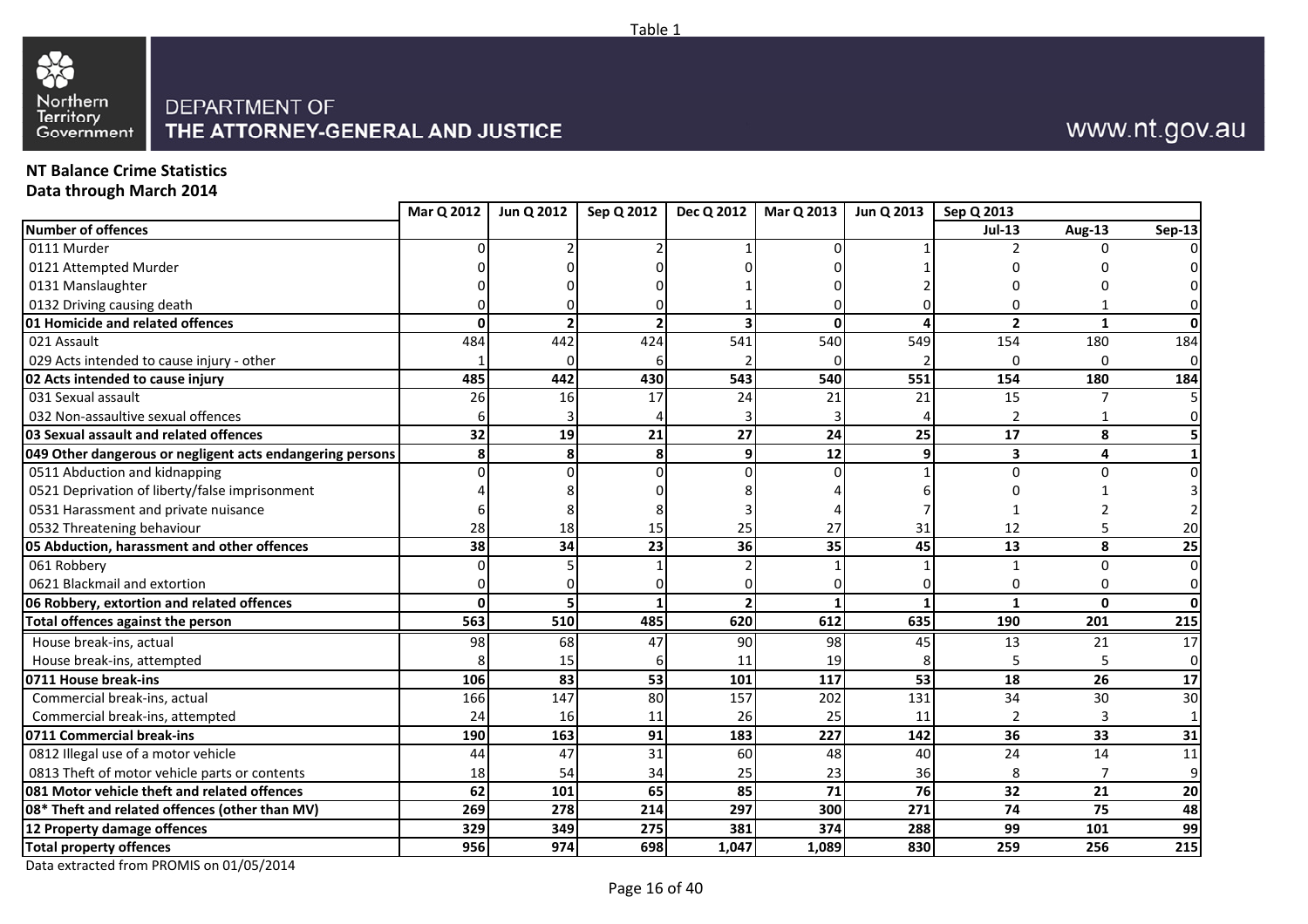

## **NT Balance Crime Statistics**

**Data through March 2014**

|                                                           | Dec Q 2013       |                  |                | Mar Q 2014     |                  |              |
|-----------------------------------------------------------|------------------|------------------|----------------|----------------|------------------|--------------|
| <b>Number of offences</b>                                 | Oct-13           | <b>Nov-13</b>    | <b>Dec-13</b>  | <b>Jan-14</b>  | Feb-14           | $Mar-14$     |
| 0111 Murder                                               | $\Omega$         | 0                | 0              | $\Omega$       | $\Omega$         | 0            |
| 0121 Attempted Murder                                     | 0                | 0                | O              | 0              | O                | 0            |
| 0131 Manslaughter                                         | O                | 0                |                | O              | 0                | O            |
| 0132 Driving causing death                                | $\Omega$         | 0                | 0              | $\Omega$       | 0                | $\Omega$     |
| 01 Homicide and related offences                          | 0                | 0                | 0              | 0              | $\mathbf{0}$     | $\bf{0}$     |
| 021 Assault                                               | 190              | 207              | 184            | 153            | 144              | 157          |
| 029 Acts intended to cause injury - other                 | $\Omega$         | 0                | 0              | $\mathbf{1}$   | 0                | 0            |
| 02 Acts intended to cause injury                          | 190              | 207              | 184            | 154            | 144              | 157          |
| 031 Sexual assault                                        | 12               | $\overline{2}$   | 5              | 9              | $\overline{4}$   | 8            |
| 032 Non-assaultive sexual offences                        | $\Omega$         | 1                | 0              | 3              | $\Omega$         | 0            |
| 03 Sexual assault and related offences                    | 12               | 3                | 5              | 12             | 4                | 8            |
| 049 Other dangerous or negligent acts endangering persons | 3                | 6                | $\overline{2}$ | 5              | $\mathbf{1}$     | $\mathbf 0$  |
| 0511 Abduction and kidnapping                             | $\Omega$         | $\Omega$         | $\Omega$       | $\Omega$       | $\Omega$         | $\Omega$     |
| 0521 Deprivation of liberty/false imprisonment            | 1                | 0                |                | 1              |                  | 0            |
| 0531 Harassment and private nuisance                      | 3                | 2                |                | 3              | O                | 0            |
| 0532 Threatening behaviour                                | 7                | 10               | 11             | 12             | 5                | 3            |
| 05 Abduction, harassment and other offences               | 11               | 12               | 17             | 16             | 8                | 3            |
| 061 Robbery                                               | $\mathbf{1}$     | $\mathbf{1}$     | $\mathbf 0$    | $\Omega$       | $\Omega$         | $\mathbf 1$  |
| 0621 Blackmail and extortion                              | 0                | 0                | 0              | $\Omega$       | $\Omega$         | 0            |
| 06 Robbery, extortion and related offences                | $\mathbf{1}$     | $\mathbf{1}$     | $\mathbf 0$    | $\mathbf{0}$   | $\mathbf{0}$     | $\mathbf{1}$ |
| Total offences against the person                         | $\overline{217}$ | $\overline{229}$ | 208            | 187            | $\overline{157}$ | 169          |
| House break-ins, actual                                   | 30               | 25               | 26             | 47             | 8                | 18           |
| House break-ins, attempted                                | 3                | 2                | 3              | 6              | 6                | $\mathbf{1}$ |
| 0711 House break-ins                                      | 33               | 27               | 29             | 53             | 14               | 19           |
| Commercial break-ins, actual                              | 44               | 43               | 45             | 77             | 42               | 58           |
| Commercial break-ins, attempted                           | $\overline{2}$   | 2                | 6              | $\overline{4}$ | 3                | 4            |
| 0711 Commercial break-ins                                 | 46               | 45               | 51             | 81             | 45               | 62           |
| 0812 Illegal use of a motor vehicle                       | 18               | 8                | 14             | 11             | 12               | 14           |
| 0813 Theft of motor vehicle parts or contents             | 9                | 9                | 9              | 8              | 5                | 8            |
| 081 Motor vehicle theft and related offences              | 27               | 17               | 23             | 19             | 17               | 22           |
| 08* Theft and related offences (other than MV)            | 72               | 84               | 90             | 103            | 68               | 90           |
| 12 Property damage offences                               | 107              | 127              | 103            | 162            | 83               | 111          |
| <b>Total property offences</b>                            | 285              | 300              | 296            | 418            | 227              | 304          |

Data extracted from PROMIS on 01/05/2014

Shaded months should be treated as provisional.

www.nt.gov.au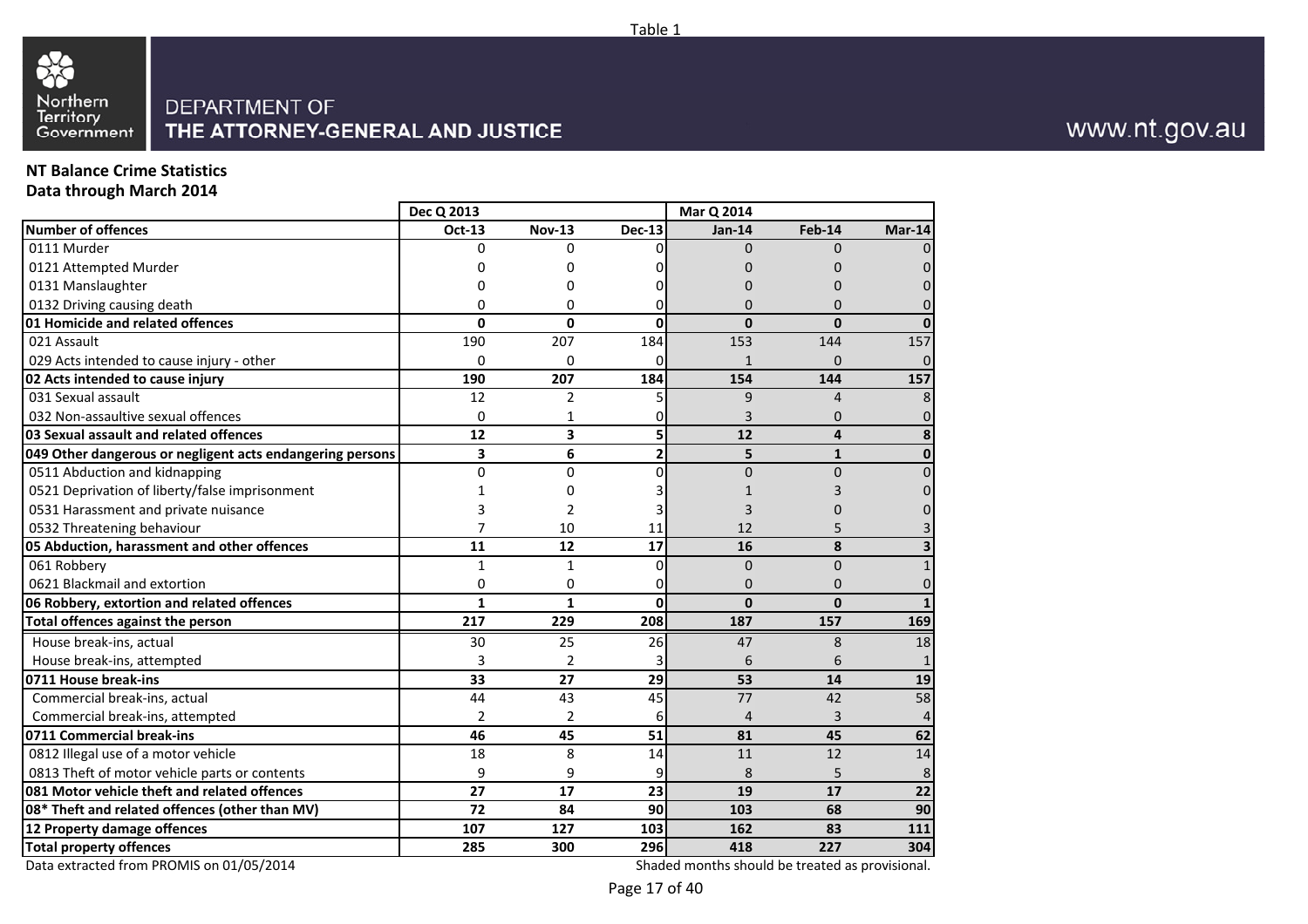



# www.nt.gov.au

#### **Northern Territory Assault StatisticsData through March 2014**

|                                        |                                                  | Mar Q 2012 | Jun Q 2012 | Sep Q 2012 | Dec Q 2012 | Mar Q 2013 | Jun Q 2013 | Sep Q 2013 |        |        |
|----------------------------------------|--------------------------------------------------|------------|------------|------------|------------|------------|------------|------------|--------|--------|
| <b>Domestic violence</b>               | <b>Alcohol involvement</b>                       |            |            |            |            |            |            | $Jul-13$   | Aug-13 | Sep-13 |
| DV involved                            | Alcohol involved                                 | 662        | 630        | 605        | 645        | 770        | 743        | 281        | 322    | 274    |
|                                        | No alcohol involved                              | 254        | 248        | 215        | 260        | 319        | 284        | 84         | 83     | 104    |
|                                        | Not known                                        | 90l        | 103        | 106        | 114        | 139        | 114        | 35         | 39     | 31     |
| <b>IDV</b> involved Total              |                                                  | 1,006      | 981        | 926        | 1,019      | 1,228      | 1,141      | 400        | 444    | 409    |
| DV not involved                        | Alcohol involved                                 | 399        | 373        | 382        | 427        | 418        | 396        | 130        | 123    | 130    |
|                                        | No alcohol involved                              | 174        | 144        | 155        | 185        | 183        | 169        | 54         | 65     | 54     |
|                                        | Not known                                        | 248        | 173        | 165        | 191        | 182        | 178        | 68         | 66     | 48     |
| DV not involved Total                  |                                                  | 821        | 690        | 702        | 803        | 783        | 743        | 252        | 254    | 232    |
| <b>Total assaults</b>                  |                                                  | 1,827      | 1,671      | 1,628      | 1,822      | 2,011      | 1,884      | 652        | 698    | 641    |
| Assaults with alcohol involved         |                                                  | L,061      | 1,003      | 987        | 1,072      | 1,188      | 1,139      | 411        | 445    | 404    |
| Assaults with no alcohol involved      |                                                  | 428        | 392        | 370        | 445        | 502        | 453        | 138        | 148    | 158    |
|                                        | Assaults with alcohol involvement unknown        | 338        | 276        | 271        | 305        | 321        | 292        | 103        | 105    | 79     |
|                                        | 1% of assaults associated with domestic violence | 55.1%      | 58.7%      | 56.9%      | 55.9%      | 61.1%      | 60.6%      | 61.3%      | 63.6%  | 63.8%  |
| 1% of assaults associated with alcohol |                                                  | 58.1%      | 60.0%      | 60.6%      | 58.8%      | 59.1%      | 60.5%      | 63.0%      | 63.8%  | 63.0%  |
|                                        |                                                  |            |            |            |            |            |            |            |        |        |

Data extracted from PROMIS on 01/05/2014

## **Darwin Assault Statistics**

**Data through March 2014**

|                                        |                                                  | Mar Q 2012 | Jun Q 2012 | Sep Q 2012 | Dec Q 2012      | Mar Q 2013      | Jun Q 2013      | Sep Q 2013    |               |                 |
|----------------------------------------|--------------------------------------------------|------------|------------|------------|-----------------|-----------------|-----------------|---------------|---------------|-----------------|
| Domestic violence                      | <b>Alcohol involvement</b>                       |            |            |            |                 |                 |                 | <b>Jul-13</b> | <b>Aug-13</b> | <b>Sep-13</b>   |
| DV involved                            | Alcohol involved                                 | 101        | 106        | 68         | 83              | 118             | 117             | 35            | 53            | 38              |
|                                        | No alcohol involved                              | 32         | 23         | 33         | 30 <sup>l</sup> | 33 <sub>1</sub> | 28              |               | 11            | 13 <sup>1</sup> |
|                                        | Not known                                        | 15         | <b>16</b>  |            | 19              | 24              | 18 <sup>l</sup> |               |               |                 |
| <b>DV</b> involved Total               |                                                  | 148        | 145        | 113        | 132             | 175             | 163             | 46            | 71            | 55              |
| DV not involved                        | Alcohol involved                                 | 119        | 135        | 140        | 131             | 144             | 155             | 53            | 49            | 46              |
|                                        | No alcohol involved                              | 53         | 32         | 48         | 54              | 55              | 57              | 18            | 17            | 13              |
|                                        | Not known                                        | 99         | 74I        | 72         | 61              | 61              | 76I             | 17            | 23            | 19              |
| <b>DV</b> not involved Total           |                                                  | 271        | 241        | 260        | 246             | 260             | 288             | 88            | 89            | 78              |
| <b>Total assaults</b>                  |                                                  | 419        | 386        | 373        | 378             | 435             | 451             | 134           | 160           | 133             |
| Assaults with alcohol involved         |                                                  | 220        | 241        | 208        | 214             | 262             | 272             | 88            | 102           | 84              |
| Assaults with no alcohol involved      |                                                  | 85         | 55         | 81         | 84              | 88              | 85              | 23            | 28            | 26              |
|                                        | Assaults with alcohol involvement unknown        | 114        | 90I        | 84         | 80              | 85              | 94              | 23            | 30            | 23              |
|                                        | 1% of assaults associated with domestic violence | 35.3%      | 37.6%      | 30.3%      | 34.9%           | 40.2%           | 36.1%           | 34.3%         | 44.4%         | 41.4%           |
| 1% of assaults associated with alcohol |                                                  | 52.5%      | 62.4%      | 55.8%      | 56.6%           | 60.2%           | 60.3%           | 65.7%         | 63.8%         | 63.2%           |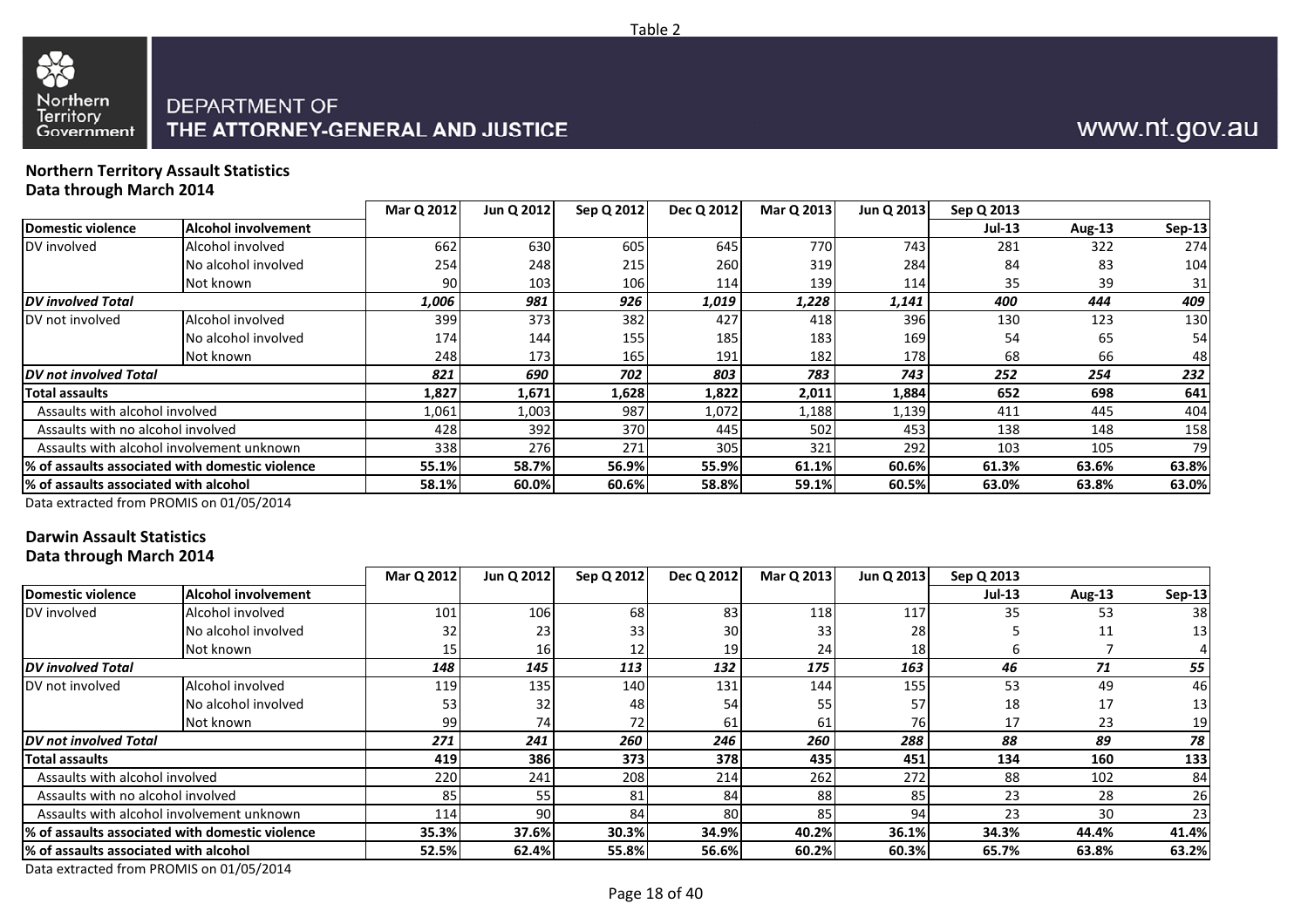

#### **Northern Territory Assault StatisticsData through March 2014**

|                                        |                                                 | Dec Q 2013 |                                  |                  | Mar Q 2014                                      |        |          |
|----------------------------------------|-------------------------------------------------|------------|----------------------------------|------------------|-------------------------------------------------|--------|----------|
| Domestic violence                      | Alcohol involvement                             | Oct-13     | <b>Nov-13</b>                    | Dec-13           | $Jan-14$                                        | Feb-14 | $Mar-14$ |
| DV involved                            | Alcohol involved                                | 257        | 229                              | 281              | 235                                             | 194    | 191      |
|                                        | No alcohol involved                             | 110        | 118                              | 95 <sub>l</sub>  | 85                                              | 75     | 100      |
|                                        | Not known                                       | 48         | 32                               | 36I              | 36                                              | 35     | 35       |
| <b>DV</b> involved Total               |                                                 | 415        | 379                              | 412              | 356                                             | 304    | 326      |
| DV not involved                        | Alcohol involved                                | 130        | 118                              | 153 <b>1</b>     | 121                                             | 97     | 102      |
|                                        | No alcohol involved                             | 49         | 64                               | 54               | 50                                              | 53     | 62       |
|                                        | Not known                                       | 64         | 53                               | 54I              | 52                                              | 43     | 68       |
| DV not involved Total                  |                                                 | 243        | 235                              | 261              | 223                                             | 193    | 232      |
| <b>Total assaults</b>                  |                                                 | 658        | 614                              | 673I             | 579                                             | 497    | 558      |
| Assaults with alcohol involved         |                                                 | 387        | 347                              | 434 <b>1</b>     | 356                                             | 291    | 293      |
| Assaults with no alcohol involved      |                                                 | 159        | 182                              | 149 <sub>l</sub> | 135                                             | 128    | 162      |
|                                        | Assaults with alcohol involvement unknown       | 112        | 85                               | 90I              | 88                                              | 78     | 103      |
|                                        | % of assaults associated with domestic violence | 63.1%      | 61.2%<br>61.7%<br>61.5%<br>61.2% |                  |                                                 |        |          |
| l% of assaults associated with alcohol |                                                 | 58.8%      | 56.5%                            | 64.5%            | 61.5%                                           | 58.6%  | 52.5%    |
|                                        | Data extracted from PROMIS on 01/05/2014        |            |                                  |                  | Shaded months should be treated as provisional. |        |          |

Data extracted from PROMIS on 01/05/2014

#### **Darwin Assault StatisticsData through March 2014**

|                                                  |                                           | Dec Q 2013    |               |                  | Mar Q 2014                                      |        |        |
|--------------------------------------------------|-------------------------------------------|---------------|---------------|------------------|-------------------------------------------------|--------|--------|
| Domestic violence                                | <b>Alcohol involvement</b>                | <b>Oct-13</b> | <b>Nov-13</b> | Dec-13           | $Jan-14$                                        | Feb-14 | Mar-14 |
| DV involved                                      | Alcohol involved                          | 41            | 28            | 481              | 40                                              | 38     | 39     |
|                                                  | No alcohol involved                       | 10            | 21            | 11               | 14                                              | 14     | 14     |
|                                                  | Not known                                 | 15            | 3             | 12               | 6                                               | 9      |        |
| <b>DV</b> involved Total                         |                                           | 66            | 52            | 71               | 60                                              | 61     | 60     |
| DV not involved                                  | Alcohol involved                          | 45            | 44            | 57               | 39                                              | 41     | 57     |
|                                                  | No alcohol involved                       | 15            | 11            | 15 <sub>l</sub>  | 18                                              | 14     | 13     |
|                                                  | Not known                                 | 19            | 18            | 22               | 17                                              | 15     | 40     |
| <b>DV</b> not involved Total                     |                                           | 79            | 73            | 94               | 74                                              | 70     | 110    |
| lTotal assaults                                  |                                           | 145           | 125           | <b>165</b>       | 134                                             | 131    | 170    |
| Assaults with alcohol involved                   |                                           | 86            | 72            | 105 <sub>l</sub> | 79                                              | 79     | 96     |
| Assaults with no alcohol involved                |                                           | 25            | 32            | 26               | 32                                              | 28     | 27     |
|                                                  | Assaults with alcohol involvement unknown | 34            | 21            | 34               | 23                                              | 24     | 47     |
| 1% of assaults associated with domestic violence |                                           | 45.5%         | 41.6%         | 43.0%            | 44.8%                                           | 46.6%  | 35.3%  |
| l% of assaults associated with alcohol           |                                           | 59.3%         | 57.6%         | 63.6%I           | 59.0%                                           | 60.3%  | 56.5%  |
|                                                  | Data extracted from PROMIS on 01/05/2014  |               |               |                  | Shaded months should be treated as provisional. |        |        |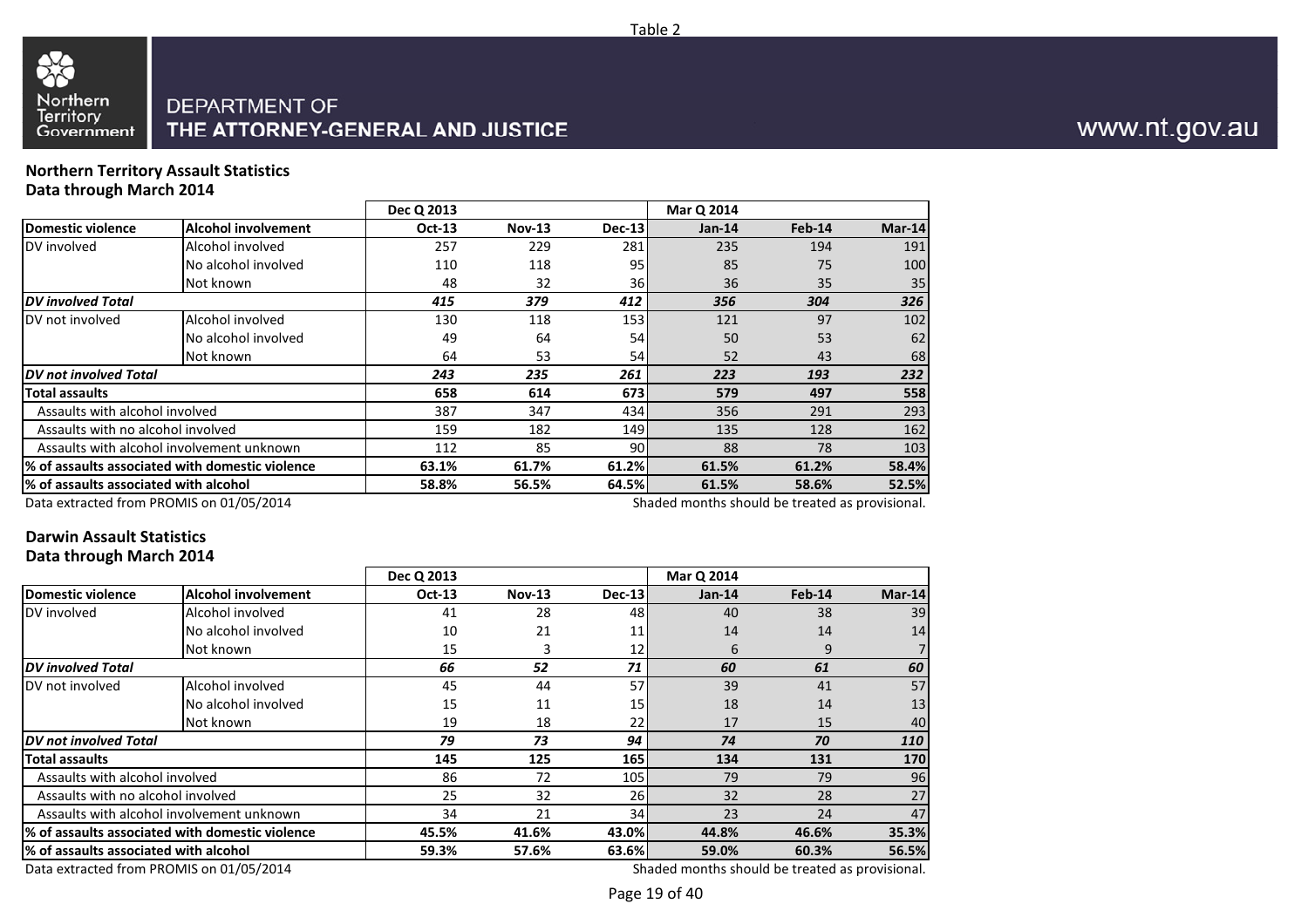

#### **Palmerston Assault StatisticsData through March 2014**

|                                        |                                                  | Mar Q 2012      | Jun Q 2012      | Sep Q 2012 | Dec Q 2012 | Mar Q 2013 | Jun Q 2013 | Sep Q 2013    |        |          |
|----------------------------------------|--------------------------------------------------|-----------------|-----------------|------------|------------|------------|------------|---------------|--------|----------|
| Domestic violence                      | <b>Alcohol involvement</b>                       |                 |                 |            |            |            |            | <b>Jul-13</b> | Aug-13 | $Sep-13$ |
| DV involved                            | Alcohol involved                                 | 34              | 42              | 37         | 35         | 40         | 39         | 11            | 13     |          |
|                                        | No alcohol involved                              | 16              | 21              | 13         | 18         | 27         | 12         | 10            |        | 13       |
|                                        | Not known                                        |                 |                 |            |            |            | 10         |               |        |          |
| <b>DV</b> involved Total               |                                                  | 56              | 66              | 57         | 62         | 72         | 61         | 28            | 25     | 21       |
| DV not involved                        | Alcohol involved                                 | 25              | 24              | 21         | 25         | 20         | 23         |               |        |          |
|                                        | No alcohol involved                              | 16              | 20              |            |            | 19         | 19         |               |        |          |
|                                        | Not known                                        | 24              | 18 <sup>1</sup> | 18I        |            | 22         | 14         |               |        |          |
| DV not involved Total                  |                                                  | 65              | 62              | 56         | 55         | 61         | 56         | 18            | 12     | 13       |
| Total assaults                         |                                                  | 121             | 128             | 113        | 117        | 133        | 117        | 46            | 37     | 34       |
| Assaults with alcohol involved         |                                                  | 59              | <b>66</b>       | <b>58</b>  | 60         | 60         | 62         | 14            | 19     | 14       |
| Assaults with no alcohol involved      |                                                  | 32              | 41              | 30         | 27         | 46         | 31         | 17            |        | 14       |
|                                        | Assaults with alcohol involvement unknown        | 30 <sup>1</sup> | 21              | 25         | 30         | 27         | 24         | 15            |        |          |
|                                        | 1% of assaults associated with domestic violence | 46.3%           | 51.6%           | 50.4%      | 53.0%      | 54.1%      | 52.1%      | 60.9%         | 67.6%  | 61.8%    |
| l% of assaults associated with alcohol |                                                  | 48.8%           | 51.6%           | 51.3%      | 51.3%      | 45.1%      | 53.0%      | 30.4%         | 51.4%  | 41.2%    |
|                                        |                                                  |                 |                 |            |            |            |            |               |        |          |

Table 2

Data extracted from PROMIS on 01/05/2014

# **Alice Springs Assault Statistics**

**Data through March 2014**

|                                        |                                                  | Mar Q 2012 | Jun Q 2012 | Sep Q 2012 | Dec Q 2012 | Mar Q 2013 | Jun Q 2013 | Sep Q 2013 |               |        |
|----------------------------------------|--------------------------------------------------|------------|------------|------------|------------|------------|------------|------------|---------------|--------|
| Domestic violence                      | <b>Alcohol involvement</b>                       |            |            |            |            |            |            | $Jul-13$   | <b>Aug-13</b> | Sep-13 |
| DV involved                            | Alcohol involved                                 | 201        | 187        | 208        | 201        | 242        | 215        | 97         | 104           | 80     |
|                                        | No alcohol involved                              | 22         | 21         | 28         | 23         | 35         | 15         |            |               | 10     |
|                                        | Not known                                        | 27         | 36I        | 37         | 30         | 42         | 26         |            |               |        |
| <b>DV</b> involved Total               |                                                  | 250        | 244        | 273        | 254        | 319        | 256        | 112        | 118           | 103    |
| DV not involved                        | Alcohol involved                                 | 114        | 97         | 100        | 111        | 121        | 90         | 33         | 26            | 42     |
|                                        | No alcohol involved                              | 29         | 24         | 29         | 24         | 27         | 21         | 17         | 16            | 12     |
|                                        | Not known                                        | 84         | 48         | 34         | 47         | 49         | 46         | 31         | 20            | 15     |
| <b>DV</b> not involved Total           |                                                  | 227        | 169        | 163        | 182        | 197        | 157        | 81         | 62            | 69     |
| <b>Total assaults</b>                  |                                                  | 477        | 413        | 436        | 436        | 516        | 413        | 193        | 180           | 172    |
| Assaults with alcohol involved         |                                                  | 315        | 284        | 308        | 312        | 363        | 305        | 130        | 130           | 122    |
| Assaults with no alcohol involved      |                                                  | 51         | 45         | 57         | 47         | 62         | 36         | 26         | 23            | 22     |
|                                        | Assaults with alcohol involvement unknown        | 111        | 84         | 71         | 77         | 91         | 72         | 37         | 27            | 28     |
|                                        | 1% of assaults associated with domestic violence | 52.4%      | 59.1%      | 62.6%      | 58.3%      | 61.8%      | 62.0%      | 58.0%      | 65.6%         | 59.9%  |
| 1% of assaults associated with alcohol |                                                  | 66.0%      | 68.8%      | 70.6%      | 71.6%      | 70.3%      | 73.8%      | 67.4%      | 72.2%         | 70.9%  |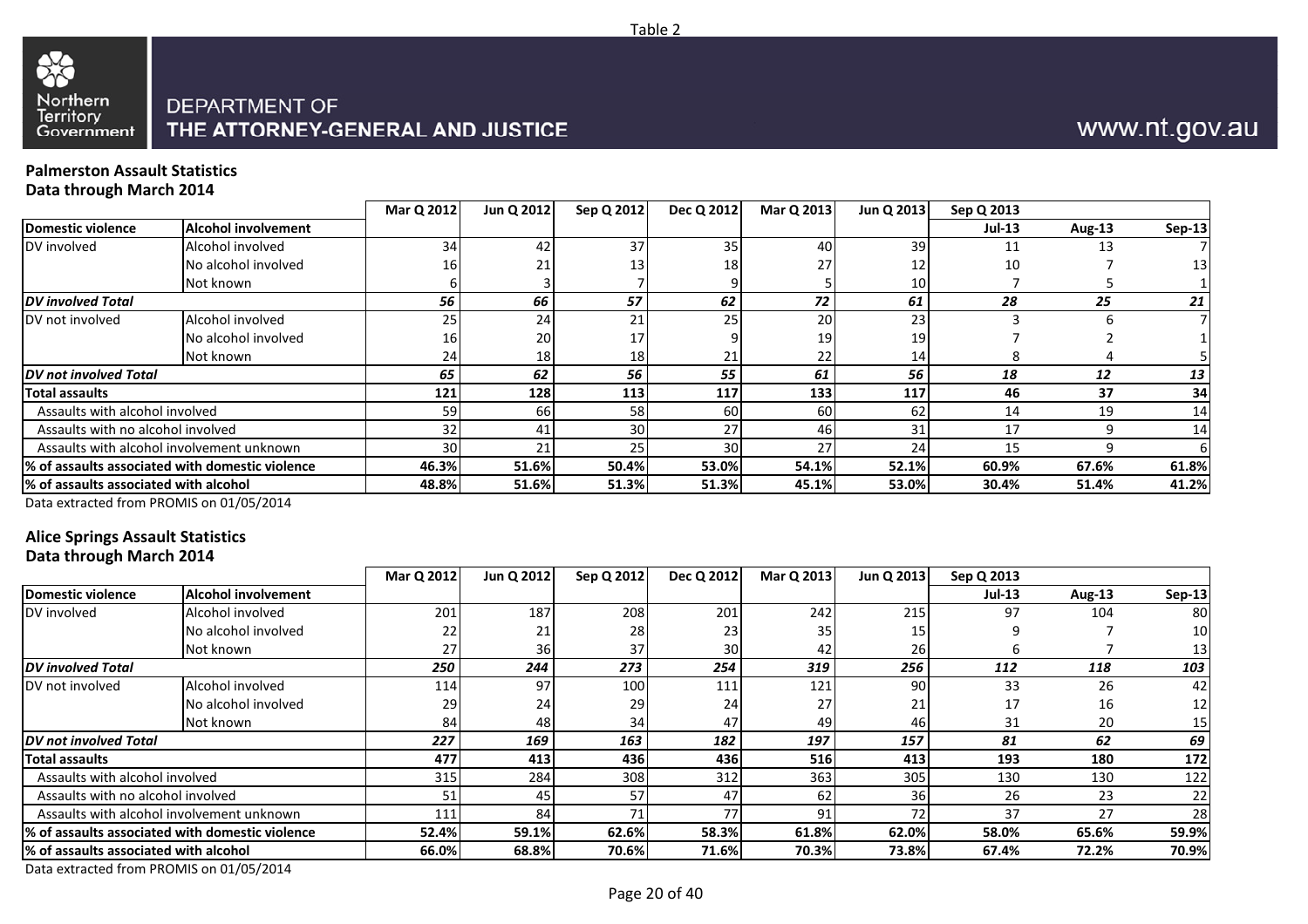

#### **Palmerston Assault StatisticsData through March 2014**

|                                       |                                                 | Dec Q 2013    |               |               | Mar Q 2014                                      |        |          |
|---------------------------------------|-------------------------------------------------|---------------|---------------|---------------|-------------------------------------------------|--------|----------|
| Domestic violence                     | <b>Alcohol involvement</b>                      | <b>Oct-13</b> | <b>Nov-13</b> | <b>Dec-13</b> | $Jan-14$                                        | Feb-14 | $Mar-14$ |
| DV involved                           | Alcohol involved                                | 10            | 15            |               | 18                                              | 14     | 15       |
|                                       | No alcohol involved                             | q             | 10            |               |                                                 | 6      |          |
|                                       | Not known                                       |               |               |               |                                                 |        | 6        |
| <b>DV</b> involved Total              |                                                 | 20            | 28            | 17            | 25                                              | 22     | 26       |
| DV not involved                       | Alcohol involved                                | 8             | 11            |               |                                                 |        | 6        |
|                                       | No alcohol involved                             |               | 5             |               |                                                 |        |          |
|                                       | Not known                                       | 8             | 8             |               |                                                 | 6      |          |
| <b>DV</b> not involved Total          |                                                 | 21            | 24            | 13            | 10                                              | 17     | 16       |
| <b>Total assaults</b>                 |                                                 | 41            | 52            | 30            | 35                                              | 39     | 42       |
| Assaults with alcohol involved        |                                                 | 18            | 26            | 18            | 21                                              | 21     | 21       |
| Assaults with no alcohol involved     |                                                 | 14            | 15            | 10            |                                                 | 10     |          |
|                                       | Assaults with alcohol involvement unknown       | 9             | 11            |               |                                                 | 8      | 14       |
|                                       | % of assaults associated with domestic violence | 48.8%         | 53.8%         | 56.7%         | 61.9%<br>71.4%<br>56.4%                         |        |          |
| % of assaults associated with alcohol |                                                 | 43.9%         | 50.0%         | 60.0%         | 60.0%                                           | 53.8%  | 50.0%    |
|                                       | Data extracted from PROMIS on 01/05/2014        |               |               |               | Shaded months should be treated as provisional. |        |          |

Data extracted from PROMIS on 01/05/2014

#### **Alice Springs Assault StatisticsData through March 2014**

|                                          |                                                                                              | Dec Q 2013                                      |               |           | Mar Q 2014 |        |          |
|------------------------------------------|----------------------------------------------------------------------------------------------|-------------------------------------------------|---------------|-----------|------------|--------|----------|
| Domestic violence                        | <b>Alcohol involvement</b>                                                                   | Oct-13                                          | <b>Nov-13</b> | Dec-13    | $Jan-14$   | Feb-14 | $Mar-14$ |
| DV involved                              | Alcohol involved                                                                             | 71                                              | 71            | 90        | 67         | 52     | 46       |
|                                          | No alcohol involved                                                                          | 13                                              | 6             |           |            | 8      | 7        |
|                                          | Not known                                                                                    | 8                                               |               |           | 10         |        | 6        |
| <b>DV</b> involved Total                 |                                                                                              | 92                                              | 79            | 102       | 84         | 67     | 59       |
| DV not involved                          | Alcohol involved                                                                             | 35                                              | 37            | 32        | 34         | 23     | 12       |
|                                          | No alcohol involved                                                                          | 6                                               | 17            | 17        | 13         | 16     | 17       |
|                                          | Not known                                                                                    | 17                                              | 11            | 19        | 14         | 6      |          |
| DV not involved Total                    |                                                                                              | 58                                              | 65            | 68        | 61         | 45     | 36       |
| <b>Total assaults</b>                    |                                                                                              | 150                                             | 144           | 170l      | 145        | 112    | 95       |
| Assaults with alcohol involved           |                                                                                              | 106                                             | 108           | 122       | 101        | 75     | 58       |
| Assaults with no alcohol involved        |                                                                                              | 19                                              | 23            | 22        | 20         | 24     | 24       |
|                                          | Assaults with alcohol involvement unknown                                                    | 25                                              | 13            | <b>26</b> | 24         | 13     | 13       |
|                                          | % of assaults associated with domestic violence<br>54.9%<br>60.0%<br>61.3%<br>57.9%<br>59.8% |                                                 |               |           | 62.1%      |        |          |
| % of assaults associated with alcohol    |                                                                                              | 70.7%                                           | 75.0%         | 71.8%     | 69.7%      | 67.0%  | 61.1%    |
| Data extracted from PROMIS on 01/05/2014 |                                                                                              | Shaded months should be treated as provisional. |               |           |            |        |          |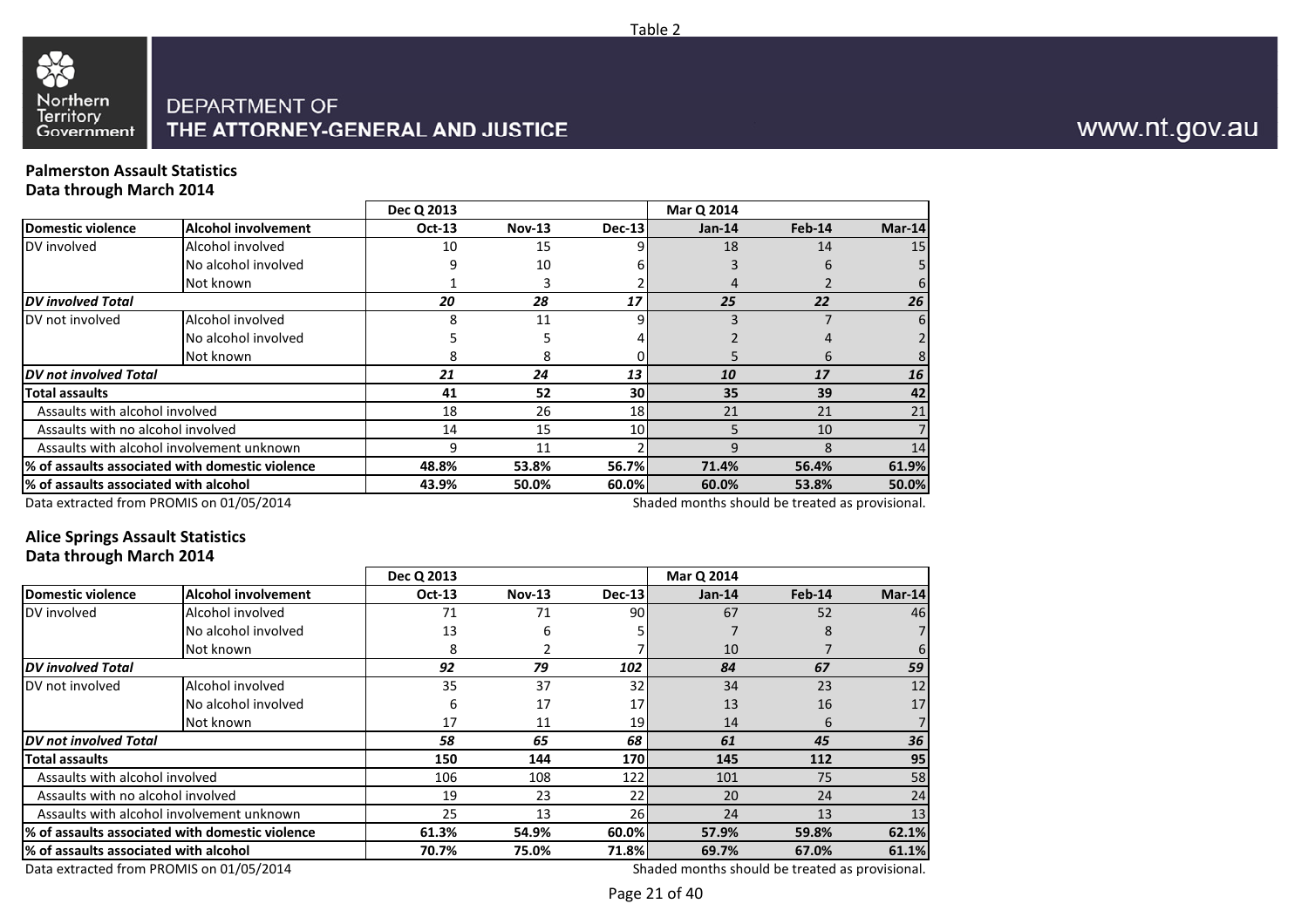

# www.nt.gov.au

#### **Katherine Assault StatisticsData through March 2014**

|                                        |                                                 | Mar Q 2012 | Jun Q 2012      | Sep Q 2012 | Dec Q 2012 | Mar Q 2013 | Jun Q 2013 | Sep Q 2013    |        |               |
|----------------------------------------|-------------------------------------------------|------------|-----------------|------------|------------|------------|------------|---------------|--------|---------------|
| Domestic violence                      | <b>Alcohol involvement</b>                      |            |                 |            |            |            |            | <b>Jul-13</b> | Aug-13 | <b>Sep-13</b> |
| DV involved                            | Alcohol involved                                | 103        | 91              | 84         | 105        | 84         | 82         | 38            | 46     | 51            |
|                                        | No alcohol involved                             | 13         |                 | 14         | 18         |            |            |               |        |               |
|                                        | Not known                                       |            |                 |            |            |            |            |               |        |               |
| <b>DV</b> involved Total               |                                                 | 121        | 100             | 106        | 134        | 103        | 93         | 47            | 53     | 56            |
| DV not involved                        | Alcohol involved                                | 49         | 44              | 50         | 51         | 43         | 46         |               | 15     |               |
|                                        | No alcohol involved                             |            |                 |            |            |            |            |               |        |               |
|                                        | Not known                                       | 12         | 10 <sub>l</sub> |            |            |            |            |               |        |               |
| <b>DV</b> not involved Total           |                                                 | 65         | 66              | 77         | 70         | 60         | 55         | 13            | 22     | 13            |
| Total assaults                         |                                                 | 186        | 166             | 183        | 204        | 163        | 148        | 60            | 75     | 69            |
| Assaults with alcohol involved         |                                                 | 152        | 135             | 134        | 156        | 127        | 128        | 47            | 61     | 57            |
| Assaults with no alcohol involved      |                                                 | 17         |                 |            | 26         |            |            |               |        |               |
|                                        | Assaults with alcohol involvement unknown       | 17         | 18              | 24         | 22         | 23         |            | 10            |        |               |
|                                        | % of assaults associated with domestic violence | 65.1%      | 60.2%           | 57.9%      | 65.7%      | 63.2%      | 62.8%      | 78.3%         | 70.7%  | 81.2%         |
| 1% of assaults associated with alcohol |                                                 | 81.7%      | 81.3%           | 73.2%      | 76.5%      | 77.9%      | 86.5%      | 78.3%         | 81.3%  | 82.6%         |
|                                        |                                                 |            |                 |            |            |            |            |               |        |               |

Data extracted from PROMIS on 01/05/2014

#### **Tennant Creek Assault StatisticsData through March 2014**

|                                       |                                                 | Mar Q 2012 | Jun Q 2012 | Sep Q 2012 | Dec Q 2012      | Mar Q 2013 | Jun Q 2013 | Sep Q 2013    |               |                 |
|---------------------------------------|-------------------------------------------------|------------|------------|------------|-----------------|------------|------------|---------------|---------------|-----------------|
| <b>Domestic violence</b>              | Alcohol involvement                             |            |            |            |                 |            |            | <b>Jul-13</b> | <b>Aug-13</b> | Sep-13          |
| DV involved                           | Alcohol involved                                | 65         | 63         | 58         | 69              | 124        | 115        | 40            | 43            | 30 <sup>1</sup> |
|                                       | No alcohol involved                             | 16I        |            |            |                 | 20         | 16         |               |               |                 |
|                                       | Not known                                       |            |            |            |                 |            | 10         |               |               |                 |
| <b>DV</b> involved Total              |                                                 | 84         | 76         | 64         | 81              | 148        | 141        | 45            | 47            | 35              |
| DV not involved                       | Alcohol involved                                | 30         | 25         | 15         | 30 <sup>1</sup> | 37         | 28         |               |               |                 |
|                                       | No alcohol involved                             |            |            |            |                 |            |            |               |               |                 |
|                                       | Not known                                       |            |            |            |                 |            |            |               |               |                 |
| <b>DV</b> not involved Total          |                                                 | 38         | 32         | 21         | 44              | 51         | 40         | 12            | 11            |                 |
| <b>Total assaults</b>                 |                                                 | 122        | 108        | 85         | 125             | 199        | 181        | 57            | 58            | 39              |
| Assaults with alcohol involved        |                                                 | 95         | 88         | 73.        | 99              | 161        | 143        | 47            | 49            | 34              |
| Assaults with no alcohol involved     |                                                 | 19         | 15         |            | 14              | 27         | 24         |               |               |                 |
|                                       | Assaults with alcohol involvement unknown       |            |            |            | 12              | 11         | 14         |               |               |                 |
|                                       | % of assaults associated with domestic violence | 68.9%      | 70.4%      | 75.3%      | 64.8%           | 74.4%      | 77.9%      | 78.9%         | 81.0%         | 89.7%           |
| % of assaults associated with alcohol |                                                 | 77.9%      | 81.5%      | 85.9%      | 79.2%           | 80.9%      | 79.0%      | 82.5%         | 84.5%         | 87.2%           |

Data extracted from PROMIS on 01/05/2014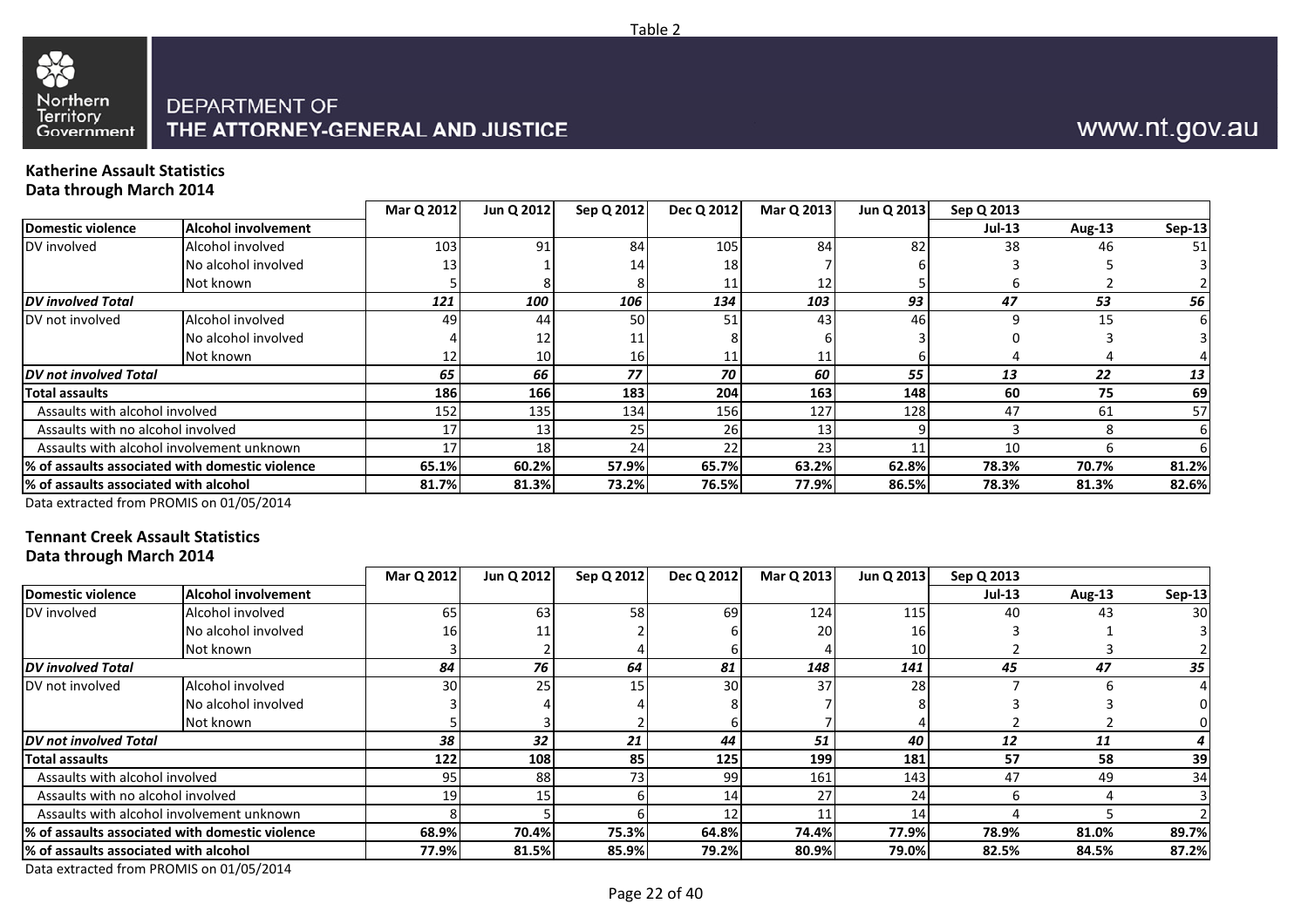

#### **Katherine Assault StatisticsData through March 2014**

| --- --- <i>--</i> --- ----            |                                                  |               |               |        |                                                 |          |          |
|---------------------------------------|--------------------------------------------------|---------------|---------------|--------|-------------------------------------------------|----------|----------|
|                                       |                                                  | Dec Q 2013    |               |        | Mar Q 2014                                      |          |          |
| Domestic violence                     | <b>Alcohol involvement</b>                       | <b>Oct-13</b> | <b>Nov-13</b> | Dec-13 | $Jan-14$                                        | Feb-14   | $Mar-14$ |
| DV involved                           | Alcohol involved                                 | 32            | 18            | 32     | 25                                              | 19       | 24       |
|                                       | No alcohol involved                              |               |               |        |                                                 |          |          |
|                                       | Not known                                        | 8             |               |        |                                                 |          |          |
| <b>DV</b> involved Total              |                                                  | 43            | 23            | 36     | 31                                              | 21       | 28       |
| DV not involved                       | Alcohol involved                                 | 9             |               | 15     | 16                                              |          | 9        |
|                                       | No alcohol involved                              |               |               |        | 0                                               |          | 4        |
|                                       | Not known                                        |               |               |        |                                                 |          | 6        |
| DV not involved Total                 |                                                  | 15            |               | 21     | 20                                              | 10       | 19       |
| Total assaults                        |                                                  | 58            | 30            | 57     | 51                                              | 31       | 47       |
| Assaults with alcohol involved        |                                                  | 41            | 21            | 47     | 41                                              | 26       | 33       |
| Assaults with no alcohol involved     |                                                  |               | 5.            |        |                                                 | $\Omega$ |          |
|                                       | Assaults with alcohol involvement unknown        | 13            |               |        | 6                                               |          | 9        |
|                                       | l% of assaults associated with domestic violence | 74.1%         | 76.7%         | 63.2%  | 60.8%                                           | 67.7%    |          |
| % of assaults associated with alcohol | 70.7%                                            | 70.0%         | 82.5%         | 80.4%  | 83.9%                                           | 70.2%    |          |
|                                       | Data extracted from PROMIS on 01/05/2014         |               |               |        | Shaded months should be treated as provisional. |          |          |

Data extracted from PROMIS on 01/05/2014

#### **Tennant Creek Assault StatisticsData through March 2014**

|                                        |                                                 | Dec Q 2013 |               |           | Mar Q 2014                                      |          |          |
|----------------------------------------|-------------------------------------------------|------------|---------------|-----------|-------------------------------------------------|----------|----------|
| <b>Domestic violence</b>               | <b>Alcohol involvement</b>                      | Oct-13     | <b>Nov-13</b> | Dec-13    | $Jan-14$                                        | $Feb-14$ | $Mar-14$ |
| DV involved                            | Alcohol involved                                | 38         | 29            | 28        | 32                                              | 17       | 26       |
|                                        | No alcohol involved                             |            |               |           |                                                 |          | 6        |
|                                        | Not known                                       |            | 4             |           |                                                 |          |          |
| <b>DV</b> involved Total               |                                                 | 48         | 38            | 34        | 37                                              | 22       | 32       |
| DV not involved                        | Alcohol involved                                | 10         | 6             | 20        | 14                                              | 4        | 6        |
|                                        | No alcohol involved                             | 4          |               |           | $\Omega$                                        |          |          |
|                                        | Not known                                       |            |               |           | $\Omega$                                        |          |          |
| <b>DV</b> not involved Total           |                                                 | 17         | 8             | 22        | 14                                              | 6        | 10       |
| <b>Total assaults</b>                  |                                                 | 65         | 46            | <b>56</b> | 51                                              | 28       | 42       |
| Assaults with alcohol involved         |                                                 | 48         | 35            | 48        | 46                                              | 21       | 32       |
| Assaults with no alcohol involved      |                                                 | 11         | 6             |           |                                                 | 4        | 8        |
|                                        | Assaults with alcohol involvement unknown       | 6          | 5             |           |                                                 | ς        |          |
|                                        | % of assaults associated with domestic violence | 73.8%      | 82.6%         | 60.7%     | 72.5%                                           | 78.6%    | 76.2%    |
| l% of assaults associated with alcohol |                                                 | 73.8%      | 76.1%         | 85.7%     | 90.2%                                           | 75.0%    | 76.2%    |
|                                        | Data extracted from PROMIS on 01/05/2014        |            |               |           | Shaded months should be treated as provisional. |          |          |

Data extracted from PROMIS on 01/05/2014

Page 23 of 40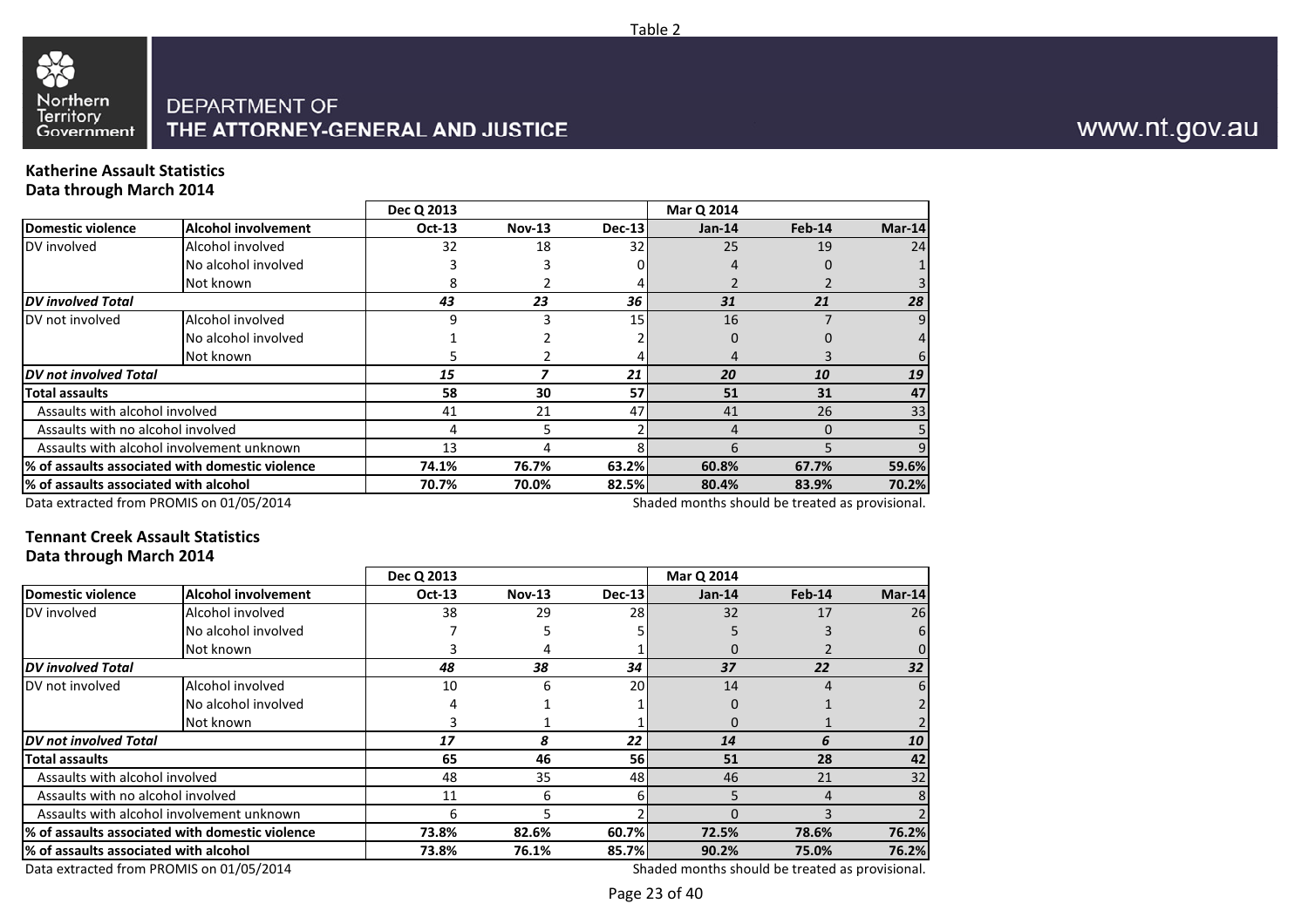

#### **Nhulunbuy Assault StatisticsData through March 2014**

|                                        |                                                 | Mar Q 2012 | Jun Q 2012 | Sep Q 2012 | Dec Q 2012 | Mar Q 2013      | Jun Q 2013 | Sep Q 2013 |               |               |
|----------------------------------------|-------------------------------------------------|------------|------------|------------|------------|-----------------|------------|------------|---------------|---------------|
| Domestic violence                      | Alcohol involvement                             |            |            |            |            |                 |            | $Jul-13$   | <b>Aug-13</b> | <b>Sep-13</b> |
| DV involved                            | Alcohol involved                                |            | 10         |            |            |                 |            |            |               |               |
|                                        | No alcohol involved                             |            |            |            |            |                 |            |            |               |               |
|                                        | Not known                                       |            |            |            |            |                 |            |            |               |               |
| <b>DV</b> involved Total               |                                                 |            | 15         |            |            | 14              | 17         |            | n             |               |
| DV not involved                        | Alcohol involved                                |            |            |            |            | 10 <sup>1</sup> |            |            |               |               |
|                                        | No alcohol involved                             |            |            |            |            |                 |            |            |               |               |
|                                        | Not known                                       |            |            |            |            |                 |            |            |               |               |
| <b>DV</b> not involved Total           |                                                 | 14         | 13         |            | 12         | 11              |            |            |               |               |
| <b>Total assaults</b>                  |                                                 | <b>18</b>  | <b>28</b>  | 14         | 21         | 25              | 25         | я          |               | 10            |
| Assaults with alcohol involved         |                                                 |            | 18         |            |            | 16              | 19         |            |               |               |
| Assaults with no alcohol involved      |                                                 |            |            |            |            |                 |            |            |               |               |
|                                        | Assaults with alcohol involvement unknown       |            |            |            |            |                 |            |            |               |               |
|                                        | % of assaults associated with domestic violence | 22.2%      | 53.6%      | 57.1%      | 42.9%      | 56.0%           | 68.0%      | 75.0%      | 75.0%         | 90.0%         |
| 1% of assaults associated with alcohol |                                                 | 83.3%      | 64.3%      | 78.6%      | 61.9%      | 64.0%           | 76.0%      | 87.5%      | 50.0%         | 60.0%         |
|                                        |                                                 |            |            |            |            |                 |            |            |               |               |

Table 2

Data extracted from PROMIS on 01/05/2014

## **NT Balance Assault Statistics**

**Data through March 2014**

|                                        |                                                  | Mar Q 2012      | Jun Q 2012 | Sep Q 2012 | Dec Q 2012 | Mar Q 2013 | Jun Q 2013 | Sep Q 2013    |        |                 |
|----------------------------------------|--------------------------------------------------|-----------------|------------|------------|------------|------------|------------|---------------|--------|-----------------|
| Domestic violence                      | <b>Alcohol involvement</b>                       |                 |            |            |            |            |            | <b>Jul-13</b> | Aug-13 | <b>Sep-13</b>   |
| DV involved                            | Alcohol involved                                 | 154             | 131        | 144        | 147        | 156        | 164        | 55            | 60     | 62              |
|                                        | No alcohol involved                              | 155             | 167        | 123        | 161        | 190        | 201        | 53            | 50     | 59              |
|                                        | Not known                                        | 34 <sub>1</sub> | 37         | 38         | 39         | 51         | 45         |               | 14     |                 |
| <b>DV</b> involved Total               |                                                  | 343             | 335        | 305        | 347        | 397        | 410        | 116           | 124    | 130             |
| DV not involved                        | Alcohol involved                                 | 51              | 40         | 51         | 71         | 43         | 46         | 23            | 20     | 25              |
|                                        | No alcohol involved                              | 69              | 51         | 46         | 80         | 68         | 61         |               | 24     | 25 <sub>l</sub> |
|                                        | Not known                                        | 21              | <b>16</b>  | 22         | 43         | 32         | 32         |               | 12     |                 |
| DV not involved Total                  |                                                  | 141             | 107        | 119        | 194        | 143        | 139        | 38            | 56     | 54              |
| <b>Total assaults</b>                  |                                                  | 484             | 442        | 424        | 541        | 540        | 549        | 154           | 180    | 184             |
| Assaults with alcohol involved         |                                                  | 205             | 171        | 195        | 218        | 199        | 210        | 78            | 80     | 87              |
| Assaults with no alcohol involved      |                                                  | 224             | 218        | 169        | 241        | 258        | 262        | 62            | 74     | 84              |
|                                        | Assaults with alcohol involvement unknown        | 55              | 53         | 60         | 82         | 83         | 77         | 14            | 26     | 13              |
|                                        | 1% of assaults associated with domestic violence | 70.9%           | 75.8%      | 71.9%      | 64.1%      | 73.5%      | 74.7%      | 75.3%         | 68.9%  | 70.7%           |
| 1% of assaults associated with alcohol |                                                  | 42.4%           | 38.7%      | 46.0%      | 40.3%      | 36.9%      | 38.3%      | 50.6%         | 44.4%  | 47.3%           |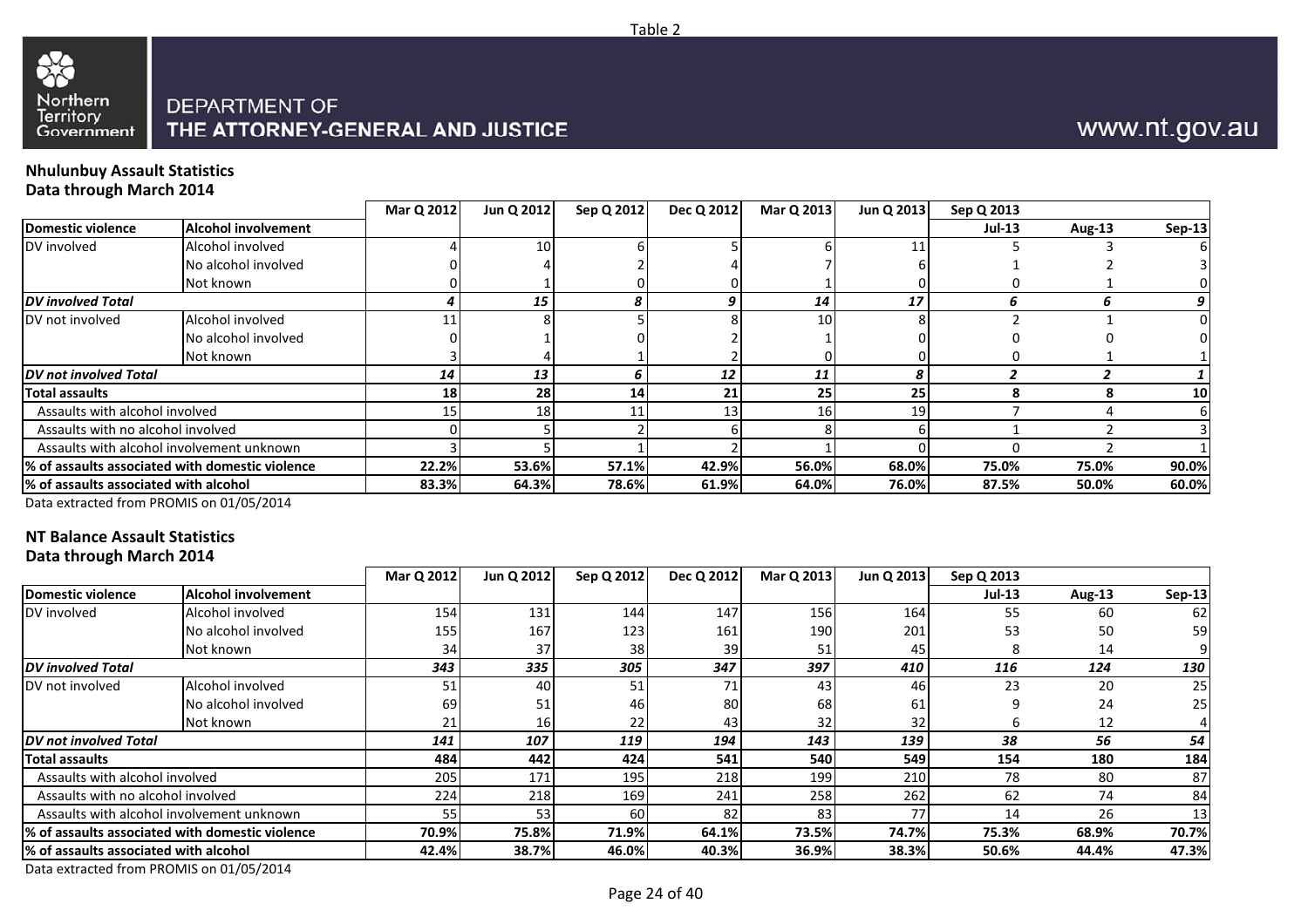

#### **Nhulunbuy Assault StatisticsData through March 2014**

| --- --- <i>--</i> --- ----            |                                                  | Dec Q 2013    |               |        | Mar Q 2014                                      |        |          |
|---------------------------------------|--------------------------------------------------|---------------|---------------|--------|-------------------------------------------------|--------|----------|
|                                       |                                                  |               |               |        |                                                 |        |          |
| Domestic violence                     | <b>Alcohol involvement</b>                       | <b>Oct-13</b> | <b>Nov-13</b> | Dec-13 | $Jan-14$                                        | Feb-14 | $Mar-14$ |
| DV involved                           | Alcohol involved                                 |               |               |        | h                                               |        |          |
|                                       | No alcohol involved                              |               |               |        |                                                 |        |          |
|                                       | Not known                                        |               |               |        |                                                 |        |          |
| <b>DV</b> involved Total              |                                                  |               |               |        |                                                 |        |          |
| DV not involved                       | Alcohol involved                                 |               |               |        |                                                 |        | $\Omega$ |
|                                       | No alcohol involved                              |               |               |        |                                                 |        |          |
|                                       | Not known                                        |               |               |        |                                                 |        |          |
| <b>DV</b> not involved Total          |                                                  |               |               |        | 3                                               | 9      | 0        |
| Total assaults                        |                                                  | 9             | 10            | 11     | 10                                              | 12     |          |
| Assaults with alcohol involved        |                                                  |               |               |        |                                                 | 10     |          |
| Assaults with no alcohol involved     |                                                  |               |               |        |                                                 | 0      |          |
|                                       | Assaults with alcohol involvement unknown        |               |               |        |                                                 |        |          |
|                                       | l% of assaults associated with domestic violence | 77.8%         | 60.0%         | 54.5%  | 70.0%                                           | 25.0%  | 100.0%   |
| % of assaults associated with alcohol |                                                  | 55.6%         | 50.0%         | 81.8%  | 90.0%                                           | 83.3%  | 40.0%    |
|                                       | Data extracted from PROMIS on 01/05/2014         |               |               |        | Shaded months should be treated as provisional. |        |          |

Data extracted from PROMIS on 01/05/2014

#### **NT Balance Assault StatisticsData through March 2014**

| Pata through Ividitii 2017            |                                                 |               |               |                 |                                                 |        |          |
|---------------------------------------|-------------------------------------------------|---------------|---------------|-----------------|-------------------------------------------------|--------|----------|
|                                       |                                                 | Dec Q 2013    |               |                 | Mar Q 2014                                      |        |          |
| <b>Domestic violence</b>              | <b>Alcohol involvement</b>                      | <b>Oct-13</b> | <b>Nov-13</b> | Dec-13          | $Jan-14$                                        | Feb-14 | $Mar-14$ |
| DV involved                           | Alcohol involved                                | 62            | 67            | 69              | 47                                              | 51     | 39       |
|                                       | No alcohol involved                             | 64            | 69            | 67              | 51                                              | 44     | 64       |
|                                       | Not known                                       | 13            | 17            | 10              | 14                                              | 13     | 13       |
| <b>DV</b> involved Total              |                                                 | 139           | 153           | 146             | 112                                             | 108    | 116      |
| DV not involved                       | Alcohol involved                                | 21            | 13            | 16 <sup>l</sup> | 12                                              | 8      | 12       |
|                                       | No alcohol involved                             | 18            | 28            | 14              | 17                                              | 18     | 24       |
|                                       | Not known                                       | 12            | 13            | 81              | 12                                              | 10     |          |
| DV not involved Total                 |                                                 | 51            | 54            | 38              | 41                                              | 36     | 41       |
| <b>Total assaults</b>                 |                                                 | 190           | 207           | 184 l           | 153                                             | 144    | 157      |
| Assaults with alcohol involved        |                                                 | 83            | 80            | 85              | 59                                              | 59     | 51       |
| Assaults with no alcohol involved     |                                                 | 82            | 97            | 81              | 68                                              | 62     | 88       |
|                                       | Assaults with alcohol involvement unknown       | 25            | 30            | 18 <sup>1</sup> | 26                                              | 23     | 18       |
|                                       | % of assaults associated with domestic violence | 73.2%         | 73.9%         | 79.3%           | 73.2%                                           | 75.0%  | 73.9%    |
| % of assaults associated with alcohol |                                                 | 43.7%         | 38.6%         | 46.2%           | 38.6%                                           | 41.0%  | 32.5%    |
|                                       | Data extracted from PROMIS on 01/05/2014        |               |               |                 | Shaded months should be treated as provisional. |        |          |

Data extracted from PROMIS on 01/05/2014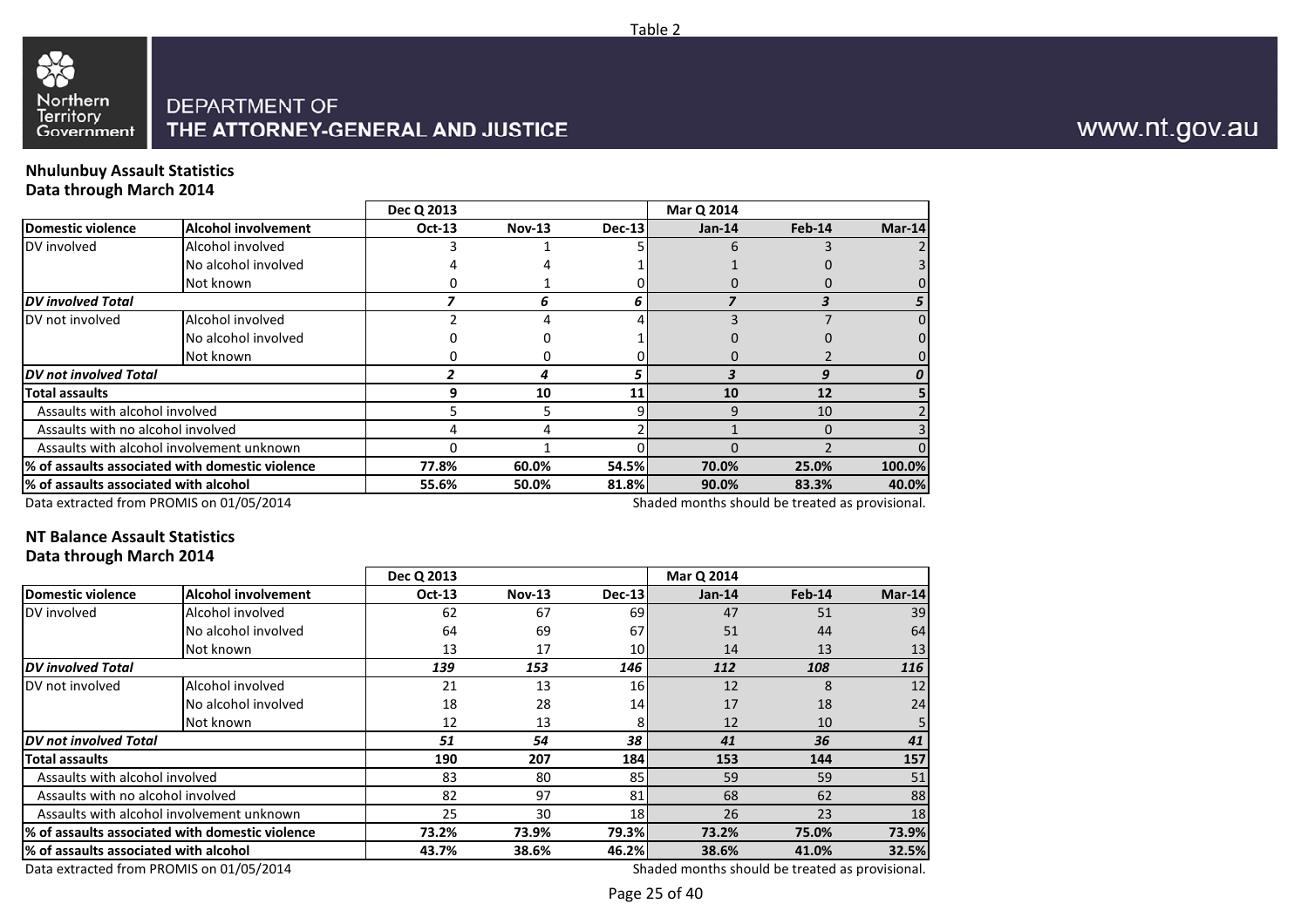

#### **Northern Territory Yearly Crime StatisticsData for the 12 months ending in March, 2009 to 2014**

|                                                           |                |                |                |                |              |          | ---,--- |         |         |         |         |         |         |
|-----------------------------------------------------------|----------------|----------------|----------------|----------------|--------------|----------|---------|---------|---------|---------|---------|---------|---------|
| <b>Number of offences</b>                                 | 2009           | 2010           | 2011           | 2012           | 2013         | 2014     |         | 2009    | 2010    | 2011    | 2012    | 2013    | 2014    |
| 0111 Murder                                               | 15             | 8              | 13             | 11             | 16           | 15       |         | 6.8     | 3.5     | 5.6     | 4.7     | 6.7     | 6.2     |
| 0121 Attempted Murder                                     |                | 6              | 6              |                |              |          |         | 3.2     | 2.6     | 2.6     | 0.4     | 0.4     | 0.8     |
| 0131 Manslaughter                                         |                | 6              | $\overline{2}$ | $\Omega$       |              |          |         | 1.8     | 2.6     | 0.9     | 0.0     | 1.7     | 0.8     |
| 0132 Driving causing death                                | 0              | $\overline{2}$ | $\mathbf 0$    | 1              |              |          |         | 0.0     | 0.9     | 0.0     | 0.4     | 0.4     | 0.4     |
| 01 Homicide and related offences                          | 26             | 22             | 21             | 13             | 22           | 20       |         | 11.7    | 9.7     | 9.1     | 5.6     | 9.3     | 8.3     |
| 021 Assault                                               | 5,628          | 6,342          | 6,549          | 6,763          | 7,132        | 7,454    |         | 2,541.3 | 2,790.7 | 2,841.7 | 2,908.6 | 3,003.5 | 3,083.0 |
| 029 Acts intended to cause injury - other                 | 25             | 15             | 24             | 29             | 27           | 29       |         | 11.3    | 6.6     | 10.4    | 12.5    | 11.4    | 12.0    |
| 02 Acts intended to cause injury                          | 5,653          | 6,357          | 6,573          | 6,792          | 7,159        | 7,483    |         | 2,552.6 | 2,797.3 | 2,852.1 | 2,921.1 | 3,014.9 | 3,095.0 |
| 031 Sexual assault                                        | 401            | 392            | 337            | 339            | 338          | 341      |         | 181.1   | 172.5   | 146.2   | 145.8   | 142.3   | 141.0   |
| 032 Non-assaultive sexual offences                        | 29             | 21             | 31             | 45             | 51           | 58       |         | 13.1    | 9.2     | 13.5    | 19.4    | 21.5    | 24.0    |
| 03 Sexual assault and related offences                    | 430            | 413            | 368            | 384            | 389          | 399      |         | 194.2   | 181.7   | 159.7   | 165.2   | 163.8   | 165.0   |
| 049 Other dangerous or negligent acts endangering persons | 77             | 87             | 95             | 103            | 136          | 124      |         | 34.8    | 38.3    | 41.2    | 44.3    | 57.3    | 51.3    |
| 0511 Abduction and kidnapping                             | $\overline{2}$ | $\overline{2}$ | $\overline{2}$ | $\overline{2}$ | 1            |          |         | 0.9     | 0.9     | 0.9     | 0.9     | 0.4     | 0.4     |
| 0521 Deprivation of liberty/false imprisonment            | 48             | 56             | 35             | 45             | 63           | 46       |         | 21.7    | 24.6    | 15.2    | 19.4    | 26.5    | 19.0    |
| 0531 Harassment and private nuisance                      | 49             | 92             | 78             | 48             | 51           | 50       |         | 22.1    | 40.5    | 33.8    | 20.6    | 21.5    | 20.7    |
| 0532 Threatening behaviour                                | 284            | 344            | 318            | 320            | 294          | 328      |         | 128.2   | 151.4   | 138.0   | 137.6   | 123.8   | 135.7   |
| 05 Abduction, harassment and other offences               | 383            | 494            | 433            | 415            | 409          | 425      |         | 172.9   | 217.4   | 187.9   | 178.5   | 172.2   | 175.8   |
| 061 Robbery                                               | 105            | 111            | 93             | 96             | 99           | 75       |         | 47.4    | 48.8    | 40.4    | 41.3    | 41.7    | 31.0    |
| 0621 Blackmail and extortion                              | $\mathbf{1}$   | $\overline{3}$ | $\mathbf{1}$   | $\mathbf 1$    | $\mathbf{1}$ | $\Omega$ |         | 0.5     | 1.3     | 0.4     | 0.4     | 0.4     | 0.0     |
| 06 Robbery, extortion and related offences                | 106            | 114            | 94             | 97             | 100          | 75       |         | 47.9    | 50.2    | 40.8    | 41.7    | 42.1    | 31.0    |
| Total offences against the person                         | 6,675          | 7,487          | 7,584          | 7,804          | 8,215        | 8,526    |         | 3,014.0 | 3,294.5 | 3,290.8 | 3,356.4 | 3,459.6 | 3,526.4 |
| House break-ins, actual                                   | 1,465          | 1,448          | 1,738          | 1,643          | 1,879        | 1,320    |         | 661.5   | 637.2   | 754.1   | 706.6   | 791.3   | 546.0   |
| House break-ins, attempted                                | 184            | 313            | 291            | 252            | 273          | 141      |         | 83.1    | 137.7   | 126.3   | 108.4   | 115.0   | 58.3    |
| 0711 House break-ins                                      | 1,649          | 1,761          | 2,029          | 1,895          | 2,152        | 1,461    |         | 744.6   | 774.9   | 880.4   | 815.0   | 906.3   | 604.3   |
| Commercial break-ins, actual                              | 1,934          | 1,763          | 1,718          | 1,597          | 1,700        | 1,463    |         | 873.3   | 775.8   | 745.5   | 686.8   | 715.9   | 605.1   |
| Commercial break-ins, attempted                           | 284            | 320            | 328            | 221            | 254          | 120      |         | 128.2   | 140.8   | 142.3   | 95.0    | 107.0   | 49.6    |
| 0711 Commercial break-ins                                 | 2,218          | 2,083          | 2,046          | 1,818          | 1,954        | 1,583    |         | 1,001.5 | 916.6   | 887.8   | 781.9   | 822.9   | 654.7   |
| 0812 Illegal use of a motor vehicle                       | 940            | 891            | 1,060          | 839            | 989          | 956      |         | 424.4   | 392.1   | 459.9   | 360.8   | 416.5   | 395.4   |
| 0813 Theft of motor vehicle parts or contents             | 1,282          | 1,663          | 1,485          | 1,418          | 1,198        | 1,002    |         | 578.9   | 731.8   | 644.4   | 609.9   | 504.5   | 414.4   |
| 081 Motor vehicle theft and related offences              | 2,222          | 2,554          | 2,545          | 2,257          | 2,187        | 1,958    |         | 1,003.3 | 1,123.8 | 1,104.3 | 970.7   | 921.0   | 809.8   |
| 08* Theft and related offences (other than MV)            | 7,512          | 7,397          | 7,365          | 7,085          | 7,130        | 6,307    |         | 3,392.0 | 3,254.9 | 3,195.8 | 3,047.1 | 3,002.7 | 2,608.6 |
| 12 Property damage offences                               | 8,241          | 8,453          | 7,955          | 7,321          | 7,129        | 6,117    |         | 3,721.1 | 3,719.6 | 3,451.8 | 3,148.6 | 3,002.3 | 2,530.0 |
| <b>Total property offences</b>                            | 21,842         | 22,248         | 21,940         | 20,376         | 20,552       | 17,426   |         | 9,862.6 | 9,789.9 | 9,520.1 | 8,763.3 | 8,655.2 | 7,207.5 |
|                                                           |                |                |                |                |              |          |         |         |         |         |         |         |         |

Data extracted from PROMIS on 01/05/2014

# **Offence Rates (per 100,000 population)**

| 9                       | 2010           | 2011           | 2012           | 2013         | 2014        | 2009    | 2010    | 2011    | 2012    | 2013    | 2014    |
|-------------------------|----------------|----------------|----------------|--------------|-------------|---------|---------|---------|---------|---------|---------|
| 5                       | 8              | 13             | 11             | 16           | 15          | 6.8     | 3.5     | 5.6     | 4.7     | 6.7     | 6.2     |
| 7                       | 6              | 6              | $\mathbf{1}$   | 1            | 2           | 3.2     | 2.6     | 2.6     | 0.4     | 0.4     | 0.8     |
| 4                       | 6              | $\overline{2}$ | 0              | 4            | 2           | 1.8     | 2.6     | 0.9     | 0.0     | 1.7     | 0.8     |
| 0                       | $\overline{2}$ | 0              | 1              | 1            | 1           | 0.0     | 0.9     | 0.0     | 0.4     | 0.4     | 0.4     |
| 6                       | 22             | 21             | 13             | 22           | 20          | 11.7    | 9.7     | 9.1     | 5.6     | 9.3     | 8.3     |
| 8                       | 6,342          | 6,549          | 6,763          | 7,132        | 7,454       | 2,541.3 | 2,790.7 | 2,841.7 | 2,908.6 | 3,003.5 | 3,083.0 |
| 5                       | 15             | 24             | 29             | 27           | 29          | 11.3    | 6.6     | 10.4    | 12.5    | 11.4    | 12.0    |
| 3                       | 6,357          | 6,573          | 6,792          | 7,159        | 7,483       | 2,552.6 | 2,797.3 | 2,852.1 | 2,921.1 | 3,014.9 | 3,095.0 |
| 1                       | 392            | 337            | 339            | 338          | 341         | 181.1   | 172.5   | 146.2   | 145.8   | 142.3   | 141.0   |
| 9                       | 21             | 31             | 45             | 51           | 58          | 13.1    | 9.2     | 13.5    | 19.4    | 21.5    | 24.0    |
| 0                       | 413            | 368            | 384            | 389          | 399         | 194.2   | 181.7   | 159.7   | 165.2   | 163.8   | 165.0   |
| 7                       | 87             | 95             | 103            | 136          | 124         | 34.8    | 38.3    | 41.2    | 44.3    | 57.3    | 51.3    |
| $\overline{\mathbf{c}}$ | $\overline{2}$ | $\overline{2}$ | $\overline{2}$ | $\mathbf{1}$ | 1           | 0.9     | 0.9     | 0.9     | 0.9     | 0.4     | 0.4     |
| 8                       | 56             | 35             | 45             | 63           | 46          | 21.7    | 24.6    | 15.2    | 19.4    | 26.5    | 19.0    |
| 9                       | 92             | 78             | 48             | 51           | 50          | 22.1    | 40.5    | 33.8    | 20.6    | 21.5    | 20.7    |
| 4                       | 344            | 318            | 320            | 294          | 328         | 128.2   | 151.4   | 138.0   | 137.6   | 123.8   | 135.7   |
| $\overline{\mathbf{3}}$ | 494            | 433            | 415            | 409          | 425         | 172.9   | 217.4   | 187.9   | 178.5   | 172.2   | 175.8   |
| 5                       | 111            | 93             | 96             | 99           | 75          | 47.4    | 48.8    | 40.4    | 41.3    | 41.7    | 31.0    |
| 1                       | 3              | $\mathbf{1}$   | $\mathbf{1}$   | $\mathbf{1}$ | $\mathbf 0$ | 0.5     | 1.3     | 0.4     | 0.4     | 0.4     | 0.0     |
| 6                       | 114            | 94             | 97             | 100          | 75          | 47.9    | 50.2    | 40.8    | 41.7    | 42.1    | 31.0    |
| 5                       | 7,487          | 7,584          | 7,804          | 8,215        | 8,526       | 3,014.0 | 3,294.5 | 3,290.8 | 3,356.4 | 3,459.6 | 3,526.4 |
| 5                       | 1,448          | 1,738          | 1,643          | 1,879        | 1,320       | 661.5   | 637.2   | 754.1   | 706.6   | 791.3   | 546.0   |
| 4                       | 313            | 291            | 252            | 273          | 141         | 83.1    | 137.7   | 126.3   | 108.4   | 115.0   | 58.3    |
| 9                       | 1,761          | 2,029          | 1,895          | 2,152        | 1,461       | 744.6   | 774.9   | 880.4   | 815.0   | 906.3   | 604.3   |
| 4                       | 1,763          | 1,718          | 1,597          | 1,700        | 1,463       | 873.3   | 775.8   | 745.5   | 686.8   | 715.9   | 605.1   |
| 4                       | 320            | 328            | 221            | 254          | 120         | 128.2   | 140.8   | 142.3   | 95.0    | 107.0   | 49.6    |
| 8                       | 2,083          | 2,046          | 1,818          | 1,954        | 1,583       | 1,001.5 | 916.6   | 887.8   | 781.9   | 822.9   | 654.7   |
| 0                       | 891            | 1,060          | 839            | 989          | 956         | 424.4   | 392.1   | 459.9   | 360.8   | 416.5   | 395.4   |
| 2                       | 1,663          | 1,485          | 1,418          | 1,198        | 1,002       | 578.9   | 731.8   | 644.4   | 609.9   | 504.5   | 414.4   |
| 2                       | 2,554          | 2,545          | 2,257          | 2,187        | 1,958       | 1,003.3 | 1,123.8 | 1,104.3 | 970.7   | 921.0   | 809.8   |
| 2                       | 7,397          | 7,365          | 7,085          | 7,130        | 6,307       | 3,392.0 | 3,254.9 | 3,195.8 | 3,047.1 | 3,002.7 | 2,608.6 |
| 1                       | 8,453          | 7,955          | 7,321          | 7,129        | 6,117       | 3,721.1 | 3,719.6 | 3,451.8 | 3,148.6 | 3,002.3 | 2,530.0 |
| 2                       | 22,248         | 21,940         | 20,376         | 20,552       | 17,426      | 9,862.6 | 9,789.9 | 9,520.1 | 8,763.3 | 8,655.2 | 7,207.5 |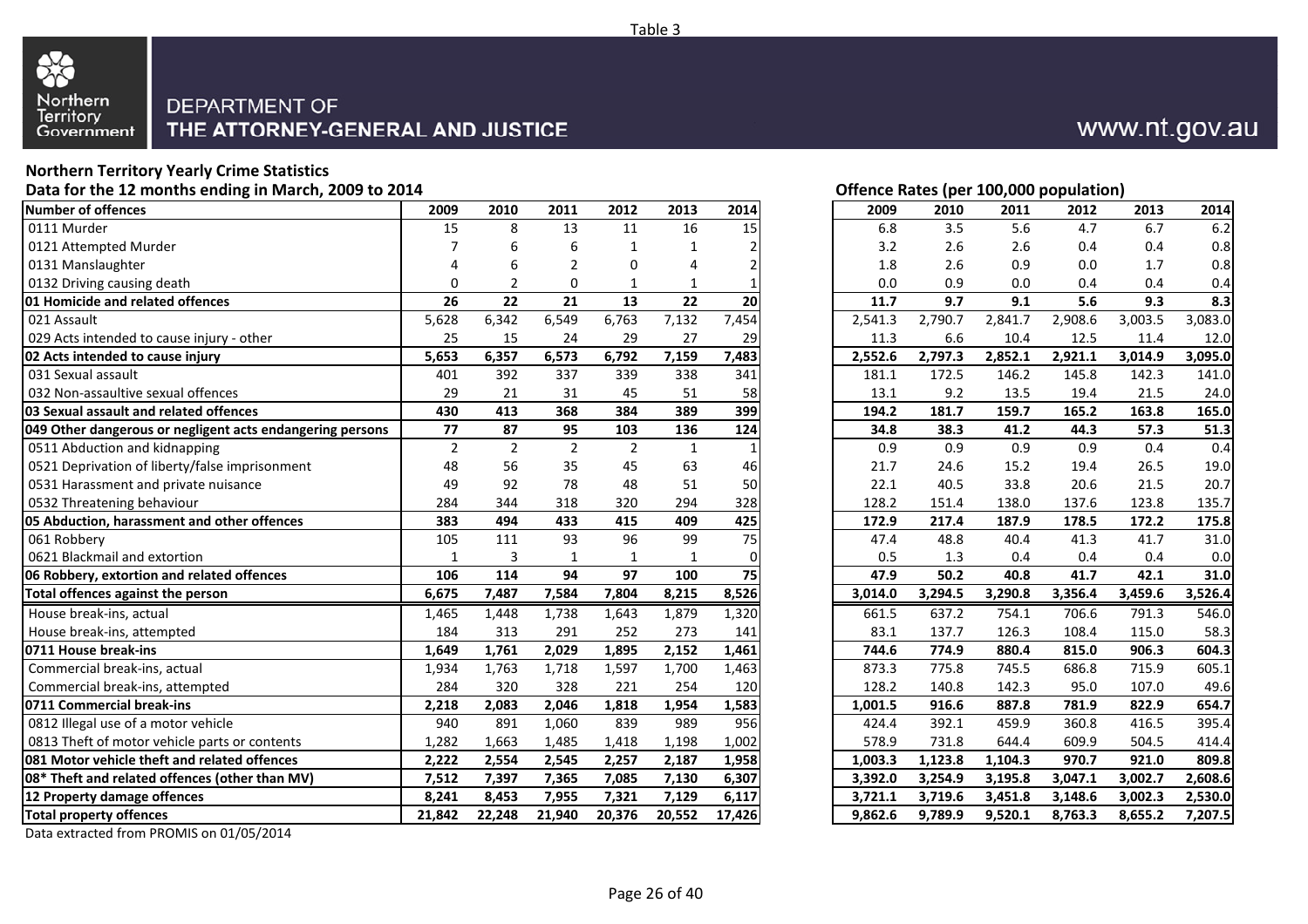

#### **Darwin Yearly Crime Statistics**

**Data for the 12 months ending in March, 2009 to 2014**

| Number of offences                                        | 2009           | 2010           | 2011           | 2012                    | 2013         | 2014  | 2009     | 2010     | 2011     | 2012     | 2013    | 2014    |
|-----------------------------------------------------------|----------------|----------------|----------------|-------------------------|--------------|-------|----------|----------|----------|----------|---------|---------|
| 0111 Murder                                               | 7              | $\Omega$       | $\overline{2}$ | 3                       | $\Delta$     |       | 9.2      | 0.0      | 2.5      | 3.7      | 4.9     | 6.0     |
| 0121 Attempted Murder                                     | 2              | 3              | $\mathbf 1$    | 0                       | $\Omega$     |       | 2.6      | 3.8      | 1.3      | 0.0      | 0.0     | 1.2     |
| 0131 Manslaughter                                         | $\overline{2}$ | $\overline{2}$ | $\mathbf 1$    | 0                       | $\mathbf 1$  |       | 2.6      | 2.6      | 1.3      | 0.0      | 1.2     | 0.0     |
| 0132 Driving causing death                                | $\Omega$       |                | $\mathbf 0$    | 0                       | $\Omega$     |       | 0.0      | 1.3      | 0.0      | 0.0      | 0.0     | 0.0     |
| 01 Homicide and related offences                          | 11             | 6              | 4              | $\overline{\mathbf{3}}$ | 5            |       | 14.4     | 7.7      | 5.0      | 3.7      | 6.1     | 7.2     |
| 021 Assault                                               | 1,564          | 1,477          | 1,564          | 1,548                   | 1,572        | 1,748 | 2,050.3  | 1,883.7  | 1,966.0  | 1,924.5  | 1,917.8 | 2,089.5 |
| 029 Acts intended to cause injury - other                 | 12             | 5              | 4              | 11                      | 9            | 10    | 15.7     | 6.4      | 5.0      | 13.7     | 11.0    | 12.0    |
| 02 Acts intended to cause injury                          | 1,576          | 1,482          | 1,568          | 1,559                   | 1,581        | 1,758 | 2,066.1  | 1,890.1  | 1,971.0  | 1,938.2  | 1,928.7 | 2,101.5 |
| 031 Sexual assault                                        | 90             | 115            | 107            | 106                     | 115          | 129   | 118.0    | 146.7    | 134.5    | 131.8    | 140.3   | 154.2   |
| 032 Non-assaultive sexual offences                        | 13             | $\overline{7}$ | 10             | 13                      | 16           | 23    | 17.0     | 8.9      | 12.6     | 16.2     | 19.5    | 27.5    |
| 03 Sexual assault and related offences                    | 103            | 122            | 117            | 119                     | 131          | 152   | 135.0    | 155.6    | 147.1    | 147.9    | 159.8   | 181.7   |
| 049 Other dangerous or negligent acts endangering persons | 21             | 23             | 23             | 11                      | 30           | 30    | 27.5     | 29.3     | 28.9     | 13.7     | 36.6    | 35.9    |
| 0511 Abduction and kidnapping                             | $\Omega$       | $\Omega$       | $\Omega$       | $\Omega$                | $\mathbf{1}$ |       | 0.0      | 0.0      | 0.0      | 0.0      | 1.2     | 0.0     |
| 0521 Deprivation of liberty/false imprisonment            | 5              | 13             | 9              | 8                       | 21           |       | 6.6      | 16.6     | 11.3     | 9.9      | 25.6    | 6.0     |
| 0531 Harassment and private nuisance                      | 8              | 24             | 17             | 9                       | 15           | 15    | 10.5     | 30.6     | 21.4     | 11.2     | 18.3    | 17.9    |
| 0532 Threatening behaviour                                | 104            | 118            | 122            | 112                     | 83           | 96    | 136.3    | 150.5    | 153.4    | 139.2    | 101.3   | 114.8   |
| 05 Abduction, harassment and other offences               | 117            | 155            | 148            | 129                     | 120          | 116   | 153.4    | 197.7    | 186.0    | 160.4    | 146.4   | 138.7   |
| 061 Robbery                                               | 55             | 73             | 39             | 47                      | 57           | 43    | 72.1     | 93.1     | 49.0     | 58.4     | 69.5    | 51.4    |
| 0621 Blackmail and extortion                              | $\mathbf{1}$   | $\mathbf 0$    | $\mathbf{1}$   | $\mathbf{1}$            | $\mathbf 0$  |       | 1.3      | 0.0      | 1.3      | 1.2      | 0.0     | 0.0     |
| 06 Robbery, extortion and related offences                | 56             | 73             | 40             | 48                      | 57           | 43    | 73.4     | 93.1     | 50.3     | 59.7     | 69.5    | 51.4    |
| Total offences against the person                         | 1,884          | 1,861          | 1,900          | 1,869                   | 1,924        | 2,105 | 2,469.8  | 2,373.5  | 2,388.3  | 2,323.6  | 2,347.2 | 2,516.3 |
| House break-ins, actual                                   | 608            | 709            | 575            | 669                     | 613          | 439   | 797.1    | 904.2    | 722.8    | 831.7    | 747.8   | 524.8   |
| House break-ins, attempted                                | 117            | 150            | 92             | 121                     | 77           | 21    | 153.4    | 191.3    | 115.6    | 150.4    | 93.9    | 25.1    |
| 0711 House break-ins                                      | 725            | 859            | 667            | 790                     | 690          | 460   | 950.4    | 1,095.6  | 838.4    | 982.1    | 841.8   | 549.9   |
| Commercial break-ins, actual                              | 602            | 580            | 445            | 381                     | 534          | 425   | 789.2    | 739.7    | 559.4    | 473.7    | 651.4   | 508.0   |
| Commercial break-ins, attempted                           | 137            | 105            | 84             | 56                      | 77           | 23    | 179.6    | 133.9    | 105.6    | 69.6     | 93.9    | 27.5    |
| 0711 Commercial break-ins                                 | 739            | 685            | 529            | 437                     | 611          | 448   | 968.8    | 873.6    | 665.0    | 543.3    | 745.4   | 535.5   |
| 0812 Illegal use of a motor vehicle                       | 442            | 375            | 394            | 329                     | 341          | 385   | 579.4    | 478.3    | 495.3    | 409.0    | 416.0   | 460.2   |
| 0813 Theft of motor vehicle parts or contents             | 790            | 885            | 856            | 810                     | 624          | 498   | 1,035.7  | 1,128.7  | 1,076.0  | 1,007.0  | 761.2   | 595.3   |
| <b>1081 Motor vehicle theft and related offences</b>      | 1,232          | 1,260          | 1,250          | 1,139                   | 965          | 883   | 1,615.1  | 1,607.0  | 1,571.3  | 1,416.0  | 1,177.2 | 1,055.5 |
| 08* Theft and related offences (other than MV)            | 3,581          | 3,528          | 3,350          | 3,231                   | 3,184        | 2,772 | 4,694.5  | 4,499.5  | 4,211.0  | 4,016.8  | 3,884.3 | 3,313.6 |
| 12 Property damage offences                               | 3.686          | 3,545          | 3,275          | 2,775                   | 2,497        | 2,087 | 4.832.2  | 4.521.2  | 4.116.8  | 3,449.9  | 3.046.2 | 2,494.7 |
| <b>Total property offences</b>                            | 9,963          | 9,877          | 9,071          | 8,372                   | 7,947        | 6,650 | 13,061.1 | 12,596.9 | 11,402.5 | 10,408.1 | 9,694.9 | 7,949.2 |

Data extracted from PROMIS on 01/05/2014

#### **Offence Rates (per 100,000 population)**

| 9                       | 2010        | 2011           | 2012         | 2013         | 2014        | 2009     | 2010     | 2011     | 2012     | 2013    | 2014    |
|-------------------------|-------------|----------------|--------------|--------------|-------------|----------|----------|----------|----------|---------|---------|
| 7                       | 0           | $\overline{2}$ | 3            | 4            | 5           | 9.2      | 0.0      | 2.5      | 3.7      | 4.9     | 6.0     |
| 2                       | 3           | 1              | 0            | 0            | 1           | 2.6      | 3.8      | 1.3      | 0.0      | 0.0     | $1.2\,$ |
| 2                       | 2           | 1              | 0            | 1            | 0           | 2.6      | 2.6      | 1.3      | 0.0      | 1.2     | 0.0     |
| 0                       | 1           | 0              | 0            | 0            | 0           | 0.0      | 1.3      | 0.0      | 0.0      | 0.0     | 0.0     |
| 1                       | 6           | 4              | 3            | 5            | 6           | 14.4     | 7.7      | 5.0      | 3.7      | 6.1     | 7.2     |
| 4                       | 1,477       | 1,564          | 1,548        | 1,572        | 1,748       | 2,050.3  | 1,883.7  | 1,966.0  | 1,924.5  | 1,917.8 | 2,089.5 |
| 2                       | 5           | 4              | 11           | 9            | 10          | 15.7     | 6.4      | 5.0      | 13.7     | 11.0    | 12.0    |
| 6                       | 1,482       | 1,568          | 1,559        | 1,581        | 1,758       | 2,066.1  | 1,890.1  | 1,971.0  | 1,938.2  | 1,928.7 | 2,101.5 |
| 0                       | 115         | 107            | 106          | 115          | 129         | 118.0    | 146.7    | 134.5    | 131.8    | 140.3   | 154.2   |
| 3                       | 7           | 10             | 13           | 16           | 23          | 17.0     | 8.9      | 12.6     | 16.2     | 19.5    | 27.5    |
| 3                       | 122         | 117            | 119          | 131          | 152         | 135.0    | 155.6    | 147.1    | 147.9    | 159.8   | 181.7   |
| 1                       | 23          | 23             | 11           | 30           | 30          | 27.5     | 29.3     | 28.9     | 13.7     | 36.6    | 35.9    |
| 0                       | $\mathbf 0$ | $\mathbf 0$    | $\mathbf 0$  | $\mathbf{1}$ | 0           | $0.0\,$  | 0.0      | 0.0      | 0.0      | 1.2     | 0.0     |
| 5                       | 13          | 9              | 8            | 21           | 5           | 6.6      | 16.6     | 11.3     | 9.9      | 25.6    | 6.0     |
| 8                       | 24          | 17             | 9            | 15           | 15          | 10.5     | 30.6     | 21.4     | 11.2     | 18.3    | 17.9    |
| 4                       | 118         | 122            | 112          | 83           | 96          | 136.3    | 150.5    | 153.4    | 139.2    | 101.3   | 114.8   |
| 7                       | 155         | 148            | 129          | 120          | 116         | 153.4    | 197.7    | 186.0    | 160.4    | 146.4   | 138.7   |
| 5                       | 73          | 39             | 47           | 57           | 43          | 72.1     | 93.1     | 49.0     | 58.4     | 69.5    | 51.4    |
| 1                       | 0           | $\mathbf{1}$   | $\mathbf{1}$ | $\mathbf 0$  | $\mathbf 0$ | 1.3      | 0.0      | 1.3      | $1.2$    | 0.0     | 0.0     |
| 6                       | 73          | 40             | 48           | 57           | 43          | 73.4     | 93.1     | 50.3     | 59.7     | 69.5    | 51.4    |
| 4                       | 1,861       | 1,900          | 1,869        | 1,924        | 2,105       | 2,469.8  | 2,373.5  | 2,388.3  | 2,323.6  | 2,347.2 | 2,516.3 |
| 8                       | 709         | 575            | 669          | 613          | 439         | 797.1    | 904.2    | 722.8    | 831.7    | 747.8   | 524.8   |
| 7                       | 150         | 92             | 121          | 77           | 21          | 153.4    | 191.3    | 115.6    | 150.4    | 93.9    | 25.1    |
| 5                       | 859         | 667            | 790          | 690          | 460         | 950.4    | 1,095.6  | 838.4    | 982.1    | 841.8   | 549.9   |
| $\overline{\mathbf{c}}$ | 580         | 445            | 381          | 534          | 425         | 789.2    | 739.7    | 559.4    | 473.7    | 651.4   | 508.0   |
| 7                       | 105         | 84             | 56           | 77           | 23          | 179.6    | 133.9    | 105.6    | 69.6     | 93.9    | 27.5    |
| 9                       | 685         | 529            | 437          | 611          | 448         | 968.8    | 873.6    | 665.0    | 543.3    | 745.4   | 535.5   |
| $\overline{\mathbf{c}}$ | 375         | 394            | 329          | 341          | 385         | 579.4    | 478.3    | 495.3    | 409.0    | 416.0   | 460.2   |
| 0                       | 885         | 856            | 810          | 624          | 498         | 1,035.7  | 1,128.7  | 1,076.0  | 1,007.0  | 761.2   | 595.3   |
| 2                       | 1,260       | 1,250          | 1,139        | 965          | 883         | 1,615.1  | 1,607.0  | 1,571.3  | 1,416.0  | 1,177.2 | 1,055.5 |
| 1                       | 3,528       | 3,350          | 3,231        | 3,184        | 2,772       | 4,694.5  | 4,499.5  | 4,211.0  | 4,016.8  | 3,884.3 | 3,313.6 |
| 6                       | 3,545       | 3,275          | 2,775        | 2,497        | 2,087       | 4,832.2  | 4,521.2  | 4,116.8  | 3,449.9  | 3,046.2 | 2,494.7 |
| 3                       | 9,877       | 9,071          | 8,372        | 7,947        | 6,650       | 13,061.1 | 12,596.9 | 11,402.5 | 10,408.1 | 9,694.9 | 7,949.2 |
|                         |             |                |              |              |             |          |          |          |          |         |         |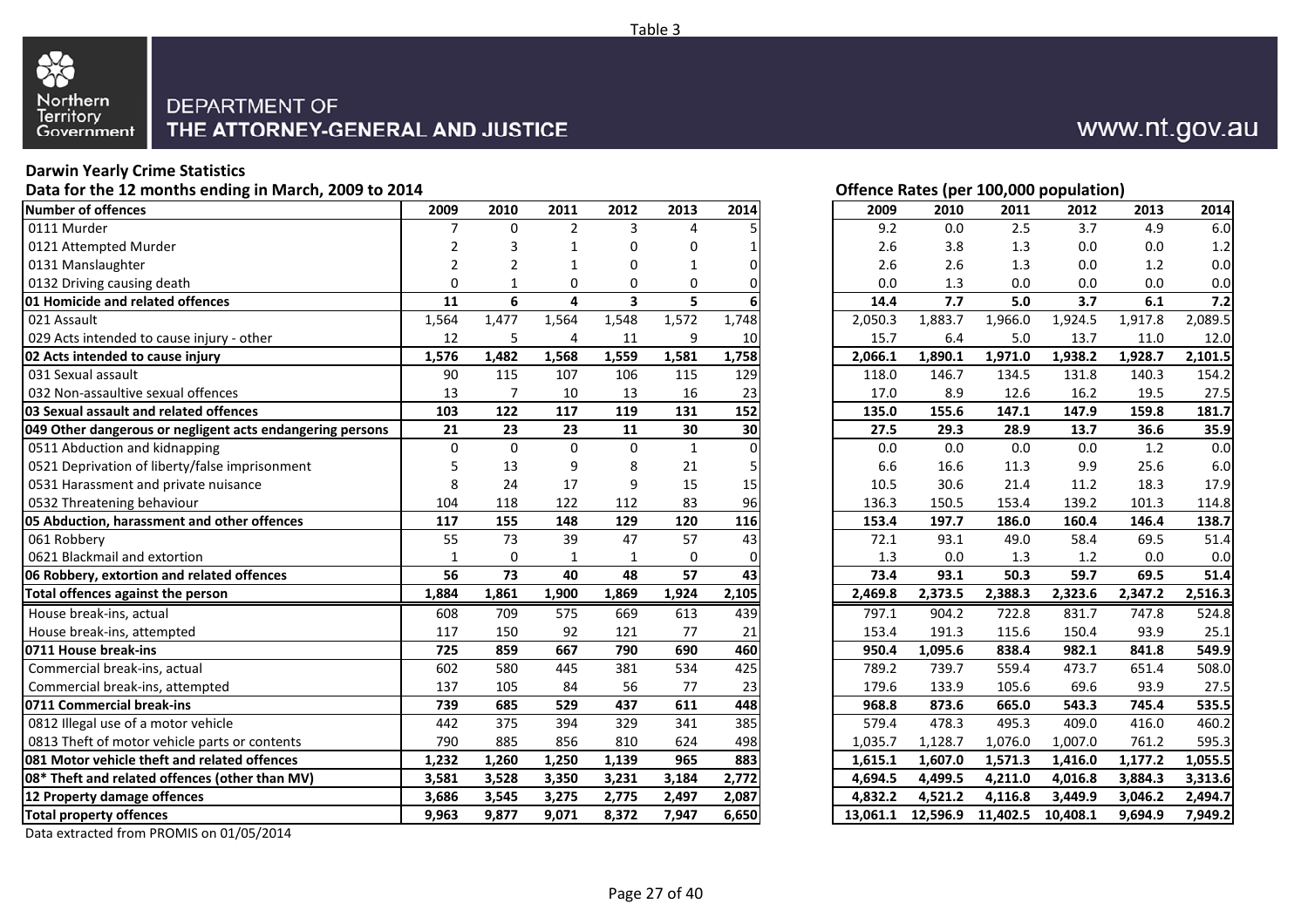

#### **Palmerston Yearly Crime Statistics**

**Data for the 12 months ending in March, 2009 to 2014**

| Number of offences                                        | 2009           | 2010                    | 2011           | 2012           | 2013           | 2014            | 2009     | 2010     | 2011    | 2012    | 2013    | 2014    |
|-----------------------------------------------------------|----------------|-------------------------|----------------|----------------|----------------|-----------------|----------|----------|---------|---------|---------|---------|
| 0111 Murder                                               | 1              | $\Omega$                | $\Omega$       | $\mathbf{1}$   | 2              |                 | 3.6      | 0.0      | 0.0     | 3.4     | 6.5     | 0.0     |
| 0121 Attempted Murder                                     |                | $\Omega$                | -1             | 0              | $\Omega$       |                 | 3.6      | 0.0      | 3.4     | 0.0     | 0.0     | 0.0     |
| 0131 Manslaughter                                         |                | 0                       | $\Omega$       | 0              | $\Omega$       |                 | 3.6      | 0.0      | 0.0     | 0.0     | 0.0     | 0.0     |
| 0132 Driving causing death                                | $\Omega$       | $\Omega$                | 0              | 0              | $\Omega$       |                 | 0.0      | 0.0      | 0.0     | 0.0     | 0.0     | 0.0     |
| 01 Homicide and related offences                          | 3              | $\mathbf 0$             | $\mathbf{1}$   | 1              | $\overline{2}$ |                 | 10.8     | 0.0      | 3.4     | 3.4     | 6.5     | 0.0     |
| 021 Assault                                               | 376            | 417                     | 458            | 447            | 491            | 473             | 1,357.7  | 1,454.1  | 1,571.7 | 1,518.1 | 1,598.6 | 1,472.1 |
| 029 Acts intended to cause injury - other                 | 0              | 0                       | 3              | 4              | 1              | 6               | 0.0      | 0.0      | 10.3    | 13.6    | 3.3     | 18.7    |
| 02 Acts intended to cause injury                          | 376            | 417                     | 461            | 451            | 492            | 479             | 1,357.7  | 1,454.1  | 1,582.0 | 1,531.7 | 1,601.8 | 1,490.8 |
| 031 Sexual assault                                        | 39             | 24                      | 24             | 27             | 27             | 38              | 140.8    | 83.7     | 82.4    | 91.7    | 87.9    | 118.3   |
| 032 Non-assaultive sexual offences                        | 5              | $\overline{\mathbf{3}}$ | $\overline{2}$ | 8              | $\overline{7}$ | 11              | 18.1     | 10.5     | 6.9     | 27.2    | 22.8    | 34.2    |
| 03 Sexual assault and related offences                    | 44             | 27                      | 26             | 35             | 34             | 49              | 158.9    | 94.1     | 89.2    | 118.9   | 110.7   | 152.5   |
| 049 Other dangerous or negligent acts endangering persons | 4              | 10                      | 9              | 6              | 8              | 8               | 14.4     | 34.9     | 30.9    | 20.4    | 26.0    | 24.9    |
| 0511 Abduction and kidnapping                             | $\Omega$       | $\mathbf{1}$            | $\Omega$       | $\mathbf{1}$   | $\Omega$       |                 | 0.0      | 3.5      | 0.0     | 3.4     | 0.0     | 0.0     |
| 0521 Deprivation of liberty/false imprisonment            | $\overline{2}$ | 1                       | 5              | $\overline{2}$ | .5             |                 | 7.2      | 3.5      | 17.2    | 6.8     | 16.3    | 24.9    |
| 0531 Harassment and private nuisance                      | 3              | 6                       | 3              | 4              | 3              |                 | 10.8     | 20.9     | 10.3    | 13.6    | 9.8     | 6.2     |
| 0532 Threatening behaviour                                | 33             | 25                      | 25             | 33             | 30             | 22              | 119.2    | 87.2     | 85.8    | 112.1   | 97.7    | 68.5    |
| 05 Abduction, harassment and other offences               | 38             | 33                      | 33             | 40             | 38             | 32              | 137.2    | 115.1    | 113.2   | 135.8   | 123.7   | 99.6    |
| 061 Robbery                                               | 16             | 11                      | 9              | 13             | 13             |                 | 57.8     | 38.4     | 30.9    | 44.2    | 42.3    | 21.8    |
| 0621 Blackmail and extortion                              | 0              | 0                       | $\mathbf 0$    | $\mathbf 0$    | $\mathbf{1}$   |                 | 0.0      | 0.0      | 0.0     | 0.0     | 3.3     | 0.0     |
| 06 Robbery, extortion and related offences                | 16             | $\overline{11}$         | 9              | 13             | 14             |                 | 57.8     | 38.4     | 30.9    | 44.2    | 45.6    | 21.8    |
| Total offences against the person                         | 481            | 498                     | 539            | 546            | 588            | 575             | 1,736.8  | 1,736.5  | 1,849.6 | 1,854.3 | 1,914.4 | 1,789.5 |
| House break-ins, actual                                   | 224            | 169                     | 173            | 193            | 218            | 155             | 808.8    | 589.3    | 593.7   | 655.5   | 709.8   | 482.4   |
| House break-ins, attempted                                | 27             | 57                      | 49             | 39             | 50             | 15              | 97.5     | 198.8    | 168.1   | 132.5   | 162.8   | 46.7    |
| 0711 House break-ins                                      | 251            | 226                     | 222            | 232            | 268            | 170             | 906.3    | 788.1    | 761.8   | 787.9   | 872.5   | 529.1   |
| Commercial break-ins, actual                              | 182            | 114                     | 158            | 106            | 78             | 78              | 657.2    | 397.5    | 542.2   | 360.0   | 253.9   | 242.8   |
| Commercial break-ins, attempted                           | 43             | 25                      | 43             | 27             | 28             |                 | 155.3    | 87.2     | 147.6   | 91.7    | 91.2    | 28.0    |
| 0711 Commercial break-ins                                 | 225            | 139                     | 201            | 133            | 106            | $\overline{87}$ | 812.5    | 484.7    | 689.7   | 451.7   | 345.1   | 270.8   |
| 0812 Illegal use of a motor vehicle                       | 179            | 137                     | 160            | 110            | 162            | 172             | 646.3    | 477.7    | 549.1   | 373.6   | 527.4   | 535.3   |
| 0813 Theft of motor vehicle parts or contents             | 172            | 292                     | 202            | 217            | 163            | 200             | 621.1    | 1,018.2  | 693.2   | 737.0   | 530.7   | 622.5   |
| <b>081 Motor vehicle theft and related offences</b>       | 351            | 429                     | 362            | 327            | 325            | 372             | 1,267.4  | 1,495.9  | 1,242.2 | 1,110.5 | 1.058.1 | 1,157.8 |
| 08* Theft and related offences (other than MV)            | 1,009          | 1,022                   | 919            | 916            | 808            | 849             | 3,643.4  | 3,563.7  | 3,153.6 | 3,110.9 | 2,630.6 | 2,642.3 |
| 12 Property damage offences                               | 1,021          | 1,167                   | 885            | 747            | 660            | 669             | 3,686.7  | 4,069.3  | 3,037.0 | 2,536.9 | 2,148.8 | 2,082.1 |
| <b>Total property offences</b>                            | 2,857          | 2,983                   | 2,589          | 2,355          | 2,167          | 2,147           | 10,316.3 | 10,401.7 | 8,884.4 | 7,998.0 | 7,055.2 | 6,682.0 |
|                                                           |                |                         |                |                |                |                 |          |          |         |         |         |         |

Data extracted from PROMIS on 01/05/2014

| 1              | 0            | $\mathbf{1}$   | 0            | 0              | $\Omega$        | 3.6     | 0.0     | 3.4     | 0.0     | 0.0     | 0.0     |
|----------------|--------------|----------------|--------------|----------------|-----------------|---------|---------|---------|---------|---------|---------|
| 1              | 0            | 0              | 0            | $\Omega$       | $\overline{0}$  | 3.6     | 0.0     | 0.0     | 0.0     | 0.0     | 0.0     |
| 0              | 0            | $\Omega$       | 0            | $\Omega$       | $\Omega$        | 0.0     | 0.0     | 0.0     | 0.0     | 0.0     | 0.0     |
| 3              | $\mathbf{0}$ | $\mathbf{1}$   | $\mathbf{1}$ | $\overline{2}$ | $\Omega$        | 10.8    | 0.0     | 3.4     | 3.4     | 6.5     | 0.0     |
| 6              | 417          | 458            | 447          | 491            | 473             | 1,357.7 | 1,454.1 | 1,571.7 | 1,518.1 | 1,598.6 | 1,472.1 |
| 0              | $\mathbf 0$  | 3              | 4            | $\mathbf{1}$   | $6 \mid$        | 0.0     | 0.0     | 10.3    | 13.6    | 3.3     | 18.7    |
| $\overline{6}$ | 417          | 461            | 451          | 492            | 479             | 1,357.7 | 1,454.1 | 1,582.0 | 1,531.7 | 1,601.8 | 1,490.8 |
| 9              | 24           | 24             | 27           | 27             | 38              | 140.8   | 83.7    | 82.4    | 91.7    | 87.9    | 118.3   |
| $\overline{5}$ | 3            | $\overline{2}$ | 8            | $\overline{7}$ | 11              | 18.1    | 10.5    | 6.9     | 27.2    | 22.8    | 34.2    |
| 4              | 27           | 26             | 35           | 34             | 49              | 158.9   | 94.1    | 89.2    | 118.9   | 110.7   | 152.5   |
| 4              | 10           | 9              | 6            | 8              | 8               | 14.4    | 34.9    | 30.9    | 20.4    | 26.0    | 24.9    |
| 0              | $\mathbf{1}$ | $\Omega$       | $\mathbf{1}$ | $\mathbf 0$    | $\Omega$        | 0.0     | 3.5     | 0.0     | 3.4     | 0.0     | 0.0     |
| 2              | 1            | 5              | 2            | 5              | 8               | 7.2     | 3.5     | 17.2    | 6.8     | 16.3    | 24.9    |
| 3              | 6            | 3              | 4            | 3              | $\mathsf{2}$    | 10.8    | 20.9    | 10.3    | 13.6    | 9.8     | 6.2     |
| 3              | 25           | 25             | 33           | 30             | 22              | 119.2   | 87.2    | 85.8    | 112.1   | 97.7    | 68.5    |
| 8              | 33           | 33             | 40           | 38             | 32              | 137.2   | 115.1   | 113.2   | 135.8   | 123.7   | 99.6    |
| 6              | $11\,$       | 9              | 13           | 13             | 7               | 57.8    | 38.4    | 30.9    | 44.2    | 42.3    | 21.8    |
| 0              | $\Omega$     | $\mathbf 0$    | $\Omega$     | $\mathbf{1}$   | $\overline{0}$  | 0.0     | 0.0     | 0.0     | 0.0     | 3.3     | 0.0     |
| 6              | 11           | 9              | 13           | 14             |                 | 57.8    | 38.4    | 30.9    | 44.2    | 45.6    | 21.8    |
| 1              | 498          | 539            | 546          | 588            | 575             | 1,736.8 | 1,736.5 | 1,849.6 | 1,854.3 | 1,914.4 | 1,789.5 |
| 4              | 169          | 173            | 193          | 218            | 155             | 808.8   | 589.3   | 593.7   | 655.5   | 709.8   | 482.4   |
| 7              | 57           | 49             | 39           | 50             | 15 <sub>l</sub> | 97.5    | 198.8   | 168.1   | 132.5   | 162.8   | 46.7    |
| 1              | 226          | 222            | 232          | 268            | 170             | 906.3   | 788.1   | 761.8   | 787.9   | 872.5   | 529.1   |
| $\overline{2}$ | 114          | 158            | 106          | 78             | 78              | 657.2   | 397.5   | 542.2   | 360.0   | 253.9   | 242.8   |
| 3              | 25           | 43             | 27           | 28             | 9               | 155.3   | 87.2    | 147.6   | 91.7    | 91.2    | 28.0    |
|                | 139          | 201            | 133          | 106            | 87              | 812.5   | 484.7   | 689.7   | 451.7   | 345.1   | 270.8   |
| 9              | 137          | 160            | 110          | 162            | 172             | 646.3   | 477.7   | 549.1   | 373.6   | 527.4   | 535.3   |
|                |              |                |              |                |                 |         |         |         |         |         |         |

**Offence Rates (per 100,000 population)**<br>2009 2010 2011 2012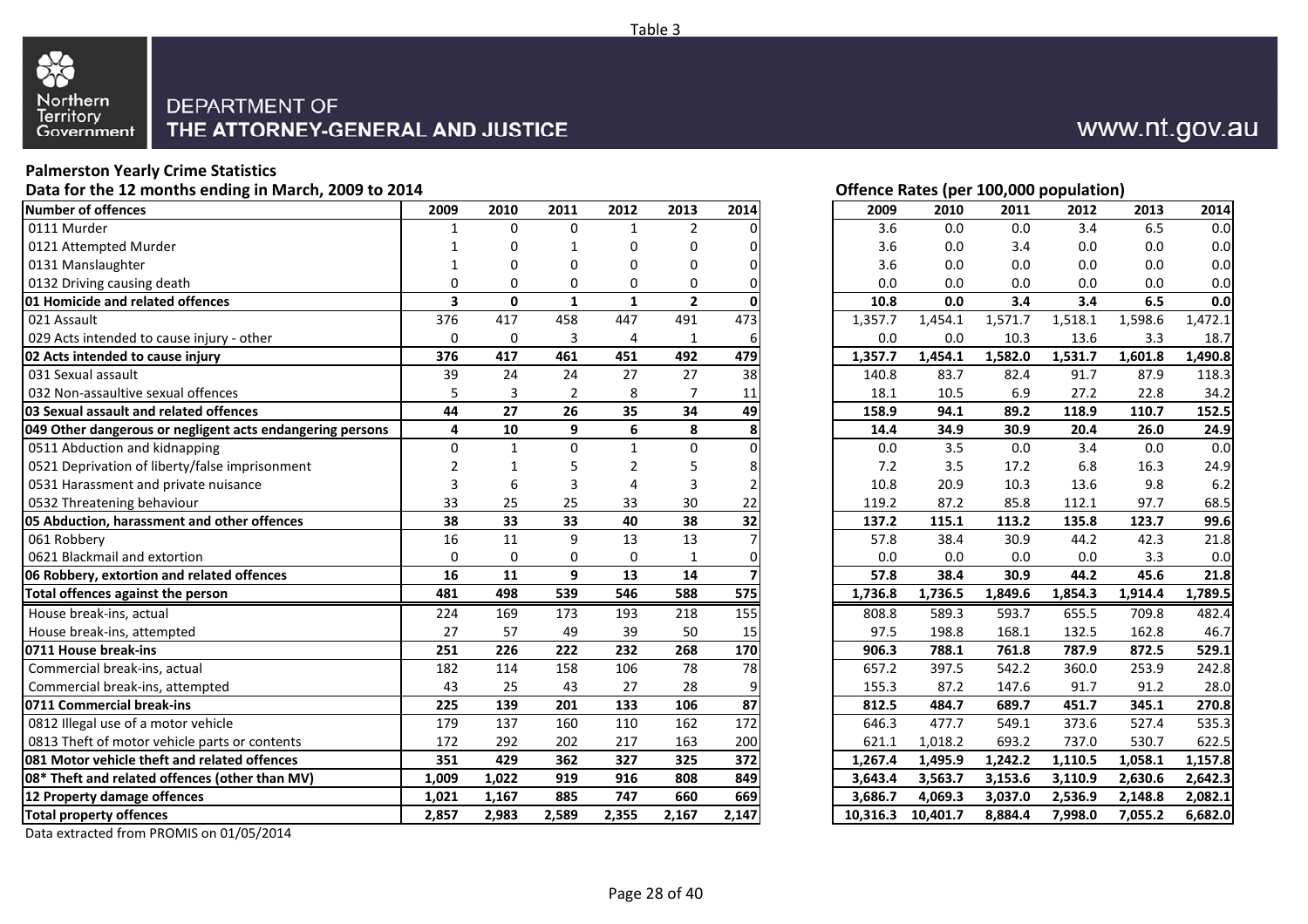

#### **Alice Springs Yearly Crime Statistics**

**Data for the 12 months ending in March, 2009 to 2014**

| <b>Number of offences</b>                                 | 2009           | 2010           | 2011                    | 2012         | 2013           | 2014            | 2009     | 2010    | 2011              | 2012     | 2013     | 2014     |
|-----------------------------------------------------------|----------------|----------------|-------------------------|--------------|----------------|-----------------|----------|---------|-------------------|----------|----------|----------|
| 0111 Murder                                               | 3              | $\overline{2}$ | 6                       | 5.           | Δ              |                 | 10.8     | 7.1     | 21.1              | 17.5     | 13.9     | 13.9     |
| 0121 Attempted Murder                                     |                | $\overline{2}$ | 1                       | 0            |                |                 | 3.6      | 7.1     | 3.5               | 0.0      | 3.5      | 0.0      |
| 0131 Manslaughter                                         |                | 1              | 0                       | 0            | 1              |                 | 3.6      | 3.5     | 0.0               | 0.0      | 3.5      | 0.0      |
| 0132 Driving causing death                                | $\Omega$       | $\Omega$       | 0                       | 0            | $\mathbf 0$    |                 | 0.0      | 0.0     | 0.0               | 0.0      | 0.0      | 0.0      |
| <b>01 Homicide and related offences</b>                   | 5.             | 5              | $\overline{\mathbf{z}}$ | 5.           | 6              |                 | 18.1     | 17.7    | 24.6              | 17.5     | 20.9     | 13.9     |
| 021 Assault                                               | 1,222          | 1,572          | 1,712                   | 1,704        | 1,801          | 1,774           | 4,417.1  | 5,570.5 | 6,011.0           | 5,949.7  | 6,259.6  | 6,151.0  |
| 029 Acts intended to cause injury - other                 | 3              | 4              | 6                       |              | 5              |                 | 10.8     | 14.2    | 21.1              | 24.4     | 17.4     | 27.7     |
| 02 Acts intended to cause injury                          | 1,225          | 1,576          | 1,718                   | 1,711        | 1,806          | 1,782           | 4,428.0  | 5,584.7 | 6,032.1           | 5,974.2  | 6,276.9  | 6,178.7  |
| 031 Sexual assault                                        | 71             | 79             | 71                      | 87           | 77             | 58              | 256.6    | 279.9   | 249.3             | 303.8    | 267.6    | 201.1    |
| 032 Non-assaultive sexual offences                        | $\overline{2}$ | $\overline{7}$ | 5                       |              | 12             |                 | 7.2      | 24.8    | 17.6              | 24.4     | 41.7     | 13.9     |
| 03 Sexual assault and related offences                    | 73             | 86             | $\overline{76}$         | 94           | 89             | 62              | 263.9    | 304.7   | 266.8             | 328.2    | 309.3    | 215.0    |
| 049 Other dangerous or negligent acts endangering persons | 19             | 19             | 25                      | 34           | 36             | 35              | 68.7     | 67.3    | 87.8              | 118.7    | 125.1    | 121.4    |
| 0511 Abduction and kidnapping                             | $\mathbf 0$    | $\mathbf{1}$   | $\Omega$                | $\mathbf{0}$ | $\Omega$       | $\Omega$        | 0.0      | 3.5     | 0.0               | 0.0      | 0.0      | 0.0      |
| 0521 Deprivation of liberty/false imprisonment            | 12             | 8              | 12                      | 12           | 14             | 11              | 43.4     | 28.3    | 42.1              | 41.9     | 48.7     | 38.1     |
| 0531 Harassment and private nuisance                      | 9              | 14             | 5                       | 5            | $\overline{4}$ |                 | 32.5     | 49.6    | 17.6              | 17.5     | 13.9     | 17.3     |
| 0532 Threatening behaviour                                | 63             | 77             | 58                      | 70           | 66             | 62              | 227.7    | 272.9   | 203.6             | 244.4    | 229.4    | 215.0    |
| 05 Abduction, harassment and other offences               | 84             | 100            | 75                      | 87           | 84             | 78              | 303.6    | 354.4   | 263.3             | 303.8    | 292.0    | 270.4    |
| 061 Robbery                                               | 20             | 20             | 33                      | 25           | 20             | $\overline{13}$ | 72.3     | 70.9    | 115.9             | 87.3     | 69.5     | 45.1     |
| 0621 Blackmail and extortion                              | 0              | $\overline{2}$ | 0                       | 0            | $\mathbf 0$    | 0               | 0.0      | 7.1     | 0.0               | 0.0      | 0.0      | 0.0      |
| 06 Robbery, extortion and related offences                | 20             | 22             | 33                      | 25           | 20             | 13              | 72.3     | 78.0    | 115.9             | 87.3     | 69.5     | 45.1     |
| Total offences against the person                         | 1,426          | 1,808          | 1,934                   | 1,956        | 2,041          | 1,974           | 5,154.5  | 6,406.8 | 6,790.5           | 6,829.6  | 7,093.7  | 6,844.4  |
| House break-ins, actual                                   | 231            | 226            | 585                     | 383          | 631            | 361             | 835.0    | 800.9   | 2,054.0           | 1,337.3  | 2,193.1  | 1,251.7  |
| House break-ins, attempted                                | 15             | 51             | 80                      | 47           | 79             | 51              | 54.2     | 180.7   | 280.9             | 164.1    | 274.6    | 176.8    |
| 0711 House break-ins                                      | 246            | 277            | 665                     | 430          | 710            | 412             | 889.2    | 981.6   | 2,334.9           | 1,501.4  | 2,467.7  | 1,428.5  |
| Commercial break-ins, actual                              | 517            | 363            | 462                     | 354          | 337            | 234             | 1,868.8  | 1,286.3 | 1,622.1           | 1,236.0  | 1,171.3  | 811.3    |
| Commercial break-ins, attempted                           | 28             | 70             | 73                      | 50           | 49             | 22              | 101.2    | 248.1   | 256.3             | 174.6    | 170.3    | 76.3     |
| 0711 Commercial break-ins                                 | 545            | 433            | 535                     | 404          | 386            | 256             | 1,970.0  | 1,534.4 | 1,878.4           | 1,410.6  | 1,341.6  | 887.6    |
| 0812 Illegal use of a motor vehicle                       | 148            | 179            | 305                     | 173          | 246            | 171             | 535.0    | 634.3   | 1,070.9           | 604.1    | 855.0    | 592.9    |
| 0813 Theft of motor vehicle parts or contents             | 148            | 251            | 261                     | 218          | 224            | 137             | 535.0    | 889.4   | 916.4             | 761.2    | 778.5    | 475.0    |
| 081 Motor vehicle theft and related offences              | 296            | 430            | 566                     | 391          | 470            | 308             | 1,069.9  | 1,523.7 | 1,987.3           | 1,365.2  | 1,633.5  | 1,067.9  |
| 08* Theft and related offences (other than MV)            | 1,230          | 1,154          | 1,428                   | 1,275        | 1,501          | 1,117           | 4,446.1  | 4,089.3 | 5,013.9           | 4,451.8  | 5,216.9  | 3,873.0  |
| 12 Property damage offences                               | 1,805          | 1,875          | 2,038                   | 1,944        | 2,004          | 1,450           | 6,524.5  | 6.644.2 | 7,155.6           | 6,787.7  | 6.965.1  | 5,027.6  |
| <b>Total property offences</b>                            | 4,122          | 4,169          | 5,232                   | 4,444        | 5,071          | 3,543           | 14,899.7 |         | 14,773.2 18,370.1 | 15,516.8 | 17,624.8 | 12,284.6 |
|                                                           |                |                |                         |              |                |                 |          |         |                   |          |          |          |

Data extracted from PROMIS on 01/05/2014

#### **Offence Rates (per 100,000 population)**

| 9                       | 2010           | 2011           | 2012           | 2013        | 2014     | 2009     | 2010     | 2011     | 2012     | 2013     | 2014     |
|-------------------------|----------------|----------------|----------------|-------------|----------|----------|----------|----------|----------|----------|----------|
| 3                       | 2              | 6              | 5              | 4           | 4        | 10.8     | 7.1      | 21.1     | 17.5     | 13.9     | 13.9     |
| 1                       | 2              | 1              | 0              | 1           | 0        | 3.6      | 7.1      | 3.5      | 0.0      | 3.5      | 0.0      |
| 1                       | 1              | 0              | 0              | 1           | 0        | 3.6      | 3.5      | 0.0      | 0.0      | 3.5      | 0.0      |
| 0                       | 0              | $\Omega$       | 0              | 0           | 0        | 0.0      | 0.0      | 0.0      | 0.0      | 0.0      | 0.0      |
| $\frac{5}{2}$           | 5              | $\overline{7}$ | 5              | 6           |          | 18.1     | 17.7     | 24.6     | 17.5     | 20.9     | 13.9     |
|                         | 1,572          | 1,712          | 1,704          | 1,801       | 1,774    | 4,417.1  | 5,570.5  | 6,011.0  | 5,949.7  | 6,259.6  | 6,151.0  |
| 3                       | 4              | 6              | $\overline{7}$ | 5           | 8        | 10.8     | 14.2     | 21.1     | 24.4     | 17.4     | 27.7     |
| 5                       | 1,576          | 1,718          | 1,711          | 1,806       | 1,782    | 4,428.0  | 5,584.7  | 6,032.1  | 5,974.2  | 6,276.9  | 6,178.7  |
| 1                       | 79             | 71             | 87             | 77          | 58       | 256.6    | 279.9    | 249.3    | 303.8    | 267.6    | 201.1    |
| $\frac{2}{3}$           | 7              | 5              | $\overline{7}$ | 12          | 4        | 7.2      | 24.8     | 17.6     | 24.4     | 41.7     | 13.9     |
|                         | 86             | 76             | 94             | 89          | 62       | 263.9    | 304.7    | 266.8    | 328.2    | 309.3    | 215.0    |
| 9                       | 19             | 25             | 34             | 36          | 35       | 68.7     | 67.3     | 87.8     | 118.7    | 125.1    | 121.4    |
| 0                       | $\mathbf{1}$   | $\Omega$       | 0              | $\mathbf 0$ | $\Omega$ | 0.0      | 3.5      | 0.0      | 0.0      | 0.0      | 0.0      |
| 2                       | 8              | 12             | 12             | 14          | 11       | 43.4     | 28.3     | 42.1     | 41.9     | 48.7     | 38.1     |
| 9                       | 14             | 5              | 5              | 4           | 5        | 32.5     | 49.6     | 17.6     | 17.5     | 13.9     | 17.3     |
| $\overline{\mathbf{3}}$ | 77             | 58             | 70             | 66          | 62       | 227.7    | 272.9    | 203.6    | 244.4    | 229.4    | 215.0    |
| 4                       | 100            | 75             | 87             | 84          | 78       | 303.6    | 354.4    | 263.3    | 303.8    | 292.0    | 270.4    |
| 0                       | 20             | 33             | 25             | 20          | 13       | 72.3     | 70.9     | 115.9    | 87.3     | 69.5     | 45.1     |
| 0                       | $\overline{2}$ | $\mathbf 0$    | 0              | 0           | $\Omega$ | 0.0      | 7.1      | $0.0\,$  | 0.0      | 0.0      | 0.0      |
| $\overline{\mathbf{0}}$ | 22             | 33             | 25             | 20          | 13       | 72.3     | 78.0     | 115.9    | 87.3     | 69.5     | 45.1     |
| 6                       | 1,808          | 1,934          | 1,956          | 2,041       | 1,974    | 5,154.5  | 6,406.8  | 6,790.5  | 6,829.6  | 7,093.7  | 6,844.4  |
| 1                       | 226            | 585            | 383            | 631         | 361      | 835.0    | 800.9    | 2,054.0  | 1,337.3  | 2,193.1  | 1,251.7  |
| 5                       | 51             | 80             | 47             | 79          | 51       | 54.2     | 180.7    | 280.9    | 164.1    | 274.6    | 176.8    |
| $\frac{6}{7}$           | 277            | 665            | 430            | 710         | 412      | 889.2    | 981.6    | 2,334.9  | 1,501.4  | 2,467.7  | 1,428.5  |
|                         | 363            | 462            | 354            | 337         | 234      | 1,868.8  | 1,286.3  | 1,622.1  | 1,236.0  | 1,171.3  | 811.3    |
| 8                       | 70             | 73             | 50             | 49          | 22       | 101.2    | 248.1    | 256.3    | 174.6    | 170.3    | 76.3     |
| 5                       | 433            | 535            | 404            | 386         | 256      | 1,970.0  | 1,534.4  | 1,878.4  | 1,410.6  | 1,341.6  | 887.6    |
| 8                       | 179            | 305            | 173            | 246         | 171      | 535.0    | 634.3    | 1,070.9  | 604.1    | 855.0    | 592.9    |
| $\frac{8}{1}$           | 251            | 261            | 218            | 224         | 137      | 535.0    | 889.4    | 916.4    | 761.2    | 778.5    | 475.0    |
| 6                       | 430            | 566            | 391            | 470         | 308      | 1,069.9  | 1,523.7  | 1,987.3  | 1,365.2  | 1,633.5  | 1,067.9  |
| 0                       | 1,154          | 1,428          | 1,275          | 1,501       | 1,117    | 4,446.1  | 4,089.3  | 5,013.9  | 4,451.8  | 5,216.9  | 3,873.0  |
| 5                       | 1,875          | 2,038          | 1,944          | 2,004       | 1,450    | 6,524.5  | 6,644.2  | 7,155.6  | 6,787.7  | 6,965.1  | 5,027.6  |
| $\overline{2}$          | 4,169          | 5,232          | 4.444          | 5,071       | 3,543    | 14,899.7 | 14,773.2 | 18,370.1 | 15,516.8 | 17,624.8 | 12,284.6 |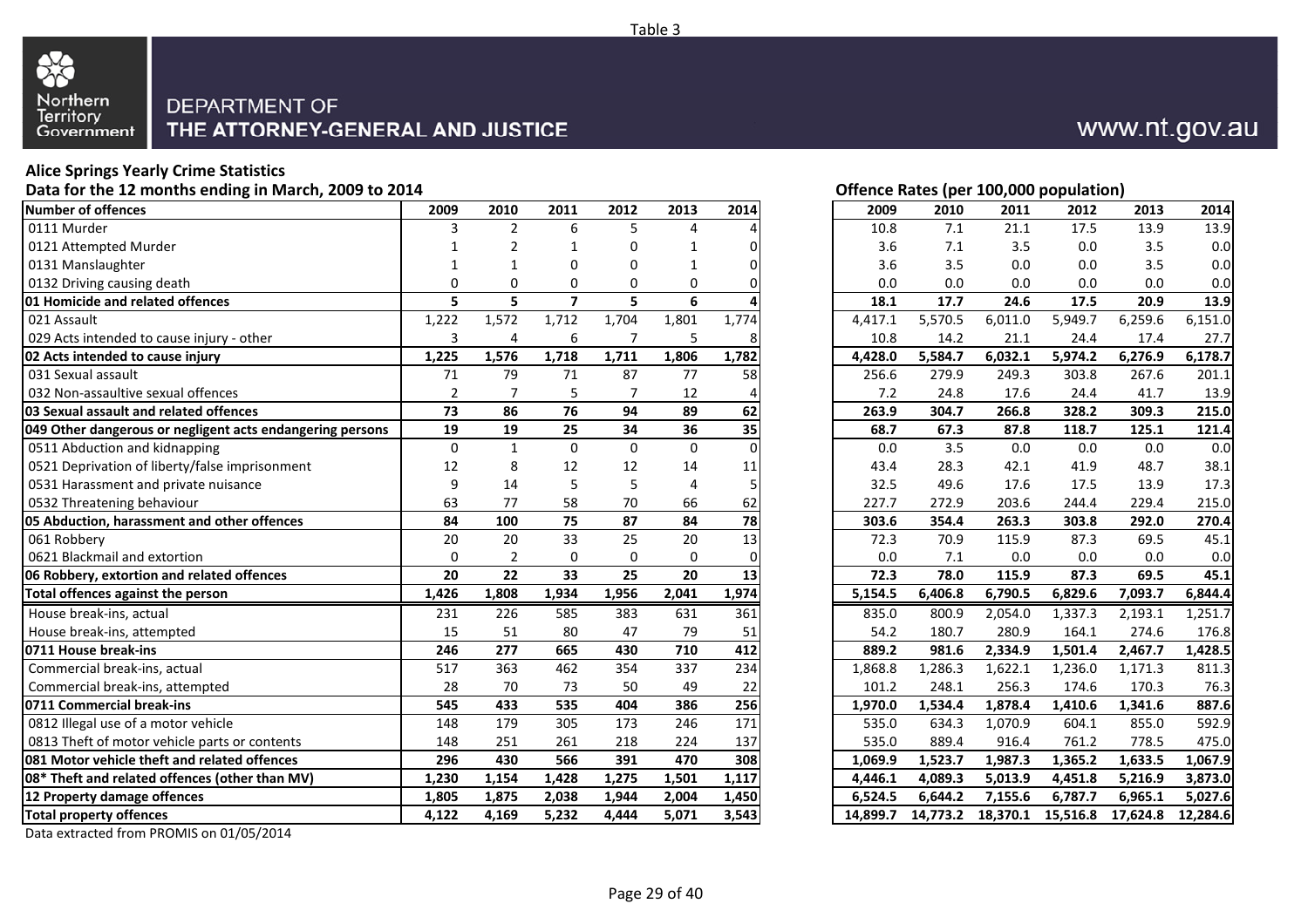

#### **Katherine Yearly Crime Statistics**

**Data for the 12 months ending in March, 2009 to 2014**

| Number of offences                                        | 2009           | 2010                    | 2011           | 2012           | 2013           | 2014            | 2009     | 2010              | 2011    | 2012     | 2013    | 2014    |
|-----------------------------------------------------------|----------------|-------------------------|----------------|----------------|----------------|-----------------|----------|-------------------|---------|----------|---------|---------|
| 0111 Murder                                               | O              | 3                       | $\mathbf{1}$   | 1              | $\mathbf 1$    |                 | 0.0      | 28.5              | 9.4     | 9.5      | 9.2     | 18.2    |
| 0121 Attempted Murder                                     |                | 0                       | $\Omega$       | $\Omega$       | $\Omega$       |                 | 19.5     | 0.0               | 0.0     | 0.0      | 0.0     | 0.0     |
| 0131 Manslaughter                                         | $\Omega$       | 3                       | $\Omega$       | $\mathbf 0$    |                |                 | 0.0      | 28.5              | 0.0     | 0.0      | 9.2     | 0.0     |
| 0132 Driving causing death                                | $\Omega$       | 0                       | 0              | 0              | 0              |                 | 0.0      | 0.0               | 0.0     | 0.0      | 0.0     | 0.0     |
| <b>01 Homicide and related offences</b>                   | $\overline{2}$ | 6                       | $\mathbf{1}$   | $\mathbf{1}$   | $\overline{2}$ |                 | 19.5     | 57.1              | 9.4     | 9.5      | 18.4    | 18.2    |
| 021 Assault                                               | 550            | 727                     | 667            | 608            | 716            | 626             | 5,372.1  | 6,917.9           | 6,296.0 | 5,751.0  | 6,586.3 | 5,689.4 |
| 029 Acts intended to cause injury - other                 | 3              | $\mathbf{1}$            | $\overline{2}$ | $\overline{2}$ | 3              |                 | 29.3     | 9.5               | 18.9    | 18.9     | 27.6    | 9.1     |
| 02 Acts intended to cause injury                          | 553            | 728                     | 669            | 610            | 719            | 627             | 5,401.4  | 6,927.4           | 6,314.9 | 5,770.0  | 6,613.9 | 5.698.4 |
| 031 Sexual assault                                        | 26             | 26                      | 24             | 19             | 25             | 19              | 254.0    | 247.4             | 226.5   | 179.7    | 230.0   | 172.7   |
| 032 Non-assaultive sexual offences                        | $\mathbf{1}$   | 0                       | 3              | 3              | $\mathbf{1}$   |                 | 9.8      | 0.0               | 28.3    | 28.4     | 9.2     | 18.2    |
| 03 Sexual assault and related offences                    | 27             | 26                      | 27             | 22             | 26             | 21              | 263.7    | 247.4             | 254.9   | 208.1    | 239.2   | 190.9   |
| 049 Other dangerous or negligent acts endangering persons | 5              | 6                       | 6              | 8              | 19             | 11              | 48.8     | 57.1              | 56.6    | 75.7     | 174.8   | 100.0   |
| 0511 Abduction and kidnapping                             | $\mathbf 0$    | $\Omega$                | $\mathbf 0$    | $\Omega$       | $\Omega$       | $\Omega$        | 0.0      | 0.0               | 0.0     | 0.0      | 0.0     | 0.0     |
| 0521 Deprivation of liberty/false imprisonment            | $\overline{2}$ | 9                       | $\mathbf{1}$   | 4              | 0              |                 | 19.5     | 85.6              | 9.4     | 37.8     | 0.0     | 36.4    |
| 0531 Harassment and private nuisance                      | 4              | $\overline{2}$          | 3              | 3              | $\overline{2}$ |                 | 39.1     | 19.0              | 28.3    | 28.4     | 18.4    | 18.2    |
| 0532 Threatening behaviour                                | 8              | 23                      | 22             | 11             | 16             | 23              | 78.1     | 218.9             | 207.7   | 104.0    | 147.2   | 209.0   |
| 05 Abduction, harassment and other offences               | 14             | 34                      | 26             | 18             | 18             | 29              | 136.7    | 323.5             | 245.4   | 170.3    | 165.6   | 263.6   |
| 061 Robbery                                               | 8              | 3                       | 8              | 5              | $\Omega$       |                 | 78.1     | 28.5              | 75.5    | 47.3     | 0.0     | 63.6    |
| 0621 Blackmail and extortion                              | $\Omega$       | 0                       | 0              | $\mathbf 0$    | 0              |                 | 0.0      | 0.0               | 0.0     | 0.0      | 0.0     | 0.0     |
| 06 Robbery, extortion and related offences                | 8              | $\overline{\mathbf{3}}$ | 8              | 5              | $\mathbf 0$    |                 | 78.1     | 28.5              | 75.5    | 47.3     | 0.0     | 63.6    |
| Total offences against the person                         | 609            | 803                     | 737            | 664            | 784            | 697             | 5,948.4  | 7,641.1           | 6,956.8 | 6,280.7  | 7,211.8 | 6,334.6 |
| House break-ins, actual                                   | 59             | 88                      | 121            | 83             | 62             | 61              | 576.3    | 837.4             | 1,142.2 | 785.1    | 570.3   | 554.4   |
| House break-ins, attempted                                | 9              | 17                      | 16             | 10             | 12             | 12              | 87.9     | 161.8             | 151.0   | 94.6     | 110.4   | 109.1   |
| 0711 House break-ins                                      | 68             | 105                     | 137            | 93             | 74             | $\overline{73}$ | 664.2    | 999.1             | 1,293.2 | 879.7    | 680.7   | 663.5   |
| Commercial break-ins, actual                              | 118            | 127                     | 126            | 104            | 77             | 95              | 1,152.6  | 1,208.5           | 1,189.4 | 983.7    | 708.3   | 863.4   |
| Commercial break-ins, attempted                           | 13             | 23                      | 24             | 11             | 17             | 19              | 127.0    | 218.9             | 226.5   | 104.0    | 156.4   | 172.7   |
| 0711 Commercial break-ins                                 | 131            | 150                     | 150            | 115            | 94             | 114             | 1,279.5  | 1,427.3           | 1,415.9 | 1,087.8  | 864.7   | 1,036.1 |
| 0812 Illegal use of a motor vehicle                       | 33             | 31                      | 35             | 32             | 33             | $\overline{39}$ | 322.3    | 295.0             | 330.4   | 302.7    | 303.6   | 354.4   |
| 0813 Theft of motor vehicle parts or contents             | 32             | 53                      | 37             | 47             | 32             | 46              | 312.6    | 504.3             | 349.3   | 444.6    | 294.4   | 418.1   |
| 081 Motor vehicle theft and related offences              | 65             | 84                      | 72             | 79             | 65             | 85              | 634.9    | 799.3             | 679.6   | 747.3    | 597.9   | 772.5   |
| 08* Theft and related offences (other than MV)            | 435            | 382                     | 458            | 414            | 346            | 333             | 4,248.9  | 3,635.0           | 4,323.2 | 3,916.0  | 3,182.8 | 3,026.4 |
| 12 Property damage offences                               | 418            | 472                     | 362            | 370            | 327            | 360             | 4.082.8  | 4.491.4           | 3,417.0 | 3,499.8  | 3,008.0 | 3,271.8 |
| <b>Total property offences</b>                            | 1,117          | 1,193                   | 1,179          | 1,071          | 906            | 965             | 10,910.3 | 11,352.2 11,128.9 |         | 10,130.5 | 8,334.1 | 8,770.3 |

| ۰ | O<br>н |  |
|---|--------|--|
|   |        |  |

| Offence Rates (per 100,000 population) |      |      |      |  |
|----------------------------------------|------|------|------|--|
| 2009                                   | 2010 | 2011 | 2012 |  |

| 0<br>3<br>28.5<br>1<br>$\mathbf{1}$<br>1<br>2<br>0.0<br>0<br>0<br>0<br>19.5<br>0.0<br>0<br>0<br>3<br>0.0<br>28.5<br>0<br>0<br>1<br>0<br>0.0<br>0.0<br>0<br>0<br>0<br>0<br>0<br>6<br>$\overline{2}$<br>19.5<br>57.1<br>1<br>1<br>727<br>667<br>608<br>716<br>626<br>5,372.1<br>6,917.9<br>$\overline{2}$<br>$\overline{2}$<br>3<br>29.3<br>9.5<br>1<br>719<br>728<br>669<br>610<br>627<br>6,927.4<br>5,401.4<br>26<br>24<br>19<br>25<br>19<br>254.0<br>247.4<br>3<br>$\boldsymbol{0}$<br>3<br>1<br>9.8<br>0.0<br>2<br>26<br>27<br>22<br>26<br>263.7<br>247.4<br>21<br>6<br>$\bf 6$<br>8<br>19<br>11<br>48.8<br>57.1<br>$\pmb{0}$<br>0<br>0<br>$\mathbf 0$<br>$0.0\,$<br>$0.0\,$<br>$\Omega$<br>85.6<br>9<br>19.5<br>1<br>4<br>0<br>4<br>2<br>3<br>3<br>2<br>39.1<br>19.0<br>23<br>22<br>78.1<br>218.9<br>11<br>16<br>23<br>34<br>26<br>18<br>18<br>136.7<br>323.5<br>29<br>5<br>3<br>8<br>$\mathbf 0$<br>28.5<br>78.1<br>0.0<br>0.0<br>0<br>0<br>0<br>0<br>0<br>8<br>5<br>3<br>0<br>28.5<br>78.1<br>803<br>737<br>664<br>784<br>697<br>5,948.4<br>7,641.1<br>576.3<br>88<br>121<br>83<br>62<br>837.4<br>61<br>16<br>17<br>10<br>12<br>87.9<br>161.8<br>12<br>93<br>105<br>137<br>74<br>73<br>664.2<br>999.1<br>127<br>126<br>104<br>77<br>95<br>1,152.6<br>1,208.5 | 9.4<br>18.2<br>9.5<br>9.2<br>0.0<br>0.0<br>0.0<br>0.0<br>$0.0\,$<br>0.0<br>9.2<br>0.0<br>0.0<br>0.0<br>0.0<br>0.0<br>9.4<br>18.2<br>9.5<br>18.4<br>6,296.0<br>5,751.0<br>6,586.3<br>5,689.4<br>18.9<br>18.9<br>27.6<br>9.1<br>5,770.0<br>6,314.9<br>6,613.9<br>5,698.4<br>172.7<br>226.5<br>179.7<br>230.0<br>28.3<br>28.4<br>9.2<br>18.2<br>254.9<br>208.1<br>239.2<br>190.9<br>56.6<br>75.7<br>174.8<br>100.0<br>$0.0\,$<br>$0.0\,$<br>$0.0\,$<br>0.0<br>36.4<br>9.4<br>37.8<br>$0.0\,$ |
|-------------------------------------------------------------------------------------------------------------------------------------------------------------------------------------------------------------------------------------------------------------------------------------------------------------------------------------------------------------------------------------------------------------------------------------------------------------------------------------------------------------------------------------------------------------------------------------------------------------------------------------------------------------------------------------------------------------------------------------------------------------------------------------------------------------------------------------------------------------------------------------------------------------------------------------------------------------------------------------------------------------------------------------------------------------------------------------------------------------------------------------------------------------------------------------------------------------------------------------------------------------------|-------------------------------------------------------------------------------------------------------------------------------------------------------------------------------------------------------------------------------------------------------------------------------------------------------------------------------------------------------------------------------------------------------------------------------------------------------------------------------------------|
| 2<br>0<br>0<br>2<br>0<br>3<br>3<br>6<br>1<br>7<br>5<br>0<br>2<br>4<br>8<br>4<br>8<br>0<br>8<br>9<br>9<br>9<br>8<br>8                                                                                                                                                                                                                                                                                                                                                                                                                                                                                                                                                                                                                                                                                                                                                                                                                                                                                                                                                                                                                                                                                                                                              |                                                                                                                                                                                                                                                                                                                                                                                                                                                                                           |
|                                                                                                                                                                                                                                                                                                                                                                                                                                                                                                                                                                                                                                                                                                                                                                                                                                                                                                                                                                                                                                                                                                                                                                                                                                                                   |                                                                                                                                                                                                                                                                                                                                                                                                                                                                                           |
|                                                                                                                                                                                                                                                                                                                                                                                                                                                                                                                                                                                                                                                                                                                                                                                                                                                                                                                                                                                                                                                                                                                                                                                                                                                                   |                                                                                                                                                                                                                                                                                                                                                                                                                                                                                           |
|                                                                                                                                                                                                                                                                                                                                                                                                                                                                                                                                                                                                                                                                                                                                                                                                                                                                                                                                                                                                                                                                                                                                                                                                                                                                   |                                                                                                                                                                                                                                                                                                                                                                                                                                                                                           |
|                                                                                                                                                                                                                                                                                                                                                                                                                                                                                                                                                                                                                                                                                                                                                                                                                                                                                                                                                                                                                                                                                                                                                                                                                                                                   |                                                                                                                                                                                                                                                                                                                                                                                                                                                                                           |
|                                                                                                                                                                                                                                                                                                                                                                                                                                                                                                                                                                                                                                                                                                                                                                                                                                                                                                                                                                                                                                                                                                                                                                                                                                                                   |                                                                                                                                                                                                                                                                                                                                                                                                                                                                                           |
|                                                                                                                                                                                                                                                                                                                                                                                                                                                                                                                                                                                                                                                                                                                                                                                                                                                                                                                                                                                                                                                                                                                                                                                                                                                                   |                                                                                                                                                                                                                                                                                                                                                                                                                                                                                           |
|                                                                                                                                                                                                                                                                                                                                                                                                                                                                                                                                                                                                                                                                                                                                                                                                                                                                                                                                                                                                                                                                                                                                                                                                                                                                   |                                                                                                                                                                                                                                                                                                                                                                                                                                                                                           |
|                                                                                                                                                                                                                                                                                                                                                                                                                                                                                                                                                                                                                                                                                                                                                                                                                                                                                                                                                                                                                                                                                                                                                                                                                                                                   |                                                                                                                                                                                                                                                                                                                                                                                                                                                                                           |
|                                                                                                                                                                                                                                                                                                                                                                                                                                                                                                                                                                                                                                                                                                                                                                                                                                                                                                                                                                                                                                                                                                                                                                                                                                                                   |                                                                                                                                                                                                                                                                                                                                                                                                                                                                                           |
|                                                                                                                                                                                                                                                                                                                                                                                                                                                                                                                                                                                                                                                                                                                                                                                                                                                                                                                                                                                                                                                                                                                                                                                                                                                                   |                                                                                                                                                                                                                                                                                                                                                                                                                                                                                           |
|                                                                                                                                                                                                                                                                                                                                                                                                                                                                                                                                                                                                                                                                                                                                                                                                                                                                                                                                                                                                                                                                                                                                                                                                                                                                   |                                                                                                                                                                                                                                                                                                                                                                                                                                                                                           |
|                                                                                                                                                                                                                                                                                                                                                                                                                                                                                                                                                                                                                                                                                                                                                                                                                                                                                                                                                                                                                                                                                                                                                                                                                                                                   |                                                                                                                                                                                                                                                                                                                                                                                                                                                                                           |
|                                                                                                                                                                                                                                                                                                                                                                                                                                                                                                                                                                                                                                                                                                                                                                                                                                                                                                                                                                                                                                                                                                                                                                                                                                                                   |                                                                                                                                                                                                                                                                                                                                                                                                                                                                                           |
|                                                                                                                                                                                                                                                                                                                                                                                                                                                                                                                                                                                                                                                                                                                                                                                                                                                                                                                                                                                                                                                                                                                                                                                                                                                                   | 28.3<br>28.4<br>18.2<br>18.4                                                                                                                                                                                                                                                                                                                                                                                                                                                              |
|                                                                                                                                                                                                                                                                                                                                                                                                                                                                                                                                                                                                                                                                                                                                                                                                                                                                                                                                                                                                                                                                                                                                                                                                                                                                   | 209.0<br>207.7<br>104.0<br>147.2                                                                                                                                                                                                                                                                                                                                                                                                                                                          |
|                                                                                                                                                                                                                                                                                                                                                                                                                                                                                                                                                                                                                                                                                                                                                                                                                                                                                                                                                                                                                                                                                                                                                                                                                                                                   | 165.6<br>245.4<br>170.3<br>263.6                                                                                                                                                                                                                                                                                                                                                                                                                                                          |
|                                                                                                                                                                                                                                                                                                                                                                                                                                                                                                                                                                                                                                                                                                                                                                                                                                                                                                                                                                                                                                                                                                                                                                                                                                                                   | 63.6<br>75.5<br>47.3<br>0.0                                                                                                                                                                                                                                                                                                                                                                                                                                                               |
|                                                                                                                                                                                                                                                                                                                                                                                                                                                                                                                                                                                                                                                                                                                                                                                                                                                                                                                                                                                                                                                                                                                                                                                                                                                                   | 0.0<br>0.0<br>0.0<br>0.0                                                                                                                                                                                                                                                                                                                                                                                                                                                                  |
|                                                                                                                                                                                                                                                                                                                                                                                                                                                                                                                                                                                                                                                                                                                                                                                                                                                                                                                                                                                                                                                                                                                                                                                                                                                                   | 75.5<br>47.3<br>0.0<br>63.6                                                                                                                                                                                                                                                                                                                                                                                                                                                               |
|                                                                                                                                                                                                                                                                                                                                                                                                                                                                                                                                                                                                                                                                                                                                                                                                                                                                                                                                                                                                                                                                                                                                                                                                                                                                   | 6,334.6<br>6,956.8<br>6,280.7<br>7,211.8                                                                                                                                                                                                                                                                                                                                                                                                                                                  |
|                                                                                                                                                                                                                                                                                                                                                                                                                                                                                                                                                                                                                                                                                                                                                                                                                                                                                                                                                                                                                                                                                                                                                                                                                                                                   | 570.3<br>1,142.2<br>785.1<br>554.4                                                                                                                                                                                                                                                                                                                                                                                                                                                        |
|                                                                                                                                                                                                                                                                                                                                                                                                                                                                                                                                                                                                                                                                                                                                                                                                                                                                                                                                                                                                                                                                                                                                                                                                                                                                   | 151.0<br>94.6<br>109.1<br>110.4                                                                                                                                                                                                                                                                                                                                                                                                                                                           |
|                                                                                                                                                                                                                                                                                                                                                                                                                                                                                                                                                                                                                                                                                                                                                                                                                                                                                                                                                                                                                                                                                                                                                                                                                                                                   | 663.5<br>1,293.2<br>879.7<br>680.7                                                                                                                                                                                                                                                                                                                                                                                                                                                        |
|                                                                                                                                                                                                                                                                                                                                                                                                                                                                                                                                                                                                                                                                                                                                                                                                                                                                                                                                                                                                                                                                                                                                                                                                                                                                   | 863.4<br>983.7<br>708.3<br>1,189.4                                                                                                                                                                                                                                                                                                                                                                                                                                                        |
| 23<br>24<br>11<br>17<br>19<br>127.0<br>218.9<br>3                                                                                                                                                                                                                                                                                                                                                                                                                                                                                                                                                                                                                                                                                                                                                                                                                                                                                                                                                                                                                                                                                                                                                                                                                 | 226.5<br>172.7<br>104.0<br>156.4                                                                                                                                                                                                                                                                                                                                                                                                                                                          |
| <u>1</u><br>150<br>115<br>94<br>114<br>1,427.3<br>150<br>1,279.5                                                                                                                                                                                                                                                                                                                                                                                                                                                                                                                                                                                                                                                                                                                                                                                                                                                                                                                                                                                                                                                                                                                                                                                                  | 1,415.9<br>1,036.1<br>1,087.8<br>864.7                                                                                                                                                                                                                                                                                                                                                                                                                                                    |
| $\overline{\mathbf{3}}$<br>35<br>33<br>39<br>31<br>32<br>322.3<br>295.0                                                                                                                                                                                                                                                                                                                                                                                                                                                                                                                                                                                                                                                                                                                                                                                                                                                                                                                                                                                                                                                                                                                                                                                           | 330.4<br>302.7<br>303.6<br>354.4                                                                                                                                                                                                                                                                                                                                                                                                                                                          |
| 2<br>53<br>37<br>47<br>32<br>312.6<br>504.3<br>46                                                                                                                                                                                                                                                                                                                                                                                                                                                                                                                                                                                                                                                                                                                                                                                                                                                                                                                                                                                                                                                                                                                                                                                                                 | 418.1<br>349.3<br>444.6<br>294.4                                                                                                                                                                                                                                                                                                                                                                                                                                                          |
| 5<br>72<br>84<br>79<br>65<br>799.3<br>85<br>634.9                                                                                                                                                                                                                                                                                                                                                                                                                                                                                                                                                                                                                                                                                                                                                                                                                                                                                                                                                                                                                                                                                                                                                                                                                 | 679.6<br>772.5<br>747.3<br>597.9                                                                                                                                                                                                                                                                                                                                                                                                                                                          |
| 5<br>382<br>458<br>346<br>414<br>333<br>4,248.9<br>3,635.0                                                                                                                                                                                                                                                                                                                                                                                                                                                                                                                                                                                                                                                                                                                                                                                                                                                                                                                                                                                                                                                                                                                                                                                                        | 3,026.4<br>4,323.2<br>3,182.8<br>3,916.0                                                                                                                                                                                                                                                                                                                                                                                                                                                  |
| 8<br>472<br>362<br>370<br>327<br>360<br>4,082.8<br>4,491.4                                                                                                                                                                                                                                                                                                                                                                                                                                                                                                                                                                                                                                                                                                                                                                                                                                                                                                                                                                                                                                                                                                                                                                                                        |                                                                                                                                                                                                                                                                                                                                                                                                                                                                                           |
| 7<br>1,193<br>1,179<br>1,071<br>906<br>965<br>10,910.3<br>11,352.2<br>11,128.9                                                                                                                                                                                                                                                                                                                                                                                                                                                                                                                                                                                                                                                                                                                                                                                                                                                                                                                                                                                                                                                                                                                                                                                    | 3,417.0<br>3,271.8<br>3,499.8<br>3,008.0<br>10,130.5<br>8,334.1<br>8,770.3                                                                                                                                                                                                                                                                                                                                                                                                                |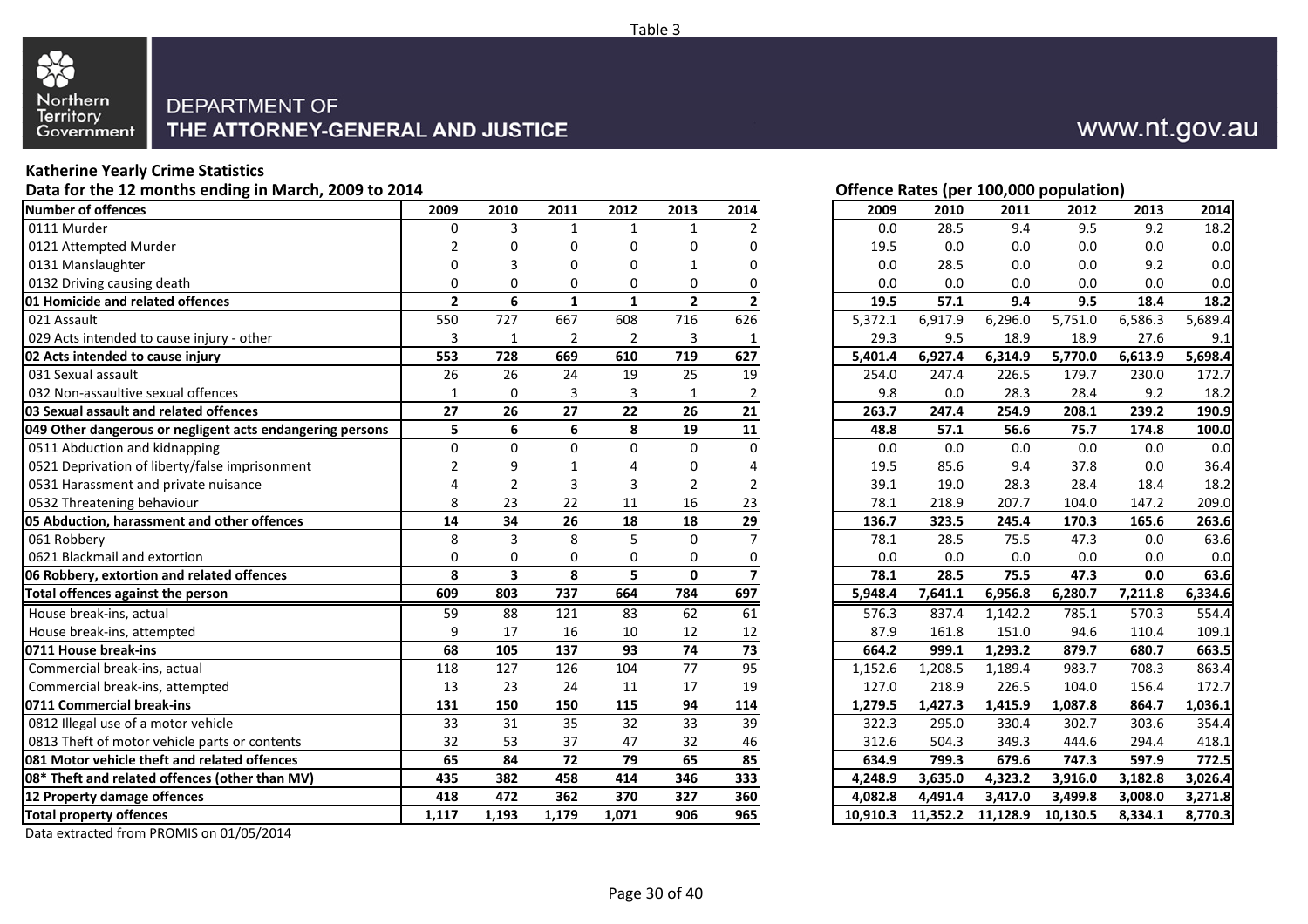

# **Tennant Creek Yearly Crime Statistics**

**Data for the 12 months ending in March, 2009 to 2014**

| Number of offences                                        | 2009           | 2010           | 2011                    | 2012           | 2013           | 2014 | 2009     | 2010     | 2011              | 2012     | 2013     | 2014     |
|-----------------------------------------------------------|----------------|----------------|-------------------------|----------------|----------------|------|----------|----------|-------------------|----------|----------|----------|
| 0111 Murder                                               | $\Omega$       | $\Omega$       | $\Omega$                | $\Omega$       | $\Omega$       |      | 0.0      | 0.0      | $0.0\,$           | 0.0      | 0.0      | 27.5     |
| 0121 Attempted Murder                                     | U              | 0              | $\Omega$                | $\Omega$       | $\Omega$       |      | 0.0      | 0.0      | 0.0               | 0.0      | 0.0      | 0.0      |
| 0131 Manslaughter                                         | 0              | $\Omega$       | $\Omega$                | $\Omega$       | $\Omega$       |      | 0.0      | 0.0      | 0.0               | 0.0      | 0.0      | 0.0      |
| 0132 Driving causing death                                | $\Omega$       | 0              | 0                       | 0              | 0              |      | 0.0      | 0.0      | 0.0               | 0.0      | 0.0      | 0.0      |
| <b>01 Homicide and related offences</b>                   | $\mathbf{0}$   | $\mathbf{0}$   | $\mathbf{0}$            | $\mathbf{0}$   | $\mathbf 0$    |      | 0.0      | 0.0      | 0.0               | 0.0      | 0.0      | 27.5     |
| 021 Assault                                               | 413            | 464            | 499                     | 489            | 517            | 623  | 11,776.4 | 13,092.6 | 14,068.2          | 13,844.8 | 14,317.4 | 17,143.6 |
| 029 Acts intended to cause injury - other                 | 3              | 3              | 1                       | $\Omega$       | $\mathbf 0$    |      | 85.5     | 84.7     | 28.2              | 0.0      | 0.0      | 0.0      |
| 02 Acts intended to cause injury                          | 416            | 467            | 500                     | 489            | 517            | 623  | 11.862.0 |          | 13,177.2 14,096.4 | 13,844.8 | 14,317.4 | 17,143.6 |
| 031 Sexual assault                                        | 26             | 16             | 14                      | 10             | 14             |      | 741.4    | 451.5    | 394.7             | 283.1    | 387.7    | 165.1    |
| 032 Non-assaultive sexual offences                        | $\overline{2}$ | 0              | 3                       | $\overline{2}$ | $\mathbf{1}$   |      | 57.0     | 0.0      | 84.6              | 56.6     | 27.7     | 82.6     |
| 03 Sexual assault and related offences                    | 28             | 16             | 17                      | 12             | 15             |      | 798.4    | 451.5    | 479.3             | 339.8    | 415.4    | 247.7    |
| 049 Other dangerous or negligent acts endangering persons | 8              | 5              | $\overline{\mathbf{3}}$ | 8              | 5              |      | 228.1    | 141.1    | 84.6              | 226.5    | 138.5    | 110.1    |
| 0511 Abduction and kidnapping                             | $\mathbf{1}$   | $\Omega$       | $\overline{2}$          | $\Omega$       | $\mathbf 0$    |      | 28.5     | 0.0      | 56.4              | 0.0      | 0.0      | 0.0      |
| 0521 Deprivation of liberty/false imprisonment            | 10             | 6              | 2                       | 2              | 2              |      | 285.1    | 169.3    | 56.4              | 56.6     | 55.4     | 0.0      |
| 0531 Harassment and private nuisance                      | 3              | 5              | $\Omega$                | $\overline{2}$ | $\mathbf{1}$   |      | 85.5     | 141.1    | 0.0               | 56.6     | 27.7     | 27.5     |
| 0532 Threatening behaviour                                | 9              | 19             | 9                       | 10             | 13             |      | 256.6    | 536.1    | 253.7             | 283.1    | 360.0    | 192.6    |
| 05 Abduction, harassment and other offences               | 23             | 30             | 13                      | 14             | 16             |      | 655.8    | 846.5    | 366.5             | 396.4    | 443.1    | 220.1    |
| 061 Robbery                                               | $\mathbf{1}$   | 3              | $\mathbf{1}$            | $\mathbf{1}$   | $\Omega$       |      | 28.5     | 84.7     | 28.2              | 28.3     | 0.0      | 0.0      |
| 0621 Blackmail and extortion                              | $\mathbf 0$    | $\mathbf{1}$   | $\mathbf 0$             | 0              | 0              |      | 0.0      | 28.2     | 0.0               | 0.0      | 0.0      | 0.0      |
| 06 Robbery, extortion and related offences                | $\mathbf{1}$   | $\overline{a}$ | $\mathbf{1}$            | $\mathbf{1}$   | $\mathbf 0$    |      | 28.5     | 112.9    | 28.2              | 28.3     | 0.0      | 0.0      |
| Total offences against the person                         | 476            | 522            | 534                     | 524            | 553            | 645  | 13,572.9 |          | 14,729.1 15,055.0 | 14,835.8 | 15,314.3 | 17,749.0 |
| House break-ins, actual                                   | 59             | 57             | 44                      | 42             | 33             | 30   | 1,682.3  | 1,608.4  | 1,240.5           | 1,189.1  | 913.9    | 825.5    |
| House break-ins, attempted                                | $\overline{2}$ | 9              | 1                       | 5              | 2              |      | 57.0     | 254.0    | 28.2              | 141.6    | 55.4     | 55.0     |
| 0711 House break-ins                                      | 61             | 66             | 45                      | 47             | 35             | 32   | 1,739.4  | 1,862.3  | 1,268.7           | 1,330.7  | 969.3    | 880.6    |
| Commercial break-ins, actual                              | 64             | 86             | 75                      | 91             | 63             | 68   | 1,824.9  | 2,426.6  | 2,114.5           | 2,576.4  | 1,744.7  | 1,871.2  |
| Commercial break-ins, attempted                           | 14             | 26             | 17                      | 8              | $\overline{2}$ |      | 399.2    | 733.6    | 479.3             | 226.5    | 55.4     | 137.6    |
| 0711 Commercial break-ins                                 | 78             | 112            | 92                      | 99             | 65             | 73   | 2,224.1  | 3,160.3  | 2,593.7           | 2,802.9  | 1,800.1  | 2,008.8  |
| 0812 Illegal use of a motor vehicle                       | 5              | 18             | 13                      | 18             | 11             |      | 142.6    | 507.9    | 366.5             | 509.6    | 304.6    | 220.1    |
| 0813 Theft of motor vehicle parts or contents             | $\overline{7}$ | 24             | 18                      | 30             | 16             |      | 199.6    | 677.2    | 507.5             | 849.4    | 443.1    | 247.7    |
| 081 Motor vehicle theft and related offences              | 12             | 42             | 31                      | 48             | 27             | 17   | 342.2    | 1,185.1  | 874.0             | 1,359.0  | 747.7    | 467.8    |
| 08* Theft and related offences (other than MV)            | 158            | 187            | 134                     | 142            | 116            | 165  | 4,505.3  | 5,276.5  | 3,777.8           | 4,020.4  | 3,212.4  | 4,540.5  |
| 12 Property damage offences                               | 248            | 281            | 277                     | 226            | 194            | 217  | 7.071.6  | 7.928.9  | 7.809.4           | 6,398.6  | 5,372.5  | 5,971.4  |
| Total property offences                                   | 557            | 688            | 579                     | 562            | 437            | 504  | 15,882.5 | 19,413.1 | 16,323.7          | 15,911.7 | 12,101.9 | 13,869.0 |

Data extracted from PROMIS on 01/05/2014



# **Offence Rates (per 100,000 population)**

| 2011<br>2012<br>2013<br>2014<br>2009<br>2010<br>2012<br>2010<br>2011<br>2013<br>2014<br>0<br>$\mathbf 0$<br>$\mathbf 0$<br>$\mathbf 0$<br>$0.0\,$<br>0.0<br>0.0<br>$0.0\,$<br>0.0<br>1<br>$0.0\,$<br>0.0<br>0.0<br>0<br>0<br>0.0<br>0.0<br>0<br>0<br>0<br>0<br>$0.0\,$<br>0.0<br>0.0<br>0<br>0.0<br>0.0<br>0<br>0<br>0<br>$\Omega$<br>0<br>0.0<br>0.0<br>0.0<br>0.0<br>0<br>0<br>0.0<br>0<br>0<br>0<br>0.0<br>0<br>0<br>0.0<br>0.0<br>0.0<br>0.0<br>$\frac{1}{3}$<br>464<br>499<br>14,068.2<br>13,844.8<br>489<br>517<br>623<br>11,776.4<br>13,092.6<br>14,317.4<br>3<br>$\mathbf{1}$<br>$\pmb{0}$<br>0<br>85.5<br>84.7<br>28.2<br>$0.0\,$<br>0.0<br>0<br>$\overline{6}$<br>467<br>517<br>623<br>14,096.4<br>500<br>489<br>11,862.0<br>13,177.2<br>13,844.8<br>14,317.4<br>16<br>14<br>$10\,$<br>14<br>741.4<br>451.5<br>394.7<br>283.1<br>387.7<br>165.1<br>6<br>56.6<br>$\frac{2}{8}$<br>3<br>2<br>57.0<br>0.0<br>84.6<br>27.7<br>0<br>3<br>1<br>17<br>12<br>9<br>16<br>15<br>451.5<br>479.3<br>339.8<br>415.4<br>798.4<br>5<br>5<br>3<br>8<br>228.1<br>141.1<br>84.6<br>226.5<br>138.5<br>110.1<br>4<br>$\overline{2}$<br>0<br>0<br>0<br>56.4<br>0.0<br>0.0<br>0<br>28.5<br>0.0<br>0.0<br>0.0<br>6<br>2<br>$\overline{2}$<br>2<br>285.1<br>169.3<br>56.4<br>56.6<br>55.4<br>0<br>$\overline{2}$<br>5<br>$\mathbf 0$<br>85.5<br>0.0<br>56.6<br>27.5<br>1<br>141.1<br>27.7<br>19<br>9<br>10<br>256.6<br>536.1<br>13<br>253.7<br>283.1<br>360.0<br>30<br>13<br>14<br>16<br>8<br>655.8<br>846.5<br>366.5<br>396.4<br>443.1<br>220.1<br>3<br>$\mathbf{1}$<br>$\mathbf{1}$<br>$\Omega$<br>0<br>28.5<br>84.7<br>28.2<br>28.3<br>0.0<br>$\mathbf 0$<br>0<br>0.0<br>28.2<br>0.0<br>0.0<br>$\mathbf{1}$<br>0<br>0.0<br>0<br>$\mathbf{1}$<br>$\mathbf{1}$<br>112.9<br>28.2<br>28.3<br>4<br>0<br>28.5<br>0.0<br>O<br>522<br>15,314.3<br>553<br>645<br>14,729.1<br>15,055.0<br>14,835.8<br>534<br>524<br>13,572.9<br>57<br>44<br>42<br>30<br>1,608.4<br>1,240.5<br>33<br>1,682.3<br>1,189.1<br>913.9<br>5<br>9<br>$\overline{2}$<br>57.0<br>254.0<br>28.2<br>141.6<br>55.4<br>$\mathbf{1}$<br>2<br>66<br>35<br>45<br>47<br>32<br>1,268.7<br>969.3<br>1,739.4<br>1,862.3<br>1,330.7<br>86<br>75<br>91<br>63<br>68<br>2,426.6<br>2,114.5<br>1,744.7<br>1,824.9<br>2,576.4<br>8<br>26<br>17<br>2<br>5<br>399.2<br>733.6<br>479.3<br>226.5<br>55.4<br>99<br>112<br>92<br>65<br>73<br>2,224.1<br>3,160.3<br>2,593.7<br>2,802.9<br>1,800.1<br>18<br>13<br>18<br>8<br>11<br>142.6<br>507.9<br>366.5<br>509.6<br>304.6<br>16<br>24<br>18<br>30<br>199.6<br>677.2<br>507.5<br>849.4<br>9<br>443.1<br>17<br>42<br>31<br>48<br>27<br>342.2<br>1,185.1<br>874.0<br>747.7<br>1,359.0<br>187<br>116<br>134<br>142<br>165<br>4,505.3<br>5,276.5<br>3,777.8<br>4,020.4<br>3,212.4<br>281<br>226<br>194<br>217<br>277<br>7,928.9<br>7,809.4<br>6,398.6<br>5,372.5<br>7,071.6<br>7<br>688<br>579<br>562<br>437<br>504<br>15,882.5<br>19,413.1<br>16,323.7<br>15,911.7<br>12,101.9 |          |  |  |  |  |  |          |
|-------------------------------------------------------------------------------------------------------------------------------------------------------------------------------------------------------------------------------------------------------------------------------------------------------------------------------------------------------------------------------------------------------------------------------------------------------------------------------------------------------------------------------------------------------------------------------------------------------------------------------------------------------------------------------------------------------------------------------------------------------------------------------------------------------------------------------------------------------------------------------------------------------------------------------------------------------------------------------------------------------------------------------------------------------------------------------------------------------------------------------------------------------------------------------------------------------------------------------------------------------------------------------------------------------------------------------------------------------------------------------------------------------------------------------------------------------------------------------------------------------------------------------------------------------------------------------------------------------------------------------------------------------------------------------------------------------------------------------------------------------------------------------------------------------------------------------------------------------------------------------------------------------------------------------------------------------------------------------------------------------------------------------------------------------------------------------------------------------------------------------------------------------------------------------------------------------------------------------------------------------------------------------------------------------------------------------------------------------------------------------------------------------------------------------------------------------------------------------------------------------------------------------------------------------------------------------------------------------------------------------------------------------------------------------------------------------------------------------------------------------------------------------------------------------------------------------------------------------------------------------------------------------------------------------------------------------|----------|--|--|--|--|--|----------|
|                                                                                                                                                                                                                                                                                                                                                                                                                                                                                                                                                                                                                                                                                                                                                                                                                                                                                                                                                                                                                                                                                                                                                                                                                                                                                                                                                                                                                                                                                                                                                                                                                                                                                                                                                                                                                                                                                                                                                                                                                                                                                                                                                                                                                                                                                                                                                                                                                                                                                                                                                                                                                                                                                                                                                                                                                                                                                                                                                       | 9        |  |  |  |  |  |          |
|                                                                                                                                                                                                                                                                                                                                                                                                                                                                                                                                                                                                                                                                                                                                                                                                                                                                                                                                                                                                                                                                                                                                                                                                                                                                                                                                                                                                                                                                                                                                                                                                                                                                                                                                                                                                                                                                                                                                                                                                                                                                                                                                                                                                                                                                                                                                                                                                                                                                                                                                                                                                                                                                                                                                                                                                                                                                                                                                                       | 0        |  |  |  |  |  | 27.5     |
|                                                                                                                                                                                                                                                                                                                                                                                                                                                                                                                                                                                                                                                                                                                                                                                                                                                                                                                                                                                                                                                                                                                                                                                                                                                                                                                                                                                                                                                                                                                                                                                                                                                                                                                                                                                                                                                                                                                                                                                                                                                                                                                                                                                                                                                                                                                                                                                                                                                                                                                                                                                                                                                                                                                                                                                                                                                                                                                                                       | 0        |  |  |  |  |  | 0.0      |
|                                                                                                                                                                                                                                                                                                                                                                                                                                                                                                                                                                                                                                                                                                                                                                                                                                                                                                                                                                                                                                                                                                                                                                                                                                                                                                                                                                                                                                                                                                                                                                                                                                                                                                                                                                                                                                                                                                                                                                                                                                                                                                                                                                                                                                                                                                                                                                                                                                                                                                                                                                                                                                                                                                                                                                                                                                                                                                                                                       | 0        |  |  |  |  |  | 0.0      |
|                                                                                                                                                                                                                                                                                                                                                                                                                                                                                                                                                                                                                                                                                                                                                                                                                                                                                                                                                                                                                                                                                                                                                                                                                                                                                                                                                                                                                                                                                                                                                                                                                                                                                                                                                                                                                                                                                                                                                                                                                                                                                                                                                                                                                                                                                                                                                                                                                                                                                                                                                                                                                                                                                                                                                                                                                                                                                                                                                       | 0        |  |  |  |  |  | 0.0      |
|                                                                                                                                                                                                                                                                                                                                                                                                                                                                                                                                                                                                                                                                                                                                                                                                                                                                                                                                                                                                                                                                                                                                                                                                                                                                                                                                                                                                                                                                                                                                                                                                                                                                                                                                                                                                                                                                                                                                                                                                                                                                                                                                                                                                                                                                                                                                                                                                                                                                                                                                                                                                                                                                                                                                                                                                                                                                                                                                                       | 0        |  |  |  |  |  | 27.5     |
|                                                                                                                                                                                                                                                                                                                                                                                                                                                                                                                                                                                                                                                                                                                                                                                                                                                                                                                                                                                                                                                                                                                                                                                                                                                                                                                                                                                                                                                                                                                                                                                                                                                                                                                                                                                                                                                                                                                                                                                                                                                                                                                                                                                                                                                                                                                                                                                                                                                                                                                                                                                                                                                                                                                                                                                                                                                                                                                                                       |          |  |  |  |  |  | 17,143.6 |
|                                                                                                                                                                                                                                                                                                                                                                                                                                                                                                                                                                                                                                                                                                                                                                                                                                                                                                                                                                                                                                                                                                                                                                                                                                                                                                                                                                                                                                                                                                                                                                                                                                                                                                                                                                                                                                                                                                                                                                                                                                                                                                                                                                                                                                                                                                                                                                                                                                                                                                                                                                                                                                                                                                                                                                                                                                                                                                                                                       | 3        |  |  |  |  |  | 0.0      |
|                                                                                                                                                                                                                                                                                                                                                                                                                                                                                                                                                                                                                                                                                                                                                                                                                                                                                                                                                                                                                                                                                                                                                                                                                                                                                                                                                                                                                                                                                                                                                                                                                                                                                                                                                                                                                                                                                                                                                                                                                                                                                                                                                                                                                                                                                                                                                                                                                                                                                                                                                                                                                                                                                                                                                                                                                                                                                                                                                       |          |  |  |  |  |  | 17,143.6 |
|                                                                                                                                                                                                                                                                                                                                                                                                                                                                                                                                                                                                                                                                                                                                                                                                                                                                                                                                                                                                                                                                                                                                                                                                                                                                                                                                                                                                                                                                                                                                                                                                                                                                                                                                                                                                                                                                                                                                                                                                                                                                                                                                                                                                                                                                                                                                                                                                                                                                                                                                                                                                                                                                                                                                                                                                                                                                                                                                                       | 6        |  |  |  |  |  |          |
|                                                                                                                                                                                                                                                                                                                                                                                                                                                                                                                                                                                                                                                                                                                                                                                                                                                                                                                                                                                                                                                                                                                                                                                                                                                                                                                                                                                                                                                                                                                                                                                                                                                                                                                                                                                                                                                                                                                                                                                                                                                                                                                                                                                                                                                                                                                                                                                                                                                                                                                                                                                                                                                                                                                                                                                                                                                                                                                                                       |          |  |  |  |  |  | 82.6     |
|                                                                                                                                                                                                                                                                                                                                                                                                                                                                                                                                                                                                                                                                                                                                                                                                                                                                                                                                                                                                                                                                                                                                                                                                                                                                                                                                                                                                                                                                                                                                                                                                                                                                                                                                                                                                                                                                                                                                                                                                                                                                                                                                                                                                                                                                                                                                                                                                                                                                                                                                                                                                                                                                                                                                                                                                                                                                                                                                                       |          |  |  |  |  |  | 247.7    |
|                                                                                                                                                                                                                                                                                                                                                                                                                                                                                                                                                                                                                                                                                                                                                                                                                                                                                                                                                                                                                                                                                                                                                                                                                                                                                                                                                                                                                                                                                                                                                                                                                                                                                                                                                                                                                                                                                                                                                                                                                                                                                                                                                                                                                                                                                                                                                                                                                                                                                                                                                                                                                                                                                                                                                                                                                                                                                                                                                       | 8        |  |  |  |  |  |          |
|                                                                                                                                                                                                                                                                                                                                                                                                                                                                                                                                                                                                                                                                                                                                                                                                                                                                                                                                                                                                                                                                                                                                                                                                                                                                                                                                                                                                                                                                                                                                                                                                                                                                                                                                                                                                                                                                                                                                                                                                                                                                                                                                                                                                                                                                                                                                                                                                                                                                                                                                                                                                                                                                                                                                                                                                                                                                                                                                                       | 1        |  |  |  |  |  |          |
|                                                                                                                                                                                                                                                                                                                                                                                                                                                                                                                                                                                                                                                                                                                                                                                                                                                                                                                                                                                                                                                                                                                                                                                                                                                                                                                                                                                                                                                                                                                                                                                                                                                                                                                                                                                                                                                                                                                                                                                                                                                                                                                                                                                                                                                                                                                                                                                                                                                                                                                                                                                                                                                                                                                                                                                                                                                                                                                                                       | 0        |  |  |  |  |  |          |
|                                                                                                                                                                                                                                                                                                                                                                                                                                                                                                                                                                                                                                                                                                                                                                                                                                                                                                                                                                                                                                                                                                                                                                                                                                                                                                                                                                                                                                                                                                                                                                                                                                                                                                                                                                                                                                                                                                                                                                                                                                                                                                                                                                                                                                                                                                                                                                                                                                                                                                                                                                                                                                                                                                                                                                                                                                                                                                                                                       | 3        |  |  |  |  |  |          |
|                                                                                                                                                                                                                                                                                                                                                                                                                                                                                                                                                                                                                                                                                                                                                                                                                                                                                                                                                                                                                                                                                                                                                                                                                                                                                                                                                                                                                                                                                                                                                                                                                                                                                                                                                                                                                                                                                                                                                                                                                                                                                                                                                                                                                                                                                                                                                                                                                                                                                                                                                                                                                                                                                                                                                                                                                                                                                                                                                       | <u>9</u> |  |  |  |  |  | 192.6    |
|                                                                                                                                                                                                                                                                                                                                                                                                                                                                                                                                                                                                                                                                                                                                                                                                                                                                                                                                                                                                                                                                                                                                                                                                                                                                                                                                                                                                                                                                                                                                                                                                                                                                                                                                                                                                                                                                                                                                                                                                                                                                                                                                                                                                                                                                                                                                                                                                                                                                                                                                                                                                                                                                                                                                                                                                                                                                                                                                                       | 3        |  |  |  |  |  |          |
|                                                                                                                                                                                                                                                                                                                                                                                                                                                                                                                                                                                                                                                                                                                                                                                                                                                                                                                                                                                                                                                                                                                                                                                                                                                                                                                                                                                                                                                                                                                                                                                                                                                                                                                                                                                                                                                                                                                                                                                                                                                                                                                                                                                                                                                                                                                                                                                                                                                                                                                                                                                                                                                                                                                                                                                                                                                                                                                                                       | 1        |  |  |  |  |  | 0.0      |
|                                                                                                                                                                                                                                                                                                                                                                                                                                                                                                                                                                                                                                                                                                                                                                                                                                                                                                                                                                                                                                                                                                                                                                                                                                                                                                                                                                                                                                                                                                                                                                                                                                                                                                                                                                                                                                                                                                                                                                                                                                                                                                                                                                                                                                                                                                                                                                                                                                                                                                                                                                                                                                                                                                                                                                                                                                                                                                                                                       | 0        |  |  |  |  |  | 0.0      |
|                                                                                                                                                                                                                                                                                                                                                                                                                                                                                                                                                                                                                                                                                                                                                                                                                                                                                                                                                                                                                                                                                                                                                                                                                                                                                                                                                                                                                                                                                                                                                                                                                                                                                                                                                                                                                                                                                                                                                                                                                                                                                                                                                                                                                                                                                                                                                                                                                                                                                                                                                                                                                                                                                                                                                                                                                                                                                                                                                       | 1        |  |  |  |  |  | 0.0      |
|                                                                                                                                                                                                                                                                                                                                                                                                                                                                                                                                                                                                                                                                                                                                                                                                                                                                                                                                                                                                                                                                                                                                                                                                                                                                                                                                                                                                                                                                                                                                                                                                                                                                                                                                                                                                                                                                                                                                                                                                                                                                                                                                                                                                                                                                                                                                                                                                                                                                                                                                                                                                                                                                                                                                                                                                                                                                                                                                                       | 6        |  |  |  |  |  | 17,749.0 |
|                                                                                                                                                                                                                                                                                                                                                                                                                                                                                                                                                                                                                                                                                                                                                                                                                                                                                                                                                                                                                                                                                                                                                                                                                                                                                                                                                                                                                                                                                                                                                                                                                                                                                                                                                                                                                                                                                                                                                                                                                                                                                                                                                                                                                                                                                                                                                                                                                                                                                                                                                                                                                                                                                                                                                                                                                                                                                                                                                       | 9        |  |  |  |  |  | 825.5    |
|                                                                                                                                                                                                                                                                                                                                                                                                                                                                                                                                                                                                                                                                                                                                                                                                                                                                                                                                                                                                                                                                                                                                                                                                                                                                                                                                                                                                                                                                                                                                                                                                                                                                                                                                                                                                                                                                                                                                                                                                                                                                                                                                                                                                                                                                                                                                                                                                                                                                                                                                                                                                                                                                                                                                                                                                                                                                                                                                                       | 2        |  |  |  |  |  | 55.0     |
|                                                                                                                                                                                                                                                                                                                                                                                                                                                                                                                                                                                                                                                                                                                                                                                                                                                                                                                                                                                                                                                                                                                                                                                                                                                                                                                                                                                                                                                                                                                                                                                                                                                                                                                                                                                                                                                                                                                                                                                                                                                                                                                                                                                                                                                                                                                                                                                                                                                                                                                                                                                                                                                                                                                                                                                                                                                                                                                                                       | 1        |  |  |  |  |  | 880.6    |
|                                                                                                                                                                                                                                                                                                                                                                                                                                                                                                                                                                                                                                                                                                                                                                                                                                                                                                                                                                                                                                                                                                                                                                                                                                                                                                                                                                                                                                                                                                                                                                                                                                                                                                                                                                                                                                                                                                                                                                                                                                                                                                                                                                                                                                                                                                                                                                                                                                                                                                                                                                                                                                                                                                                                                                                                                                                                                                                                                       | 4        |  |  |  |  |  | 1,871.2  |
|                                                                                                                                                                                                                                                                                                                                                                                                                                                                                                                                                                                                                                                                                                                                                                                                                                                                                                                                                                                                                                                                                                                                                                                                                                                                                                                                                                                                                                                                                                                                                                                                                                                                                                                                                                                                                                                                                                                                                                                                                                                                                                                                                                                                                                                                                                                                                                                                                                                                                                                                                                                                                                                                                                                                                                                                                                                                                                                                                       | 4        |  |  |  |  |  | 137.6    |
|                                                                                                                                                                                                                                                                                                                                                                                                                                                                                                                                                                                                                                                                                                                                                                                                                                                                                                                                                                                                                                                                                                                                                                                                                                                                                                                                                                                                                                                                                                                                                                                                                                                                                                                                                                                                                                                                                                                                                                                                                                                                                                                                                                                                                                                                                                                                                                                                                                                                                                                                                                                                                                                                                                                                                                                                                                                                                                                                                       | 8        |  |  |  |  |  | 2,008.8  |
|                                                                                                                                                                                                                                                                                                                                                                                                                                                                                                                                                                                                                                                                                                                                                                                                                                                                                                                                                                                                                                                                                                                                                                                                                                                                                                                                                                                                                                                                                                                                                                                                                                                                                                                                                                                                                                                                                                                                                                                                                                                                                                                                                                                                                                                                                                                                                                                                                                                                                                                                                                                                                                                                                                                                                                                                                                                                                                                                                       | 5        |  |  |  |  |  | 220.1    |
|                                                                                                                                                                                                                                                                                                                                                                                                                                                                                                                                                                                                                                                                                                                                                                                                                                                                                                                                                                                                                                                                                                                                                                                                                                                                                                                                                                                                                                                                                                                                                                                                                                                                                                                                                                                                                                                                                                                                                                                                                                                                                                                                                                                                                                                                                                                                                                                                                                                                                                                                                                                                                                                                                                                                                                                                                                                                                                                                                       | 7        |  |  |  |  |  | 247.7    |
|                                                                                                                                                                                                                                                                                                                                                                                                                                                                                                                                                                                                                                                                                                                                                                                                                                                                                                                                                                                                                                                                                                                                                                                                                                                                                                                                                                                                                                                                                                                                                                                                                                                                                                                                                                                                                                                                                                                                                                                                                                                                                                                                                                                                                                                                                                                                                                                                                                                                                                                                                                                                                                                                                                                                                                                                                                                                                                                                                       | 2        |  |  |  |  |  | 467.8    |
|                                                                                                                                                                                                                                                                                                                                                                                                                                                                                                                                                                                                                                                                                                                                                                                                                                                                                                                                                                                                                                                                                                                                                                                                                                                                                                                                                                                                                                                                                                                                                                                                                                                                                                                                                                                                                                                                                                                                                                                                                                                                                                                                                                                                                                                                                                                                                                                                                                                                                                                                                                                                                                                                                                                                                                                                                                                                                                                                                       | 8        |  |  |  |  |  | 4,540.5  |
|                                                                                                                                                                                                                                                                                                                                                                                                                                                                                                                                                                                                                                                                                                                                                                                                                                                                                                                                                                                                                                                                                                                                                                                                                                                                                                                                                                                                                                                                                                                                                                                                                                                                                                                                                                                                                                                                                                                                                                                                                                                                                                                                                                                                                                                                                                                                                                                                                                                                                                                                                                                                                                                                                                                                                                                                                                                                                                                                                       | 8        |  |  |  |  |  | 5,971.4  |
|                                                                                                                                                                                                                                                                                                                                                                                                                                                                                                                                                                                                                                                                                                                                                                                                                                                                                                                                                                                                                                                                                                                                                                                                                                                                                                                                                                                                                                                                                                                                                                                                                                                                                                                                                                                                                                                                                                                                                                                                                                                                                                                                                                                                                                                                                                                                                                                                                                                                                                                                                                                                                                                                                                                                                                                                                                                                                                                                                       |          |  |  |  |  |  | 13,869.0 |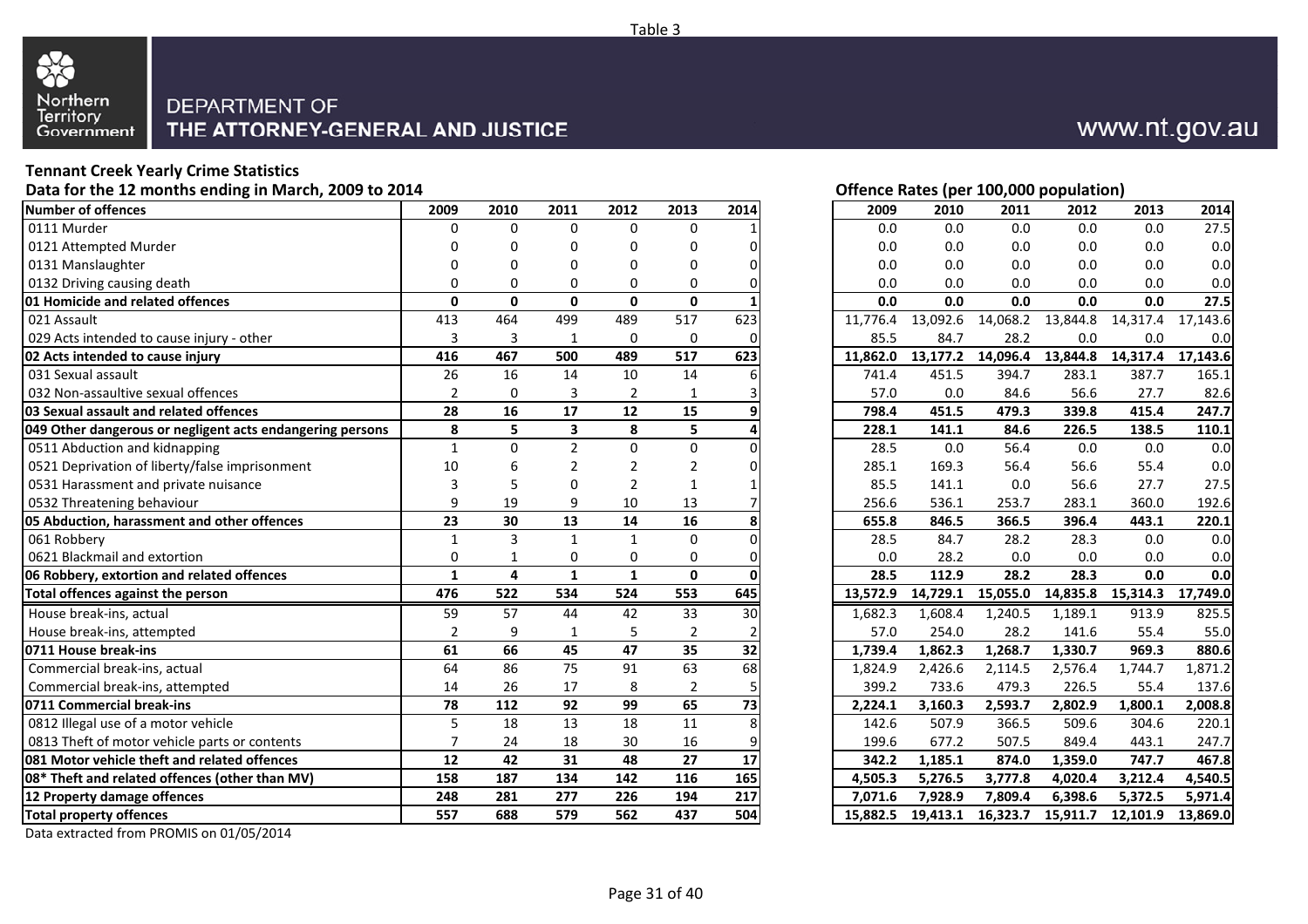

#### **Nhulunbuy Yearly Crime Statistics**

**Data for the 12 months ending in March, 2009 to 2014**

| Number of offences                                        | 2009           | 2010           | 2011           | 2012           | 2013                    | 2014            | 2009    | 2010    | 2011    | 2012    | 2013    | 2014    |
|-----------------------------------------------------------|----------------|----------------|----------------|----------------|-------------------------|-----------------|---------|---------|---------|---------|---------|---------|
| 0111 Murder                                               | 0              | $\Omega$       | $\mathbf{1}$   | 1              | $\Omega$                |                 | 0.0     | 0.0     | 21.4    | 22.1    | 0.0     | 0.0     |
| 0121 Attempted Murder                                     |                | $\Omega$       | 0              | 0              | $\Omega$                |                 | 0.0     | 0.0     | 0.0     | 0.0     | 0.0     | 0.0     |
| 0131 Manslaughter                                         | n              | 0              | $\Omega$       | 0              | $\Omega$                |                 | 0.0     | 0.0     | 0.0     | 0.0     | 0.0     | 0.0     |
| 0132 Driving causing death                                | $\Omega$       | $\Omega$       | $\mathbf 0$    | $\Omega$       | $\mathbf 0$             |                 | 0.0     | 0.0     | 0.0     | 0.0     | 0.0     | 0.0     |
| 01 Homicide and related offences                          | $\Omega$       | $\mathbf 0$    | $\mathbf{1}$   | $\mathbf{1}$   | $\mathbf 0$             |                 | 0.0     | 0.0     | 21.4    | 22.1    | 0.0     | 0.0     |
| 021 Assault                                               | 134            | 104            | 82             | 101            | $\overline{88}$         | 108             | 2,866.3 | 2,211.4 | 1,757.0 | 2,228.1 | 1,936.6 | 2,424.2 |
| 029 Acts intended to cause injury - other                 | $\Omega$       | $\mathbf 0$    | 3              | $\Omega$       | 1                       |                 | 0.0     | 0.0     | 64.3    | 0.0     | 22.0    | 22.4    |
| 02 Acts intended to cause injury                          | 134            | 104            | 85             | 101            | 89                      | 109             | 2,866.3 | 2,211.4 | 1,821.3 | 2,228.1 | 1.958.6 | 2,446.7 |
| 031 Sexual assault                                        | 10             | 8              | $\overline{4}$ | $\overline{2}$ | $\overline{2}$          |                 | 213.9   | 170.1   | 85.7    | 44.1    | 44.0    | 67.3    |
| 032 Non-assaultive sexual offences                        | $\overline{2}$ | 0              | $\mathbf{1}$   | $\mathbf{1}$   | $\mathbf{1}$            |                 | 42.8    | 0.0     | 21.4    | 22.1    | 22.0    | 89.8    |
| 03 Sexual assault and related offences                    | 12             | 8              | 5              | 3              | $\overline{\mathbf{3}}$ |                 | 256.7   | 170.1   | 107.1   | 66.2    | 66.0    | 157.1   |
| 049 Other dangerous or negligent acts endangering persons | $\overline{2}$ | $\mathbf{1}$   | $\overline{2}$ | $\mathbf 0$    | $\mathbf{1}$            |                 | 42.8    | 21.3    | 42.9    | 0.0     | 22.0    | 44.9    |
| 0511 Abduction and kidnapping                             | $\Omega$       | $\Omega$       | $\Omega$       | $\mathbf{0}$   | $\mathbf 0$             |                 | 0.0     | 0.0     | 0.0     | 0.0     | 0.0     | 0.0     |
| 0521 Deprivation of liberty/false imprisonment            |                | 0              | $\Omega$       | 0              | 1                       |                 | 21.4    | 0.0     | 0.0     | 0.0     | 22.0    | 0.0     |
| 0531 Harassment and private nuisance                      | 2              | $\overline{2}$ | $\overline{2}$ |                | 3                       |                 | 42.8    | 42.5    | 42.9    | 22.1    | 66.0    | 44.9    |
| 0532 Threatening behaviour                                |                | 6              | 4              |                | $\mathbf 1$             |                 | 149.7   | 127.6   | 85.7    | 22.1    | 22.0    | 44.9    |
| 05 Abduction, harassment and other offences               | 10             | 8              | 6              | $\overline{2}$ | 5                       |                 | 213.9   | 170.1   | 128.6   | 44.1    | 110.0   | 89.8    |
| 061 Robbery                                               | $\mathbf{1}$   | $\Omega$       | $\Omega$       | $\mathbf{1}$   | $\mathbf 0$             |                 | 21.4    | 0.0     | 0.0     | 22.1    | 0.0     | 0.0     |
| 0621 Blackmail and extortion                              | 0              | 0              | $\mathbf 0$    | $\mathbf 0$    | $\mathbf 0$             |                 | 0.0     | 0.0     | 0.0     | 0.0     | 0.0     | 0.0     |
| 06 Robbery, extortion and related offences                | 1              | 0              | $\mathbf{0}$   | $\mathbf{1}$   | $\mathbf 0$             |                 | 21.4    | 0.0     | 0.0     | 22.1    | 0.0     | 0.0     |
| Total offences against the person                         | 159            | 121            | 99             | 108            | 98                      | 122             | 3,401.1 | 2,572.8 | 2,121.3 | 2,382.5 | 2,156.7 | 2,738.5 |
| House break-ins, actual                                   | 31             | 20             | 14             | 19             | $\overline{19}$         | $\overline{24}$ | 663.1   | 425.3   | 300.0   | 419.1   | 418.1   | 538.7   |
| House break-ins, attempted                                | 4              | $\overline{2}$ | $\overline{7}$ | 0              | $\overline{2}$          |                 | 85.6    | 42.5    | 150.0   | 0.0     | 44.0    | 22.4    |
| 0711 House break-ins                                      | 35             | 22             | 21             | 19             | 21                      | 25              | 748.7   | 467.8   | 450.0   | 419.1   | 462.1   | 561.2   |
| Commercial break-ins, actual                              | 44             | 37             | 25             | 37             | 25                      | 29              | 941.2   | 786.7   | 535.7   | 816.2   | 550.2   | 651.0   |
| Commercial break-ins, attempted                           | 3              | $\overline{7}$ | 9              | 5              | 3                       |                 | 64.2    | 148.8   | 192.8   | 110.3   | 66.0    | 89.8    |
| 0711 Commercial break-ins                                 | 47             | 44             | 34             | 42             | 28                      | 33              | 1,005.3 | 935.6   | 728.5   | 926.5   | 616.2   | 740.7   |
| 0812 Illegal use of a motor vehicle                       | 27             | 11             | 11             | 10             | 10                      | 15              | 577.5   | 233.9   | 235.7   | 220.6   | 220.1   | 336.7   |
| 0813 Theft of motor vehicle parts or contents             | 7              | 12             | $\overline{7}$ | $\overline{2}$ | 3                       |                 | 149.7   | 255.2   | 150.0   | 44.1    | 66.0    | 89.8    |
| 081 Motor vehicle theft and related offences              | 34             | 23             | 18             | 12             | 13                      | 19              | 727.3   | 489.0   | 385.7   | 264.7   | 286.1   | 426.5   |
| 08* Theft and related offences (other than MV)            | 165            | 145            | 139            | 100            | 86                      | 96              | 3,529.4 | 3,083.1 | 2,978.4 | 2,206.0 | 1,892.6 | 2,154.9 |
| 12 Property damage offences                               | 85             | 77             | 86             | 83             | 68                      | 54              | 1,818.2 | 1,637.3 | 1,842.7 | 1,831.0 | 1,496.5 | 1,212.1 |
| <b>Total property offences</b>                            | 366            | 311            | 298            | 256            | 216                     | 227             | 7,828.9 | 6,612.8 | 6,385.3 | 5,647.5 | 4,753.5 | 5,095.4 |
|                                                           |                |                |                |                |                         |                 |         |         |         |         |         |         |

Data extracted from PROMIS on 01/05/2014

**Offence Rates (per 100,000 population)**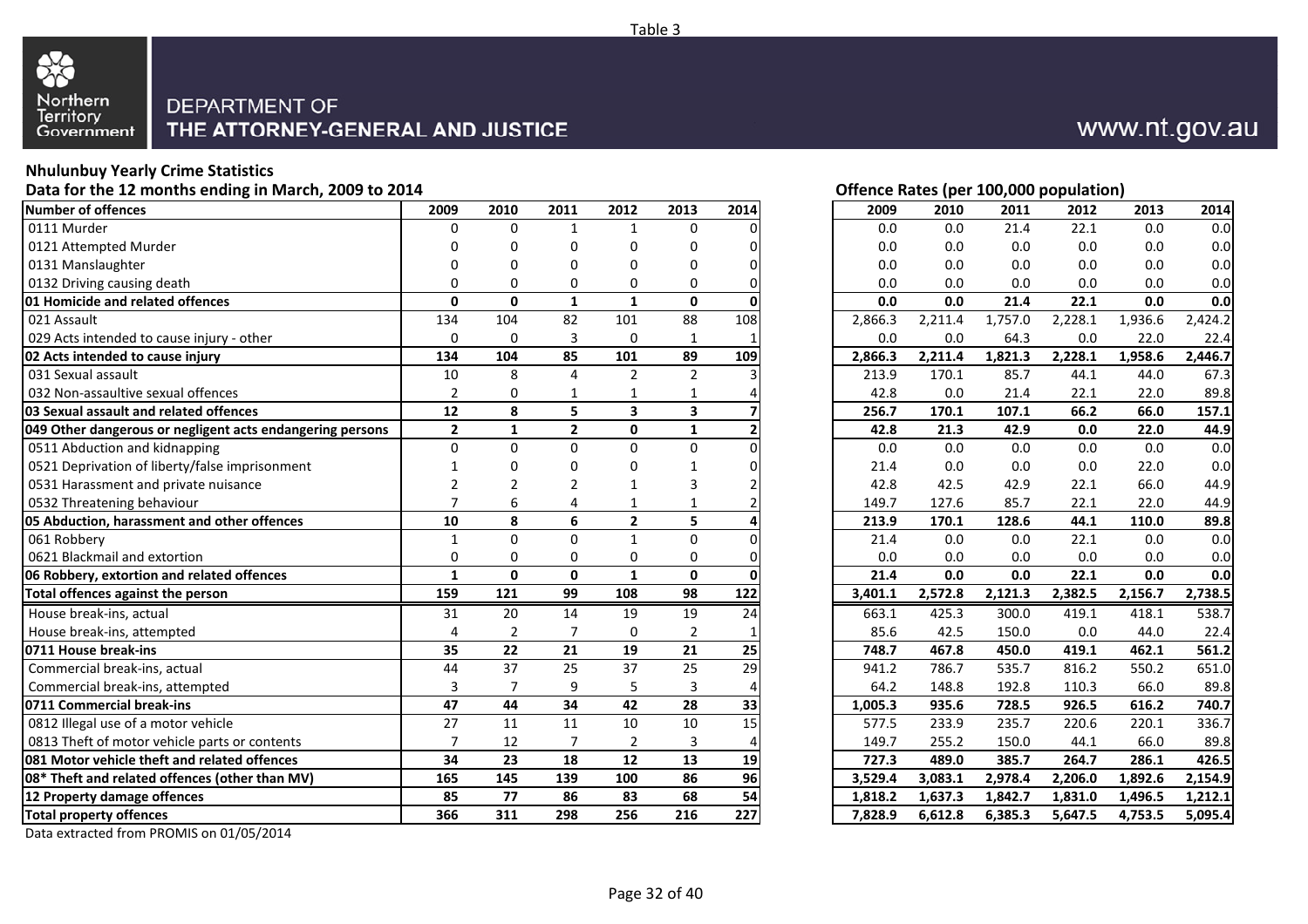

#### **NT Balance Yearly Crime Statistics**

**Data for the 12 months ending in March, 2009 to 2014**

| Number of offences                                        | 2009         | 2010           | 2011                    | 2012           | 2013           | 2014            | 2009    | 2010    | 2011    | 2012    | 2013    | 2014    |
|-----------------------------------------------------------|--------------|----------------|-------------------------|----------------|----------------|-----------------|---------|---------|---------|---------|---------|---------|
| 0111 Murder                                               |              | 3              | 3                       | $\mathbf{0}$   | -5             |                 | 5.6     | 4.1     | 4.0     | 0.0     | 6.5     | 3.8     |
| 0121 Attempted Murder                                     |              |                | 3                       |                | $\Omega$       |                 | 1.4     | 1.4     | 4.0     | 1.3     | 0.0     | 1.3     |
| 0131 Manslaughter                                         | n            | $\Omega$       | $\mathbf{1}$            | 0              | $\mathbf 1$    |                 | 0.0     | 0.0     | 1.3     | 0.0     | 1.3     | 2.6     |
| 0132 Driving causing death                                | $\Omega$     |                | 0                       |                |                |                 | 0.0     | 1.4     | 0.0     | 1.3     | 1.3     | 1.3     |
| 01 Homicide and related offences                          | 5            | 5              | $\overline{7}$          | $\overline{2}$ | $\overline{7}$ |                 | 7.0     | 6.8     | 9.4     | 2.7     | 9.1     | 9.0     |
| 021 Assault                                               | 1,369        | 1,581          | 1,567                   | 1,866          | 1,947          | 2,102           | 1,917.2 | 2,160.0 | 2,104.1 | 2,476.2 | 2,529.6 | 2,693.0 |
| 029 Acts intended to cause injury - other                 | 4            | $\overline{2}$ | 5                       | 5              | 8              |                 | 5.6     | 2.7     | 6.7     | 6.6     | 10.4    | 3.8     |
| 02 Acts intended to cause injury                          | 1,373        | 1,583          | 1,572                   | 1,871          | 1,955          | 2,105           | 1,922.8 | 2,162.8 | 2,110.8 | 2,482.8 | 2,540.0 | 2,696.8 |
| 031 Sexual assault                                        | 139          | 124            | 93                      | 88             | 78             | 88              | 194.7   | 169.4   | 124.9   | 116.8   | 101.3   | 112.7   |
| 032 Non-assaultive sexual offences                        | 4            | 4              | $\overline{7}$          | 11             | 13             | 11              | 5.6     | 5.5     | 9.4     | 14.6    | 16.9    | 14.1    |
| 03 Sexual assault and related offences                    | 143          | 128            | 100                     | 99             | 91             | 99              | 200.3   | 174.9   | 134.3   | 131.4   | 118.2   | 126.8   |
| 049 Other dangerous or negligent acts endangering persons | 18           | 23             | 27                      | 36             | 37             | $\overline{34}$ | 25.2    | 31.4    | 36.3    | 47.8    | 48.1    | 43.6    |
| 0511 Abduction and kidnapping                             | $\mathbf{1}$ | $\Omega$       | $\Omega$                | $\mathbf{1}$   | $\mathbf 0$    |                 | 1.4     | 0.0     | 0.0     | 1.3     | 0.0     | 1.3     |
| 0521 Deprivation of liberty/false imprisonment            | 16           | 19             | 6                       | 17             | 20             | 18              | 22.4    | 26.0    | 8.1     | 22.6    | 26.0    | 23.1    |
| 0531 Harassment and private nuisance                      | 20           | 39             | 48                      | 24             | 23             | 23              | 28.0    | 53.3    | 64.5    | 31.8    | 29.9    | 29.5    |
| 0532 Threatening behaviour                                | 60           | 76             | 78                      | 83             | 85             | 116             | 84.0    | 103.8   | 104.7   | 110.1   | 110.4   | 148.6   |
| 05 Abduction, harassment and other offences               | 97           | 134            | 132                     | 125            | 128            | 158             | 135.8   | 183.1   | 177.2   | 165.9   | 166.3   | 202.4   |
| 061 Robbery                                               | 4            | $\mathbf{1}$   | 3                       | 4              | 9              |                 | 5.6     | 1.4     | 4.0     | 5.3     | 11.7    | 6.4     |
| 0621 Blackmail and extortion                              | $\Omega$     | 0              | 0                       | 0              | $\mathbf 0$    |                 | 0.0     | 0.0     | 0.0     | 0.0     | 0.0     | 0.0     |
| 06 Robbery, extortion and related offences                | 4            | $\mathbf{1}$   | $\overline{\mathbf{3}}$ | 4              | 9              |                 | 5.6     | 1.4     | 4.0     | 5.3     | 11.7    | 6.4     |
| Total offences against the person                         | 1,640        | 1,874          | 1,841                   | 2,137          | 2,227          | 2,408           | 2,296.7 | 2,560.4 | 2,472.0 | 2,835.8 | 2,893.4 | 3,085.0 |
| House break-ins, actual                                   | 253          | 179            | 226                     | 254            | 303            | 250             | 354.3   | 244.6   | 303.5   | 337.1   | 393.7   | 320.3   |
| House break-ins, attempted                                | 10           | 27             | 46                      | 30             | 51             | 39              | 14.0    | 36.9    | 61.8    | 39.8    | 66.3    | 50.0    |
| 0711 House break-ins                                      | 263          | 206            | 272                     | 284            | 354            | 289             | 368.3   | 281.4   | 365.2   | 376.9   | 459.9   | 370.3   |
| Commercial break-ins, actual                              | 407          | 456            | 427                     | 524            | 586            | 534             | 570.0   | 623.0   | 573.3   | 695.4   | 761.3   | 684.1   |
| Commercial break-ins, attempted                           | 46           | 64             | 78                      | 64             | 78             | 38              | 64.4    | 87.4    | 104.7   | 84.9    | 101.3   | 48.7    |
| 0711 Commercial break-ins                                 | 453          | 520            | 505                     | 588            | 664            | 572             | 634.4   | 710.5   | 678.1   | 780.3   | 862.7   | 732.8   |
| 0812 Illegal use of a motor vehicle                       | 106          | 140            | 142                     | 167            | 186            | 166             | 148.4   | 191.3   | 190.7   | 221.6   | 241.7   | 212.7   |
| 0813 Theft of motor vehicle parts or contents             | 126          | 146            | 104                     | 94             | 136            | 108             | 176.5   | 199.5   | 139.6   | 124.7   | 176.7   | 138.4   |
| <b>1081 Motor vehicle theft and related offences</b>      | 232          | 286            | 246                     | 261            | 322            | 274             | 324.9   | 390.7   | 330.3   | 346.4   | 418.4   | 351.0   |
| 08* Theft and related offences (other than MV)            | 934          | 979            | 937                     | 1,007          | 1,089          | 975             | 1,308.0 | 1,337.6 | 1,258.1 | 1,336.3 | 1,414.9 | 1,249.1 |
| 12 Property damage offences                               | 978          | 1,036          | 1.032                   | 1,176          | 1,379          | 1,280           | 1,369.6 | 1,415.4 | 1,385.7 | 1.560.6 | 1.791.6 | 1,639.9 |
| <b>Total property offences</b>                            | 2,860        | 3,027          | 2,992                   | 3,316          | 3,808          | 3,390           | 4,005.2 | 4,135.6 | 4,017.5 | 4,400.4 | 4,947.4 | 4,343.1 |
|                                                           |              |                |                         |                |                |                 |         |         |         |         |         |         |

Data extracted from PROMIS on 01/05/2014

#### **Offence Rates (per 100,000 population)**

| 9              | 2010         | 2011           | 2012         | 2013                    | 2014  | 2009    | 2010    | 2011    | 2012    | 2013    | 2014    |
|----------------|--------------|----------------|--------------|-------------------------|-------|---------|---------|---------|---------|---------|---------|
| 4              | 3            | 3              | 0            | 5                       | 3     | 5.6     | 4.1     | 4.0     | $0.0\,$ | 6.5     | 3.8     |
| 1              | 1            | 3              | 1            | 0                       | 1     | 1.4     | 1.4     | 4.0     | 1.3     | 0.0     | 1.3     |
| 0              | 0            | 1              | 0            | 1                       |       | 0.0     | 0.0     | 1.3     | 0.0     | 1.3     | 2.6     |
| 0              | 1            | 0              | 1            | 1                       |       | 0.0     | 1.4     | 0.0     | 1.3     | 1.3     | 1.3     |
| 5              | 5            | $\overline{7}$ | $\mathbf{2}$ | $\overline{\mathbf{z}}$ |       | 7.0     | 6.8     | 9.4     | 2.7     | 9.1     | 9.0     |
| 9              | 1,581        | 1,567          | 1,866        | 1,947                   | 2,102 | 1,917.2 | 2,160.0 | 2,104.1 | 2,476.2 | 2,529.6 | 2,693.0 |
| 4              | 2            | 5              | 5            | 8                       | 3     | 5.6     | 2.7     | 6.7     | 6.6     | 10.4    | 3.8     |
| 3              | 1,583        | 1,572          | 1,871        | 1,955                   | 2,105 | 1,922.8 | 2,162.8 | 2,110.8 | 2,482.8 | 2,540.0 | 2,696.8 |
| 9              | 124          | 93             | 88           | 78                      | 88    | 194.7   | 169.4   | 124.9   | 116.8   | 101.3   | 112.7   |
| 4              | 4            | $\overline{7}$ | 11           | 13                      | 11    | 5.6     | 5.5     | 9.4     | 14.6    | 16.9    | 14.1    |
| 3              | 128          | 100            | 99           | 91                      | 99    | 200.3   | 174.9   | 134.3   | 131.4   | 118.2   | 126.8   |
| 8              | 23           | 27             | 36           | 37                      | 34    | 25.2    | 31.4    | 36.3    | 47.8    | 48.1    | 43.6    |
| $\mathbf{1}$   | $\mathbf 0$  | $\mathbf 0$    | $\mathbf{1}$ | $\mathbf 0$             | 1     | 1.4     | 0.0     | 0.0     | 1.3     | 0.0     | 1.3     |
| 6              | 19           | 6              | 17           | 20                      | 18    | 22.4    | 26.0    | 8.1     | 22.6    | 26.0    | 23.1    |
| 0              | 39           | 48             | 24           | 23                      | 23    | 28.0    | 53.3    | 64.5    | 31.8    | 29.9    | 29.5    |
| 0              | 76           | 78             | 83           | 85                      | 116   | 84.0    | 103.8   | 104.7   | 110.1   | 110.4   | 148.6   |
| 7              | 134          | 132            | 125          | 128                     | 158   | 135.8   | 183.1   | 177.2   | 165.9   | 166.3   | 202.4   |
| 4              | $\mathbf{1}$ | 3              | 4            | 9                       | 5     | 5.6     | 1.4     | 4.0     | 5.3     | 11.7    | 6.4     |
| 0              | 0            | 0              | 0            | $\Omega$                | 0     | 0.0     | 0.0     | 0.0     | 0.0     | 0.0     | $0.0\,$ |
| 4              | $\mathbf{1}$ | 3              | 4            | 9                       | 5     | 5.6     | 1.4     | 4.0     | 5.3     | 11.7    | 6.4     |
| 0              | 1,874        | 1,841          | 2,137        | 2,227                   | 2,408 | 2,296.7 | 2,560.4 | 2,472.0 | 2,835.8 | 2,893.4 | 3,085.0 |
| 3              | 179          | 226            | 254          | 303                     | 250   | 354.3   | 244.6   | 303.5   | 337.1   | 393.7   | 320.3   |
| 0              | 27           | 46             | 30           | 51                      | 39    | 14.0    | 36.9    | 61.8    | 39.8    | 66.3    | 50.0    |
| 3              | 206          | 272            | 284          | 354                     | 289   | 368.3   | 281.4   | 365.2   | 376.9   | 459.9   | 370.3   |
| $\overline{7}$ | 456          | 427            | 524          | 586                     | 534   | 570.0   | 623.0   | 573.3   | 695.4   | 761.3   | 684.1   |
| $\frac{6}{3}$  | 64           | 78             | 64           | 78                      | 38    | 64.4    | 87.4    | 104.7   | 84.9    | 101.3   | 48.7    |
|                | 520          | 505            | 588          | 664                     | 572   | 634.4   | 710.5   | 678.1   | 780.3   | 862.7   | 732.8   |
| 6              | 140          | 142            | 167          | 186                     | 166   | 148.4   | 191.3   | 190.7   | 221.6   | 241.7   | 212.7   |
| 6              | 146          | 104            | 94           | 136                     | 108   | 176.5   | 199.5   | 139.6   | 124.7   | 176.7   | 138.4   |
| 2              | 286          | 246            | 261          | 322                     | 274   | 324.9   | 390.7   | 330.3   | 346.4   | 418.4   | 351.0   |
| 4              | 979          | 937            | 1,007        | 1,089                   | 975   | 1,308.0 | 1,337.6 | 1,258.1 | 1,336.3 | 1,414.9 | 1,249.1 |
| 8              | 1,036        | 1,032          | 1,176        | 1,379                   | 1,280 | 1,369.6 | 1,415.4 | 1,385.7 | 1,560.6 | 1,791.6 | 1,639.9 |
| 0              | 3,027        | 2,992          | 3,316        | 3,808                   | 3,390 | 4,005.2 | 4,135.6 | 4,017.5 | 4,400.4 | 4,947.4 | 4,343.1 |
|                |              |                |              |                         |       |         |         |         |         |         |         |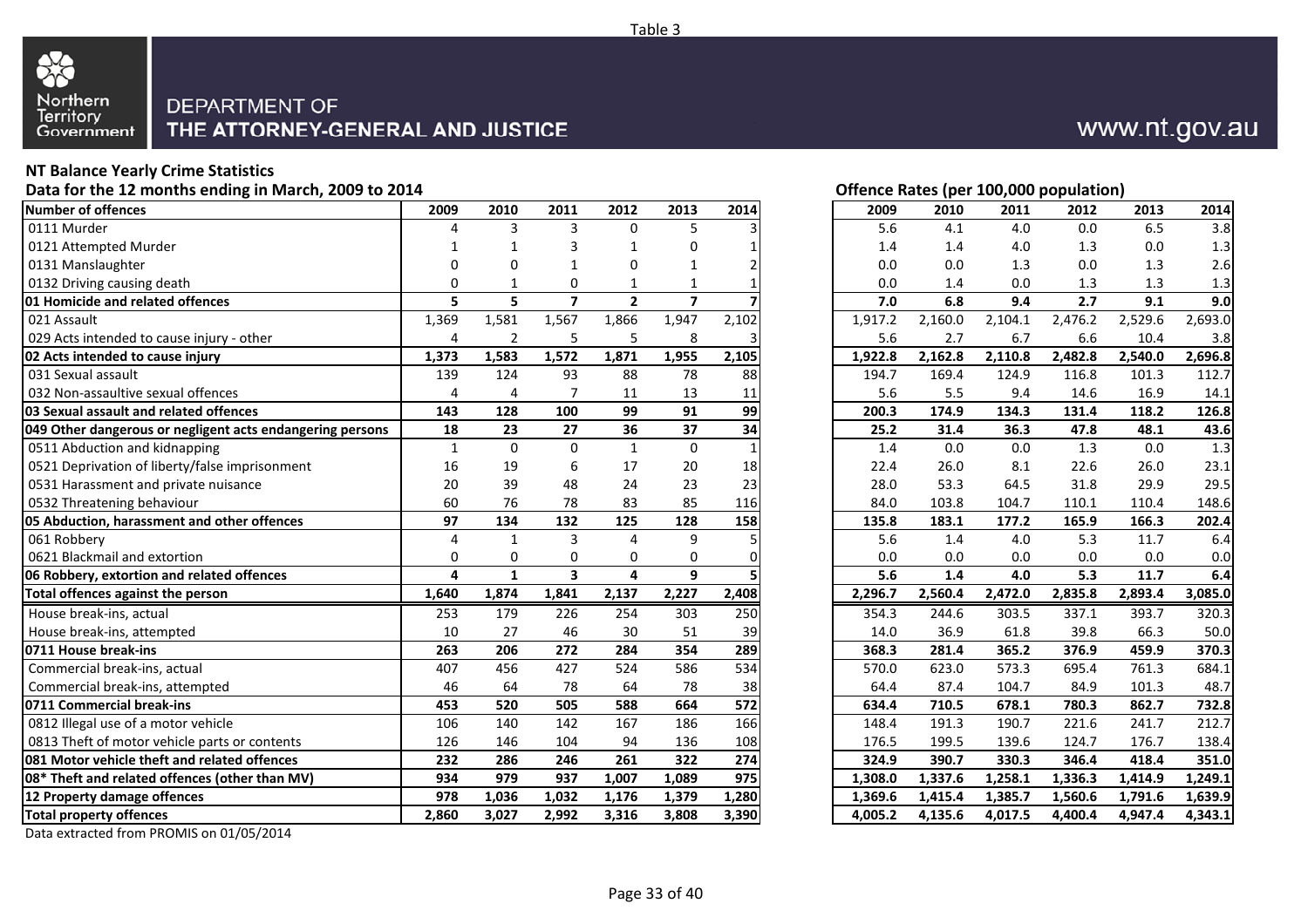

#### **Northern Territory Yearly Assault StatisticsData for the 12 months ending March, 2009 to 2014**

| Domestic violence                     | Alcohol involvement                              | 2009  | 2010  | 2011  | 2012  | 2013  | 2014  | 2009    | 2010    | 2011    | 2012    | 2013    | 2014    |
|---------------------------------------|--------------------------------------------------|-------|-------|-------|-------|-------|-------|---------|---------|---------|---------|---------|---------|
| DV involved                           | Alcohol involved                                 | 1,903 | 2,255 | 2,393 | 2,438 | 2,650 | 3,007 | 859.3   | 992.3   | 1,038.4 | 1,048.5 | L,116.0 | 1,243.7 |
|                                       | No alcohol involved                              | 500   | 677   | 761   | 926   | 1,042 | 1,138 | 225.8   | 297.9   | 330.2   | 398.3   | 438.8   | 470.7   |
|                                       | Not known                                        | 375   | 409   | 371   | 394   | 462   | 441   | 169.3   | 180.0   | 161.0   | 169.5   | 194.6   | 182.4   |
| <b>DV</b> involved Total              |                                                  | 2,778 | 3,341 | 3,525 | 3,758 | 4,154 | 4,586 | 1,254.4 | 1,470.2 | 1,529.5 | 1,616.2 | 1,749.4 | 1,896.8 |
| DV not involved                       | Alcohol involved                                 | 1,417 | 1,553 | 1,617 | 1,527 | 1,600 | 1,500 | 639.8   | 683.4   | 701.6   | 656.7   | 673.8   | 620.4   |
|                                       | No alcohol involved                              | 528   | 510   | 580   | 643   | 667   | 674   | 238.4   | 224.4   | 251.7   | 276.5   | 280.9   | 278.8   |
|                                       | Not known                                        | 905   | 938   | 827   | 835   | 711   | 694   | 408.6   | 412.8   | 358.8   | 359.1   | 299.4   | 287.0   |
| <b>IDV</b> not involved Total         |                                                  | 2,850 | 3,001 | 3,024 | 3,005 | 2,978 | 2,868 | 1,286.9 | 1,320.5 | 1,312.2 | 1,292.4 | 1,254.1 | 1,186.2 |
| Total assaults                        |                                                  | 5,628 | 6,342 | 6,549 | 6,763 | 7,132 | 7,454 | 2,541.3 | 2,790.7 | 2,841.7 | 2,908.6 | 3,003.5 | 3,083.0 |
| Assaults with alcohol involved        |                                                  | 3,320 | 3,808 | 4,010 | 3,965 | 4,250 | 4,507 | 1,499.1 | 1,675.7 | 1,740.0 | 1,705.3 | 1,789.8 | 1,864.1 |
| Assaults with no alcohol involved     |                                                  | 1,028 | 1,187 | 1,341 | 1,569 | 1,709 | 1,812 | 464.2   | 522.3   | 581.9   | 674.8   | 719.7   | 749.5   |
|                                       | Assaults with alcohol involvement unknown        | 1,280 | 1,347 | 1,198 | 1,229 | 1,173 | 1,135 | 578.0   | 592.7   | 519.8   | 528.6   | 494.0   | 469.4   |
|                                       | 1% of assaults associated with domestic violence | 49.4% | 52.7% | 53.8% | 55.6% | 58.2% | 61.5% |         |         |         |         |         |         |
| % of assaults associated with alcohol |                                                  | 59.0% | 60.0% | 61.2% | 58.6% | 59.6% | 60.5% |         |         |         |         |         |         |
|                                       |                                                  |       |       |       |       |       |       |         |         |         |         |         |         |

| Offence Rates (per 100,000 population) |  |  |  |
|----------------------------------------|--|--|--|

| $\overline{\phantom{a}}$ |       |       |       |       |       |       |
|--------------------------|-------|-------|-------|-------|-------|-------|
| <b>nent</b>              | 2009  | 2010  | 2011  | 2012  | 2013  | 2014  |
|                          | 1,903 | 2,255 | 2,393 | 2,438 | 2,650 | 3,007 |
|                          | 500   | 677   | 761   | 926   | 1,042 | 1,138 |
|                          | 375   | 409   | 371   | 394   | 462   | 441   |
|                          | 2,778 | 3,341 | 3,525 | 3,758 | 4,154 | 4,586 |
|                          | 1,417 | 1,553 | 1,617 | 1,527 | 1,600 | 1,500 |
|                          | 528   | 510   | 580   | 643   | 667   | 674I  |
|                          | 905   | 938   | 827   | 835   | 711   | 694   |
|                          | 2,850 | 3,001 | 3,024 | 3,005 | 2,978 | 2,868 |
|                          | 5,628 | 6,342 | 6,549 | 6,763 | 7,132 | 7,454 |
|                          | 3,320 | 3,808 | 4,010 | 3,965 | 4,250 | 4,507 |
| 1,028                    |       | 1,187 | 1,341 | 1,569 | 1,709 | 1,812 |
|                          | 1,280 | 1,347 | 1,198 | 1,229 | 1,173 | 1,135 |
|                          |       |       |       |       |       |       |

Data extracted from PROMIS on 01/05/2014

#### **Darwin Yearly Assault Statistics**

#### **Data for the 12 months ending March, 2009 to 2014**

| Domestic violence                      | <b>Alcohol involvement</b>                       | 2009  | 2010  | 2011  | 2012  | 2013  | 2014             | 2009    | 2010    | 2011    | 2012    | 2013    | 2014    |
|----------------------------------------|--------------------------------------------------|-------|-------|-------|-------|-------|------------------|---------|---------|---------|---------|---------|---------|
| DV involved                            | Alcohol involved                                 | 257   | 287   | 363   | 344   | 375   | 477              | 336.9   | 366.0   | 456.3   | 427.7   | 457.5   | 570.2   |
|                                        | No alcohol involved                              | 62    | 62    | 100   | 98    | 119   | 141              | 81.3    | 79.1    | 125.7   | 121.8   | 145.2   | 168.5   |
|                                        | Not known                                        | 67    | 65    | 73    | 58    | 71    | 87'              | 87.8    | 82.9    | 91.8    | 72.1    | 86.6    | 104.0   |
| <b>DV</b> involved Total               |                                                  | 386   | 414   | 536   | 500   | 565   | 705              | 506.0   | 528.0   | 673.8   | 621.6   | 689.3   | 842.7   |
| DV not involved                        | Alcohol involved                                 | 570   | 568   | 553   | 525   | 550   | <b>586</b>       | 747.2   | 724.4   | 695.1   | 652.7   | 671.0   | 700.5   |
|                                        | No alcohol involved                              | 163   | 146   | 165   | 177   | 189   | 191              | 213.7   | 186.2   | 207.4   | 220.0   | 230.6   | 228.3   |
|                                        | Not known                                        | 445   | 349   | 310   | 346   | 268   | 266              | 583.4   | 445.1   | 389.7   | 430.2   | 326.9   | 318.0   |
| <b>DV</b> not involved Total           |                                                  | 1,178 | 1,063 | 1,028 | 1,048 | 1,007 | 1,043            | 1,544.3 | 1,355.7 | 1,292.2 | 1,302.9 | 1,228.5 | 1,246.8 |
| <b>Total assaults</b>                  |                                                  | 1,564 | 1,477 | 1,564 | 1,548 | 1,572 | 1,748            | 2,050.3 | 1,883.7 | 1,966.0 | 1,924.5 | 1,917.8 | 2,089.5 |
| Assaults with alcohol involved         |                                                  | 827   | 855   | 916   | 869   | 925   | 1,063            | 1,084.2 | 1,090.4 | 1,151.4 | 1,080.3 | 1,128.4 | 1,270.7 |
| Assaults with no alcohol involved      |                                                  | 225   | 208   | 265   | 275   | 308   | 332              | 295.0   | 265.3   | 333.1   | 341.9   | 375.7   | 396.9   |
|                                        | Assaults with alcohol involvement unknown        | 512   | 414   | 383   | 404   | 339   | 353 <sup>I</sup> | 671.2   | 528.0   | 481.4   | 502.3   | 413.6   | 422.0   |
|                                        | l% of assaults associated with domestic violence | 24.7% | 28.0% | 34.3% | 32.3% | 35.9% | 40.3%            |         |         |         |         |         |         |
| 1% of assaults associated with alcohol |                                                  | 52.9% | 57.9% | 58.6% | 56.1% | 58.8% | 60.8%            |         |         |         |         |         |         |
|                                        | $\cdots$                                         |       |       |       |       |       |                  |         |         |         |         |         |         |

Data extracted from PROMIS on 01/05/2014

#### **Offence Rates (per 100,000 population)**

| nt | 2009  | 2010  | 2011  | 2012  | 2013  | 2014         |
|----|-------|-------|-------|-------|-------|--------------|
|    | 257   | 287   | 363   | 344   | 375   | 477          |
| ď  | 62    | 62    | 100   | 98    | 119   | 141          |
|    | 67    | 65    | 73    | 58    | 71    | 87           |
|    | 386   | 414   | 536   | 500   | 565   | 705          |
|    | 570   | 568   | 553   | 525   | 550   | 586 <b>1</b> |
| d  | 163   | 146   | 165   | 177   | 189   | 191          |
|    | 445   | 349   | 310   | 346   | 268   | 266          |
|    | 1,178 | 1,063 | 1,028 | 1,048 | 1,007 | 1,043        |
|    | 1,564 | 1,477 | 1,564 | 1,548 | 1,572 | 1,748        |
|    | 827   | 855   | 916   | 869   | 925   | 1,063        |
|    | 225   | 208   | 265   | 275   | 308   | 332          |
|    | 512   | 414   | 383   | 404   | 339   | 353          |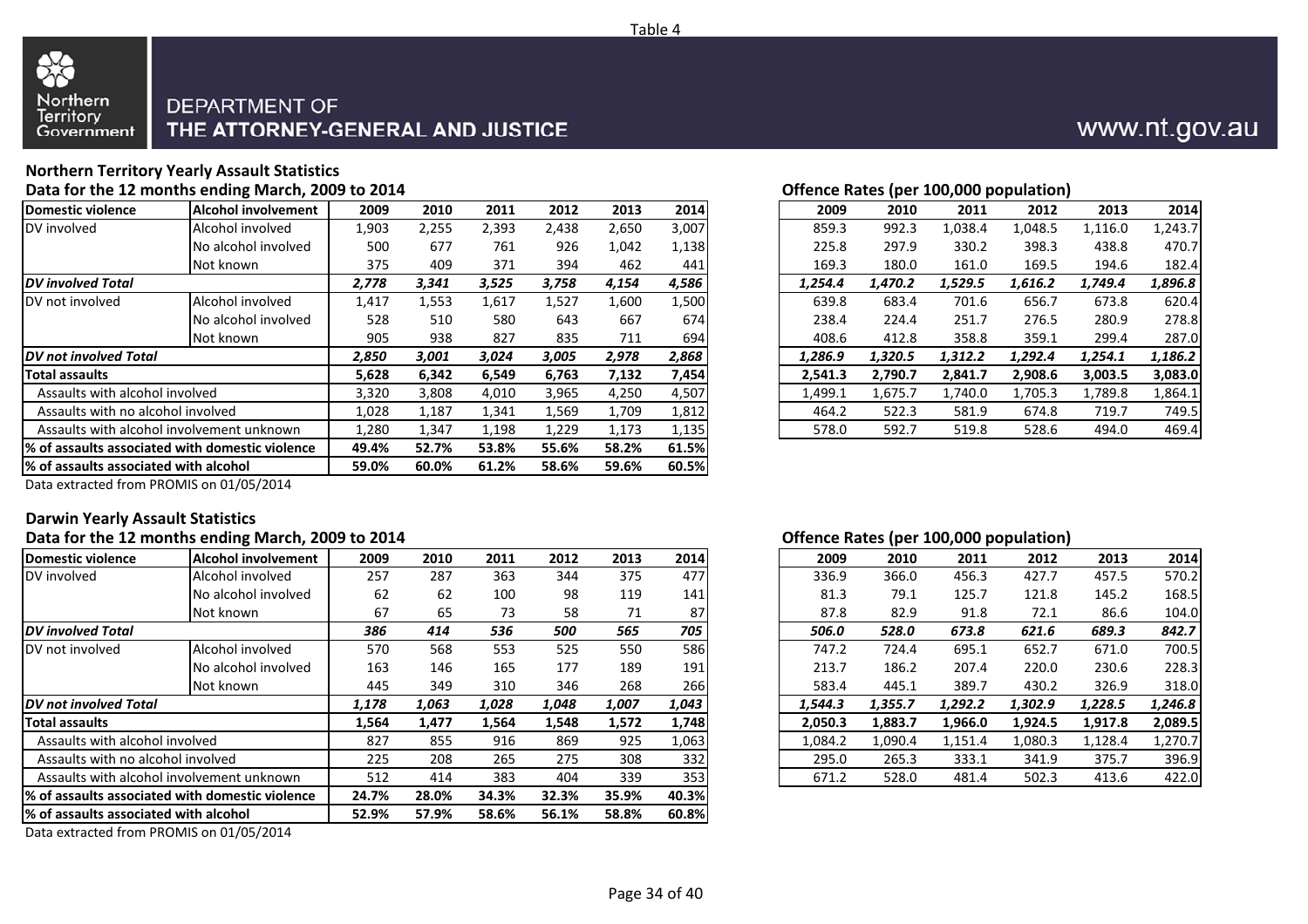

#### **Palmerston Yearly Assault Statistics**

#### **Data for the 12 months ending March, 2009 to 2014**

| Domestic violence                     | Alcohol involvement                              | 2009  | 2010  | 2011  | 2012  | 2013  | 2014  | 2009    | 2010    | 2011    | 2012    | 2013    | 2014    |
|---------------------------------------|--------------------------------------------------|-------|-------|-------|-------|-------|-------|---------|---------|---------|---------|---------|---------|
| DV involved                           | Alcohol involved                                 | 118   | 140   | 149   | 129   | 154   | 151   | 426.1   | 488.2   | 511.3   | 438.1   | 501.4   | 470.0   |
|                                       | No alcohol involved                              | 31    | 31    | 37    | 54    | 79    | 81    | 111.9   | 108.1   | 127.0   | 183.4   | 257.2   | 252.1   |
|                                       | Not known                                        | 25    | 31    | 30    | 30    | 24    | 41    | 90.3    | 108.1   | 102.9   | 101.9   | 78.1    | 127.6   |
| <b>DV</b> involved Total              |                                                  | 174   | 202   | 216   | 213   | 257   | 273   | 628.3   | 704.4   | 741.2   | 723.4   | 836.7   | 849.6   |
| DV not involved                       | Alcohol involved                                 | 71    | 73    | 105   | 96    | 90    | 83    | 256.4   | 254.6   | 360.3   | 326.0   | 293.0   | 258.3   |
|                                       | No alcohol involved                              | 34    | 55    | 54    | 58    | 65    | 51    | 122.8   | 191.8   | 185.3   | 197.0   | 211.6   | 158.7   |
|                                       | Not known                                        | 97    | 87    | 83    | 80    | 79    | 66    | 350.3   | 303.4   | 284.8   | 271.7   | 257.2   | 205.4   |
| <b>IDV</b> not involved Total         |                                                  | 202   | 215   | 242   | 234   | 234   | 200   | 729.4   | 749.7   | 830.4   | 794.7   | 761.8   | 622.5   |
| <b>Total assaults</b>                 |                                                  | 376   | 417   | 458   | 447   | 491   | 473   | 1,357.7 | 1,454.1 | 1,571.7 | 1,518.1 | 1,598.6 | 1,472.1 |
| Assaults with alcohol involved        |                                                  | 189   | 213   | 254   | 225   | 244   | 234   | 682.5   | 742.7   | 871.6   | 764.1   | 794.4   | 728.3   |
| Assaults with no alcohol involved     |                                                  | 65    | 86    | 91    | 112   | 144   | 132   | 234.7   | 299.9   | 312.3   | 380.4   | 468.8   | 410.8   |
|                                       | Assaults with alcohol involvement unknown        | 122   | 118   | 113   | 110   | 103   | 107   | 440.5   | 411.5   | 387.8   | 373.6   | 335.3   | 333.0   |
|                                       | 1% of assaults associated with domestic violence | 46.3% | 48.4% | 47.2% | 47.7% | 52.3% | 57.7% |         |         |         |         |         |         |
| % of assaults associated with alcohol |                                                  | 50.3% | 51.1% | 55.5% | 50.3% | 49.7% | 49.5% |         |         |         |         |         |         |
|                                       | $\sim$ $\sim$ $\sim$ $\sim$ $\sim$ $\sim$ $\sim$ |       |       |       |       |       |       |         |         |         |         |         |         |

#### **Offence Rates (per 100,000 population)**

| $\overline{\phantom{a}}$ |      |      |      |      |      |      |
|--------------------------|------|------|------|------|------|------|
| <b>nent</b>              | 2009 | 2010 | 2011 | 2012 | 2013 | 2014 |
|                          | 118  | 140  | 149  | 129  | 154  | 151  |
| ed/                      | 31   | 31   | 37   | 54   | 79   | 81   |
|                          | 25   | 31   | 30   | 30   | 24   | 41   |
|                          | 174  | 202  | 216  | 213  | 257  | 273  |
|                          | 71   | 73   | 105  | 96   | 90   | 83   |
| ed/                      | 34   | 55   | 54   | 58   | 65   | 51   |
|                          | 97   | 87   | 83   | 80   | 79   | 66   |
|                          | 202  | 215  | 242  | 234  | 234  | 200  |
|                          | 376  | 417  | 458  | 447  | 491  | 473  |
|                          | 189  | 213  | 254  | 225  | 244  | 234  |
|                          | 65   | 86   | 91   | 112  | 144  | 132  |
| n                        | 122  | 118  | 113  | 110  | 103  | 107  |
|                          |      |      |      |      |      |      |

Data extracted from PROMIS on 01/05/2014

#### **Alice Springs Yearly Assault Statistics**

#### **Data for the 12 months ending March, 2009 to 2014**

|                                        |                                                              |       |       |       |       |       |       |         | . .     |         |         |         |         |
|----------------------------------------|--------------------------------------------------------------|-------|-------|-------|-------|-------|-------|---------|---------|---------|---------|---------|---------|
| Domestic violence                      | <b>Alcohol involvement</b>                                   | 2009  | 2010  | 2011  | 2012  | 2013  | 2014  | 2009    | 2010    | 2011    | 2012    | 2013    | 2014    |
| DV involved                            | Alcohol involved                                             | 543   | 683   | 772   | 705   | 838   | 893   | 1,962.8 | 2,420.3 | 2,710.6 | 2,461.6 | 2,912.6 | 3,096.3 |
|                                        | No alcohol involved                                          | 46    | 70    | 87    | 91    | 107   | 87    | 166.3   | 248.1   | 305.5   | 317.7   | 371.9   | 301.7   |
|                                        | INot known                                                   | 104   | 131   | 103   | 122   | 145   | 92    | 375.9   | 464.2   | 361.6   | 426.0   | 504.0   | 319.0   |
| <b>DV</b> involved Total               |                                                              | 693   | 884   | 962   | 918   | 1,090 | 1,072 | 2,505.0 | 3,132.5 | 3,377.7 | 3,205.3 | 3,788.4 | 3,716.9 |
| DV not involved                        | Alcohol involved                                             | 268   | 364   | 397   | 433   | 429   | 364   | 968.7   | L,289.9 | 1,393.9 | 1,511.9 | 1,491.0 | 1,262.1 |
|                                        | No alcohol involved                                          | 79    | 75    | 117   | 118   | 104   | 152   | 285.6   | 265.8   | 410.8   | 412.0   | 361.5   | 527.0   |
|                                        | Not known                                                    | 182   | 249   | 236   | 235   | 178   | 186   | 657.9   | 882.4   | 828.6   | 820.5   | 618.7   | 644.9   |
| <b>DV</b> not involved Total           |                                                              | 529   | 688   | 750   | 786   | 711   | 702   | 1,912.2 | 2,438.0 | 2,633.3 | 2,744.4 | 2,471.2 | 2,434.0 |
| Total assaults                         |                                                              | 1,222 | 1,572 | 1,712 | 1,704 | 1,801 | 1,774 | 4,417.1 | 5,570.5 | 6,011.0 | 5,949.7 | 6,259.6 | 6,151.0 |
| Assaults with alcohol involved         |                                                              | 811   | 1,047 | 1,169 | 1,138 | 1,267 | 1,257 | 2,931.5 | 3,710.1 | 4,104.5 | 3,973.5 | 4,403.6 | 4,358.4 |
| Assaults with no alcohol involved      |                                                              | 125   | 145   | 204   | 209   | 211   | 239   | 451.8   | 513.8   | 716.3   | 729.7   | 733.4   | 828.7   |
|                                        | Assaults with alcohol involvement unknown                    | 286   | 380   | 339   | 357   | 323   | 278   | 1,033.8 | 1,346.6 | 1,190.3 | 1,246.5 | 1,122.6 | 963.9   |
|                                        | % of assaults associated with domestic violence              | 56.7% | 56.2% | 56.2% | 53.9% | 60.5% | 60.4% |         |         |         |         |         |         |
| 1% of assaults associated with alcohol |                                                              | 66.4% | 66.6% | 68.3% | 66.8% | 70.3% | 70.9% |         |         |         |         |         |         |
|                                        | $     -$<br>$\sim$ $\sim$ $\sim$ $\sim$ $\sim$ $\sim$ $\sim$ |       |       |       |       |       |       |         |         |         |         |         |         |

Data extracted from PROMIS on 01/05/2014

#### **Offence Rates (per 100,000 population)**

| nt | 2009  | 2010  | 2011  | 2012  | 2013  | 2014         | 2009    | 2010    | 2011    | 2012    | 2013    | 2014    |
|----|-------|-------|-------|-------|-------|--------------|---------|---------|---------|---------|---------|---------|
|    | 543   | 683   | 772   | 705   | 838   | 893          | 1,962.8 | 2,420.3 | 2,710.6 | 2,461.6 | 2,912.6 | 3,096.3 |
| ď  | 46    | 70    | 87    | 91    | 107   | 87           | 166.3   | 248.1   | 305.5   | 317.7   | 371.9   | 301.7   |
|    | 104   | 131   | 103   | 122   | 145   | 92           | 375.9   | 464.2   | 361.6   | 426.0   | 504.0   | 319.0   |
|    | 693   | 884   | 962   | 918   | 1,090 | 1,072        | 2.505.0 | 3.132.5 | 3,377.7 | 3,205.3 | 3,788.4 | 3,716.9 |
|    | 268   | 364   | 397   | 433   | 429   | 364          | 968.7   | 1,289.9 | 1,393.9 | 1,511.9 | 1,491.0 | 1,262.1 |
| d  | 79    | 75    | 117   | 118   | 104   | 152          | 285.6   | 265.8   | 410.8   | 412.0   | 361.5   | 527.0   |
|    | 182   | 249   | 236   | 235   | 178   | 186          | 657.9   | 882.4   | 828.6   | 820.5   | 618.7   | 644.9   |
|    | 529   | 688   | 750   | 786   | 711   | 702          | 1,912.2 | 2.438.0 | 2,633.3 | 2,744.4 | 2,471.2 | 2,434.0 |
|    | 1,222 | 1,572 | 1,712 | 1,704 | 1,801 | 1,774        | 4,417.1 | 5,570.5 | 6,011.0 | 5,949.7 | 6,259.6 | 6,151.0 |
|    | 811   | 1,047 | 1,169 | 1,138 | 1,267 | 1,257        | 2,931.5 | 3,710.1 | 4,104.5 | 3,973.5 | 4,403.6 | 4,358.4 |
|    | 125   | 145   | 204   | 209   | 211   | 239 <b>1</b> | 451.8   | 513.8   | 716.3   | 729.7   | 733.4   | 828.7   |
|    | 286   | 380   | 339   | 357   | 323   | 278          | 1,033.8 | 1.346.6 | 1,190.3 | 1.246.5 | 1,122.6 | 963.9   |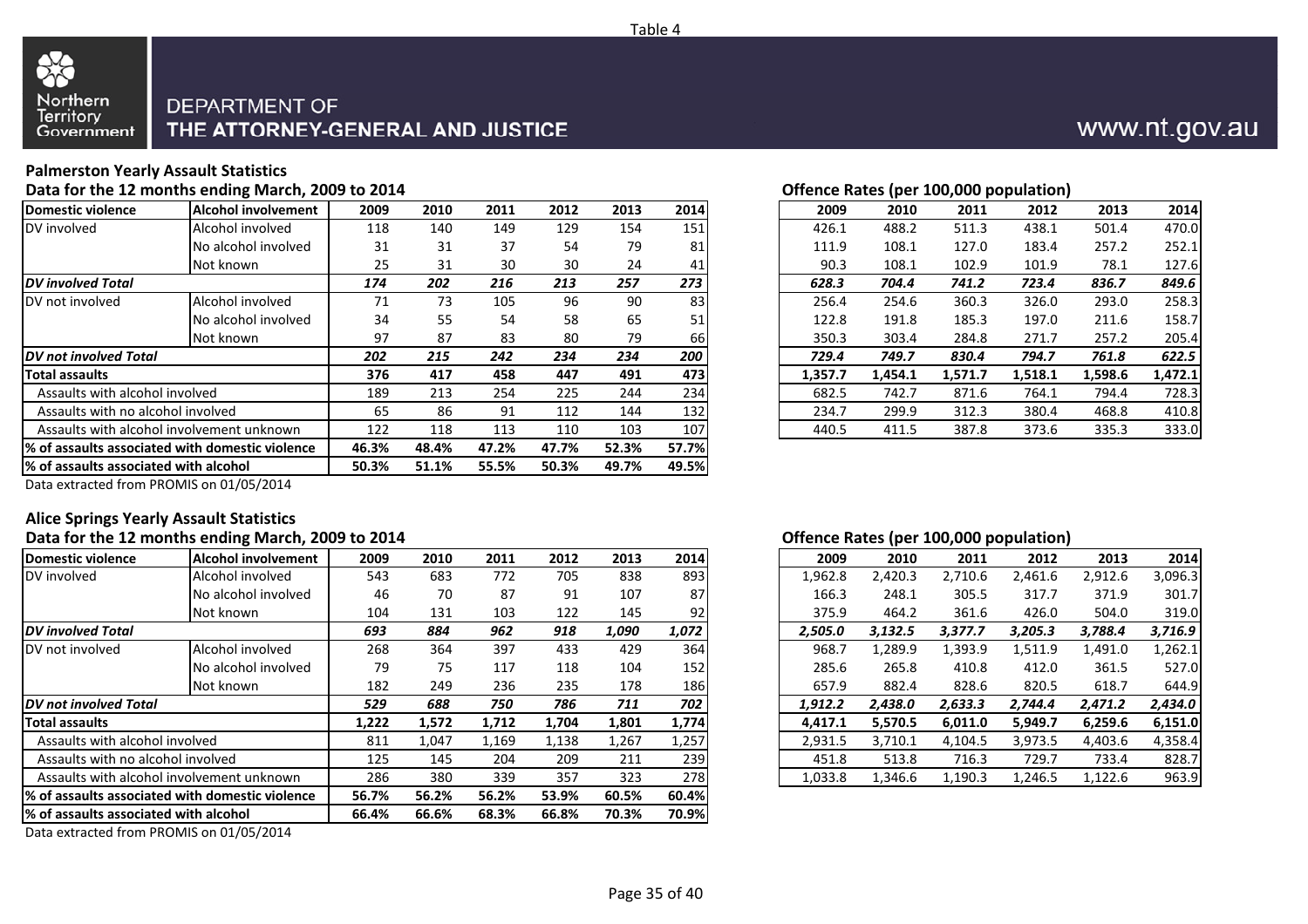

#### **Katherine Yearly Assault Statistics**

**Data for the 12 months ending March, 2009 to 2014**

| Domestic violence                      | Alcohol involvement                              | 2009  | 2010  | 2011  | 2012  | 2013  | 2014            | 2009    | 2010    | 2011    | 2012    | 2013    | 2014    |
|----------------------------------------|--------------------------------------------------|-------|-------|-------|-------|-------|-----------------|---------|---------|---------|---------|---------|---------|
| DV involved                            | Alcohol involved                                 | 262   | 342   | 312   | 325   | 364   | 367             | 2,559.1 | 3,254.4 | 2,945.1 | 3,074.2 | 3,348.4 | 3,335.5 |
|                                        | No alcohol involved                              | 38    | 42    | 27    | 32    | 40    | <b>28</b>       | 371.2   | 399.7   | 254.9   | 302.7   | 368.0   | 254.5   |
|                                        | Not known                                        | 34    | 22    | 37    | 21    | 39    | 36              | 332.1   | 209.3   | 349.3   | 198.6   | 358.8   | 327.2   |
| <b>DV</b> involved Total               |                                                  | 334   | 406   | 376   | 378   | 443   | 431             | 3,262.4 | 3,863.4 | 3,549.2 | 3,575.5 | 4,075.1 | 3,917.1 |
| DV not involved                        | Alcohol involved                                 | 143   | 213   | 199   | 159   | 188   | 135             | 1,396.8 | 2,026.8 | 1,878.4 | 1,504.0 | 1,729.4 | 1,226.9 |
|                                        | No alcohol involved                              | 32    | 29    | 25    | 30    | 37    | 18 <sup>l</sup> | 312.6   | 276.0   | 236.0   | 283.8   | 340.4   | 163.6   |
|                                        | Not known                                        | 41    | 79    | 67    | 41    | 48    | 42              | 400.5   | 751.7   | 632.4   | 387.8   | 441.5   | 381.7   |
| <b>IDV</b> not involved Total          |                                                  | 216   | 321   | 291   | 230   | 273   | 195             | 2,109.8 | 3,054.5 | 2,746.8 | 2,175.6 | 2,511.3 | 1,772.2 |
| Total assaults                         |                                                  | 550   | 727   | 667   | 608   | 716   | 626             | 5,372.1 | 6,917.9 | 6,296.0 | 5,751.0 | 6,586.3 | 5,689.4 |
| Assaults with alcohol involved         |                                                  | 405   | 555   | 511   | 484   | 552   | 502             | 3,955.9 | 5,281.2 | 4,823.5 | 4,578.1 | 5,077.7 | 4,562.4 |
| Assaults with no alcohol involved      |                                                  | 70    | 71    | 52    | 62    | 77    | 46              | 683.7   | 675.6   | 490.8   | 586.5   | 708.3   | 418.1   |
|                                        | Assaults with alcohol involvement unknown        | 75    | 101   | 104   | 62    | 87    | 78              | 732.6   | 961.1   | 981.7   | 586.5   | 800.3   | 708.9   |
|                                        | 1% of assaults associated with domestic violence | 60.7% | 55.8% | 56.4% | 62.2% | 61.9% | 68.8%           |         |         |         |         |         |         |
| 1% of assaults associated with alcohol |                                                  | 73.6% | 76.3% | 76.6% | 79.6% | 77.1% | 80.2%           |         |         |         |         |         |         |
|                                        |                                                  |       |       |       |       |       |                 |         |         |         |         |         |         |

| Offence Rates (per 100,000 population) |  |  |
|----------------------------------------|--|--|
|                                        |  |  |

| 'nt | 2009 | 2010 | 2011 | 2012 | 2013 | 2014 |
|-----|------|------|------|------|------|------|
|     | 262  | 342  | 312  | 325  | 364  | 367  |
| d   | 38   | 42   | 27   | 32   | 40   | 28   |
|     | 34   | 22   | 37   | 21   | 39   | 36   |
|     | 334  | 406  | 376  | 378  | 443  | 431  |
|     | 143  | 213  | 199  | 159  | 188  | 135  |
|     | 32   | 29   | 25   | 30   | 37   | 18   |
|     | 41   | 79   | 67   | 41   | 48   | 42   |
|     | 216  | 321  | 291  | 230  | 273  | 195  |
|     | 550  | 727  | 667  | 608  | 716  | 626  |
|     | 405  | 555  | 511  | 484  | 552  | 502  |
|     | 70   | 71   | 52   | 62   | 77   | 46   |
|     | 75   | 101  | 104  | 62   | 87   | 78   |
|     |      |      |      |      |      |      |

Data extracted from PROMIS on 01/05/2014

# **Tennant Creek Yearly Assault Statistics**

|                                       | Data for the 12 months ending March, 2009 to 2014 |       |       |       |       |       |           | Offence Rates (per 100,000 population) |          |          |          |          |          |
|---------------------------------------|---------------------------------------------------|-------|-------|-------|-------|-------|-----------|----------------------------------------|----------|----------|----------|----------|----------|
| Domestic violence                     | <b>Alcohol involvement</b>                        | 2009  | 2010  | 2011  | 2012  | 2013  | 2014      | 2009                                   | 2010     | 2011     | 2012     | 2013     | 2014     |
| DV involved                           | Alcohol involved                                  | 221   | 262   | 259   | 285   | 314   | 398       | 6,301.7                                | 7,392.8  | 7,301.9  | 8,069.1  | 8,695.7  | 10,952.1 |
|                                       | No alcohol involved                               | 19    | 31    | 38    | 53    | 39    | 54        | 541.8                                  | 874.7    | 1,071.3  | 1,500.6  | 1,080.0  | 1,486.0  |
|                                       | Not known                                         | 29    | 26    | 34    | 21    | 16    | 27        | 826.9                                  | 733.6    | 958.6    | 594.6    | 443.1    | 743.0    |
| <b>DV</b> involved Total              |                                                   | 269   | 319   | 331   | 359   | 369   | 479       | 7,670.4                                | 9,001.1  | 9,331.8  | 10,164.2 | 10,218.8 | 13,181.1 |
| DV not involved                       | Alcohol involved                                  | 89    | 91    | 126   | 86    | 107   | 105       | 2,537.8                                | 2,567.7  | 3,552.3  | 2,434.9  | 2,963.2  | 2,889.4  |
|                                       | No alcohol involved                               | 20    | 20    | 17    | 19    | 23    | 23        | 570.3                                  | 564.3    | 479.3    | 537.9    | 636.9    | 632.9    |
|                                       | Not known                                         | 35    | 34    | 25    | 25    | 18    | <b>16</b> | 998.0                                  | 959.4    | 704.8    | 707.8    | 498.5    | 440.3    |
| <b>IDV</b> not involved Total         |                                                   | 144   | 145   | 168   | 130   | 148   | 144       | 4,106.1                                | 4,091.4  | 4,736.4  | 3,680.6  | 4,098.6  | 3,962.6  |
| <b>Total assaults</b>                 |                                                   | 413   | 464   | 499   | 489   | 517   | 623       | 11.776.4                               | 13.092.6 | 14.068.2 | 13.844.8 | 14.317.4 | 17,143.6 |
| Assaults with alcohol involved        |                                                   | 310   | 353   | 385   | 371   | 421   | 503       | 8,839.5                                | 9,960.5  | 10,854.2 | 10,504.0 | 11,658.8 | 13,841.5 |
| Assaults with no alcohol involved     |                                                   | 39    | 51    | 55    | 72    | 62    | 77        | 1,112.1                                | 1,439.1  | 1,550.6  | 2,038.5  | 1,717.0  | 2,118.9  |
|                                       | Assaults with alcohol involvement unknown         | 64    | 60    | 59    | 46    | 34    | 43        | 1,824.9                                | 1,693.0  | 1,663.4  | 1,302.4  | 941.6    | 1,183.3  |
|                                       | 1% of assaults associated with domestic violence  | 65.1% | 68.8% | 66.3% | 73.4% | 71.4% | 76.9%     |                                        |          |          |          |          |          |
| % of assaults associated with alcohol |                                                   | 75.1% | 76.1% | 77.2% | 75.9% | 81.4% | 80.7%     |                                        |          |          |          |          |          |
|                                       |                                                   |       |       |       |       |       |           |                                        |          |          |          |          |          |

Data extracted from PROMIS on 01/05/2014

#### **Offence Rates (per 100,000 population)**

| nt | 2009 | 2010 | 2011 | 2012 | 2013 | 2014 |
|----|------|------|------|------|------|------|
|    | 221  | 262  | 259  | 285  | 314  | 398  |
| d  | 19   | 31   | 38   | 53   | 39   | 54   |
|    | 29   | 26   | 34   | 21   | 16   | 27   |
|    | 269  | 319  | 331  | 359  | 369  | 479  |
|    | 89   | 91   | 126  | 86   | 107  | 105  |
| d  | 20   | 20   | 17   | 19   | 23   | 23   |
|    | 35   | 34   | 25   | 25   | 18   | 16   |
|    | 144  | 145  | 168  | 130  | 148  | 144  |
|    | 413  | 464  | 499  | 489  | 517  | 623  |
|    | 310  | 353  | 385  | 371  | 421  | 503  |
|    | 39   | 51   | 55   | 72   | 62   | 77   |
|    | 64   | 60   | 59   | 46   | 34   | 43   |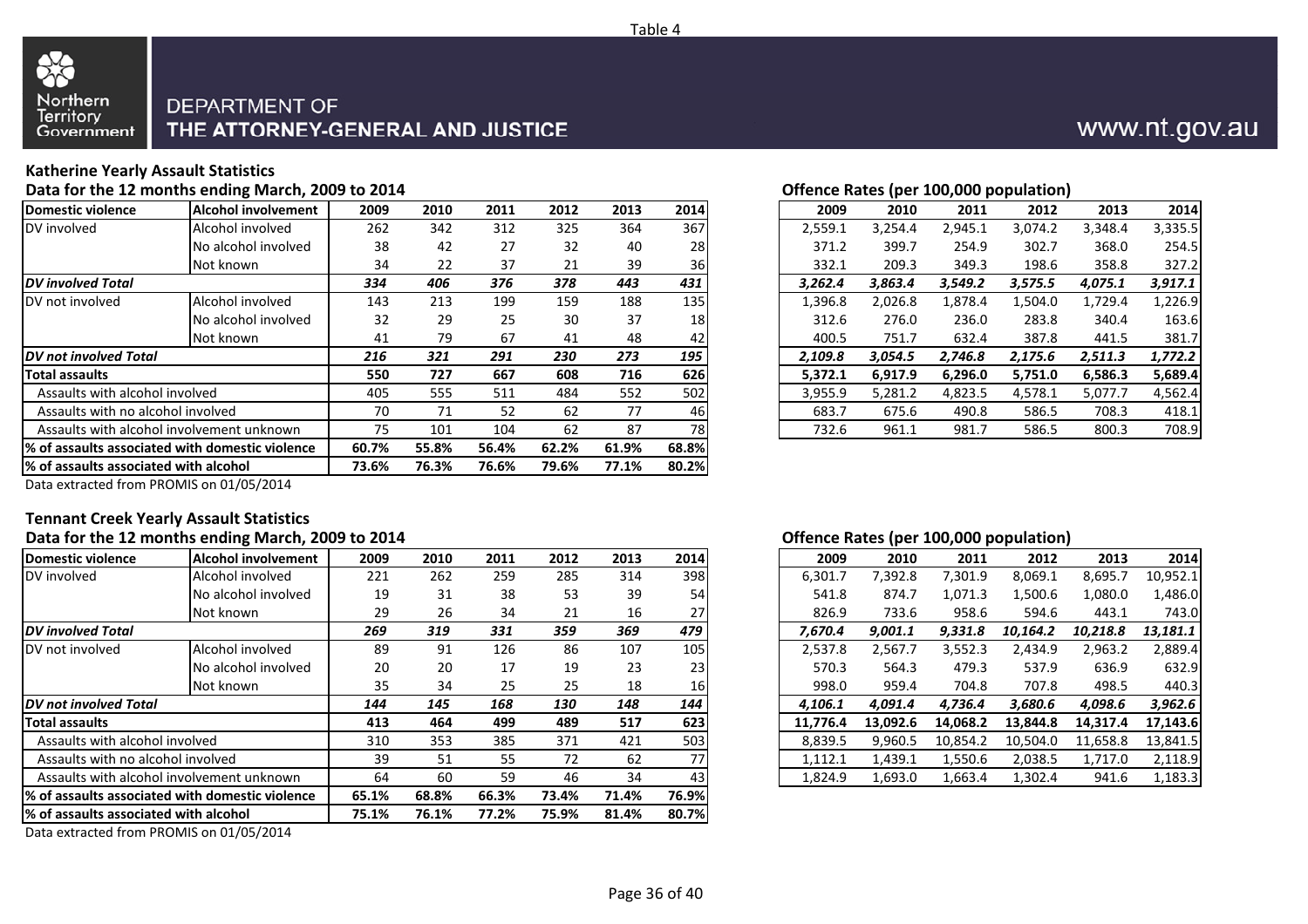

### **Nhulunbuy Yearly Assault Statistics**

**Data for the 12 months ending March, 2009 to 2014**

| Domestic violence<br>Alcohol involvement         |                     | 2009  | 2010  | 2011  | 2012  | 2013  | 2014      | 2009    | 2010    | 2011    | 2012    | 2013    | 2014    |
|--------------------------------------------------|---------------------|-------|-------|-------|-------|-------|-----------|---------|---------|---------|---------|---------|---------|
| DV involved                                      | Alcohol involved    | 41    | 28    | 30    | 37    | 27    | 45        | 877.0   | 595.4   | 642.8   | 816.2   | 594.2   | 1,010.1 |
|                                                  | No alcohol involved |       |       |       |       | 17    | <b>25</b> | 42.8    | 106.3   | 107.1   | 44.1    | 374.1   | 561.2   |
|                                                  | Not known           |       | 4     |       | 4     |       |           | 85.6    | 85.1    | 42.9    | 88.2    | 44.0    | 44.9    |
| <b>IDV</b> involved Total                        |                     | 47    | 37    | 37    | 43    | 46    | 72        | 1,005.3 | 786.7   | 792.8   | 948.6   | 1,012.3 | 1,616.2 |
| DV not involved                                  | Alcohol involved    | 59    | 49    | 29    | 36    | 31    | 31        | 1,262.0 | 1,041.9 | 621.4   | 794.2   | 682.2   | 695.8   |
|                                                  | No alcohol involved | 10    |       | 4     |       | 4     |           | 213.9   | 106.3   | 85.7    | 110.3   | 88.0    | 22.4    |
|                                                  | Not known           | 18    | 13    | 12    | 17    |       |           | 385.0   | 276.4   | 257.1   | 375.0   | 154.0   | 89.8    |
| <b>IDV</b> not involved Total                    |                     | 87    | 67    | 45    | 58    | 42    | 36        | 1,861.0 | 1.424.6 | 964.2   | 1,279.5 | 924.3   | 808.1   |
| <b>Total assaults</b>                            |                     | 134   | 104   | 82    | 101   | 88    | 108       | 2,866.3 | 2,211.4 | 1,757.0 | 2,228.1 | 1,936.6 | 2,424.2 |
| Assaults with alcohol involved                   |                     | 100   | 77    | 59    | 73    | 58    | <b>76</b> | 2,139.0 | 1,637.3 | 1,264.2 | 1,610.4 | 1,276.4 | 1,705.9 |
| Assaults with no alcohol involved                |                     | 12    | 10    | 9     |       | 21    | <b>26</b> | 256.7   | 212.6   | 192.8   | 154.4   | 462.1   | 583.6   |
| Assaults with alcohol involvement unknown        | 22                  | 17    | 14    | 21    | q     |       | 470.6     | 361.5   | 300.0   | 463.3   | 198.1   | 134.7   |         |
| 1% of assaults associated with domestic violence | 35.1%               | 35.6% | 45.1% | 42.6% | 52.3% | 66.7% |           |         |         |         |         |         |         |
| % of assaults associated with alcohol            | 74.6%               | 74.0% | 72.0% | 72.3% | 65.9% | 70.4% |           |         |         |         |         |         |         |
|                                                  |                     |       |       |       |       |       |           |         |         |         |         |         |         |

| Offence Rates (per 100,000 population) |
|----------------------------------------|
|                                        |

| nt | 2009           | 2010 | 2011 | 2012 | 2013 | 2014      |
|----|----------------|------|------|------|------|-----------|
|    | 41             | 28   | 30   | 37   | 27   | 45        |
| d  | $\overline{2}$ | 5    | 5    | 2    | 17   | 25        |
|    | 4              | 4    |      | 4    |      |           |
|    | 47             | 37   | 37   | 43   | 46   | 72        |
|    | 59             | 49   | 29   | 36   | 31   | 31        |
| d  | 10             | 5.   | 4    | 5    | 4    |           |
|    | 18             | 13   | 12   | 17   |      |           |
|    | 87             | 67   | 45   | 58   | 42   | 36        |
|    | 134            | 104  | 82   | 101  | 88   | 108       |
|    | 100            | 77   | 59   | 73   | 58   | <b>76</b> |
|    | 12             | 10   | 9    |      | 21   | 26        |
|    | 22             | 17   | 14   | 21   | 9    | 6         |
|    |                |      |      |      |      |           |

Data extracted from PROMIS on 01/05/2014

#### **NT Balance Yearly Assault Statistics**

#### **Data for the 12 months ending March, 2009 to 2014**

|                                                  |                            |       |       |       |       |       |         |         | . .     |         |         |         |         |
|--------------------------------------------------|----------------------------|-------|-------|-------|-------|-------|---------|---------|---------|---------|---------|---------|---------|
| Domestic violence                                | <b>Alcohol involvement</b> | 2009  | 2010  | 2011  | 2012  | 2013  | 2014    | 2009    | 2010    | 2011    | 2012    | 2013    | 2014    |
| DV involved                                      | Alcohol involved           | 461   | 513   | 508   | 613   | 578   | 676     | 645.6   | 700.9   | 682.1   | 813.5   | 751.0   | 866.1   |
|                                                  | No alcohol involved        | 302   | 436   | 467   | 596   | 641   | 722     | 422.9   | 595.7   | 627.1   | 790.9   | 832.8   | 925.C   |
|                                                  | Not known                  | 112   | 130   | 92    | 138   | 165   | 156     | 156.8   | 177.6   | 123.5   | 183.1   | 214.4   | 199.9   |
| <b>DV</b> involved Total                         | 875                        | 1,079 | 1,067 | 1,347 | 1,384 | 1,554 | 1,225.4 | 1,474.2 | 1,432.7 | 1,787.5 | 1,798.1 | 1,990.9 |         |
| DV not involved                                  | Alcohol involved           | 217   | 195   | 208   | 192   | 205   | 196     | 303.9   | 266.4   | 279.3   | 254.8   | 266.3   | 251.1   |
|                                                  | No alcohol involved        | 190   | 180   | 198   | 236   | 245   | 238     | 266.1   | 245.9   | 265.9   | 313.2   | 318.3   | 304.9   |
|                                                  | Not known                  | 87    | 127   | 94    | 91    | 113   | 114     | 121.8   | 173.5   | 126.2   | 120.8   | 146.8   | 146.1   |
| <b>DV</b> not involved Total                     |                            | 494   | 502   | 500   | 519   | 563   | 548     | 691.8   | 685.9   | 671.4   | 688.7   | 731.5   | 702.1   |
| <b>Total assaults</b>                            | 1,369                      | 1,581 | 1,567 | 1,866 | 1,947 | 2,102 | 1,917.2 | 2,160.0 | 2,104.1 | 2,476.2 | 2,529.6 | 2,693.0 |         |
| Assaults with alcohol involved                   | 678                        | 708   | 716   | 805   | 783   | 872   | 949.5   | 967.3   | 961.4   | 1,068.2 | 1,017.3 | 1,117.2 |         |
| Assaults with no alcohol involved                |                            | 492   | 616   | 665   | 832   | 886   | 960     | 689.0   | 841.6   | 892.9   | 1,104.1 | 1,151.1 | 1,229.9 |
| Assaults with alcohol involvement unknown        | 199                        | 257   | 186   | 229   | 278   | 270   | 278.7   | 351.1   | 249.7   | 303.9   | 361.2   | 345.9   |         |
| 1% of assaults associated with domestic violence | 63.9%                      | 68.2% | 68.1% | 72.2% | 71.1% | 73.9% |         |         |         |         |         |         |         |
| 1% of assaults associated with alcohol           | 49.5%                      | 44.8% | 45.7% | 43.1% | 40.2% | 41.5% |         |         |         |         |         |         |         |
|                                                  | ------                     |       |       |       |       |       |         |         |         |         |         |         |         |

Data extracted from PROMIS on 01/05/2014

#### **Offence Rates (per 100,000 population)**

| nt | 2009  | 2010  | 2011  | 2012  | 2013  | 2014             |
|----|-------|-------|-------|-------|-------|------------------|
|    | 461   | 513   | 508   | 613   | 578   | 676              |
| d  | 302   | 436   | 467   | 596   | 641   | 722              |
|    | 112   | 130   | 92    | 138   | 165   | 156              |
|    | 875   | 1,079 | 1,067 | 1,347 | 1,384 | 1,554            |
|    | 217   | 195   | 208   | 192   | 205   | 196 <sub>l</sub> |
| d  | 190   | 180   | 198   | 236   | 245   | 238              |
|    | 87    | 127   | 94    | 91    | 113   | 114              |
|    | 494   | 502   | 500   | 519   | 563   | 548              |
|    | 1,369 | 1,581 | 1,567 | 1,866 | 1,947 | 2,102            |
|    | 678   | 708   | 716   | 805   | 783   | 872              |
|    | 492   | 616   | 665   | 832   | 886   | 960              |
|    | 199   | 257   | 186   | 229   | 278   | 270              |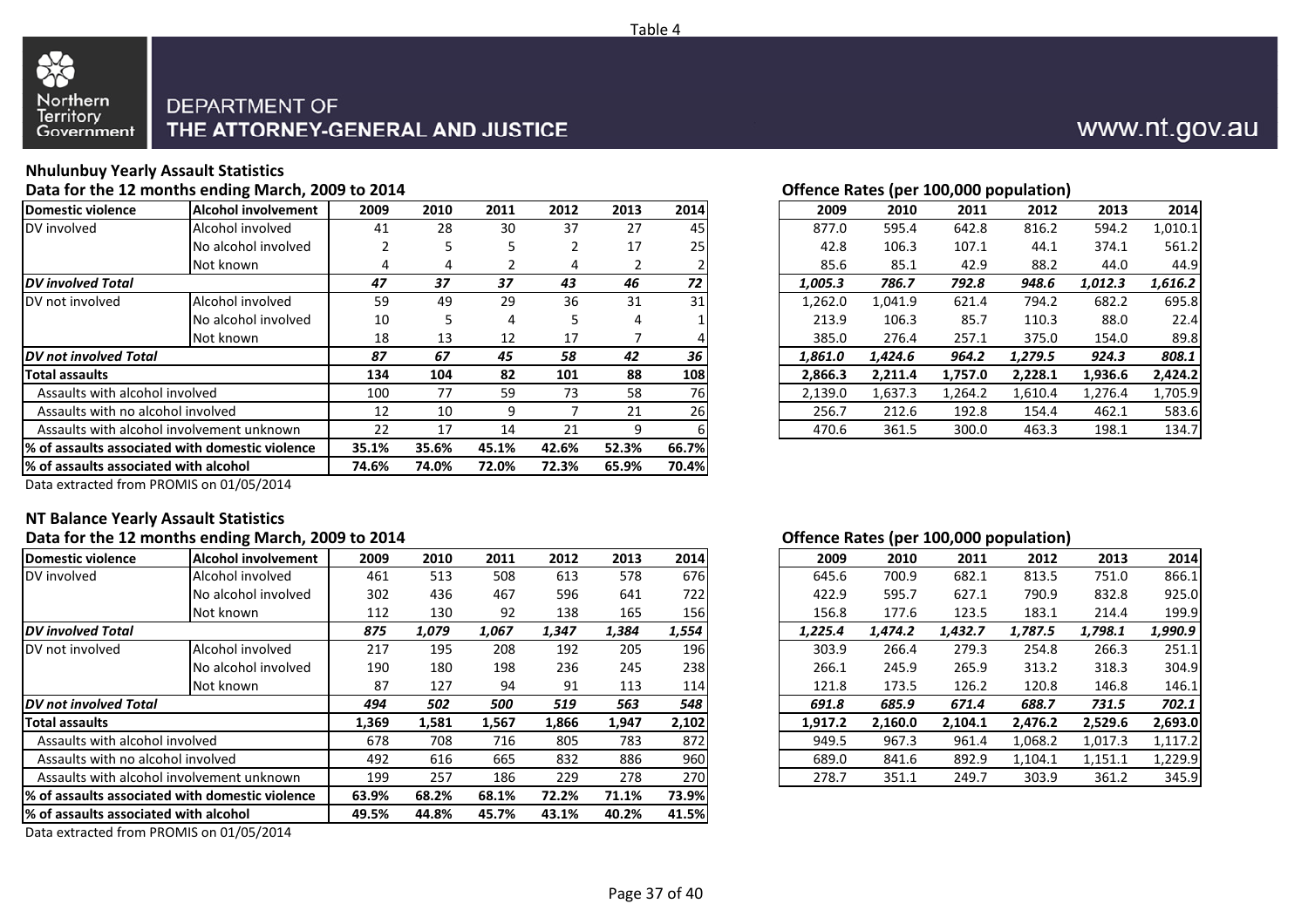

**Northern Territory Crime StatisticsData through March 2014**

| Assault                                            | The direct (and immediate/confrontational) infliction of force, injury or violence upon a person or the threat of such<br>force, injury or violence where there is an apprehension that the threat could be enacted, excluding offences of a sexual<br>nature.                                                                             |
|----------------------------------------------------|--------------------------------------------------------------------------------------------------------------------------------------------------------------------------------------------------------------------------------------------------------------------------------------------------------------------------------------------|
| <b>Actual Break-in</b>                             | Gaining unlawful entry, either forced or unforced, to a dwelling or other premises.                                                                                                                                                                                                                                                        |
| <b>Attempted Break-in</b>                          | Attempting but failing to gain unlawful entry to a dwelling or other premises.                                                                                                                                                                                                                                                             |
| <b>Attempted Murder</b>                            | Attempted, unlawful intentional killing of another person, where death did not actually result.                                                                                                                                                                                                                                            |
| <b>Break-in</b>                                    | Unlawful entry with intent of dwellings and other premises (excludes trespassing). Includes actual and attempted break-<br>lins.                                                                                                                                                                                                           |
| Domestic Violence                                  | Domestic violence includes any of the following conduct committed by a person against someone with whom the person<br>is in a domestic relationship: conduct causing harm (such as sexual or other assault), damaging property, intimidation or<br>stalking, economic abuse or attempting or threatening to commit these types of actions. |
| <b>Driving Causing Death</b>                       | In the Northern Territory, this offence group is used for hit and run offences resulting in death. Other traffic-related<br>deaths are categorised as dangerous or negligent acts endangering persons.                                                                                                                                     |
| <b>Homicide and Related</b><br><b>Offences</b>     | The actual or attempted unlawful killing of a person, including murder, manslaughter, attempted murder and driving<br>causing death.                                                                                                                                                                                                       |
| Illegal Use of Motor Vehicle                       | The taking of a vehicle illegally and without permission, with the intent of temporarily depriving the owner or possessor<br>of its use.                                                                                                                                                                                                   |
| Manslaughter                                       | Unlawful killing of another person without the intent to kill or with impaired capacity of one's mind.                                                                                                                                                                                                                                     |
| Motor Vehicle Theft and<br><b>Related Offences</b> | Includes illegal use of motor vehicle, theft of a motor vehicle and theft of motor vehicle parts or contents.                                                                                                                                                                                                                              |
| Murder                                             | Unlawful intentional killing of another person.                                                                                                                                                                                                                                                                                            |
| Non-Assaultive Sexual<br><b>Offences</b>           | Offences of a sexual nature that do not involve physical contact or intended contact, and where the victim does not give<br>consent, gives consent as a result of intimidation or deception, or consent is proscribed. Includes child pornography,<br>voyeurism and wilful exposure.                                                       |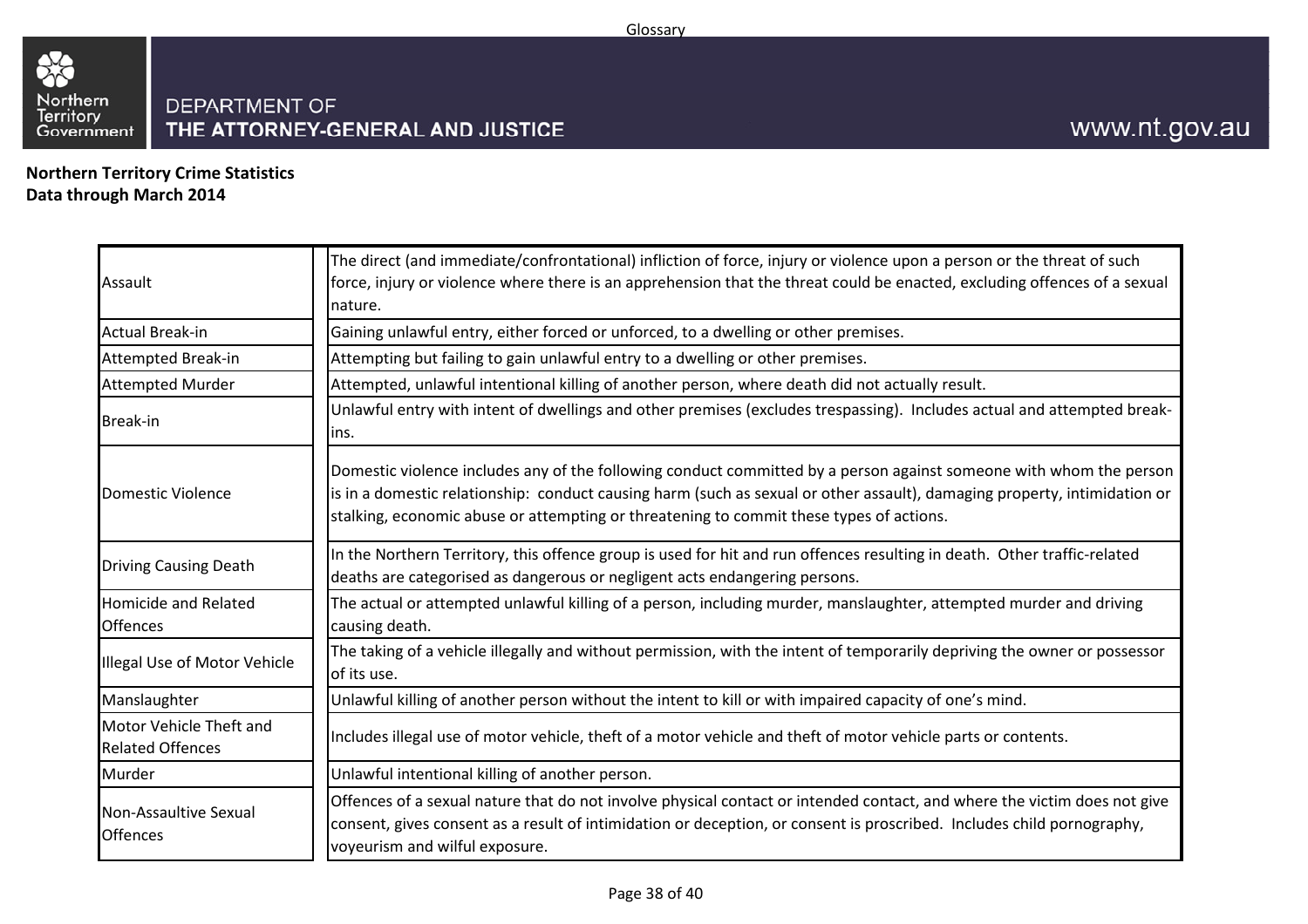

#### **Northern Territory Crime StatisticsData through March 2014**

| Northern Territory Balance                  | The Northern Territory Balance is the area of the Northern Territory that lies outside of the six urban centres of Darwin,<br>Palmerston, Alice Springs, Katherine, Tennant Creek and Nhulunbuy.                                                |
|---------------------------------------------|-------------------------------------------------------------------------------------------------------------------------------------------------------------------------------------------------------------------------------------------------|
| <b>Offence</b>                              | An action that contravenes an act of law in force in the Northern Territory or the Commonwealth.                                                                                                                                                |
| Theft and Related Offences                  | A broad category involving the unlawful taking or obtaining of money, goods or services without the use of force, or the<br>receipt or handling of stolen money or goods. Includes offences such as stealing and shoplifting.                   |
| <b>Property Damage</b>                      | The unlawful destruction, damage, or defacement of property, including vandalism, graffiti and interfering with a motor<br>vehicle causing damage.                                                                                              |
| Robbery                                     | A broad category involving theft of property with the use or threat of immediate force.                                                                                                                                                         |
| Sexual Assault                              | Physical contact or intended contact of a sexual nature where the victim does not give consent, gives consent as a result<br>of intimidation or deception, or consent is proscribed. Includes rape (actual, intended and attempted) and incest. |
| Theft of Motor Vehicle Parts<br>or Contents | The taking of parts or contents from a motor vehicle illegally and without permission.                                                                                                                                                          |

Definitions are based on the Australian and New Zealand Standard Offence Classification system of 2011, published by the Australian Bureau of Statistics.